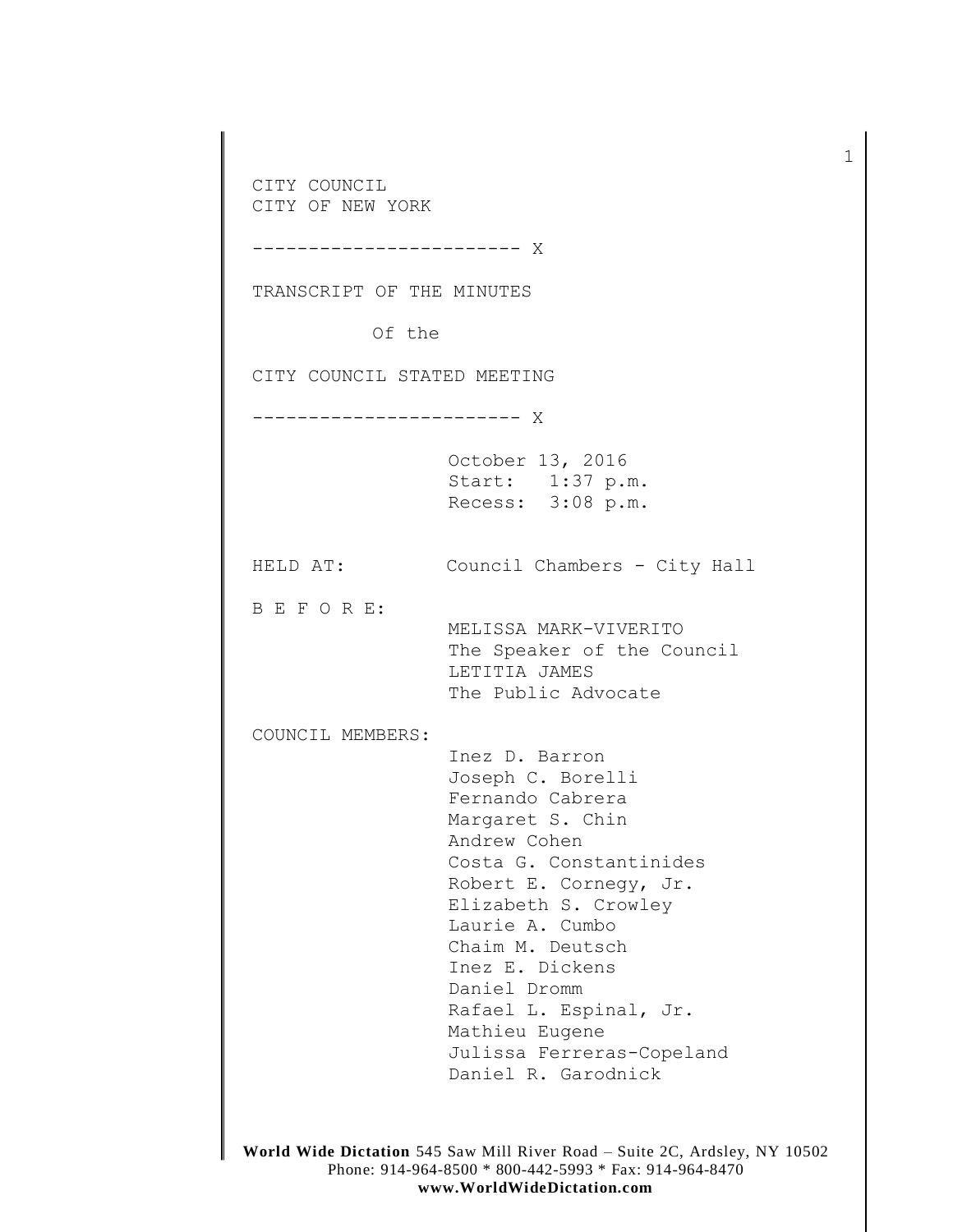COUNCIL MEMBERS:

Vincent J. Gentile Vanessa L. Gibson David G. Greenfield Barry S. Grodenchik Corey D. Johnson Ben Kallos Andy L. King Peter A. Koo Karen Koslowitz Rory I. Lancman Brad S. Lander Stephen T. Levin Mark Levine Alan N. Maisel Steven Matteo Darlene Mealy Carlos Menchaca Rosie Mendez I. Daneek Miller Annabel Palma Antonio Reynoso Donovan J. Richards Ydanis A. Rodriguez Deborah L. Rose Helen K. Rosenthal Ritchie J. Torres Mark Treyger Eric A. Ulrich James Vacca Paul A. Vallone James G. Van Bramer Jumaane D. Williams Ruben Wills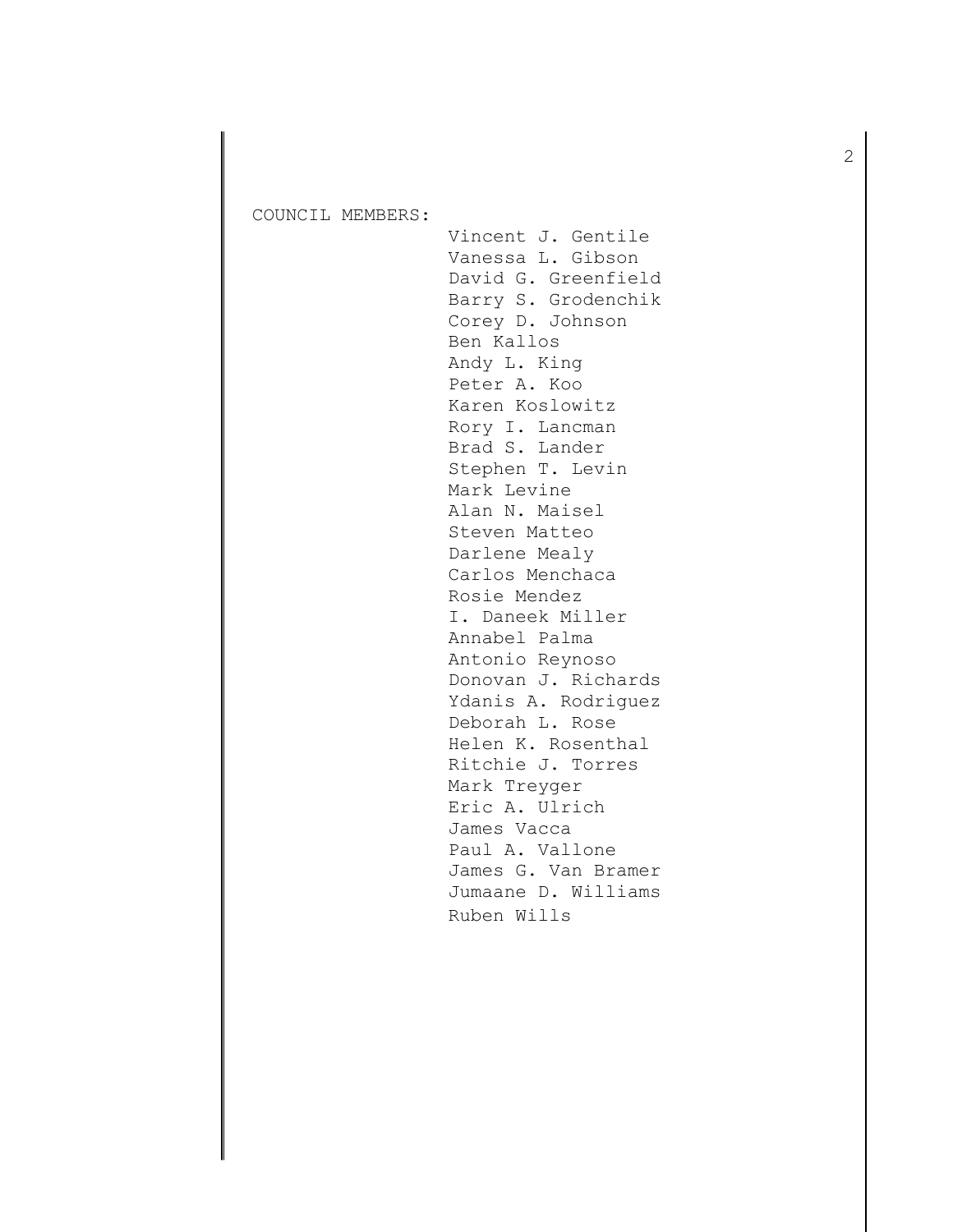A P P E A R A N C E S (CONTINUED)

Randi Herman First Vice President Council of School Supervisors and Administrators

Herman Merritt Director Council of School Supervisors and Administrators

John Khani Assistant Director Council of School Supervisors and Administrators

Mitra Lutchman Legislative Liaison/Retiree Chapter Council of School Supervisors and Administrators

Gabriel Gallucci Associate Political Director Council of School Supervisors and Administrators

Joan Malin President and CEO Planned Parenthood of New York City

Rabbi Mark Kaiserman Invocation The Reform Temple of Forest Hills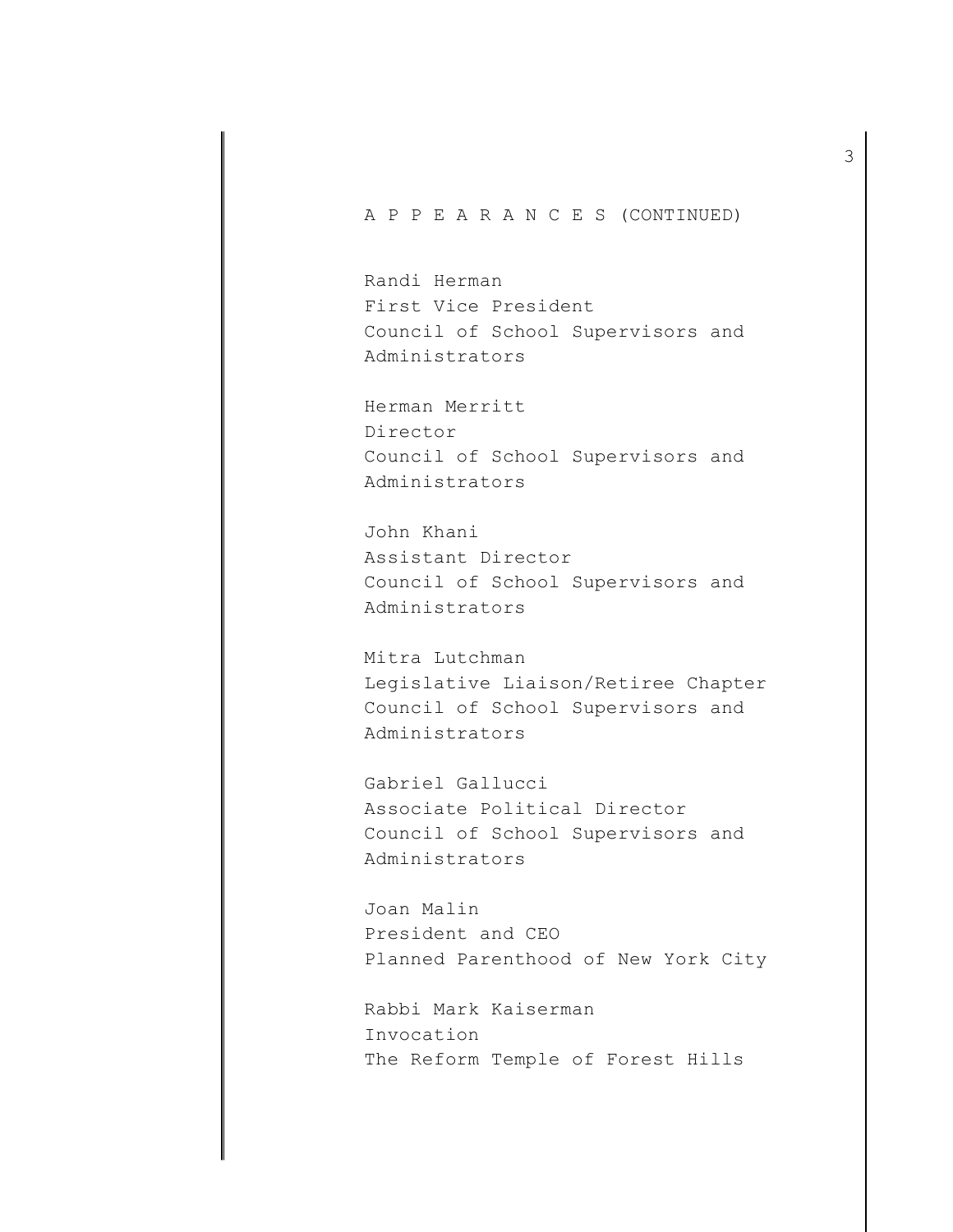| $\mathbf{1}$    | CITY COUNCIL STATED MEETING<br>4                      |
|-----------------|-------------------------------------------------------|
| 2               | [sound check]                                         |
| 3               | [pause]                                               |
| 4               | SERGEANT AT ARMS: device, cell phones,                |
| 5               | pagers, please silence those at this time. Any food   |
| 6               | and beverages, please remove from the chamber. Thank  |
| $7\phantom{.0}$ | you.                                                  |
| 8               | [pause]                                               |
| 9               | SPEAKER MARK-VIVERITO: Hello. Okay,                   |
| 10              | we're gonna get started. Our first one is             |
| 11              | [interpose, background comments] is Danny Dromm.      |
| 12              | Danny Dromm has a Proclamation to CSA, proclaiming    |
| 13              | National Principal Month; if the CSA reps can come    |
| 14              | up. And where is the Council Member? Oh, okay; here   |
| 15              | he is. [laugh] I just Alright, Council Member         |
| 16              | Dromm.                                                |
| 17              | COUNCIL MEMBER DROMM: Well thank you                  |
| 18              | very much Speaker Mark-Viverito; it is indeed a       |
| 19              | pleasure and an honor to be able to present this      |
| 20              | Proclamation in honor of National Principals Month to |
| 21              | the Council of Supervisors and Administrators who     |
| 22              | represent our principals in our New York City public  |
| 23              | school system.                                        |
| 24              | You know when I first started teaching, I             |
| 25              | was told that a principal could walk into a classroom |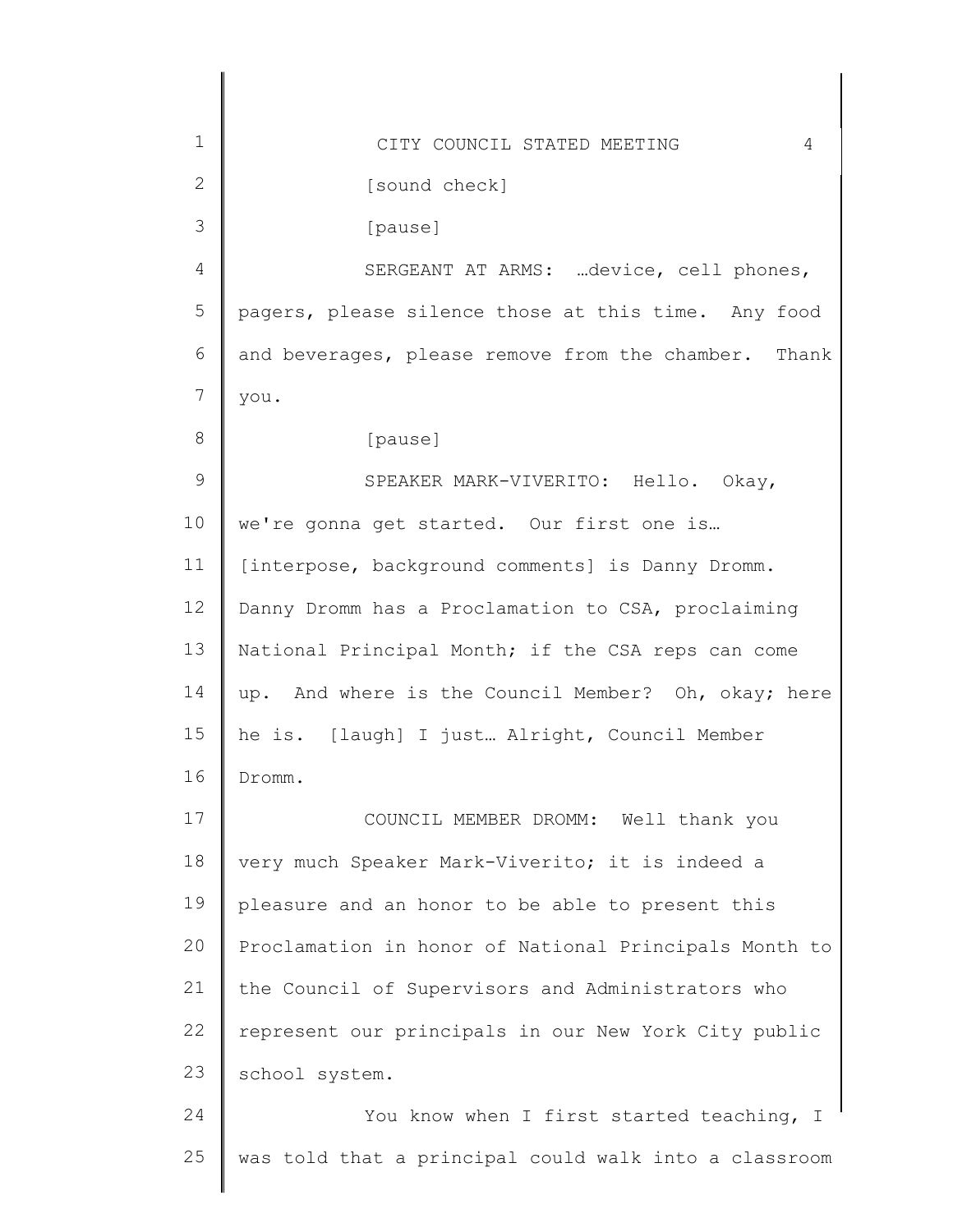| $\mathbf 1$     | 5<br>CITY COUNCIL STATED MEETING                      |
|-----------------|-------------------------------------------------------|
| 2               | and in about two minutes size up what's going on, and |
| 3               | I think the same thing is true when you walk into our |
| 4               | New York City public schools -- you walk in the door, |
| 5               | you get the atmosphere of a good welcoming feeling in |
| 6               | that school because you know that there is good,      |
| $7\phantom{.0}$ | strong leadership in that school and I have to say    |
| 8               | that sometimes myself, I've been a little bit quilty  |
| 9               | of when I talk about educators I say teachers and not |
| 10              | inclusive of our administrators and oftentimes our    |
| 11              | administrators, our principals and assistant          |
| 12              | principals don't get all the recognition that they    |
| 13              | deserve. And our leaders are fighters in our schools  |
| 14              | for reform, they are leading the movement, they are   |
| 15              | improving our test scores in the city and for that    |
| 16              | they also deserve to be congratulated. And they are   |
| 17              | the hardest working and maybe the least recognized in |
| 18              | our public school system, but that's why we wanted to |
| 19              | do this Proclamation for all of you here today.<br>SO |
| 20              | I'm gonna ask the City Clerk to read the Proclamation |
| 21              | and then we're going to hear from the Vice President, |
| 22              | Randi Herman.                                         |
| 23              | [cheers, applause]                                    |
| 24              | CITY CLERK: Council, City of New York                 |
| 25              | Proclamation. In observance of October as National    |

∥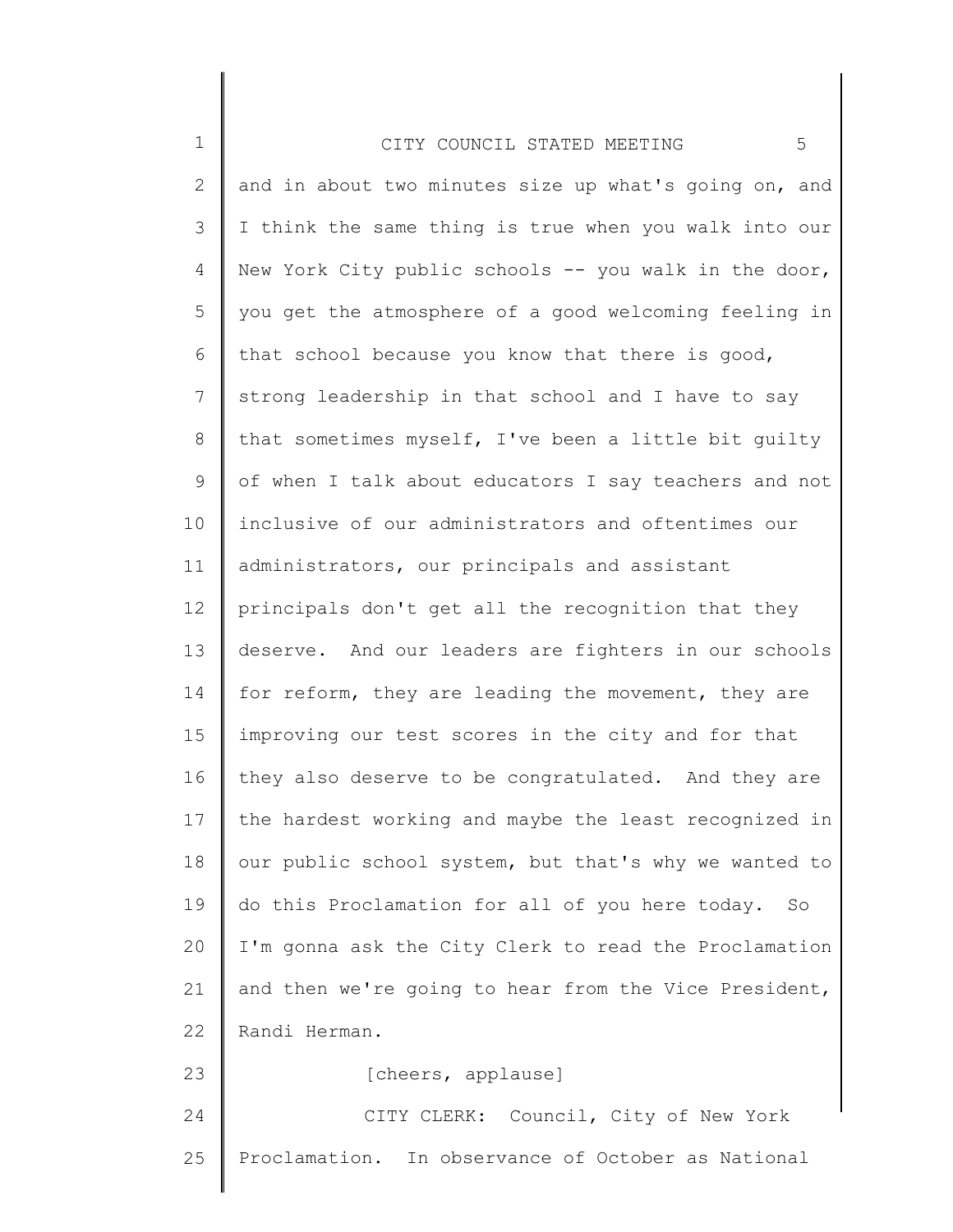| $\mathbf 1$ | 6<br>CITY COUNCIL STATED MEETING                      |
|-------------|-------------------------------------------------------|
| 2           | Principals Month, the New York City Council is proud  |
| 3           | to honor our city's hardworking principals for their  |
| 4           | outstanding work as educators, motivator and          |
| 5           | advocates for educational excellence. And whereas,    |
| 6           | principals are among the hardest working yet often    |
| 7           | least recognized individuals in education; they are   |
| 8           | expected to be educational visionaries, instructional |
| 9           | leaders, assessment experts, disciplinarians,         |
| 10          | community builders, public relations experts, budget  |
| 11          | analysts, facility managers, special programs         |
| 12          | administrators, and guardians of numerous legal,      |
| 13          | contractual and policy mandates and initiatives as    |
| 14          | well as being entrusted with the education and        |
| 15          | development of our young people.                      |
| 16          | And whereas, in addition to performing                |
| 17          | the vital role in successfully implementing the Every |
| 18          | Student Succeeds Act (ESSA), a principal is the       |
| 19          | mobilizing force behind any school reform efforts;    |
| 20          | with vision, dedication and determination, they set   |
| 21          | the academic tone for their schools and work          |
| 22          | collaboratively with teachers to develop and maintain |
| 23          | high curriculum standard, development mission         |
| 24          | statement and set performance goals and objectives    |
| 25          |                                                       |

║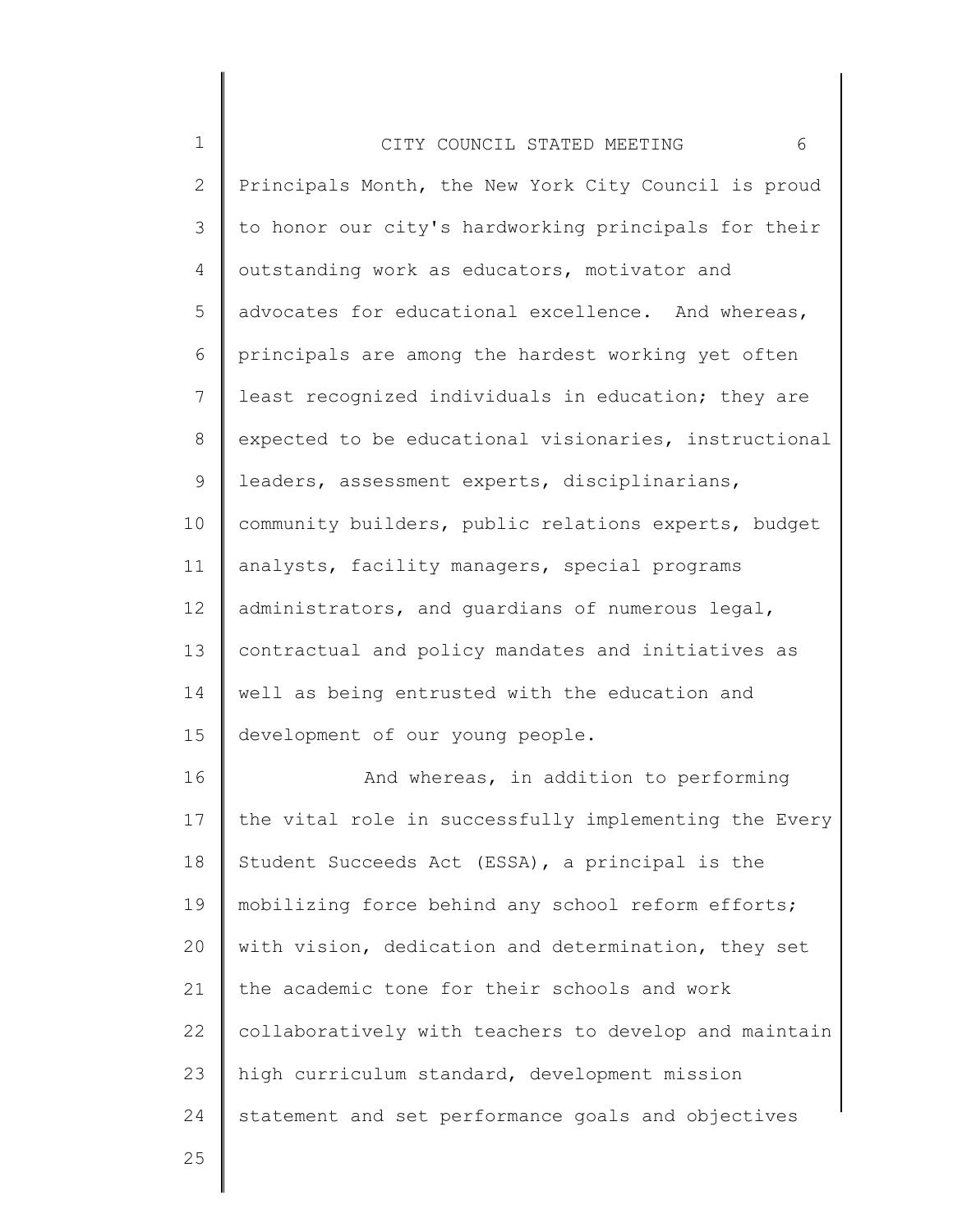1 2 3 CITY COUNCIL STATED MEETING 7 for schools to achieve educational excellence throughout the year.

4 5 6 7 8 9 10 11 12 And whereas, the New York City Council is committed to supporting middle level and high school principals, assistant principals and other school leaders across the five boroughs for their excellent achievements in promoting high professional standards, focusing attention on school challenges, strengthening confidence in public education, and upholding the role of the principal both in and outside of the school.

13 14 15 16 17 18 19 And whereas, recognizing the profound impact that school principals and assistant principals at all grade levels have upon the success of New York City elementary and secondary school students, the City Council encourages all New Yorkers to take this opportunity to reaffirm our appreciation for their incredible and enduring contributions.

20 21 22 23 24 25 Now therefore be it known, that the Council of the City of New York designates October 2016 as National Principals Month and gratefully recognizes the Council of School Supervisors and Administrators for their extraordinary work that ensures that every child has access to a high quality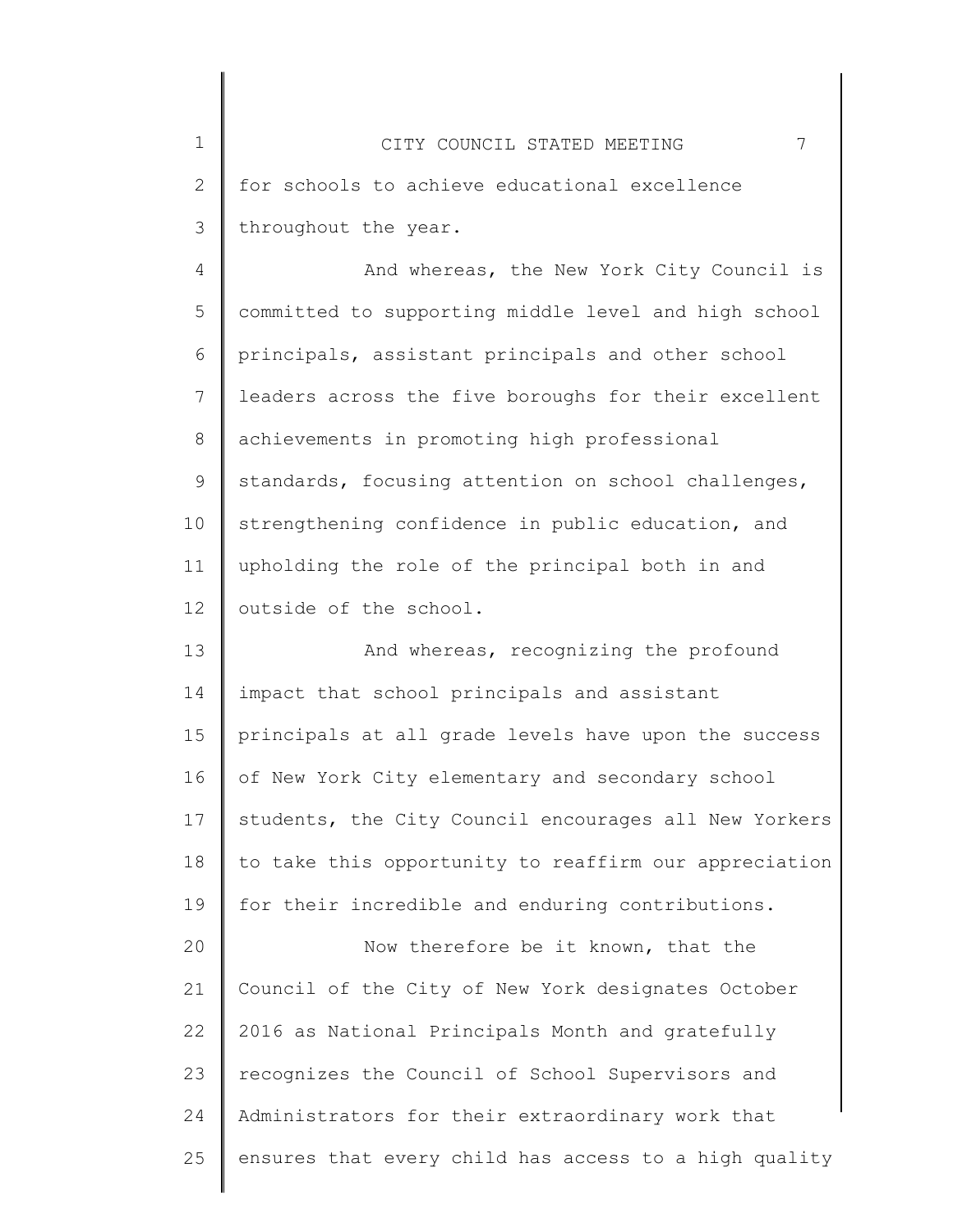1 2 3 4 CITY COUNCIL STATED MEETING 8 education. Melissa Mark-Viverito, Speaker for the Entire Council; Daniel Dromm, Chair, Education Committee.

5 6 7 8 9 10 11 12 13 14 15 16 17 COUNCIL MEMBER DROMM: Thank you very much. [applause, cheers] And Randi, before I let you speak, I wanna tell you -- see how many Council Members joined in here, because they do take this very seriously and they know when the principals are here, you gotta be on time and show up. [laughter] So we are also joined today by Herman Merritt, the Political Director -- Herman; [cheers, applause] John Khani -- thank you John for being here; Mitra Lutchman, who is a retired principal; and Gabriel Gallucci, the Associate Political Director. [background comments] Thank you for joining us today. Randi.

18 19 20 21 22 23 24 25 RANDI HERMAN: Wow. On behalf of our 6,000 active CSA members who are in our schools right now, this is incredible and we appreciate it very much. We've been at this as a union since 1962; this is the first Proclamation we've gotten [cheers, background comments, applause] from the City Council in honor of National Principals Month and we are most appreciative.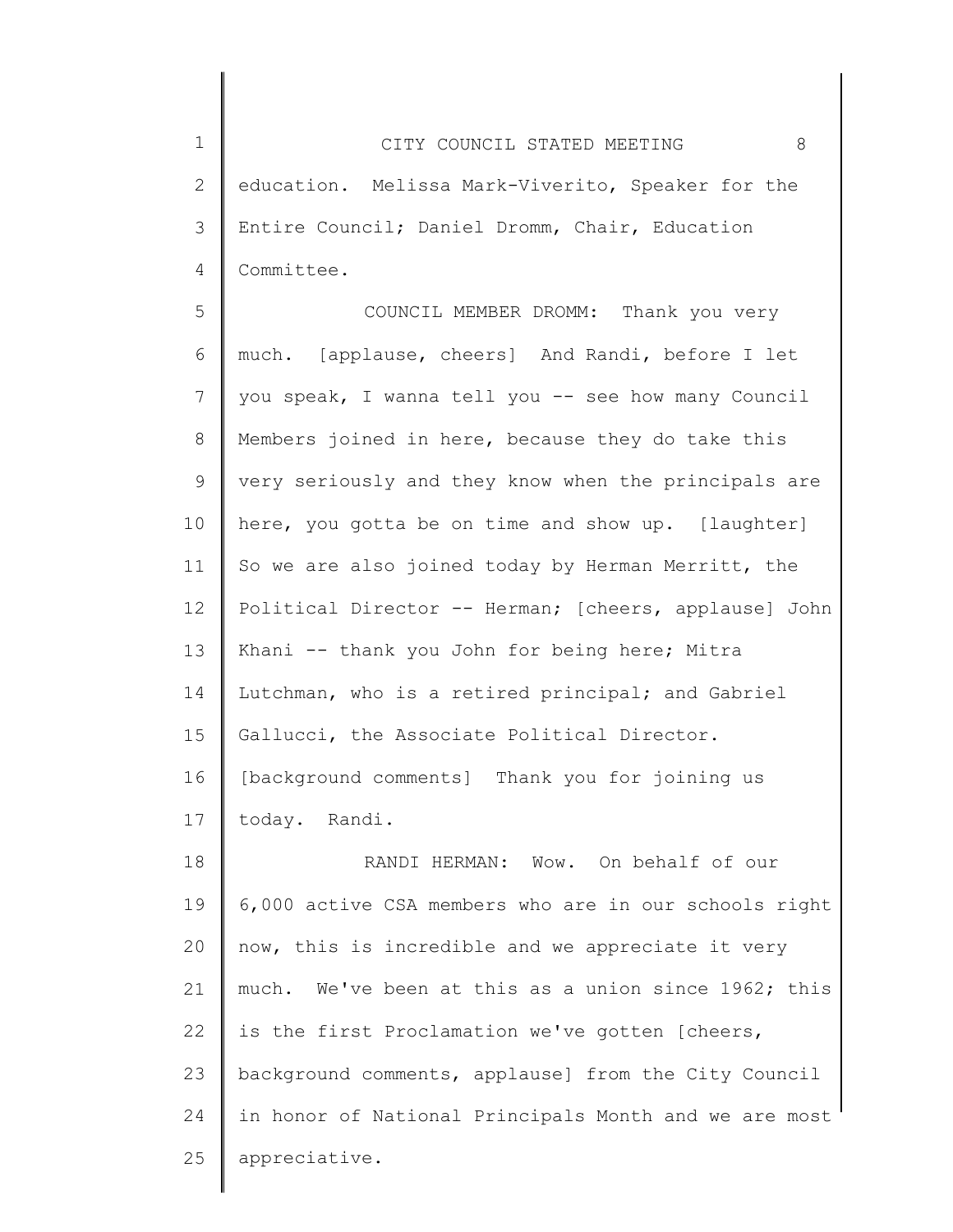| $\mathbf{2}$   | Representing our retired CSA members, our             |
|----------------|-------------------------------------------------------|
| 3              | principals; as you mentioned, you have Mr. Herman     |
| 4              | Merritt, Mr. John Khani and Mr. Mitra Lutchman --     |
| 5              | they represent over 10,000 CSA retirees across the    |
| 6              | country. Great leaders make great schools and we      |
| $7\phantom{.}$ | thank you for your acknowledgment and for your        |
| $8\,$          | support over the years. Thank you so much.            |
| 9              | [background comment, applause, cheers]                |
| 10             | SPEAKER MARK-VIVERITO: Thank you so                   |
| 11             | much. [background comments, laughter, applause]       |
| 12             | Thank you so much. [background comments] One more     |
| 13             | Proclamation for today and it's gonna be done by      |
| 14             | Laurie Cumbo for Planned Parenthood celebrating its   |
| 15             | 100th anniversary. [cheers, applause] So whoever      |
| 16             | the reps for Planned Parenthood are, if you can come  |
| 17             | up, and I'll pass the mic to -- where's Laurie?       |
| 18             | [background comments] Council Member Cumbo -- okay    |
| 19             | oh. [background comments] Alright.                    |
| 20             | [background comments, cheers]                         |
| 21             | COUNCIL MEMBER CUMBO: Hello everyone.                 |
| 22             | Hi, my name is Laurie Cumbo; I am the City Council    |
| 23             | Member for the 35th District and also Co-Chair of the |
| 24             | Women's Caucus with Helen Rosenthal, representing     |
| 25             | Manhattan, and we are all here today wearing          |
|                |                                                       |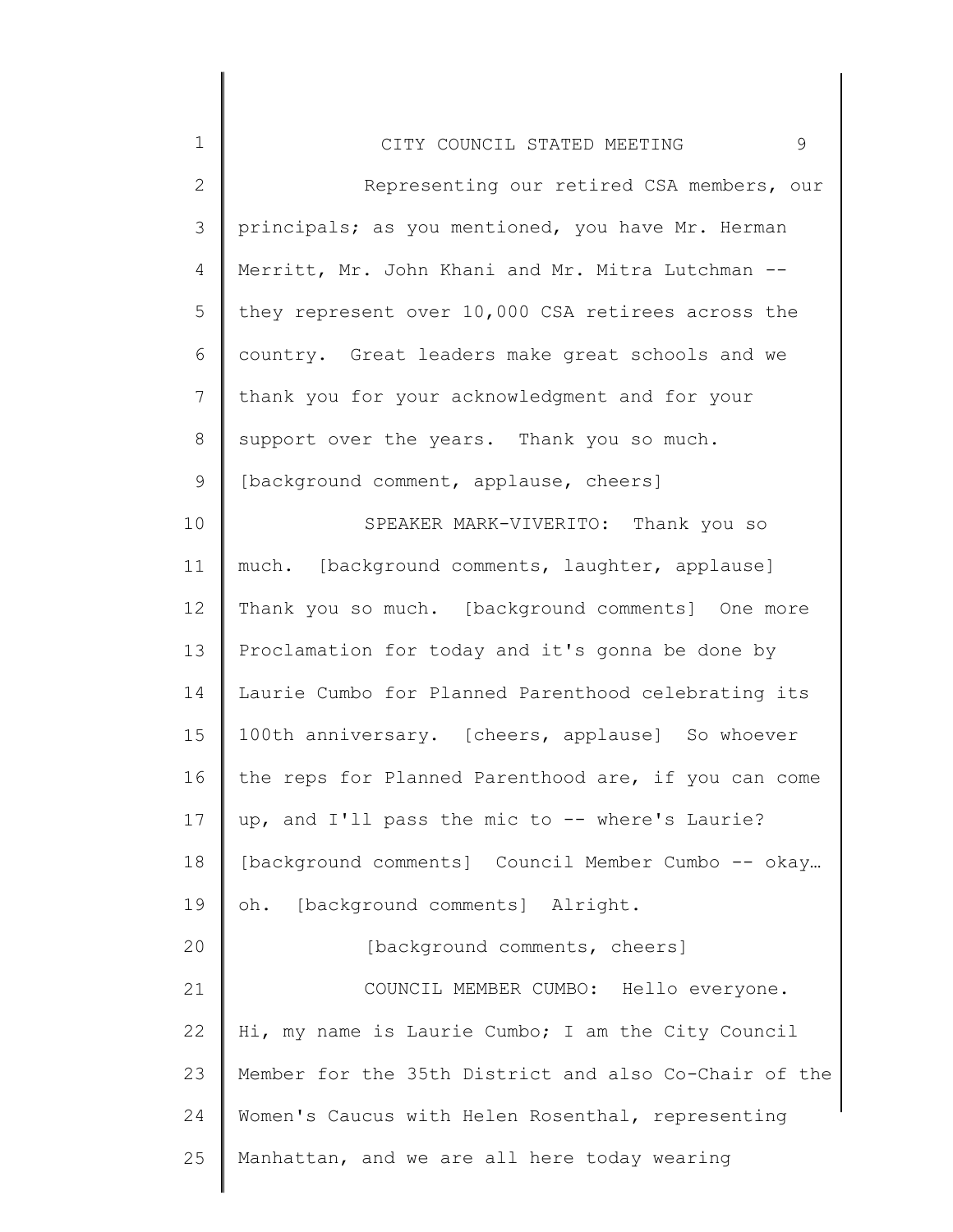| $\mathbf 1$    | 10<br>CITY COUNCIL STATED MEETING                     |
|----------------|-------------------------------------------------------|
| $\overline{2}$ | different shades of pink and purple, because there    |
| 3              | are so many dynamic and incredible things going on    |
| 4              | today, but I am proud to present Planned Parenthood   |
| 5              | with this Proclamation for over 100 years of service  |
| 6              | [cheers, applause] to the United States of America.   |
| 7              | Planned Parenthood has been a valuable resource for   |
| 8              | millions of people throughout the past century and    |
| 9              | without it, our country as we know it would not be    |
| 10             | what it is today. Because of Planned Parenthood, 1.5  |
| 11             | million people per year receive sex education;        |
| 12             | because of Planned Parenthood, over 1 million women   |
| 13             | per year receive pregnancy tests; because of Planned  |
| 14             | Parenthood, hundreds of thousands of women receive    |
| 15             | prenatal care, pap smears, cervical cancer screenings |
| 16             | and breast exams. In other words, Planned Parenthood  |
| 17             | is saving lives every single day. [cheers, applause]  |
| 18             | Not to mention, almost 80% of Planned Parenthood      |
| 19             | patients have incomes at or below 150% of the federal |
| 20             | poverty level; without Planned Parenthood, these      |
| 21             | women, our women's economic status may have prevent   |
| 22             | them from having access to these important            |
| 23             | privileges.                                           |
| 24             | I would like to thank and congratulate                |
| 25             | Joan Malin, President and CEO of Planned Parenthood   |
|                |                                                       |

∥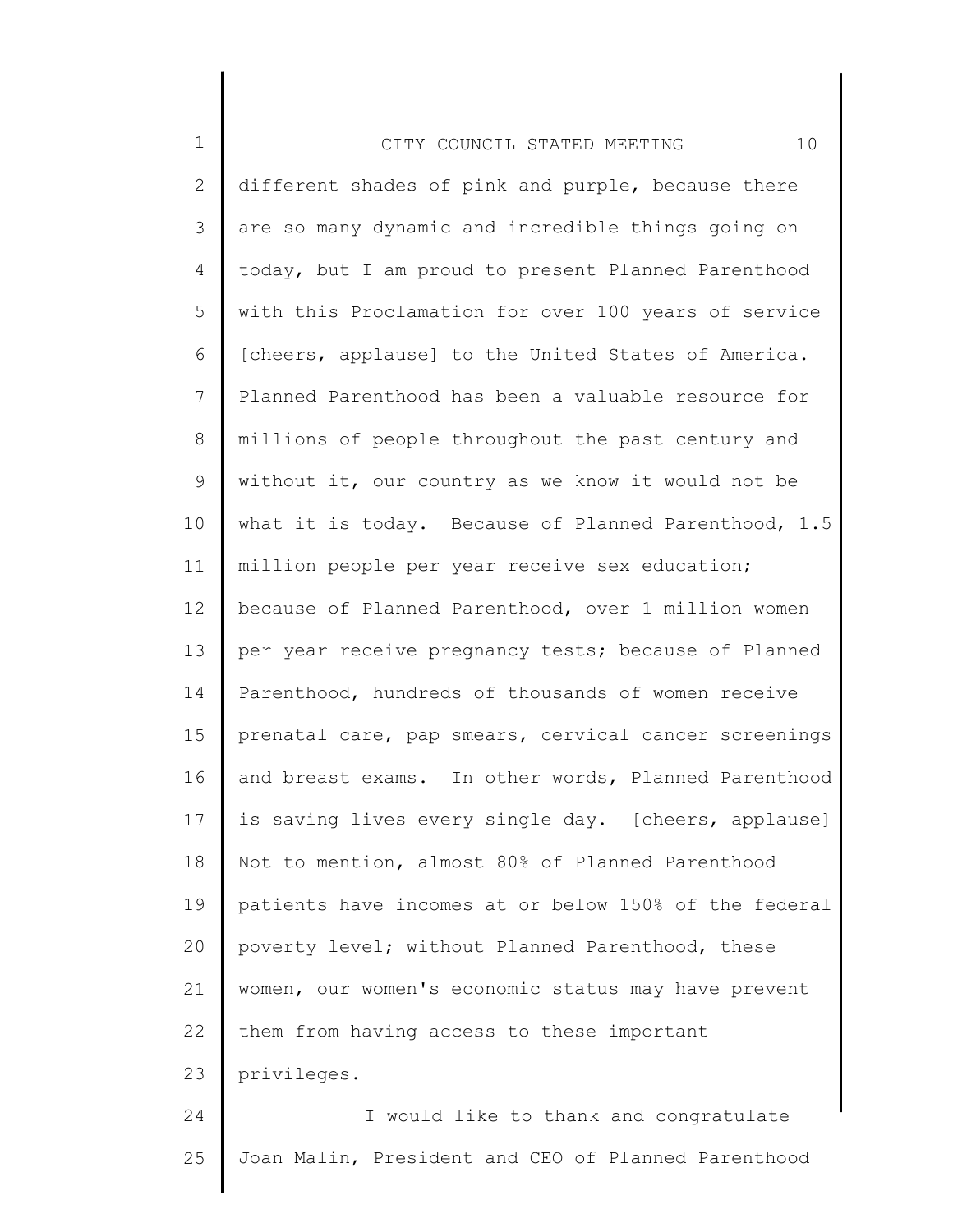| $\mathbf 1$     | 11<br>CITY COUNCIL STATED MEETING                    |
|-----------------|------------------------------------------------------|
| 2               | of New York City. [cheers, applause] I'd also like   |
| 3               | to thank Katie Danziger, the Board Chair of Planned  |
| 4               | Parenthood of New York City. [cheers, applause] And  |
| 5               | I wanna thank a few other people for their tireless  |
| 6               | advocacy. I'd like to thank Elizabeth Adams,         |
| $7\phantom{.0}$ | Director of Government Relations of Planned          |
| 8               | Parenthood of New York City. [cheers, applause]      |
| $\mathsf 9$     | Lastly, I'd like to thank the following members of   |
| 10              | the City Council -- Speaker Melissa Mark-Viverito,   |
| 11              | [cheers] the entire Women's Caucus, the [cheers]     |
| 12              | that's right [laughter] the incredible men that      |
| 13              | stand with us today and they are fighting for        |
| 14              | reproductive rights every single day and there are   |
| 15 <sub>1</sub> | two men that absolutely had to be here or they could |
| 16              | not go home -- Council Member Dan Garodnick and      |
| 17              | Council Member Brad Lander, [cheers, applause] and   |
| 18              | I'm so proud to serve with all of you. Planned       |
| 19              | Parenthood, you are what makes New York and this     |
| 20              | nation a great place and we are so appreciative of   |
| 21              | your service that has impacted the lives of everyone |
| 22              | -- myself included -- I thank you so much and this   |
| 23              | Proclamation is presented to you. Thank you.         |
| 24              | [cheers, applause, background comments] If the Clerk |
| 25              | could read the Proclamation at this time.            |
|                 |                                                      |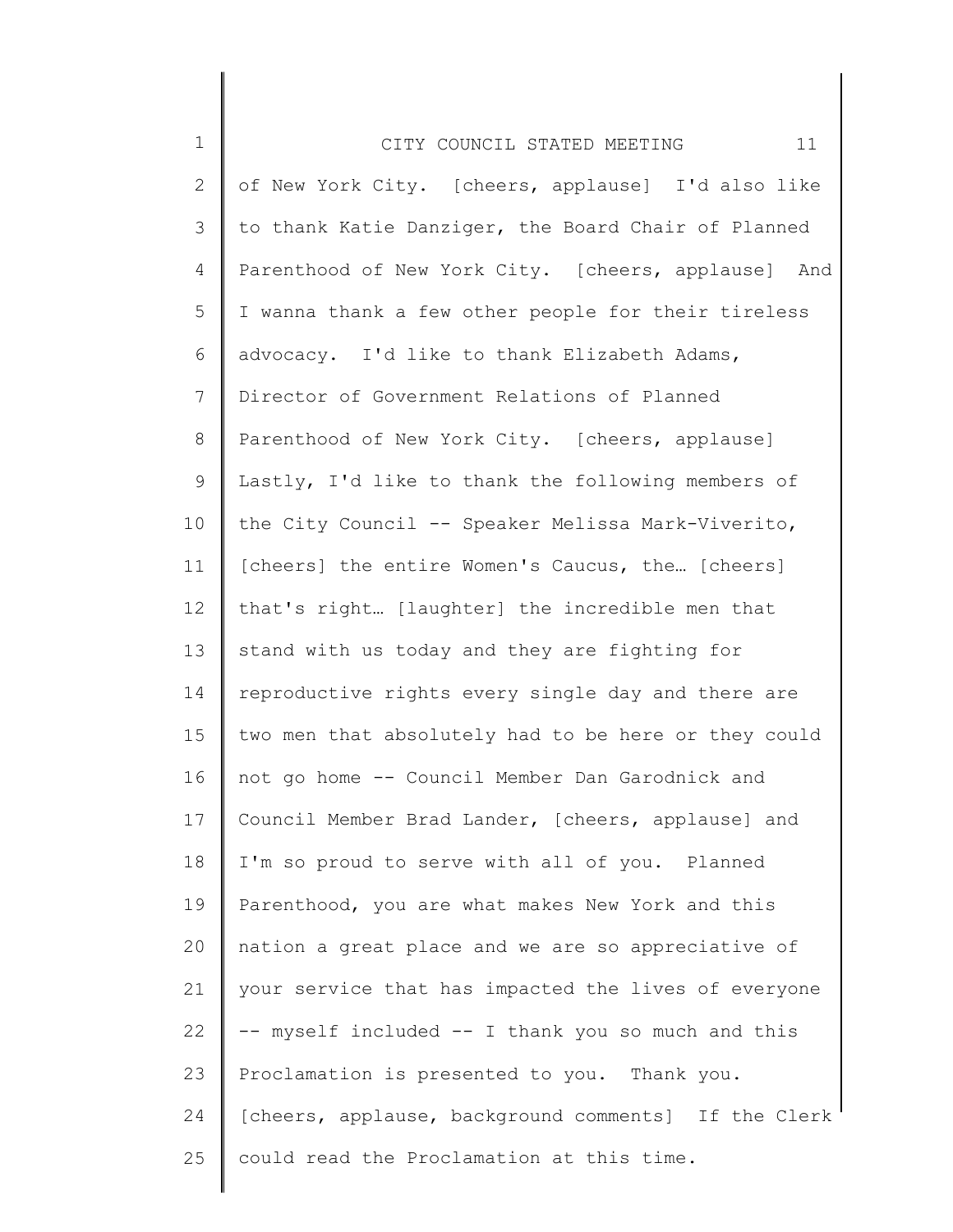| $\mathbf 1$   | 12 <sup>°</sup><br>CITY COUNCIL STATED MEETING        |
|---------------|-------------------------------------------------------|
| $\mathbf{2}$  | CITY CLERK: Council, City of New York                 |
| $\mathcal{S}$ | Proclamation. On October 16, 1916, Margaret Sanger,   |
| 4             | Ethel Byrne and Fania Mindell opened the first birth  |
| 5             | control health clinic in the United States at 46      |
| 6             | Amboy Street in Brownsville, Brooklyn, New York. At   |
| 7             | that time this was a truly groundbreaking act, for it |
| 8             | was founded on the belief that women should have the  |
| 9             | information and care they need to live strong,        |
| 10            | healthy lives and fulfill their dreams. Nine days     |
| 11            | later the founders were jailed and the clinic was     |
| 12            | shut down, but a movement was born; new clinics known |
| 13            | as Mothers' Health Centers opened in Manhattan and    |
| 14            | the Bronx and within a few years they would all       |
| 15            | become branches of Planned Parenthood of New York     |
| 16            | City.                                                 |
| 17            | And whereas, for the last 100 years                   |
| 18            | Planned Parenthood has provided essential health care |
| 19            | services to millions of women, men and people         |
| 20            | worldwide, helping to empower individuals to make     |
| 21            | informed decisions about their own health care and    |
| 22            | transforming the way they live, love, learn and work. |
| 23            | And whereas, today Planned Parenthood of              |
| 24            | New York City continues to be a leader in providing   |

25 sexual and reproductive health care services,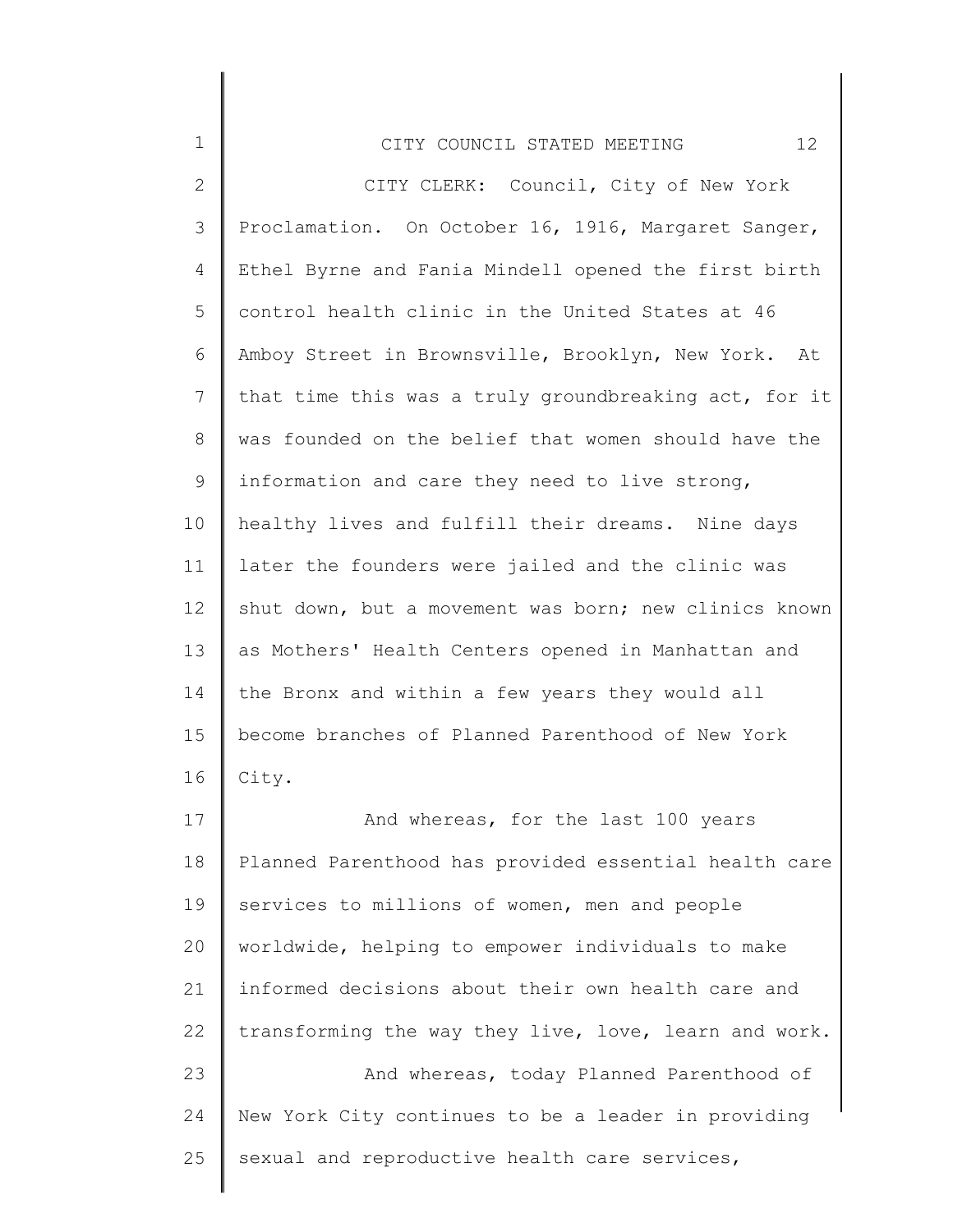| $\mathbf 1$     | 13<br>CITY COUNCIL STATED MEETING                     |
|-----------------|-------------------------------------------------------|
| $\mathbf{2}$    | including contraception, abortion, HIV testing, STD   |
| 3               | testing and treatment, breast and cervical cancer     |
| 4               | screenings to more than 64,000 New Yorkers every year |
| 5               | regardless of immigration status, gender identity or  |
| 6               | ability to pay. It also serves another 25,000 New     |
| $7\phantom{.}$  | Yorkers annually through educational programs, to     |
| 8               | youth, caregivers and immigrant communities.          |
| $\mathsf 9$     | And whereas, at this special milestone we             |
| 10              | not only reflect upon Planned Parenthood's incredible |
| 11              | legacy of service, but reaffirm our support for its   |
| 12 <sup>°</sup> | continued success in the years ahead.                 |
| 13              | Now therefore be it known, that the                   |
| 14              | Council of the City of New York, including all        |
| 15              | members of its Women's Caucus, honors Planned         |
| 16              | Parenthood of New York City in celebration of its     |
| 17              | 100th anniversary and it's ex [interpose, background  |
| 18              | comment, cheers, applause] and it's extraordinary     |
| 19              | commitment [laughter] to ensuring that all New        |
| 20              | Yorkers have access to the reproductive and sexual    |
| 21              | health care they need and deserve. Melissa Mark-      |
| 22              | Viverito, Speaker for the Entire Council; Laurie A.   |
| 23              | Cumbo, Co-Chair Women's Caucus; [cheers] Helen        |
| 24              | Rosenthal, Co-Chair Women's Caucus, and the members   |
| 25              |                                                       |

 $\mathsf I$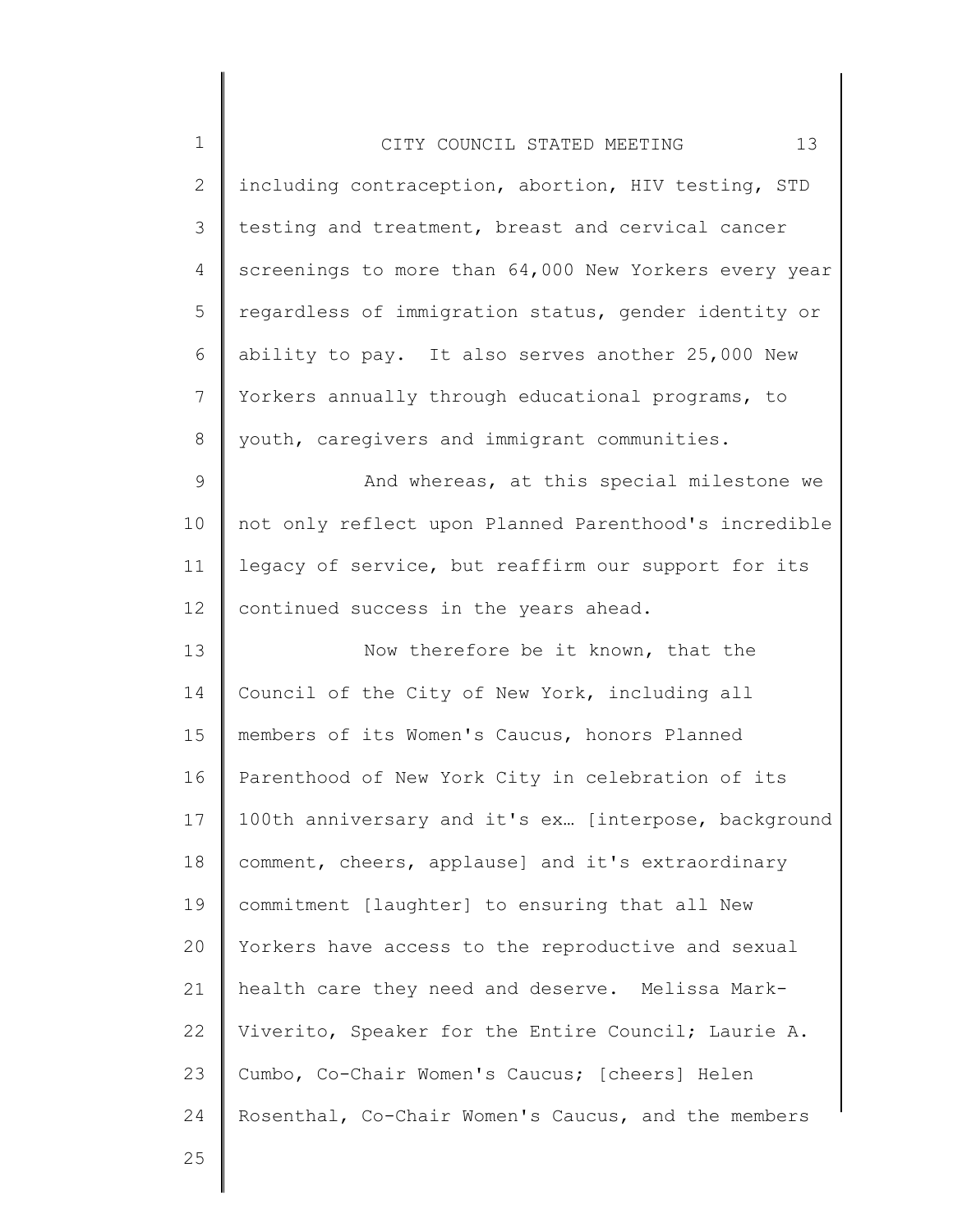1 2 3 4 5 6 7 8 9 10 11 12 13 14 15 16 17 18 19 20 21 22 23 24 25 CITY COUNCIL STATED MEETING 14 [cheer] of the Women's Caucus. [cheers, background comments] SPEAKER MARK-VIVERITO: Alright. JOAN MALIN: Okay, thank you so much. I'm Joan Malin and I'm the President and CEO of Planned Parenthood of New York City. [cheers] It is an honor to be here today to accept this Proclamation from the City Council on behalf of our 100th year anniversary. For 100 years we have been part of the fabric of this incredible city; people come here to build their lives and their futures and people come to Planned Parenthood for the very same reasons -- to lead healthy lives and fulfill their dreams. Planned Parenthood of New York City, once a single birth control clinic in Brownsville, now serves more than 64,000 New Yorkers a year, with five health centers -- one in each borough -- [cheers] we provide comprehensive sexuality education to another 25,000 youth, adults and professionals; many programs supported by the New York City Council, and I thank you all for that tremendous support. And over the past 100 years we've changed and adapted to make sure that we meet the needs of the communities we serve.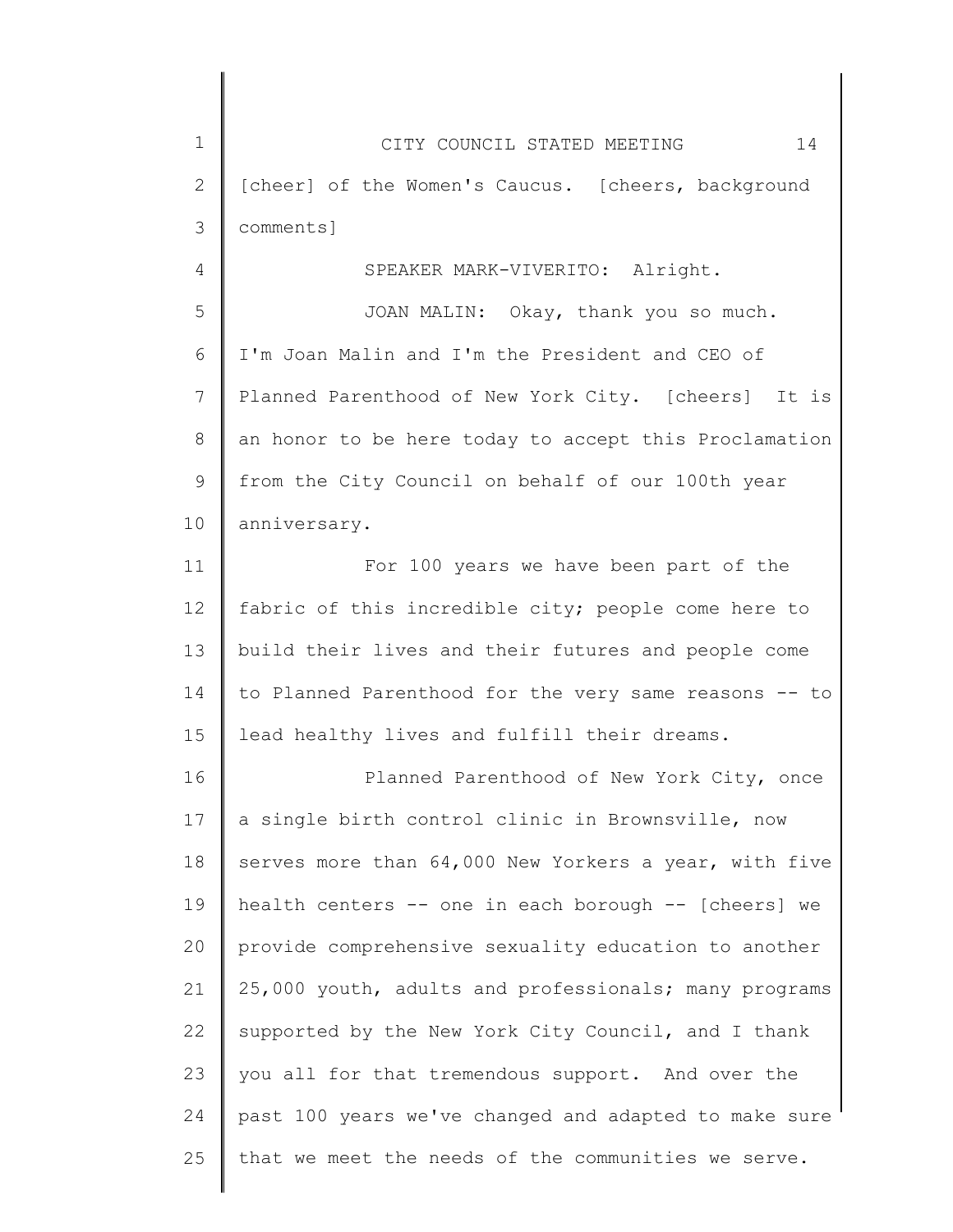1 2 3 4 5 6 CITY COUNCIL STATED MEETING 15 From one clinic in Brooklyn, Planned Parenthood is now in every state, serving 2.5 million patients every year and 72 million people at Planned Parenthood online in a year. It is almost impossible to imagine a world without Planned Parenthood.

7 8 9 10 11 12 13 14 15 16 17 18 19 20 21 22 23 24 We are 100 years strong and only getting stronger and we could not have done this without you. Thank you to the City Council. You are a leader for progressive change to ensure that all New Yorkers have access to sexual and reproductive health care, which frankly is in stark contrast to many places around the country. You have held crisis pregnancy centers accountable for misleading women about their health care options, making sure that emergency contraception is available to all who need it, when they need it; you have protected access to our clinics and helped us to open our beautiful new health center in Queens just over [cheers] ago - yes. [cheers, applause] Your support helps us make good on our promise of care, no matter what, and you've stood with us not just in good times, but in bad times as well. When Planned Parenthood came under attack in the summer of 2015, you all stepped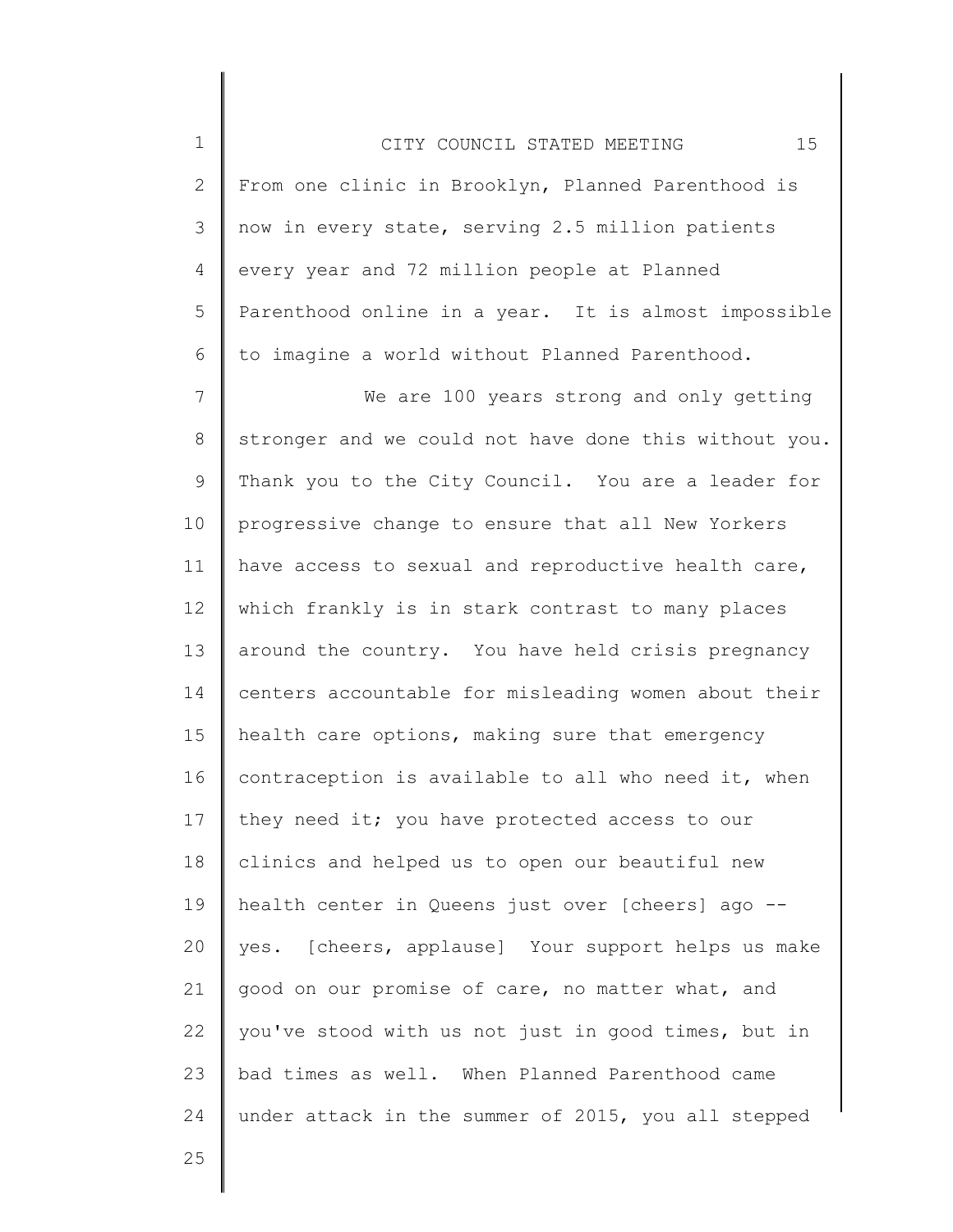| $\mathbf 1$     | 16<br>CITY COUNCIL STATED MEETING                     |
|-----------------|-------------------------------------------------------|
| $\mathbf{2}$    | up and showed us tremendous support; we were and      |
| 3               | continue to be so grateful.                           |
| 4               | Planned Parenthood of New York City is                |
| 5               | indebted to the Speaker, to Council, Melissa Mark-    |
| 6               | Viverito, who has been a champion for reproductive    |
| $7\phantom{.0}$ | health; we are strongly grateful to the co-chairs of  |
| 8               | the Women's Caucus, Laurie Cumbo and Helen Rosenthal, |
| 9               | and Chair of the Health Committee, Corey Johnson, who |
| 10              | have time and time shown their support and dedication |
| 11              | to protecting and advancing reproductive rights.      |
| 12              | Thank you to all of you.                              |
| 13              | We know there's still much more to do and             |
| 14              | that we will be here for many more years to come;     |
| 15              | with your partnership, Planned Parenthood of New York |
| 16              | City will remain a resource for all New Yorkers,      |
| 17              | regardless of their race, gender, ability, ethnicity, |
| 18              | age, immigration status, or income; we are there for  |
| 19              | everyone, no matter what. Our vision has always been  |
| 20              | to work towards a world where people have full        |
| 21              | control of their bodies and destiny. As we celebrate  |
| 22              | 100 years of health care, education and activism, we  |
| 23              | are proud to launch our second century with as much   |
| 24              | passion, courage and conviction as our first to make  |
| つら              |                                                       |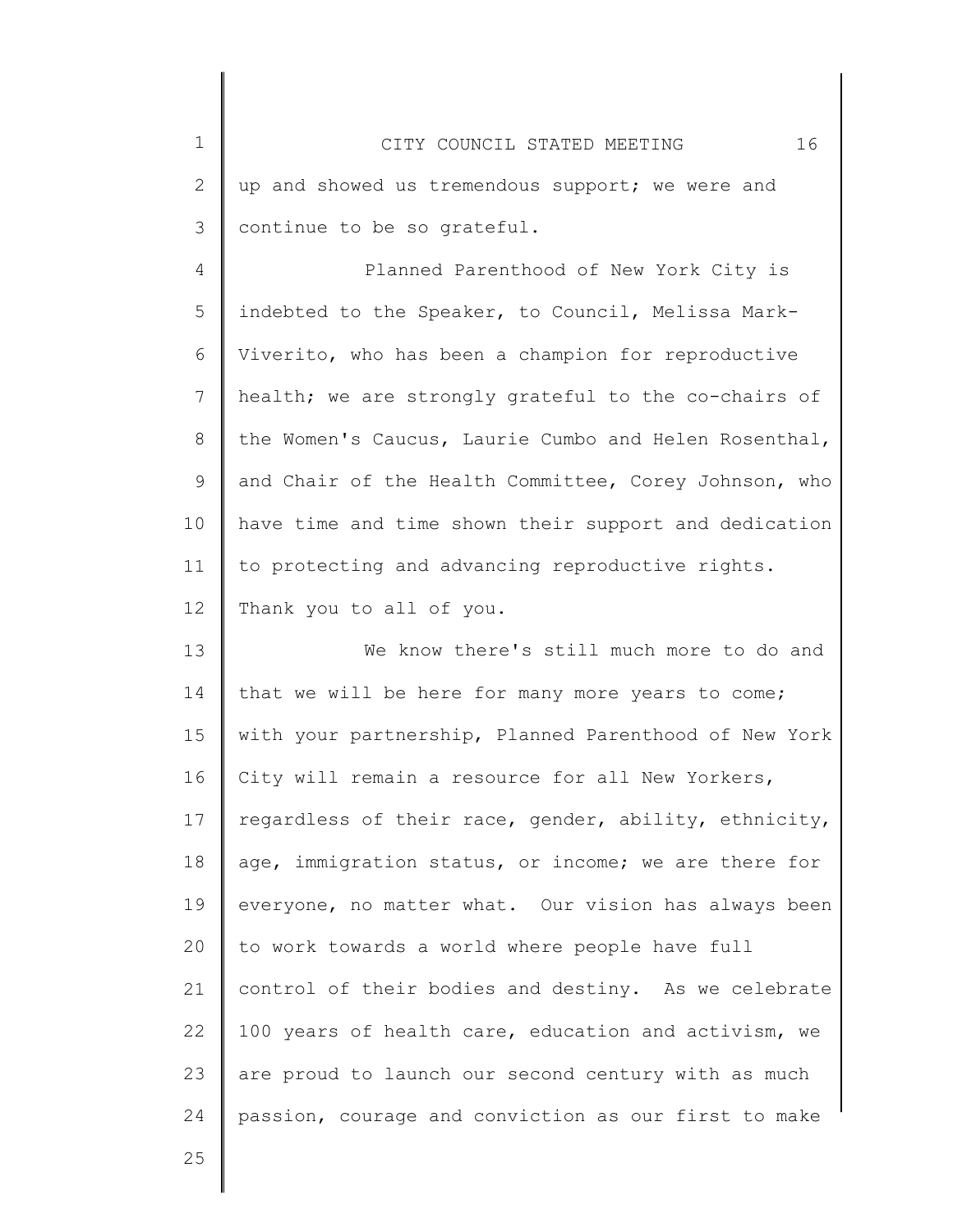| $\mathbf 1$   | 17<br>CITY COUNCIL STATED MEETING                     |
|---------------|-------------------------------------------------------|
| $\mathbf{2}$  | this vision a reality. Thank you very much.           |
| 3             | [background comments, cheers, applause]               |
| 4             | SPEAKER MARK-VIVERITO: Well thank you so              |
| 5             | much; it means a lot to have you here and [inaudible] |
| 6             | be able to support, so let's move on to another 100   |
| 7             | years. [background comments] Right? [cheers,          |
| $\,8\,$       | applause] Alright.                                    |
| $\mathcal{G}$ | [background comments]                                 |
| 10            | [pause]                                               |
| 11            | SPEAKER MARK-VIVERITO:  get started; if               |
| 12            | all the men can come up. There's only 14 women, so    |
| 13            | it's gonna be a big group, unfortunately. Alright,    |
| 14            | the men can come up $--$ I think they wanna take a    |
| 15            | photo with the men in pink, the men in pink.          |
| 16            | [background comments] Yes. Alright. Yes, the men      |
| 17            | in pink. [background comments] This is one time       |
| 18            | when I'll say it's okay for women, you've gotta get   |
| 19            | off the floor. [laughter, background comments]        |
| 20            | Yeah, we support the men. [background comments]       |
| 21            | Alright. [background comments]                        |
| 22            | [pause]                                               |
| 23            | SERGEANT AT ARMS: Could I have your                   |
| 24            | attention please? Quiet on the floor please, quiet    |
| 25            | on the floor. [background comments] Quiet please.     |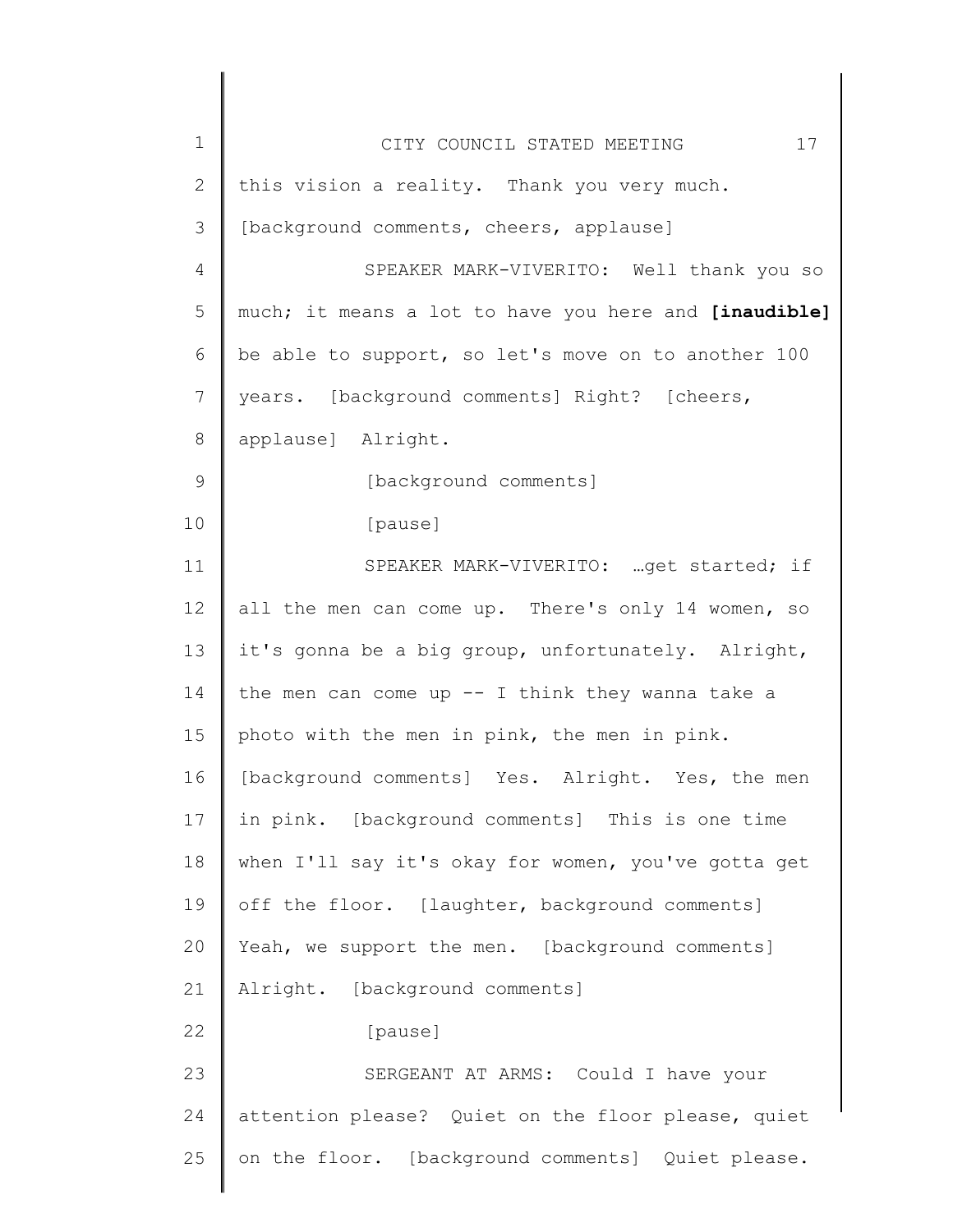| 1             | 18<br>CITY COUNCIL STATED MEETING                    |
|---------------|------------------------------------------------------|
| $\mathbf{2}$  | [gavel] [background comments] At this time, please   |
| 3             | place all electronic devices to vibrate, all         |
| 4             | electronic devices to vibrate. Will all non-Council  |
| 5             | employees, non-Council employees please leave the    |
| 6             | main floor of the chambers? [background comments]    |
| 7             | There is additional seating upstairs in the balcony. |
| 8             | Thank you.                                           |
| $\mathcal{G}$ | [pause]                                              |
| 10            | PUBLIC ADVOCATE JAMES: Quiet in the                  |
| 11            | chambers please. Everyone please have their seats.   |
| 12            | Thank you. Please clear the aisles. [background      |
| 13            | comments]                                            |
| 14            | All rise for the Pledge of Allegiance.               |
| 15            | SERGEANT AT ARMS: All rise.                          |
| 16            | [background comments]                                |
| 17            | [collective Pledge of Allegiance]                    |
| 18            | PUBLIC ADVOCATE JAMES: Please be seated.             |
| 19            | Thank you. Roll call.                                |
| 20            | COMMITTEE CLERK: Barron. Borelli.                    |
| 21            | Cabrera.                                             |
| 22            | COUNCIL MEMBER CABRERA: Here.                        |
| 23            | COMMITTEE CLERK: Chin.                               |
| 24            | COUNCIL MEMBER CHIN: Here.                           |
| 25            | COMMITTEE CLERK: Cohen.                              |
|               |                                                      |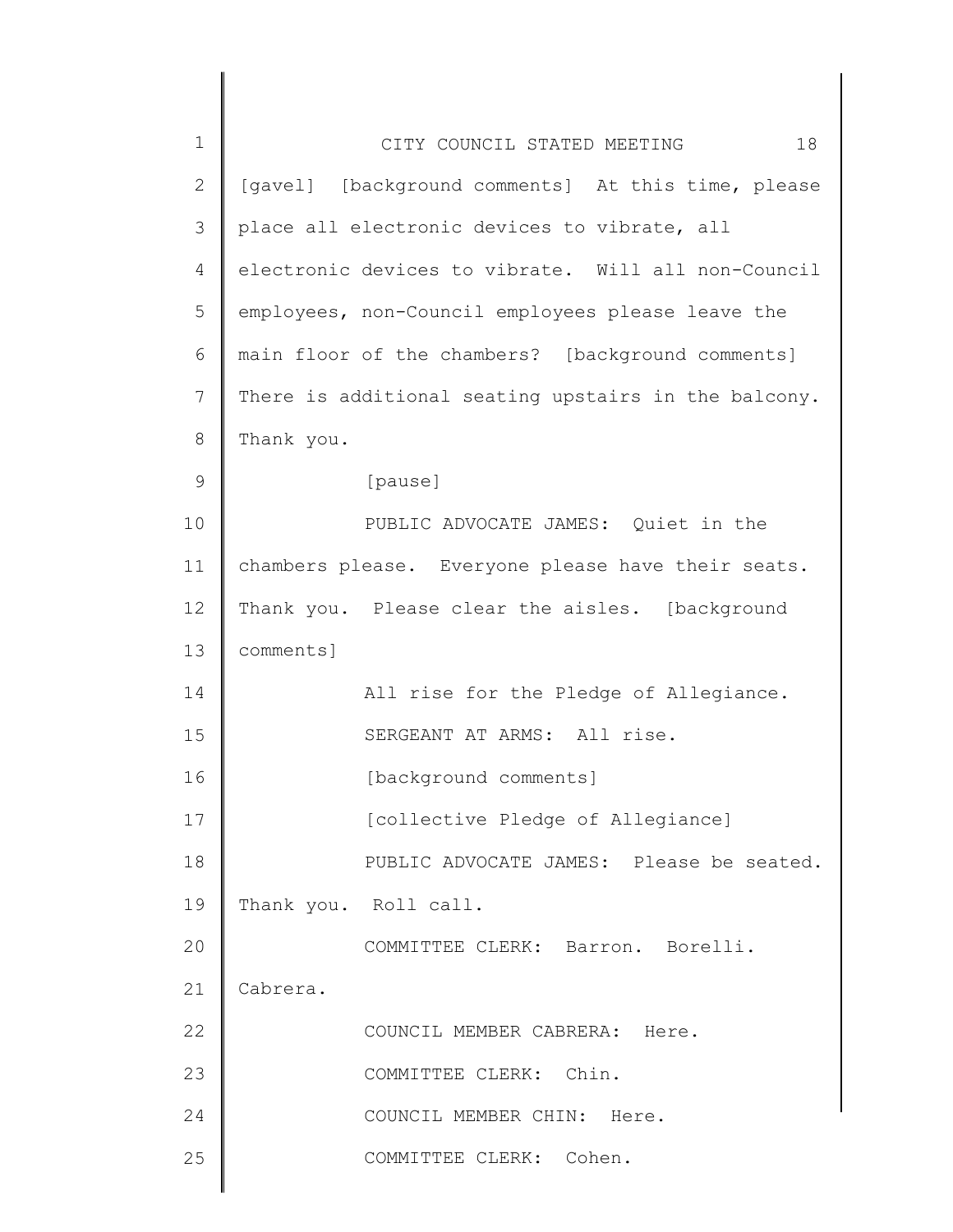| $\mathbf 1$   | 19<br>CITY COUNCIL STATED MEETING                   |
|---------------|-----------------------------------------------------|
| $\mathbf{2}$  | COUNCIL MEMBER COHEN: Here.                         |
| 3             | COMMITTEE CLERK: Constantinides.                    |
| 4             | COUNCIL MEMBER CONSTANTINIDES: Here.                |
| 5             | COMMITTEE CLERK: Cornegy.                           |
| 6             | COUNCIL MEMBER CORNEGY: Present.                    |
| 7             | [background comment]                                |
| 8             | COMMITTEE CLERK: Crowley.                           |
| $\mathcal{G}$ | COUNCIL MEMBER CROWLEY: Here.                       |
| 10            | COMMITTEE CLERK: Cumbo.                             |
| 11            | COUNCIL MEMBER CUMBO: Present.                      |
| 12            | COMMITTEE CLERK: Deutsch.                           |
| 13            | COUNCIL MEMBER DEUTSCH: Here.                       |
| 14            | COMMITTEE CLERK: Dickens.                           |
| 15            | COUNCIL MEMBER DICKENS: Here.                       |
| 16            | COMMITTEE CLERK: Dromm.                             |
| 17            | COUNCIL MEMBER DROMM: Here.                         |
| 18            | COMMITTEE CLERK: Espinal.                           |
| 19            | COUNCIL MEMBER ESPINAL: Here.                       |
| 20            | COMMITTEE CLERK: Eugene.                            |
| 21            | COUNCIL MEMBER EUGENE: Here [crosstalk]             |
| 22            | COMMITTEE CLERK: Ferreras-Copeland.                 |
| 23            | COUNCIL MEMBER EUGENE: Eugene here.                 |
| 24            | COMMITTEE CLERK: Thank you. [laughter]              |
| 25            | Ferreras Copeland. [background comments] Garodnick. |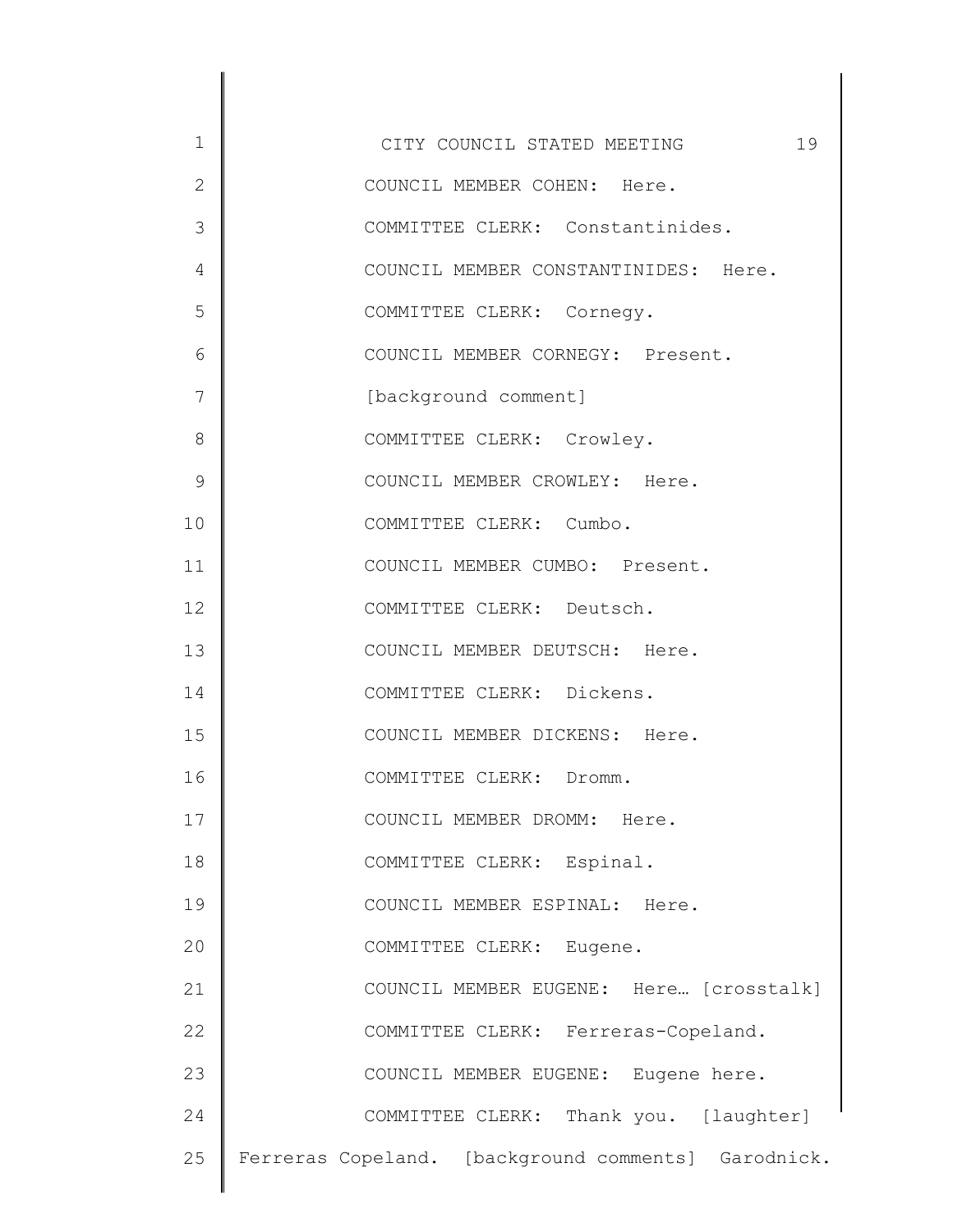1 2 3 4 5 6 7 8 9 10 11 12 13 14 15 16 17 18 19 20 21 22 23 24 25 CITY COUNCIL STATED MEETING 20 COUNCIL MEMBER GARODNICK: Here. COMMITTEE CLERK: Gentile. COUNCIL MEMBER GENTILE: Here. COMMITTEE CLERK: Gibson. COUNCIL MEMBER GIBSON: Here. COMMITTEE CLERK: Greenfield. COUNCIL MEMBER GREENFIELD: Here. COMMITTEE CLERK: Grodenchik. COUNCIL MEMBER GRODENCHIK: Here. COMMITTEE CLERK: Johnson. Kallos. COUNCIL MEMBER KALLOS: Here. COMMITTEE CLERK: King. COUNCIL MEMBER KING: Present. COMMITTEE CLERK: Koo. COUNCIL MEMBER KOO: Present. COMMITTEE CLERK: Koslowitz. COUNCIL MEMBER KOSLOWITZ: Here. COMMITTEE CLERK: Lancman. Lander. COUNCIL MEMBER LANDER: Here. COMMITTEE CLERK: Levin. Levine. COUNCIL MEMBER LEVINE: Here. COMMITTEE CLERK: Maisel. COUNCIL MEMBER MAISEL: Here. COMMITTEE CLERK: Mealy.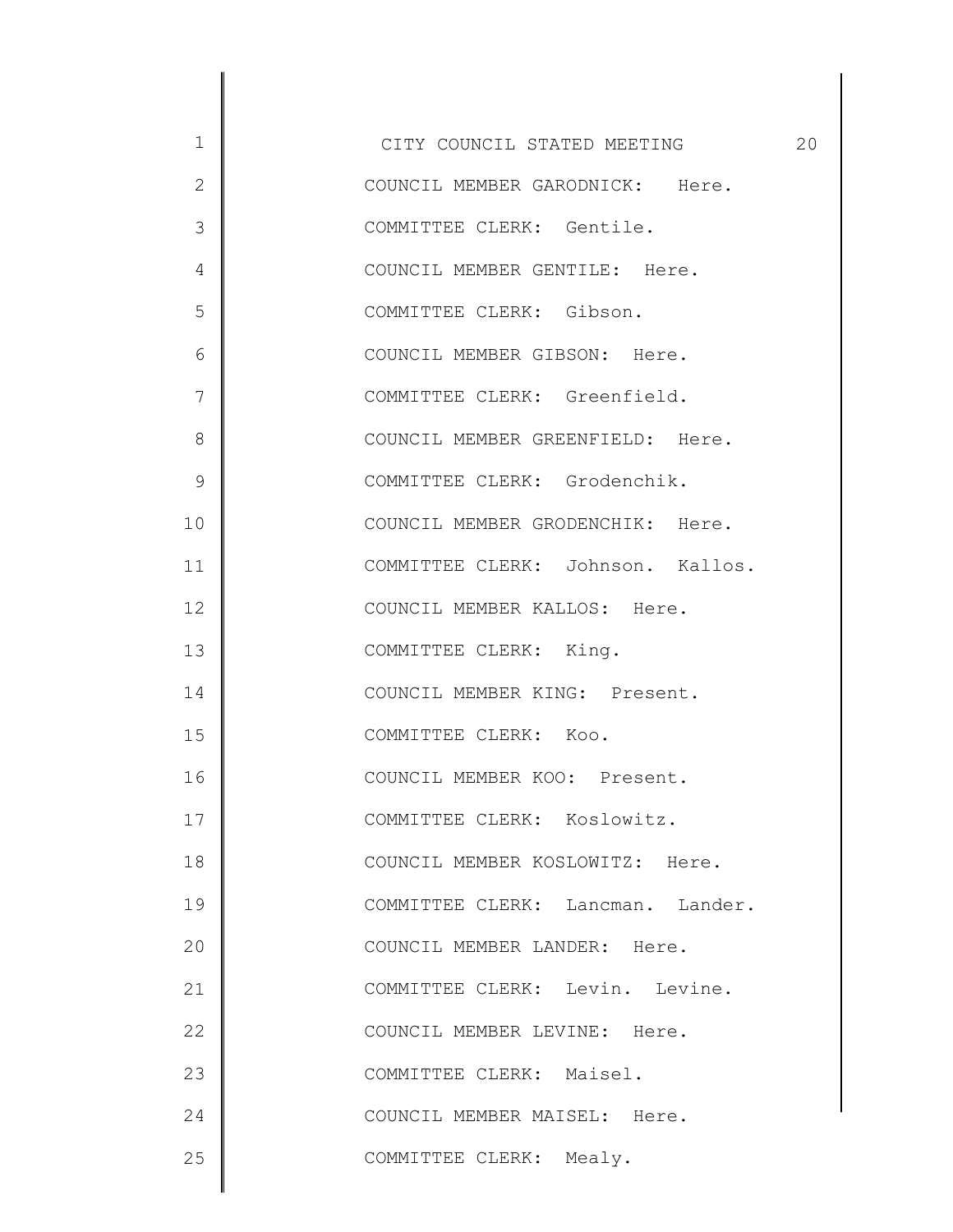1 2 3 4 5 6 7 8 9 10 11 12 13 14 15 16 17 18 19 20 21 22 23 24 25 CITY COUNCIL STATED MEETING 21 COUNCIL MEMBER MEALY: Present. COMMITTEE CLERK: Menchaca. COUNCIL MEMBER MENCHACA: Presente. COMMITTEE CLERK: Mendez. COUNCIL MEMBER MENDEZ: Present. COMMITTEE CLERK: Miller. COUNCIL MEMBER MILLER: Present. COMMITTEE CLERK: Palma. COUNCIL MEMBER PALMA: I'm here [sic]. COMMITTEE CLERK: Reynoso. COUNCIL MEMBER REYNOSO: Here. COMMITTEE CLERK: Richards. COUNCIL MEMBER RICHARDS: Present. COMMITTEE CLERK: Rodriguez. COUNCIL MEMBER RODRIGUEZ: Here. COMMITTEE CLERK: Rose. Rosenthal. COUNCIL MEMBER ROSENTHAL: Here. COMMITTEE CLERK: Salamanca. COUNCIL MEMBER SALAMANCA: Present. COMMITTEE CLERK: Torres. Treyger. COUNCIL MEMBER TREYGER: Here. COMMITTEE CLERK: Ulrich. Vacca. COUNCIL MEMBER VACCA: Here. COMMITTEE CLERK: Vallone.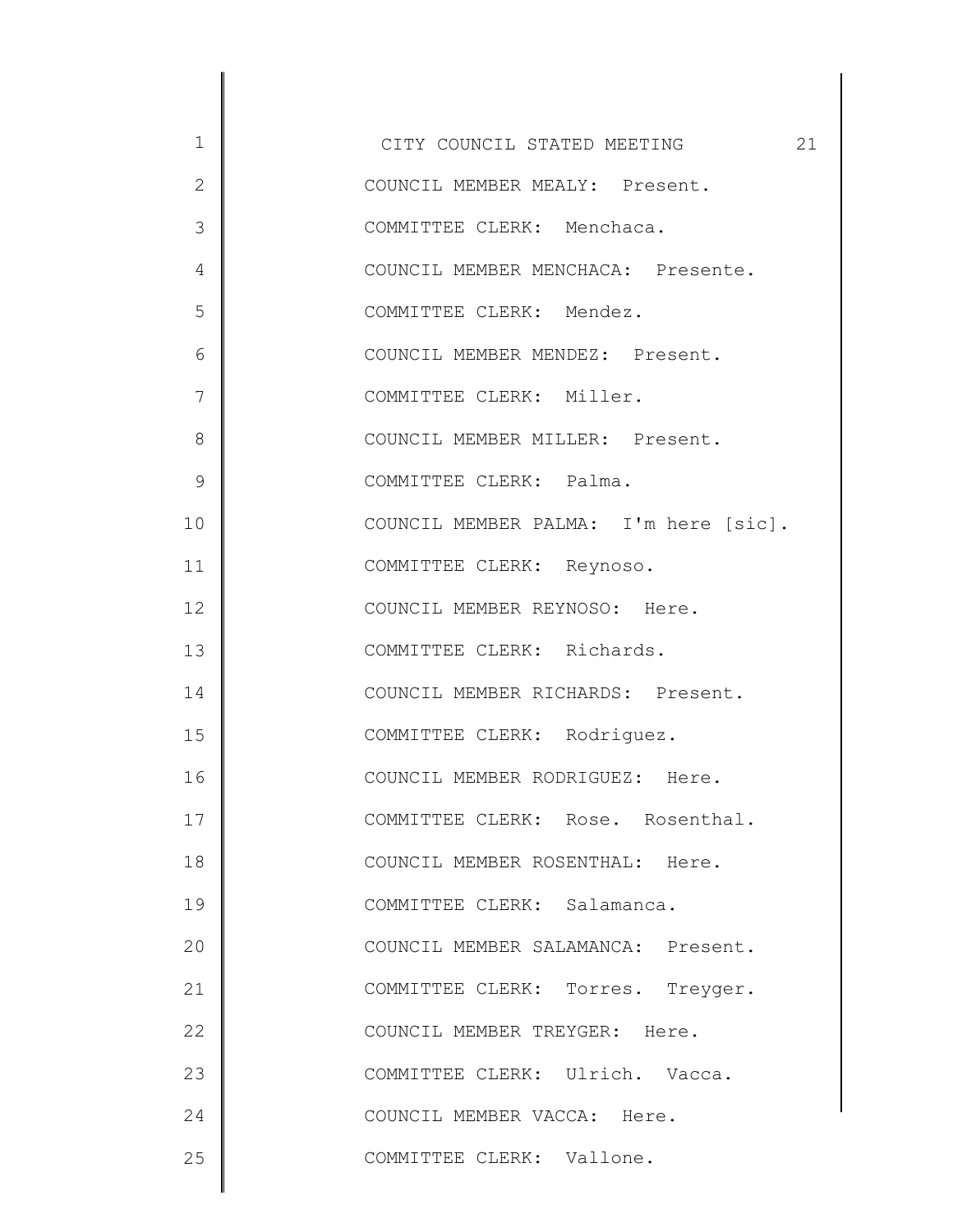1 2 3 4 5 6 7 8 9 10 11 12 13 14 15 16 17 18 19 20 21 22 23 24 25 CITY COUNCIL STATED MEETING 22 COUNCIL MEMBER VALLONE: Here. COMMITTEE CLERK: Williams. COUNCIL MEMBER WILLIAMS: Here. COMMITTEE CLERK: Wills. COUNCIL MEMBER WILLS: Present. COMMITTEE CLERK: Matteo. Van Bramer. COUNCIL MEMBER VAN BRAMER: Here. COMMITTEE CLERK: Speaker Mark-Viverito. PUBLIC ADVOCATE JAMES: Thank you. Quiet in the chambers. All rise for the invocation. SERGEANT AT ARMS: All rise. PUBLIC ADVOCATE JAMES: The invocation will be delivered -- quiet in the chambers -- will be delivered by Rabbi Mark Kaiserman, The Reform Temple of Forest Hills, located at 71-11 112th Street, Forest Hills, Queens, New York. Quiet in the chambers. RABBI KAISERMAN: Yesterday was Yom Kippur, the holiest day on the Jewish calendar, so needless to say, I'm quite tired. It is a day that speaks of repentance and regret, holiness and hope. Our prayers are often directed to fate as to what is in store for the year to come, yet we know truly our future is also defined by our own actions and our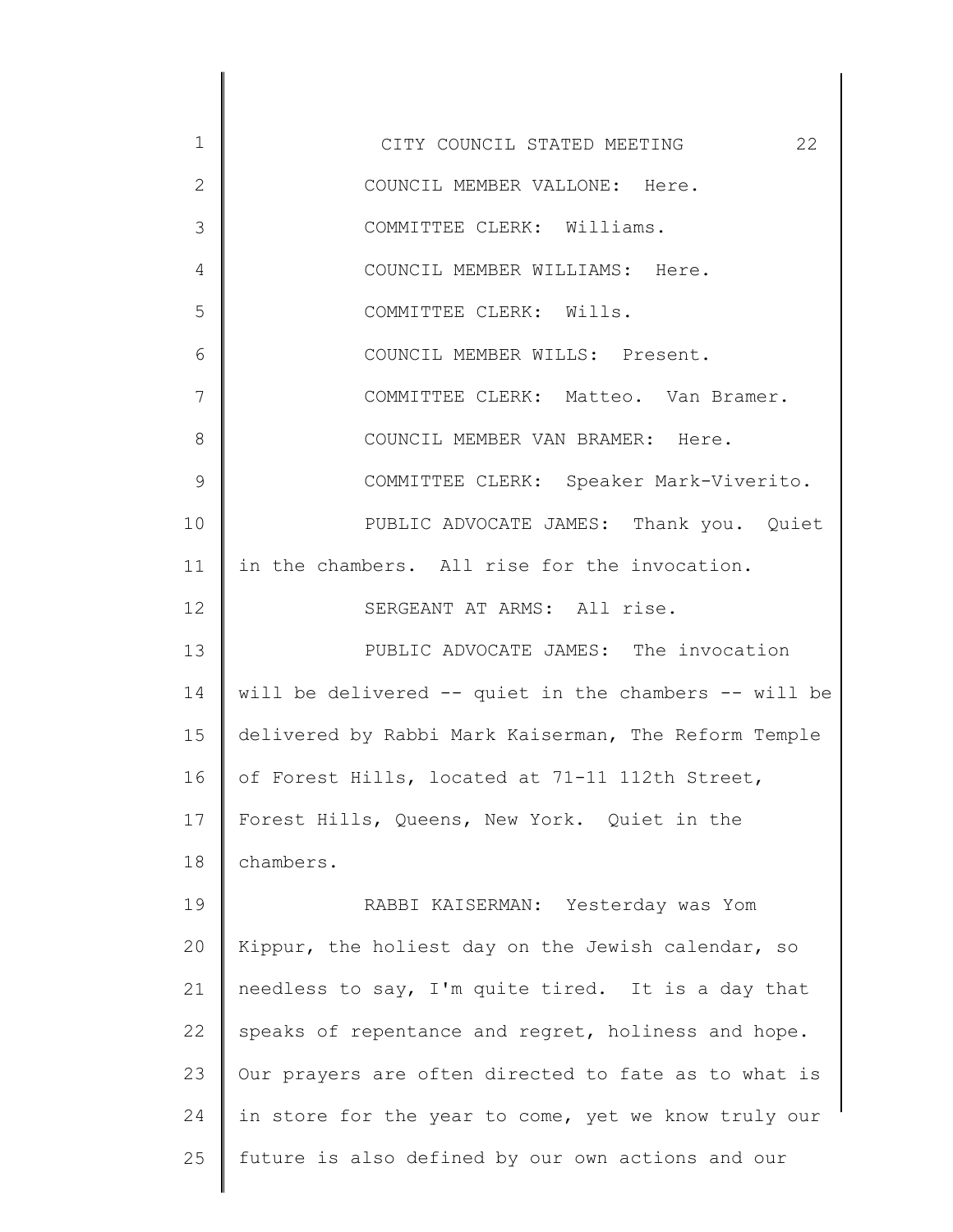| $\mathbf 1$    | 23<br>CITY COUNCIL STATED MEETING                     |
|----------------|-------------------------------------------------------|
| $\overline{2}$ | intentions. As this Council meets, they will be       |
| 3              | confronted with many things out of their control, God |
| 4              | give them the strength to recognize the potency of    |
| 5              | their responses. Let God's will not be our shield     |
| 6              | but our inspiration; let "it was meant to be" not be  |
| 7              | our credo but inspire us as to what we can do next.   |
| 8              | Oh God shelter and safequard or our public servants,  |
| 9              | watch over our community, the City of New York, and   |
| 10             | all those who seek a better future and let us all     |
| 11             | find the power to weather any storm because we know   |
| 12             | tomorrow's possibilities are endless and we work      |
| 13             | together. Amen.                                       |
| 14             | [background comments]                                 |
| 15             | PUBLIC ADVOCATE JAMES: Please be seated.              |
| 16             | Motion to spread the invocation by Council Member     |
| 17             | Karen Koslowitz. Quiet in the chambers.               |
| 18             | [background comments]                                 |
| 19             | COUNCIL MEMBER KOSLOWITZ: Motion to                   |
| 20             | spread the invocation in full upon the record. And I  |
| 21             | just wanna say that we are very lucky in Forest Hills |
| 22             | [background comment] to have Rabbi Kaiserman lead his |
| 23             | congregation, who consists of hundreds of people who  |
| 24             | belong to The Reform Temple of Forest Hills and I     |
| 25             | thank him very, very much for his leadership. And I   |
|                |                                                       |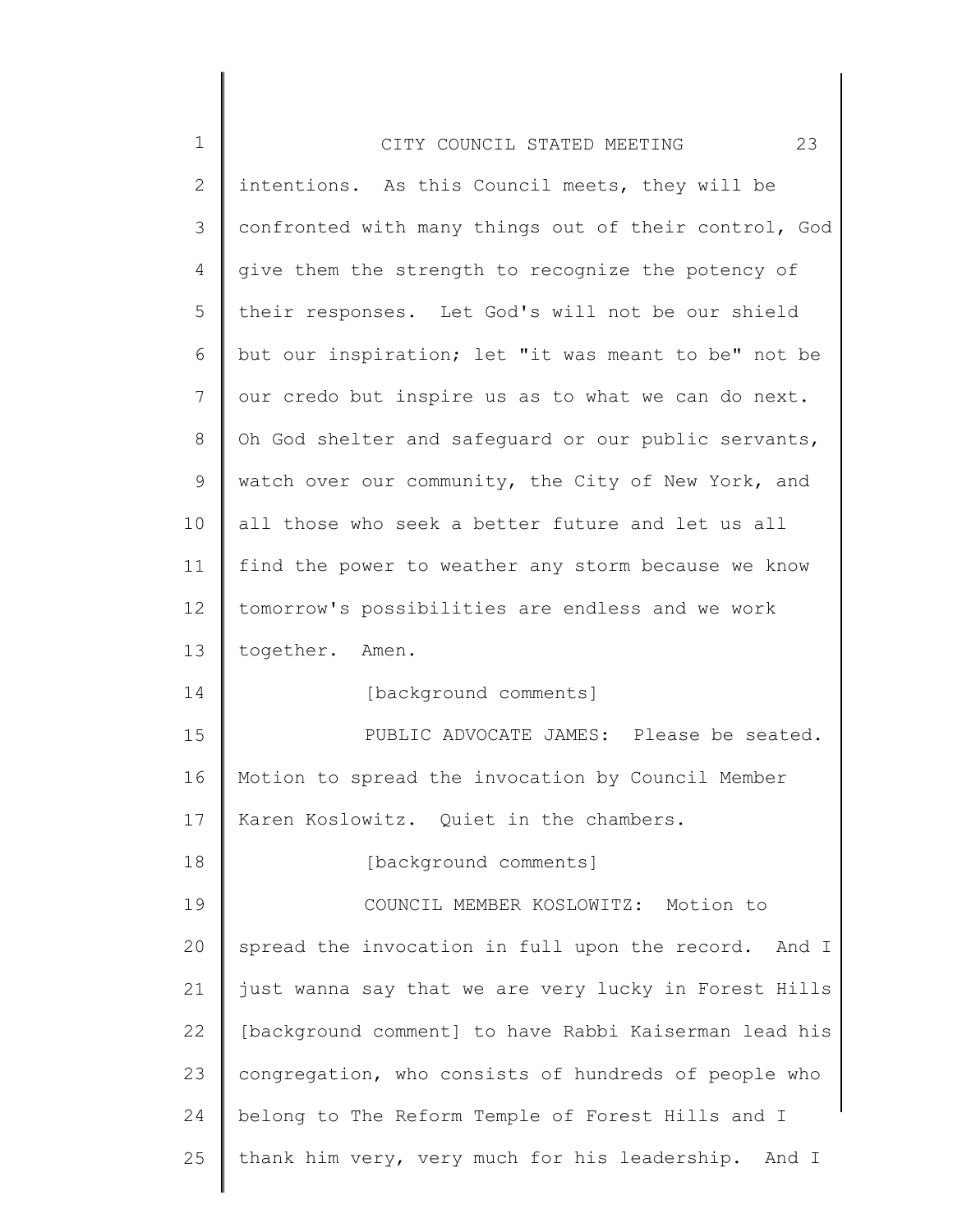| $\mathbf 1$    | 24<br>CITY COUNCIL STATED MEETING                   |
|----------------|-----------------------------------------------------|
| $\overline{2}$ | also wanna recognize Phyllis Rosenberg, a past      |
| 3              | president of The Reform Temple of Forest Hills.     |
| 4              | PUBLIC ADVOCATE JAMES: Thank you Council            |
| 5              | Member. Adoption of Minutes. Council Member Dromm.  |
| 6              | COUNCIL MEMBER DROMM: Motion that the               |
| 7              | Minutes of the Stated Meeting of September 14, 2016 |
| 8              | be adopted as printed.                              |
| $\mathcal{G}$  | PUBLIC ADVOCATE JAMES: Thank you.                   |
| 10             | Messages and papers from the Mayor.                 |
| 11             | COMMITTEE CLERK: M 449, submitting                  |
| 12             | Laurie Hawkinson for appointment to the Art         |
| 13             | Commission.                                         |
| 14             | SPEAKER MARK-VIVERITO: Rules, Privileges            |
| 15             | and Elections.                                      |
| 16             | PUBLIC ADVOCATE JAMES: Communication                |
| 17             | from City, County and Borough Offices.              |
| 18             | COMMITTEE CLERK: M 450 and 451, Third               |
| 19             | Party Transfer Program.                             |
| 20             | SPEAKER MARK-VIVERITO: Housing and                  |
| 21             | Buildings.                                          |
| 22             | COMMITTEE CLERK: M 452, recommending                |
| 23             | John Flateau to the Board of Elections.             |
| 24             | SPEAKER MARK-VIVERITO: Rules, Privileges            |
| 25             | and Elections.                                      |
|                |                                                     |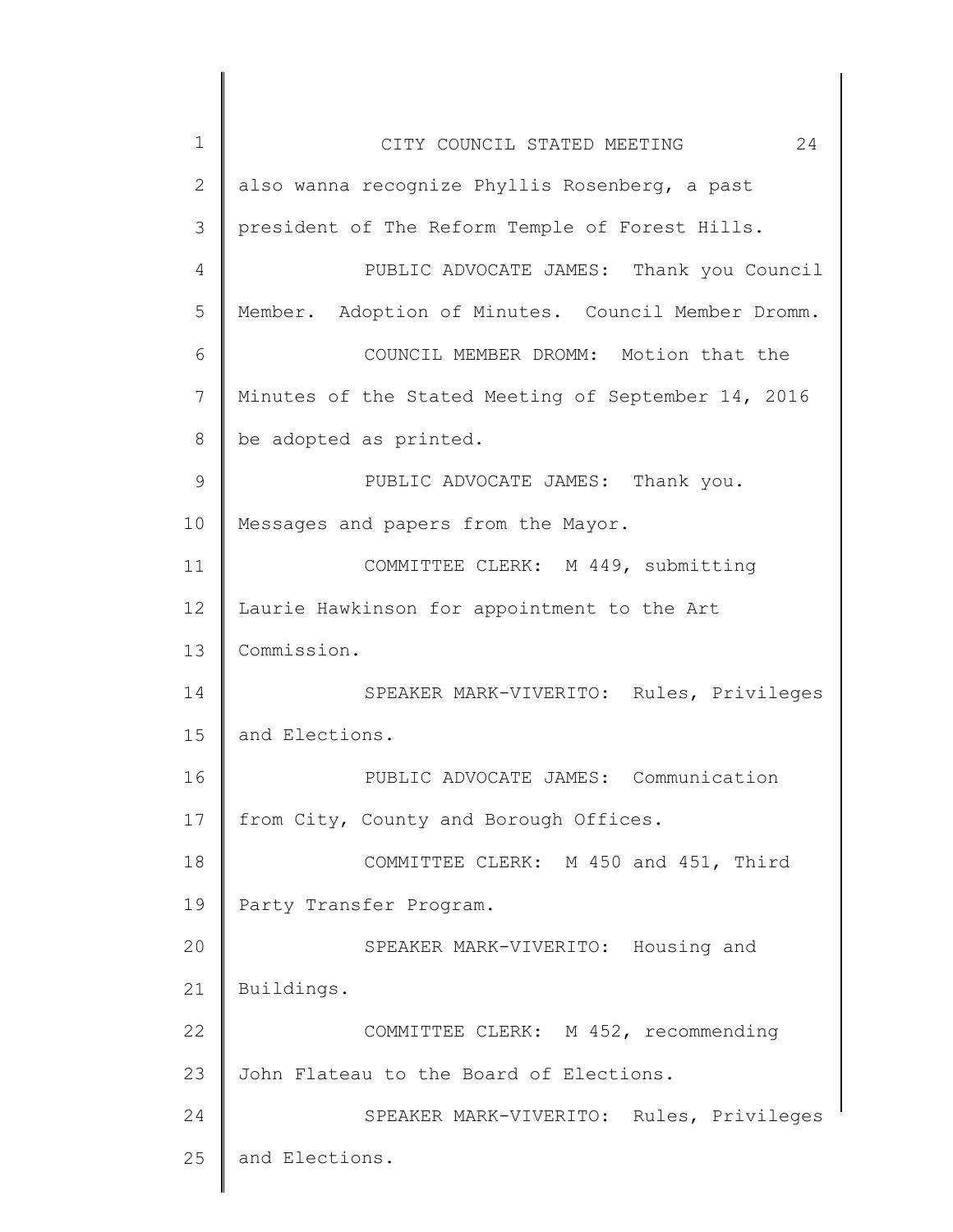| $\mathbf 1$     | 25<br>CITY COUNCIL STATED MEETING                     |
|-----------------|-------------------------------------------------------|
| $\mathbf{2}$    | COMMITTEE CLERK: M 453, recommending                  |
| 3               | Jose Araujo to the Board of Elections.                |
| 4               | SPEAKER MARK-VIVERITO: Rules, Privileges              |
| 5               | and Elections.                                        |
| 6               | PUBLIC ADVOCATE JAMES: Petitions and                  |
| 7               | communications.                                       |
| 8               | COMMITTEE CLERK: None.                                |
| 9               | PUBLIC ADVOCATE JAMES: Land Use Call-                 |
| 10              | Ups.                                                  |
| 11              | COMMITTEE CLERK: M 454 and 455, ULURP                 |
| 12 <sup>°</sup> | items.                                                |
| 13              | SPEAKER MARK-VIVERITO: Coupled on Call-               |
| 14              | Up Vote. Roll call.                                   |
| 15              | PUBLIC ADVOCATE JAMES: Roll call. Quiet               |
| 16              | in the chambers please.                               |
| 17              | COMMITTEE CLERK: Borelli.                             |
| 18              | PUBLIC ADVOCATE JAMES: Borelli.                       |
| 19              | COUNCIL MEMBER BORELLI: I vote aye.                   |
| 20              | COMMITTEE CLERK: Cabrera.                             |
| 21              | COUNCIL MEMBER CABRERA: I would like to               |
| 22              | aye on all call-ups and with permission, I'd like to  |
| 23              | vote on all call-ups, general orders and resolutions. |
| 24              | PUBLIC ADVOCATE JAMES: Yes.                           |
| 25              | COUNCIL MEMBER CABRERA: I vote aye.                   |
|                 |                                                       |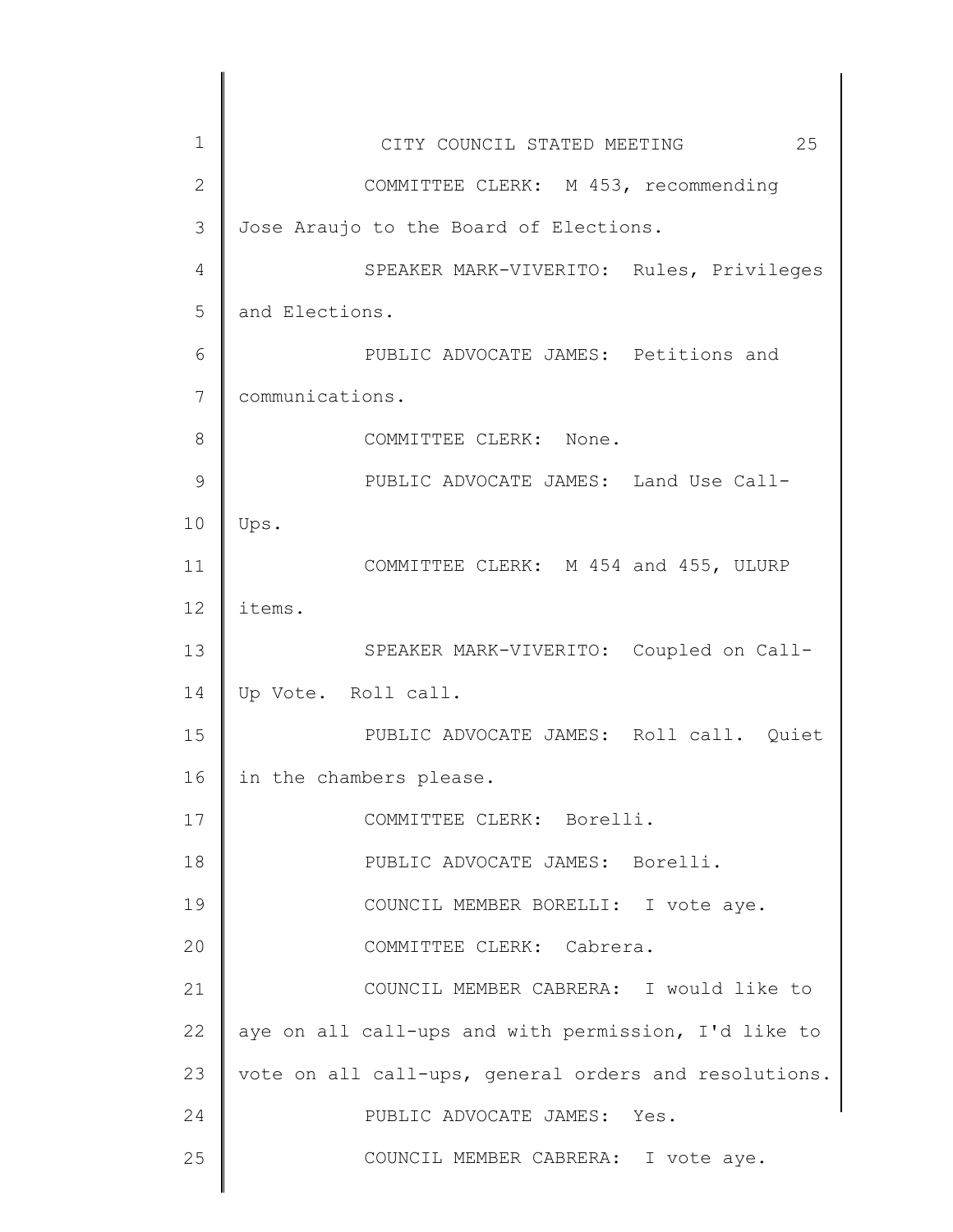1 2 3 4 5 6 7 8 9 10 11 12 13 14 15 16 17 18 19 20 21 22 23 24 25 CITY COUNCIL STATED MEETING 26 PUBLIC ADVOCATE JAMES: Thank you. COMMITTEE CLERK: Chin. COUNCIL MEMBER CHIN: Aye. COMMITTEE CLERK: Cohen. COUNCIL MEMBER COHEN: Aye. COMMITTEE CLERK: Constantinides. COUNCIL MEMBER CONSTANTINIDES: Aye. COMMITTEE CLERK: Cornegy. COUNCIL MEMBER CORNEGY: Aye. COMMITTEE CLERK: Crowley. COUNCIL MEMBER CROWLEY: Aye. COMMITTEE CLERK: Cumbo. COUNCIL MEMBER CUMBO: Aye. COMMITTEE CLERK: Deutsch. COUNCIL MEMBER DEUTSCH: Aye. COMMITTEE CLERK: Dickens. COUNCIL MEMBER DICKENS: Aye. COMMITTEE CLERK: Dromm. COUNCIL MEMBER DROMM: Aye. COMMITTEE CLERK: Espinal. COUNCIL MEMBER ESPINAL: Aye. COMMITTEE CLERK: Eugene. COUNCIL MEMBER EUGENE: Aye. COMMITTEE CLERK: Ferreras-Copeland.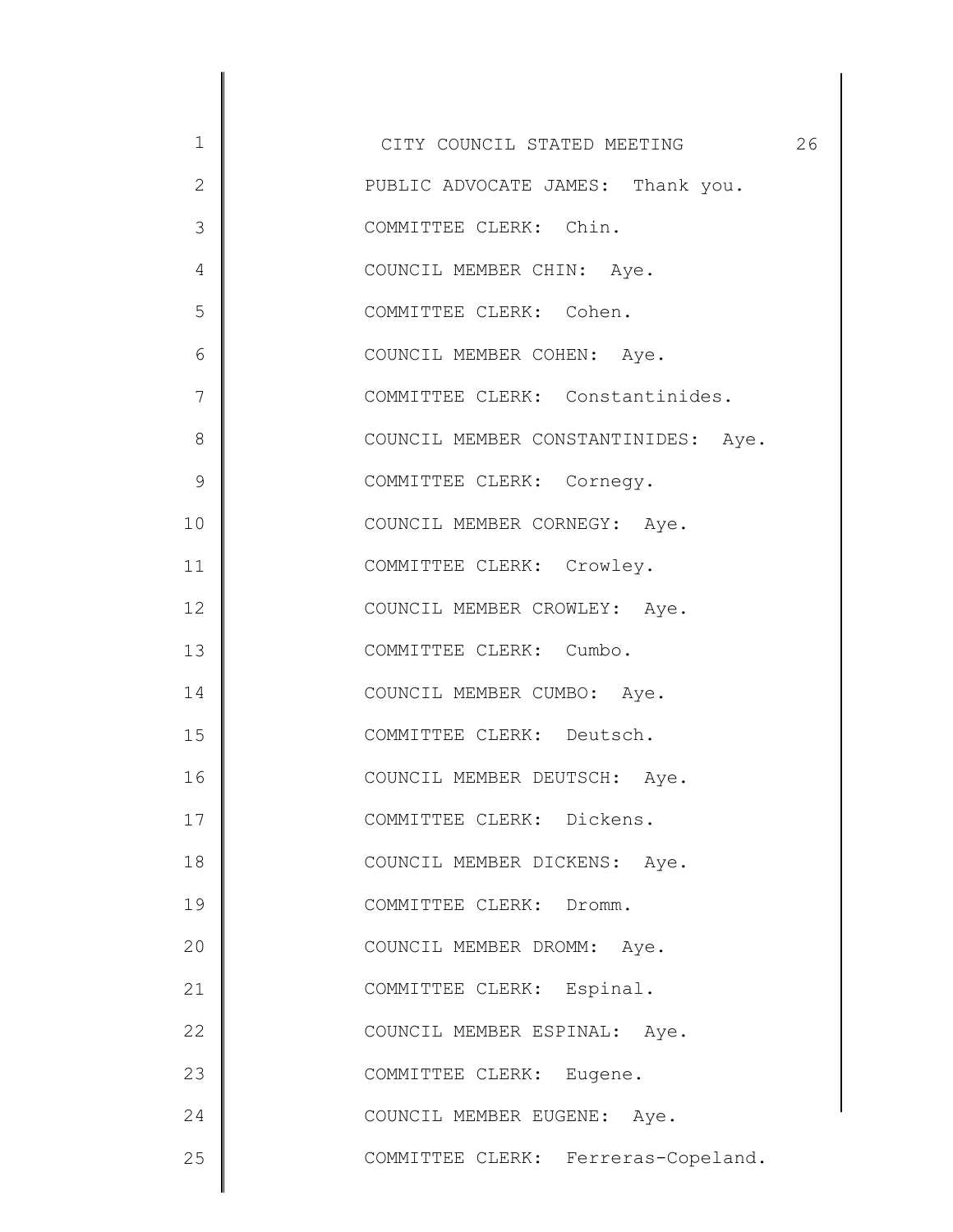| $\mathbf 1$  | CITY COUNCIL STATED MEETING 27                       |
|--------------|------------------------------------------------------|
| $\mathbf{2}$ | COUNCIL MEMBER FERRERAS-COPELAND: Aye.               |
| 3            | COMMITTEE CLERK: Garodnick.                          |
| 4            | COUNCIL MEMBER GARODNICK: Aye.                       |
| 5            | COMMITTEE CLERK: Gentile.                            |
| 6            | COUNCIL MEMBER GENTILE: Aye.                         |
| 7            | COMMITTEE CLERK: Gibson.                             |
| 8            | COUNCIL MEMBER GIBSON: I'd like to vote              |
| $\mathsf{S}$ | aye on all call-ups and with permission, I'd like to |
| 10           | vote on all coupled general orders and resolutions.  |
| 11           | PUBLIC ADVOCATE JAMES: Yes.                          |
| 12           | COUNCIL MEMBER GIBSON: Thank you Madam               |
| 13           | Public Advocate. I vote aye on all. Thank you.       |
| 14           | PUBLIC ADVOCATE JAMES: Thank you.                    |
| 15           | COMMITTEE CLERK: Greenfield.                         |
| 16           | COUNCIL MEMBER GREENFIELD: Aye.                      |
| 17           | COMMITTEE CLERK: Grodenchik.                         |
| 18           | COUNCIL MEMBER GRODENCHIK: Aye.                      |
| 19           | COMMITTEE CLERK: Kallos.                             |
| 20           | COUNCIL MEMBER KALLOS: Aye.                          |
| 21           | COMMITTEE CLERK: King.                               |
| 22           | PUBLIC ADVOCATE JAMES: King.                         |
| 23           | COMMITTEE CLERK: Koo.                                |
| 24           | COUNCIL MEMBER KOO: Aye.                             |
| 25           | COMMITTEE CLERK: Koslowitz.                          |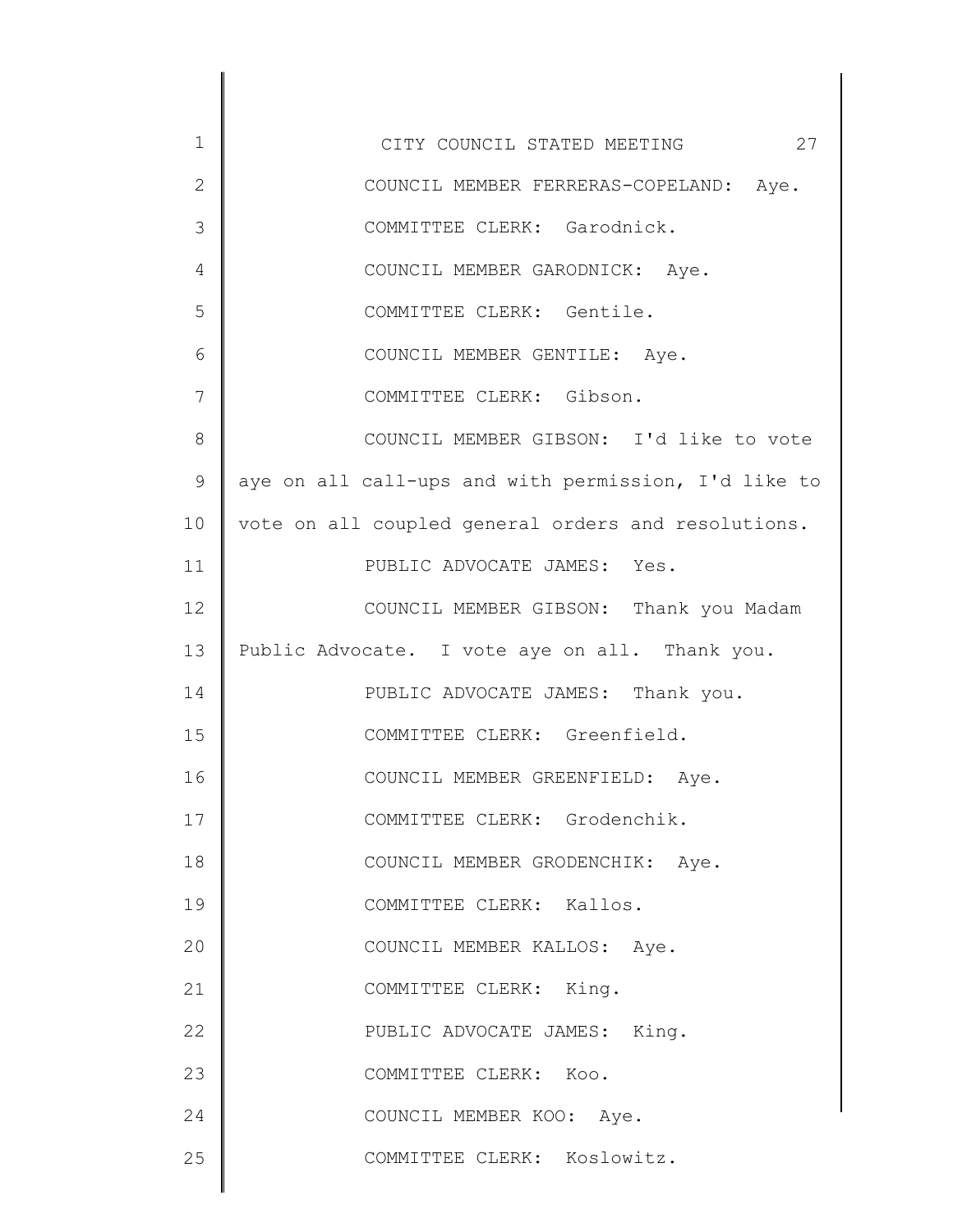| $\mathbf 1$ | CITY COUNCIL STATED MEETING<br>28                  |
|-------------|----------------------------------------------------|
| 2           | COUNCIL MEMBER KOSLOWITZ: Aye.                     |
| 3           | COMMITTEE CLERK: Lancman.                          |
| 4           | COUNCIL MEMBER LANCMAN: Aye.                       |
| 5           | COMMITTEE CLERK: Johnson.                          |
| 6           | PUBLIC ADVOCATE JAMES: Johnson.                    |
| 7           | COUNCIL MEMBER JOHNSON: Permission to              |
| 8           | vote on items on the call-up calendar and general  |
| $\mathsf 9$ | order calendar.                                    |
| 10          | PUBLIC ADVOCATE JAMES: Yes.                        |
| 11          | COUNCIL MEMBER JOHNSON: I vote aye on              |
| 12          | all.                                               |
| 13          | PUBLIC ADVOCATE JAMES: Thank you.                  |
| 14          | COMMITTEE CLERK: Lander.                           |
| 15          | COUNCIL MEMBER LANDER: Aye.                        |
| 16          | COMMITTEE CLERK: Levin.                            |
| 17          | COUNCIL MEMBER LEVIN: Aye.                         |
| 18          | COMMITTEE CLERK: Levine.                           |
| 19          | COUNCIL MEMBER LEVINE: Aye.                        |
| 20          | COMMITTEE CLERK: Maisel.                           |
| 21          | COUNCIL MEMBER MAISEL: Yes.                        |
| 22          | COMMITTEE CLERK: Mealy.                            |
| 23          | COUNCIL MEMBER MEALY: I would like to              |
| 24          | vote on all land use call-ups and with permission, |
| 25          |                                                    |
|             |                                                    |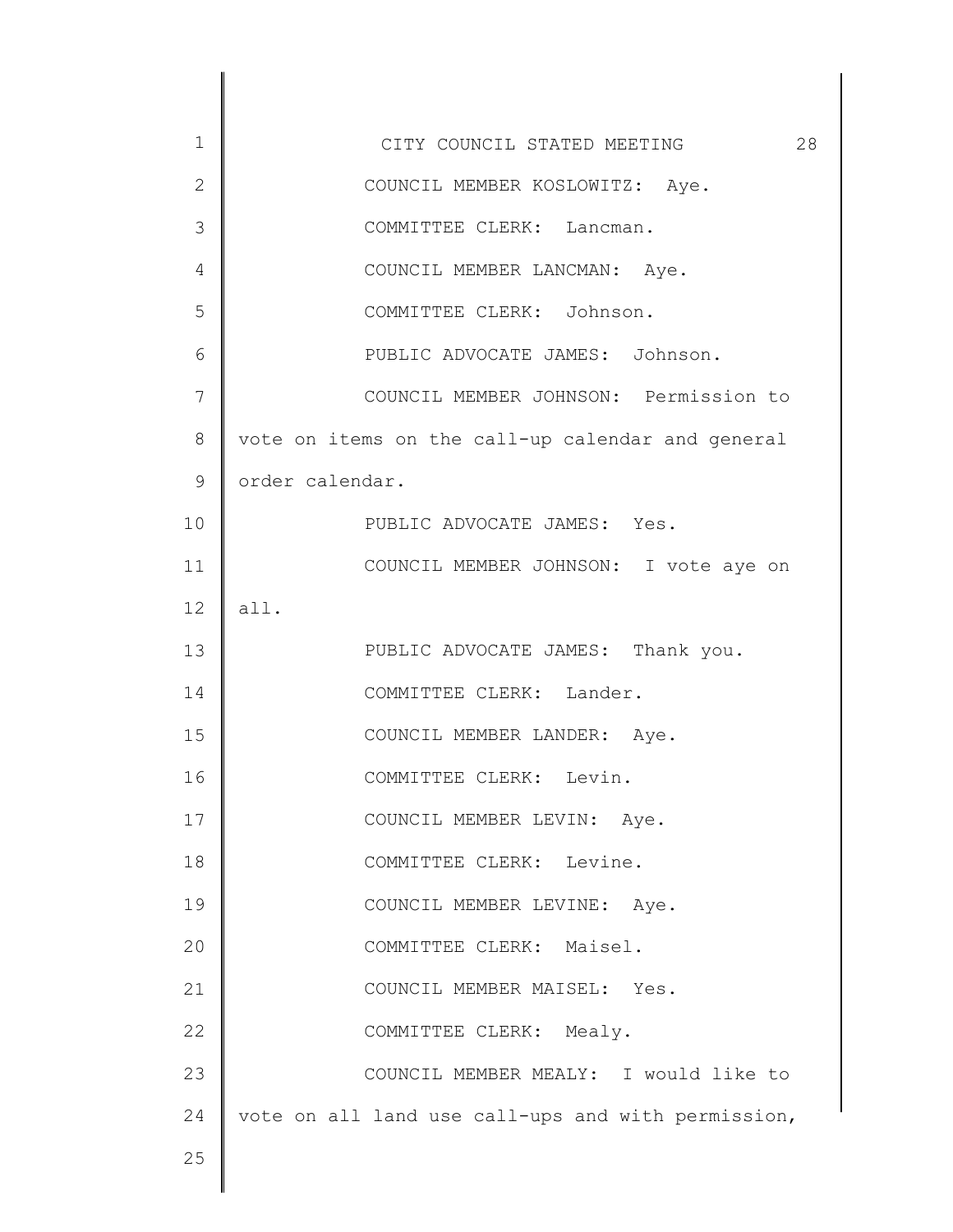| $\mathbf 1$  | CITY COUNCIL STATED MEETING 29                       |
|--------------|------------------------------------------------------|
| $\mathbf{2}$ | I'd like to vote on all coupled general orders and   |
| 3            | resolutions.                                         |
| 4            | PUBLIC ADVOCATE JAMES: Yes.                          |
| 5            | COUNCIL MEMBER MEALY: Thank you and I                |
| 6            | vote aye on all.                                     |
| 7            | PUBLIC ADVOCATE JAMES: Thank you.                    |
| 8            | COMMITTEE CLERK: Menchaca.                           |
| 9            | COUNCIL MEMBER MENCHACA: Aye.                        |
| 10           | COMMITTEE CLERK: Mendez.                             |
| 11           | COUNCIL MEMBER MENDEZ: Aye.                          |
| 12           | COMMITTEE CLERK: Miller.                             |
| 13           | COUNCIL MEMBER MILLER: Aye.                          |
| 14           | COMMITTEE CLERK: Palma.                              |
| 15           | COUNCIL MEMBER PALMA: Aye.                           |
| 16           | COMMITTEE CLERK: Reynoso.                            |
| 17           | COUNCIL MEMBER REYNOSO: Aye.                         |
| 18           | COMMITTEE CLERK: Richards.                           |
| 19           | COUNCIL MEMBER RICHARDS: Aye.                        |
| 20           | COMMITTEE CLERK: Rodriguez.                          |
| 21           | COUNCIL MEMBER RODRIGUEZ: Aye. I would               |
| 22           | like ask permission to vote on all general orders.   |
| 23           | PUBLIC ADVOCATE JAMES: Yes.                          |
| 24           | COUNCIL MEMBER RODRIGUEZ: Aye and                    |
| 25           | congratulations to United Here Local 100 for getting |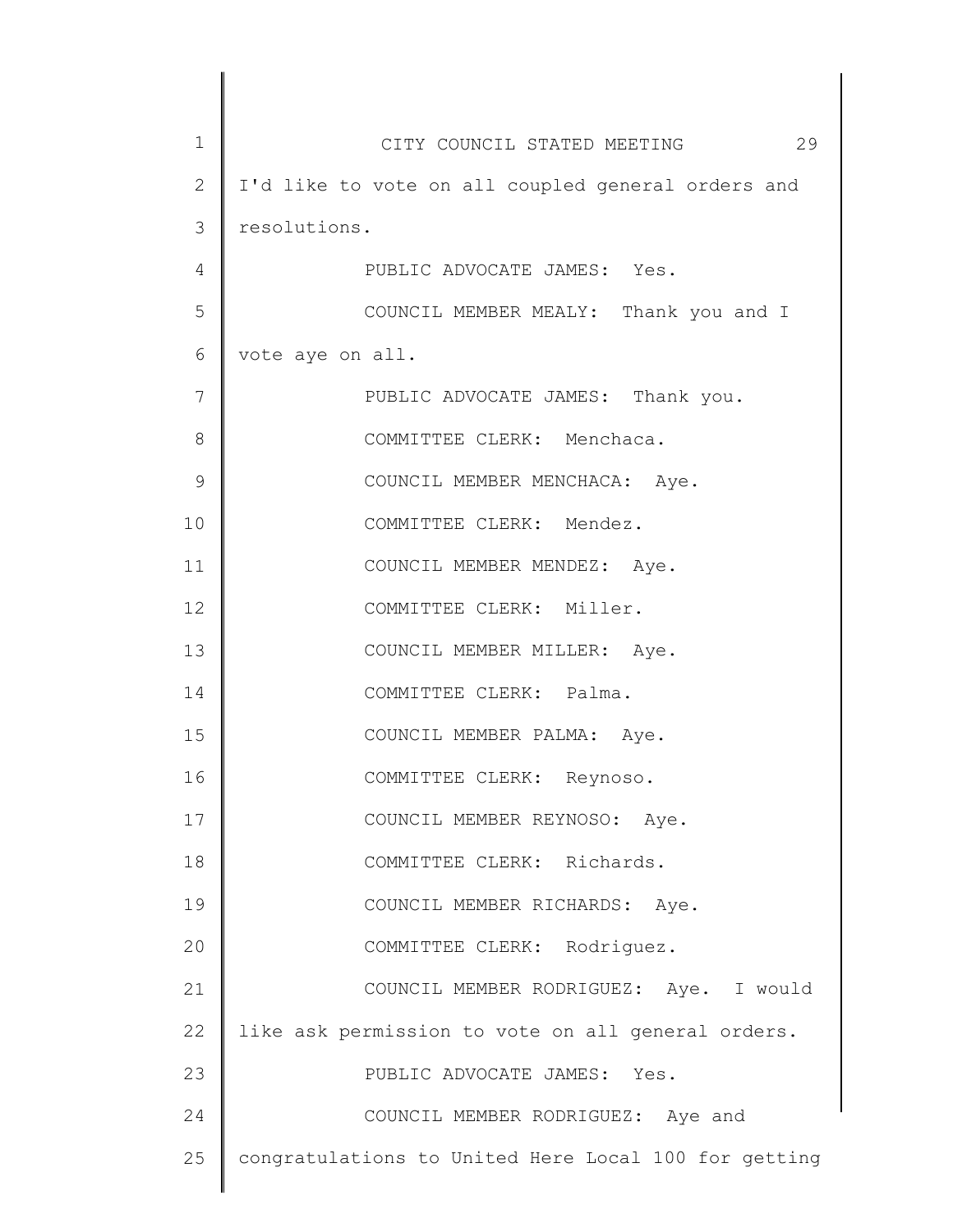| 1              | 30<br>CITY COUNCIL STATED MEETING                     |
|----------------|-------------------------------------------------------|
| $\overline{2}$ | the bill that they were supporting, the Food Service  |
| 3              | Workers Retention Act being on the floor and with the |
| 4              | support of the Speaker [sic] and everyone, hopefully  |
| 5              | we'll pass today. Aye.                                |
| 6              | PUBLIC ADVOCATE JAMES: Thank you.                     |
| 7              | COMMITTEE CLERK: Rosenthal.                           |
| 8              | COUNCIL MEMBER ROSENTHAL: Aye.                        |
| 9              | COMMITTEE CLERK: Salamanca.                           |
| 10             | COUNCIL MEMBER SALAMANCA: Aye.                        |
| 11             | COMMITTEE CLERK: Treyger.                             |
| 12             | COUNCIL MEMBER TREYGER: Aye.                          |
| 13             | COMMITTEE CLERK: Ulrich.                              |
| 14             | COUNCIL MEMBER ULRICH: Aye.                           |
| 15             | COMMITTEE CLERK: Vacca.                               |
| 16             | COUNCIL MEMBER VACCA: I vote aye on all               |
| 17             | call-ups and I ask permission to vote on all general  |
| 18             | order calendar items.                                 |
| 19             | PUBLIC ADVOCATE JAMES: Yes.                           |
| 20             | COUNCIL MEMBER VACCA: I vote aye on all.              |
| 21             | PUBLIC ADVOCATE JAMES: Thank you.                     |
| 22             | COMMITTEE CLERK: Torres.                              |
| 23             | COUNCIL MEMBER TORRES: I vote aye.                    |
| 24             | COMMITTEE CLERK: Vallone.                             |
| 25             | COUNCIL MEMBER VALLONE: Aye on all.                   |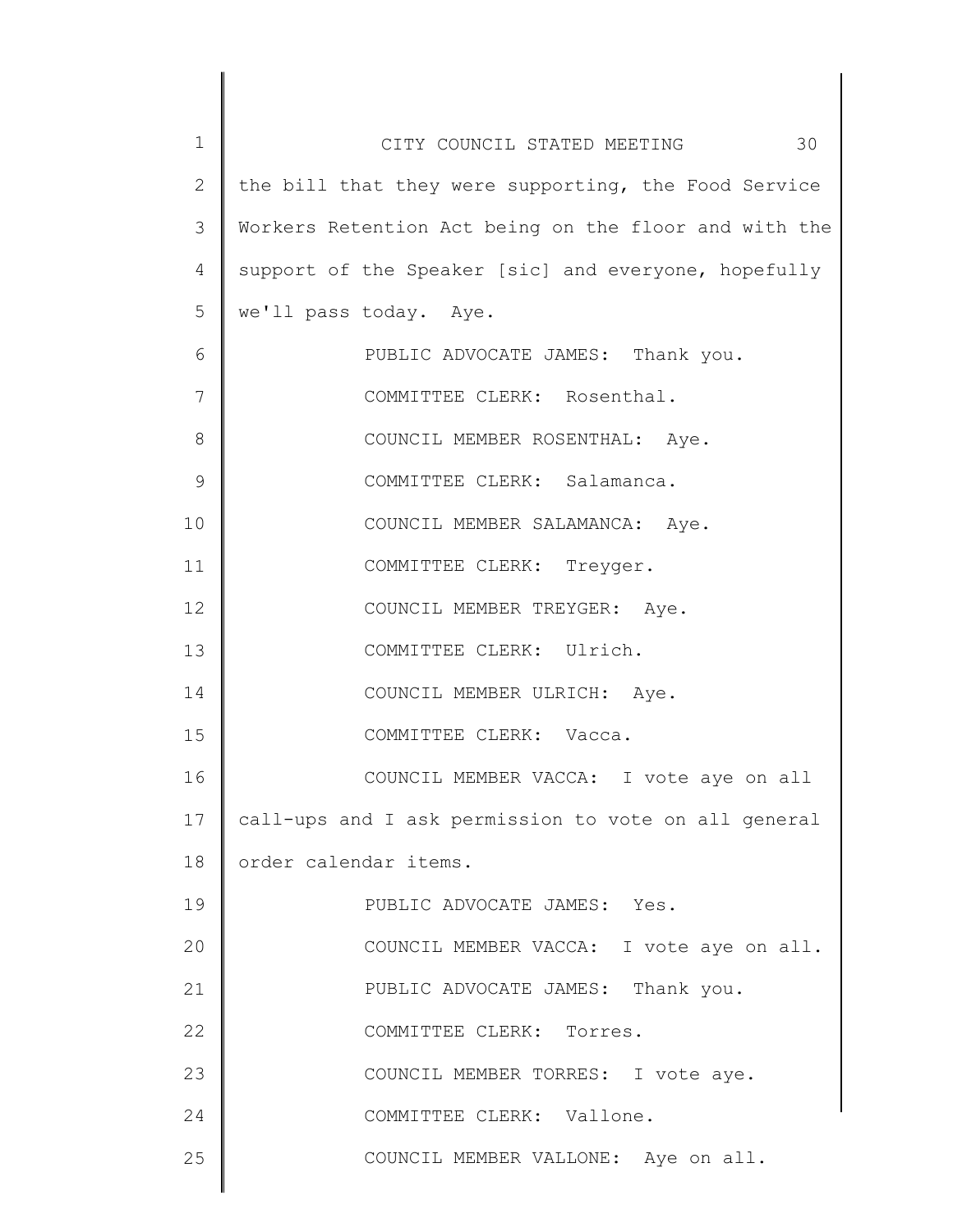| $\mathbf 1$    | 31<br>CITY COUNCIL STATED MEETING                     |
|----------------|-------------------------------------------------------|
| $\overline{2}$ | COMMITTEE CLERK: Williams.                            |
| 3              | COUNCIL MEMBER WILLIAMS: Aye.                         |
| 4              | COMMITTEE CLERK: Wills.                               |
| 5              | COUNCIL MEMBER WILLS: Permission to vote              |
| 6              | on all [interpose]                                    |
| 7              | PUBLIC ADVOCATE JAMES: Yes.                           |
| 8              | COUNCIL MEMBER WILLS: Thank you. And I                |
| $\mathsf 9$    | also want to commend Council Member Daneek Miller for |
| 10             | having a great day with his legislation. I vote aye   |
| 11             | on all.                                               |
| 12             | PUBLIC ADVOCATE JAMES: Thank you.                     |
| 13             | COMMITTEE CLERK: Matteo.                              |
| 14             | COUNCIL MEMBER MATTEO: Aye.                           |
| 15             | COMMITTEE CLERK: Van Bramer.                          |
| 16             | COUNCIL MEMBER VAN BRAMER:<br>Aye.                    |
| 17             | COMMITTEE CLERK: Speaker Mark-Viverito.               |
| 18             | [background comments]                                 |
| 19             | SPEAKER MARK-VIVERITO:<br>Aye.                        |
| 20             | PUBLIC ADVOCATE JAMES: We too wanna                   |
| 21             | recognize Unite Here and congratulations in advance.  |
| 22             | We also wanna recognize students [background          |
| 23             | comments] from the Brooklyn Collaborative School,     |
| 24             | uhm [cheer] just shhh right? I believe they're        |
| 25             |                                                       |
|                |                                                       |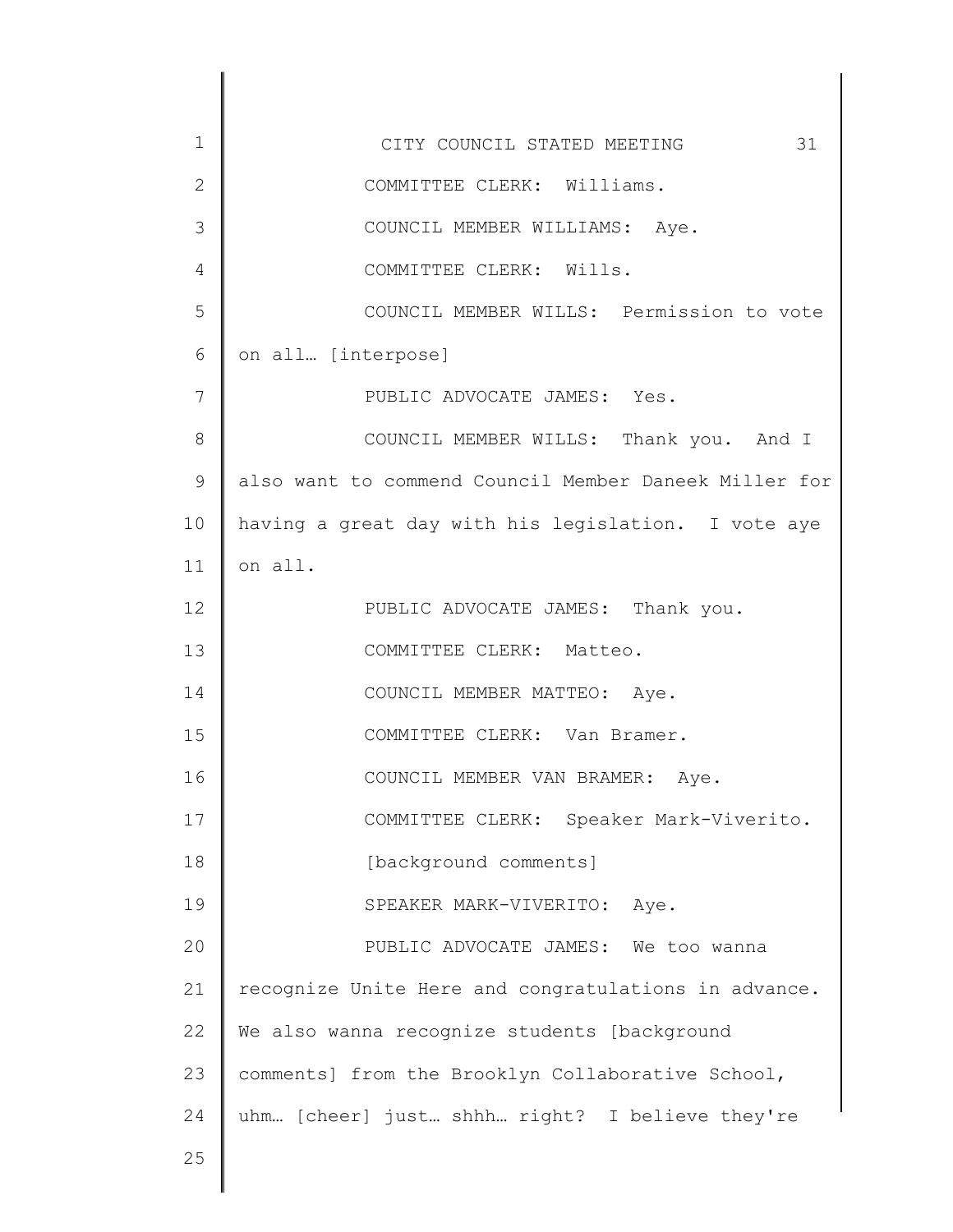| $\mathbf 1$    | 32<br>CITY COUNCIL STATED MEETING                     |
|----------------|-------------------------------------------------------|
| $\overline{2}$ | from Brownsville, New York -- no right? No? Okay,     |
| 3              | well welcome anyway. [laugh]                          |
| $\overline{4}$ | Today's Land Use Call-Ups were adopted by             |
| 5              | a vote of 48 in the affirmative, 0 in the negative    |
| 6              | quiet in the chambers as we now hear from the         |
| 7              | Speaker, Melissa Mark-Viverito.                       |
| 8              | [background comments]                                 |
| 9              | SPEAKER MARK-VIVERITO: Thank you Madam                |
| 10             | Public Advocate. I wanna ask my colleagues to rise.   |
| 11             | [background comments]                                 |
| 12             | SERGEANT AT ARMS: All rise.                           |
| 13             | PUBLIC ADVOCATE JAMES: All rise to your               |
| 14             | feet.                                                 |
| 15             | SPEAKER MARK-VIVERITO: We rise today to               |
| 16             | take a moment of silence for the untimely passing of  |
| 17             | Brooklyn District Attorney Ken Thompson.              |
| 18             | Ken was an outstanding public servant, an             |
| 19             | unabashed champion for true criminal justice reform.  |
| 20             | He was only able to serve the borough for a short     |
| 21             | time, but his initiatives to make the court system a  |
| 22             | fair place for Brooklynites have evolved the District |
| 23             | Attorney's Office for the better and will continue to |
| 24             | resonate well into the future.                        |
| 25             |                                                       |
|                |                                                       |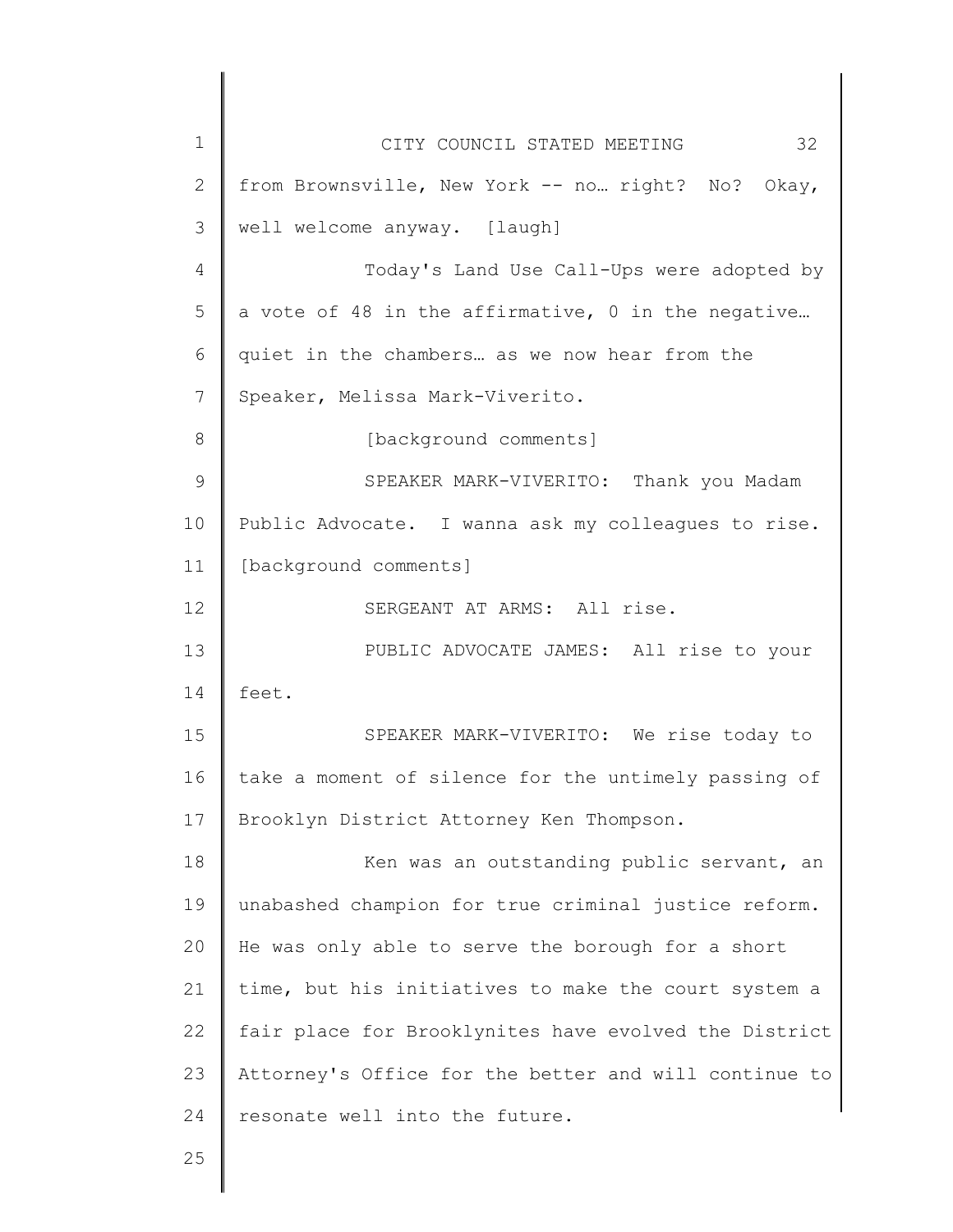| $\mathbf 1$  | 33<br>CITY COUNCIL STATED MEETING                    |
|--------------|------------------------------------------------------|
| $\mathbf{2}$ | I send my deepest condolences to District            |
| 3            | Attorney Thompson's family and to those among us who |
| 4            | knew him today. This is not only a loss for          |
| 5            | Brooklyn; it's a loss for the City of New York.      |
| 6            | I also wanna note -- we have just to                 |
| 7            | say, you know we have partnered with the District    |
| $8\,$        | Attorney on many issues and this Council has really  |
| $\mathsf 9$  | been also fighting on criminal justice reform, so he |
| 10           | was a true partner with us, hand in hand, on trying  |
| 11           | to make the system more fair, so he is very much a   |
| 12           | loss to us all.                                      |
| 13           | I also wanna note, obviously, of the                 |
| 14           | devastation of Hurricane Matthew across the          |
| 15           | Caribbean, particularly Haiti, obviously Florida,    |
| 16           | North Carolina and a lot of the southeastern coast   |
| 17           | was affected by Hurricane Matthew, but the true      |
| 18           | devastation really was the incredible death and the  |
| 19           | destruction in Haiti as well. So any staff who is    |
| 20           | interested, we are looking to support those efforts  |
| 21           | and we would encourage people to support.            |
| 22           | We'd like to take a moment of silence for            |
| 23           | all those that we've lost.                           |
| 24           | [moment of silence]                                  |
| 25           | Thank you.                                           |
|              |                                                      |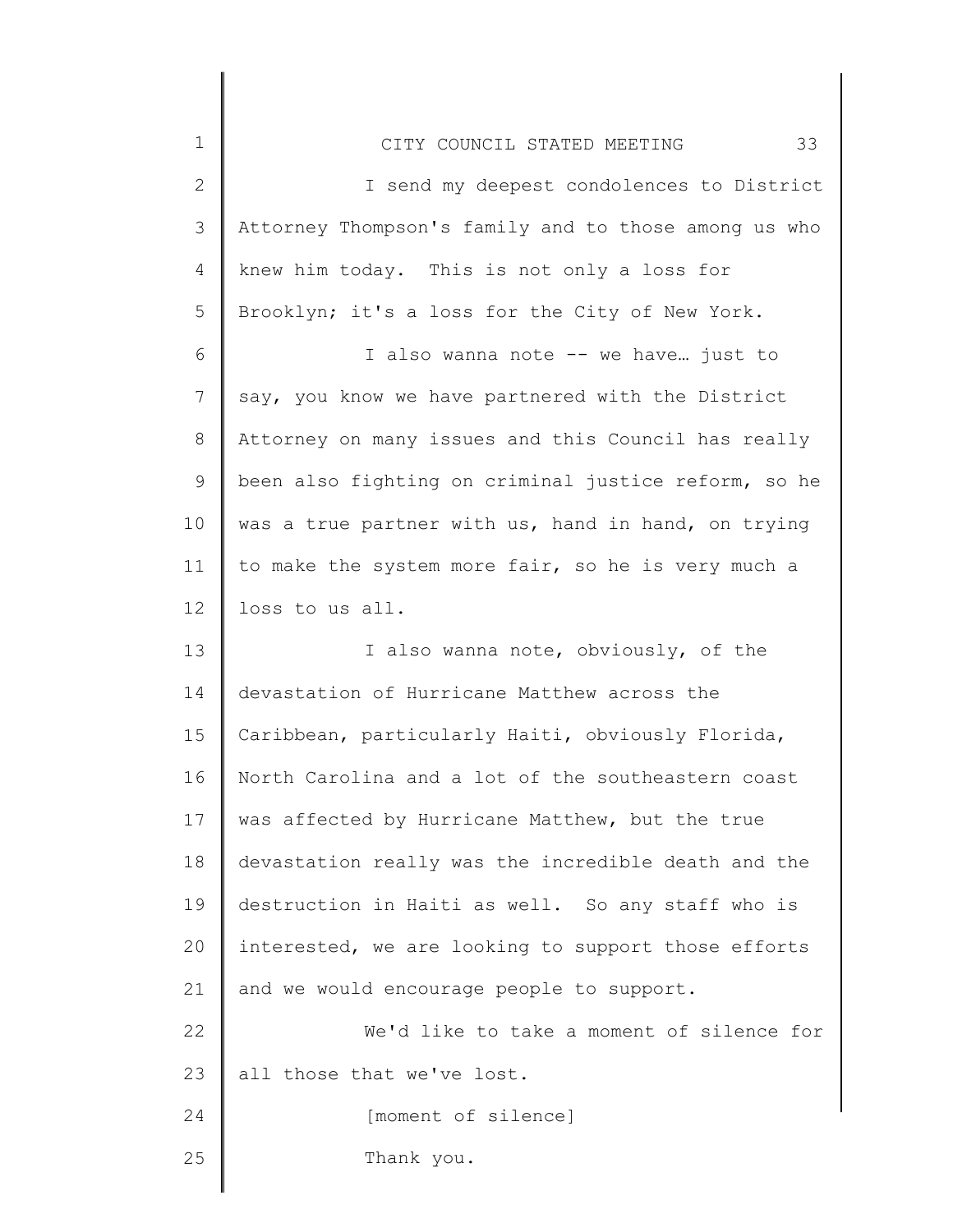| 1            | 34<br>CITY COUNCIL STATED MEETING                     |
|--------------|-------------------------------------------------------|
| $\mathbf{2}$ | PUBLIC ADVOCATE JAMES: Please be seated.              |
| 3            | SPEAKER MARK-VIVERITO: Continuing our                 |
| 4            | commitment to a greener [background comments, shhh]   |
| 5            | and more efficient New York, today the Council will   |
| 6            | vote on a package of green building legislation.      |
| 7            | This legislation is another important step toward     |
| 8            | meeting our goal of reducing citywide green house gas |
| 9            | emissions 80% by 2050.                                |
| 10           | Int. 1160, sponsored by Council Member                |
| 11           | Costa Constantinides will require owners of midsize   |
| 12           | buildings to install electrical sub-meters in tenant  |
| 13           | spaces allowing tenants to monitor their own energy   |
| 14           | consumption and adjust usage habits as necessary.     |
| 15           | Int. 1163-A, sponsored by Council Member              |
| 16           | Dan Garodnick, will require owners of midsize         |
| 17           | buildings to benchmark their buildings' annual energy |
| 18           | and water usage and report that usage information     |
| 19           | back to the City.                                     |
| 20           | And Int. 1165, sponsored by Council                   |
| 21           | Member Donovan Richards, would require lighting       |
| 22           | system upgrades in midsize buildings so they are in   |
| 23           | compliance with the standards for new systems set     |
| 24           | forth in the updated New York City energy             |
| 25           | conservation code.                                    |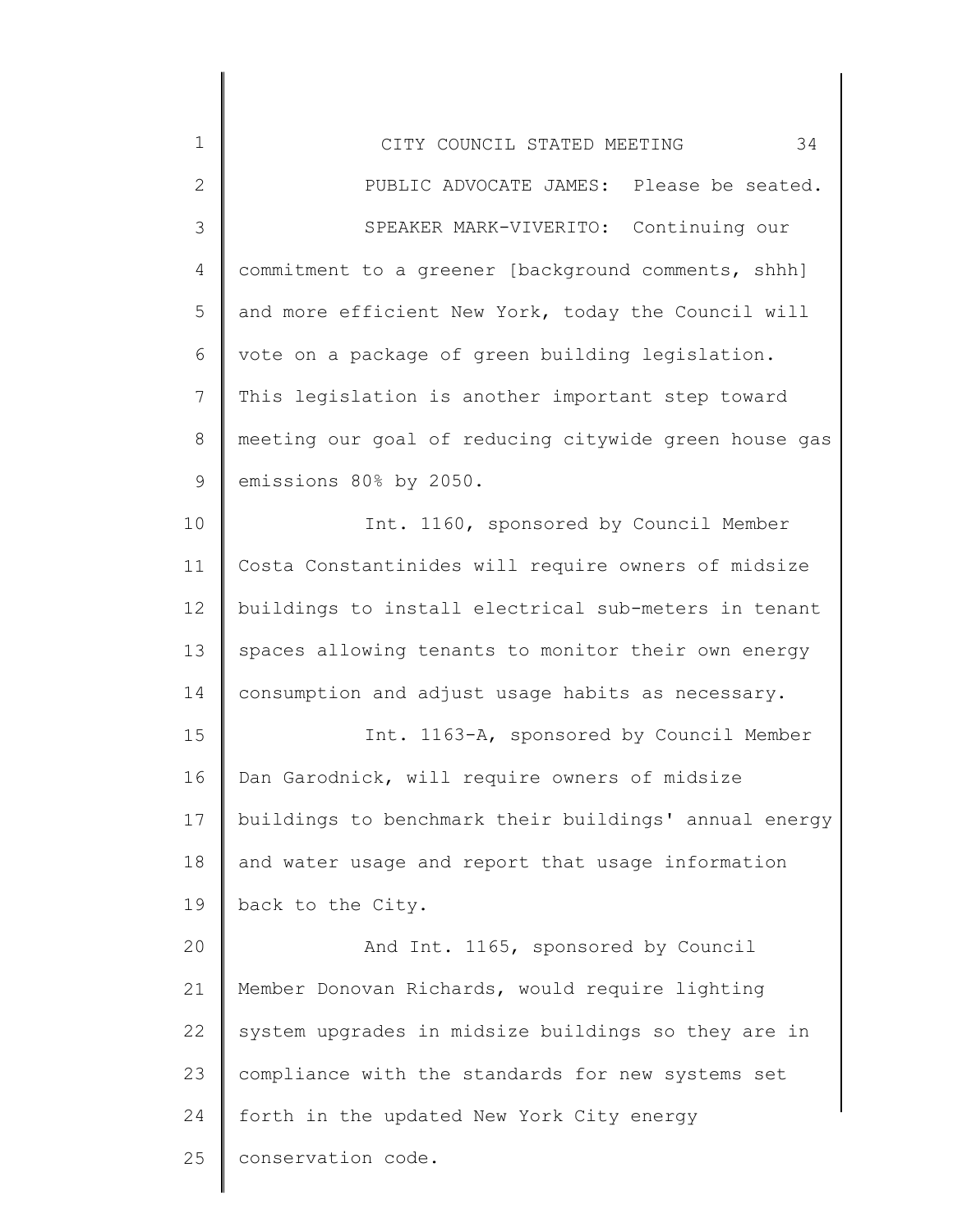| $\mathbf 1$    | 35<br>CITY COUNCIL STATED MEETING                     |
|----------------|-------------------------------------------------------|
| $\mathbf{2}$   | Each of these pieces of legislation will              |
| 3              | be hugely helpful in ensuring that New York City      |
| $\overline{4}$ | meets its emissions goals and the reporting measures  |
| 5              | in particular will provide us with a significant      |
| 6              | amount of information on how sustainably our city's   |
| $\overline{7}$ | buildings are operating.                              |
| 8              | Staff -- I wanna thank Sarah Gastelum,                |
| $\mathsf 9$    | Jose Conde, Guillermo Patino, Meagan Chen and Jenn    |
| 10             | Wilcox. I'm gonna ask Costa Constantinides to say a   |
| 11             | few words, followed by Council Member Garodnick and   |
| 12             | then Council Member Richards. Costa.                  |
| 13             | COUNCIL MEMBER CONSTANTINIDES:<br>Thank you           |
| 14             | Madam Speaker.                                        |
| 15             | As we move forward towards the goal of                |
| 16             | reducing carbon emissions by 80% by 2050, [background |
| 17             | comments] we must consider all pathways to get there. |
| 18             | Over 70% of our city's carbon emissions come from     |
| 19             | buildings and encouraging sustainable energy          |
| 20             | consumption habits will decrease these emissions.     |
| 21             | Int. 1160 will reduce our energy uses and help combat |
| 22             | the effects of climate change.                        |
| 23             | Currently, buildings over 50,000 gross                |
| 24             | square feet are required to have installed electrical |
| 25             | sub-meters in tenant spaces by 2025. This bill would  |
|                |                                                       |

║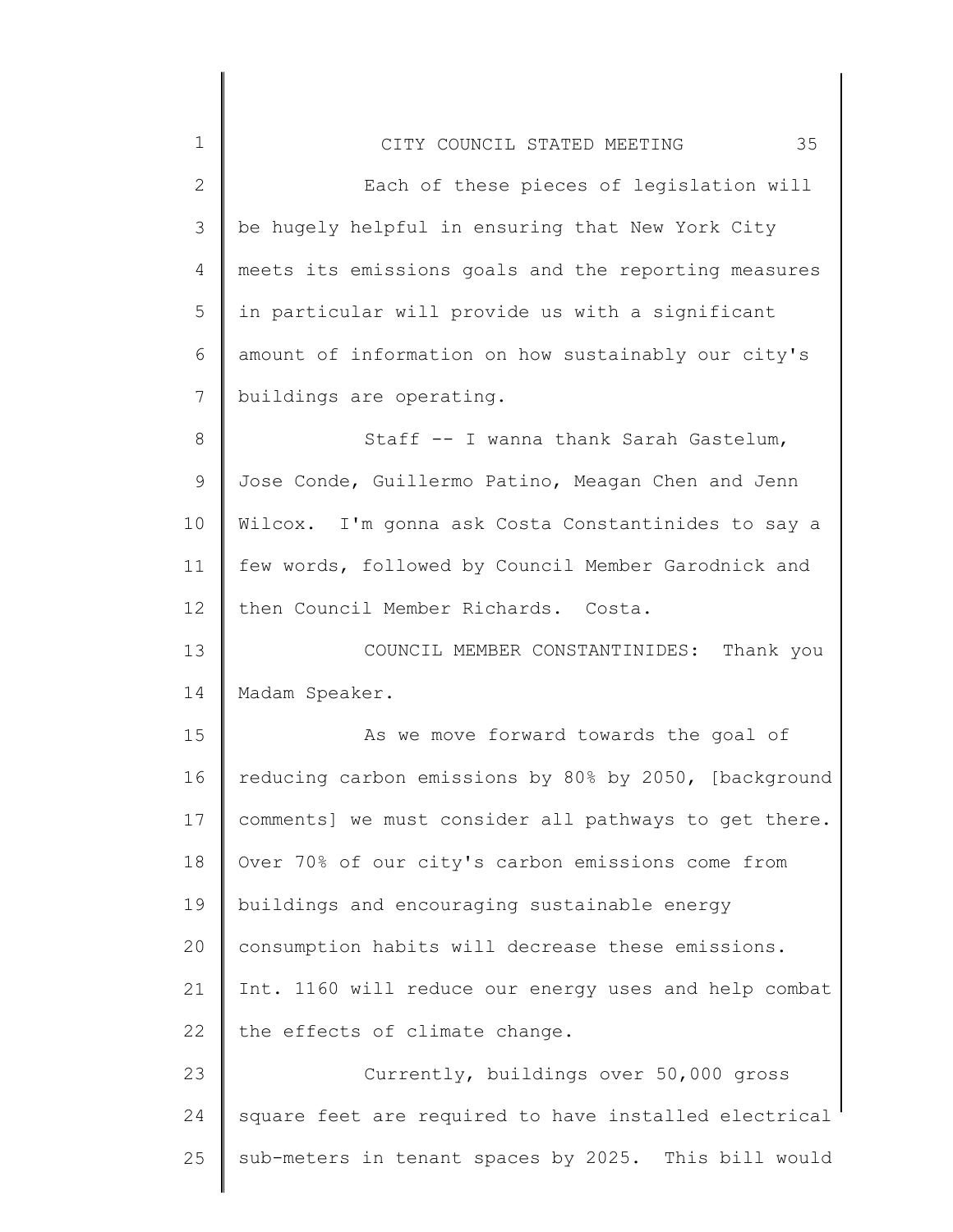| 1            | 36<br>CITY COUNCIL STATED MEETING                     |
|--------------|-------------------------------------------------------|
| $\mathbf{2}$ | expand these requirements to buildings over 25,000    |
| 3            | gross square feet. Sub-metering tenant spaces will    |
| 4            | encourage occupants to use energy more efficiently    |
| 5            | and help make better, responsible energy consumption  |
| 6            | choices. Combined with Int. 1163, this policy will    |
| 7            | stimulate over \$100 million in economic activity and |
| 8            | will save \$35 million per year in energy costs.      |
| 9            | These policies combined will reduce greenhouse gas    |
| 10           | emissions by 60,000 metric tons per year, the         |
| 11           | equivalent of taking 12,000 cars off the road. I am   |
| 12           | proud that this policy will reduce the demand on      |
| 13           | power plants; this will especially impact my          |
| 14           | district, where over 50% of the city's power is       |
| 15           | generated in Western Queens.                          |
| 16           | I wanna thank Mayor de Blasio, of course,             |
| 17           | our bold environmental Speaker, Melissa Mark-         |
| 18           | Viverito, our Chair of the Housing and Buildings      |
| 19           | Committee, Jumaane Williams, for their partnership on |
| 20           | this legislation. And then staff -- I'd like to       |
| 21           | thank Winton [sic] Wilcox, Meagan Chen, Jeff Baker    |
| 22           | and my Legislative Director, Nick Widzowski. Thank    |
| 23           | you.                                                  |
| 24           | [background comments]                                 |
| 25           |                                                       |
|              |                                                       |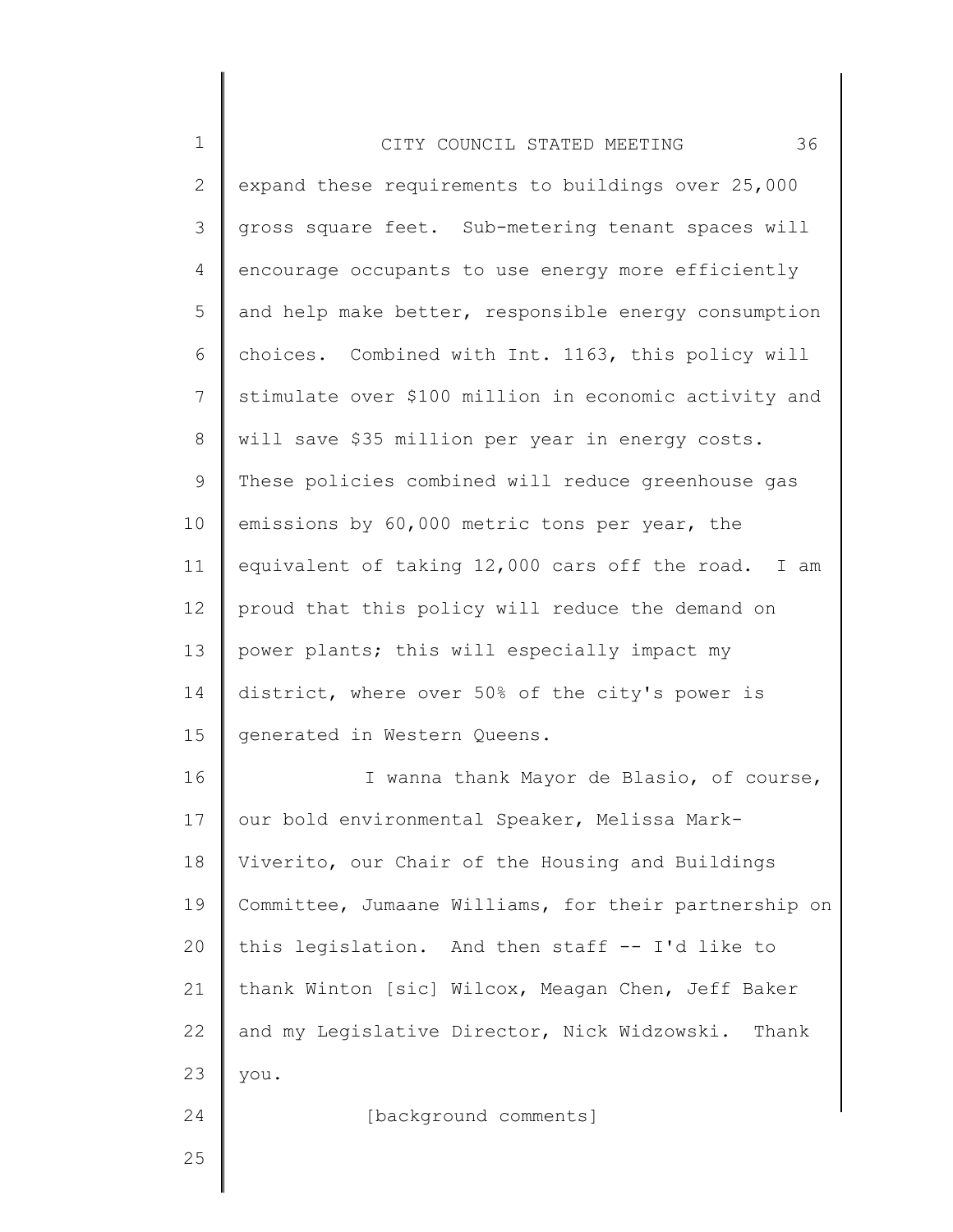4 5 6 7 8 9 10 11 12 13 14 15 16 17 18 19 20 21 22 23 24 25 I am very pleased the City Council today is voting on Int. 1163, which will expand the list of buildings required to be benchmarked for energy and water [background comments] efficiency, from all buildings 50,000 square feet and above, to all buildings 25,000 square feet and above. New York City currently requires owners of buildings that are at least 50,000 square feet to submit information about their water and energy use to a benchmarking tool. Benchmarking -- essentially, evaluating data as compared to a set standard -- can be a useful tool in helping building owners identify where there may be inefficiencies in their utility usage; it gives them ability to understand how much water and energy they use and the information to know whether that measures up to how much they should be using to run their building sustainably. With roughly 70% of all greenhouse gas emissions in the city coming from buildings, we need this data to manage the challenge. This bill will give us even more information to help us promote energy efficiency initiatives, and I'm happy to report that as a result of our efforts in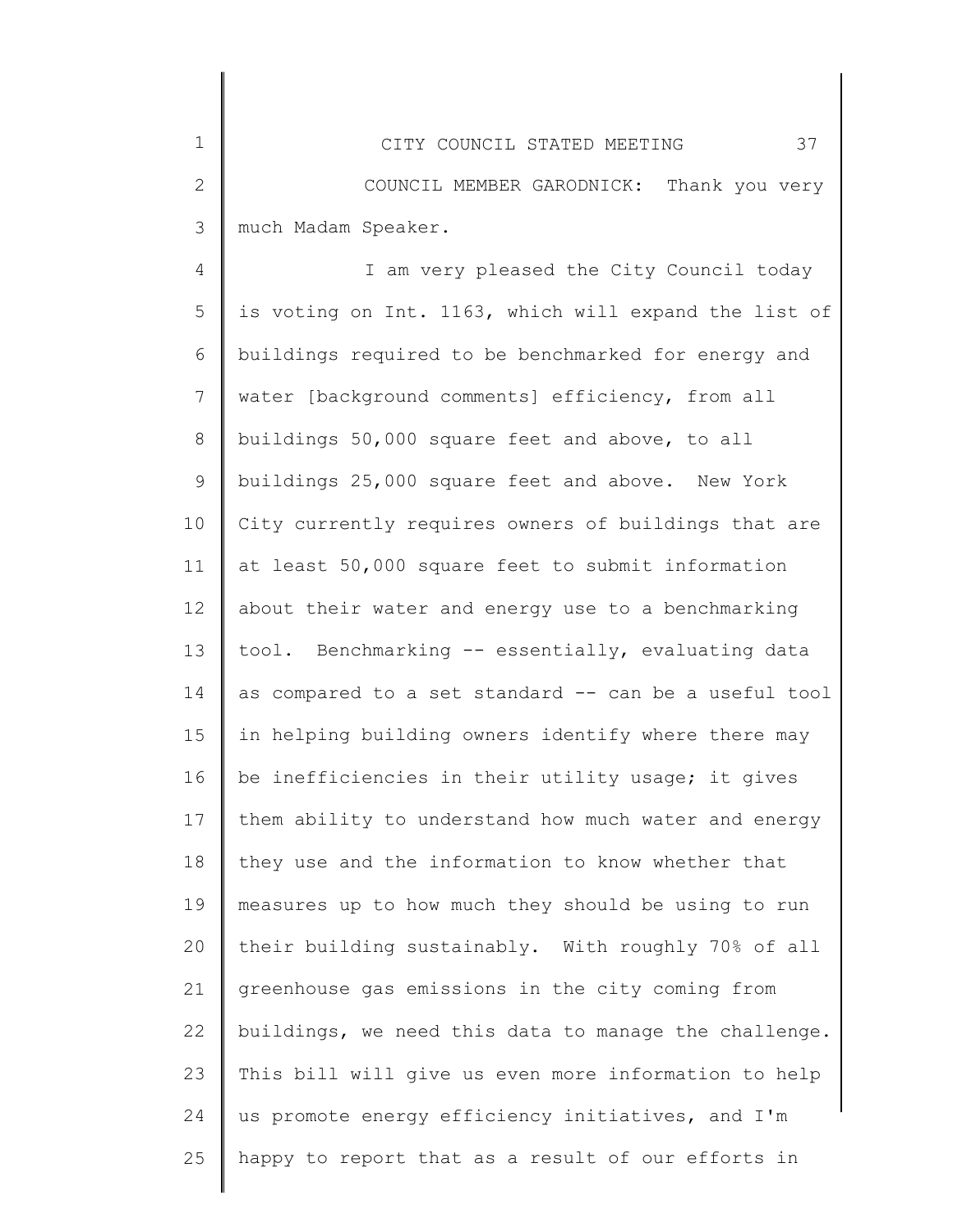| $\mathbf 1$  | 38<br>CITY COUNCIL STATED MEETING                     |
|--------------|-------------------------------------------------------|
| $\mathbf{2}$ | this process, utility companies will now              |
| 3            | automatically populate energy data for the smaller    |
| 4            | newly impacted buildings so that this requirement     |
| 5            | does not become a burden.                             |
| 6            | The City and building owners are natural              |
| 7            | partners in the effort to setting our sights higher   |
| 8            | towards greener utility usage practices and I look    |
| 9            | forward to continuing this partnership in the future. |
| 10           | I wanna thank you Madam Speaker and my                |
| 11           | colleagues, as well as Committee Counsel Jenn Wilcox, |
| 12           | of course the Chair of the Committee, Costa           |
| 13           | Constantinides, and I look forward to passing the     |
| 14           | bill today. Thank you.                                |
| 15           | COUNCIL MEMBER RICHARDS: Good afternoon.              |
| 16           | I'm proud to stand here today with Speaker Melissa    |
| 17           | Mark-Viverito and colleagues to continue our push to  |
| 18           | make New York a greener, more sustainable city by     |
| 19           | combating climate change and preserving our coastal   |
| 20           | neighborhoods for our future generations.             |
| 21           | Nature continues to provide evidence of               |
| 22           | how important it is that we take this responsibility  |
| 23           | seriously. We just witnessed another serious storm    |
| 24           | ravage Haiti and the states of Florida, Georgia and   |
| 25           | South Carolina; this is why energy conservation is so |
|              |                                                       |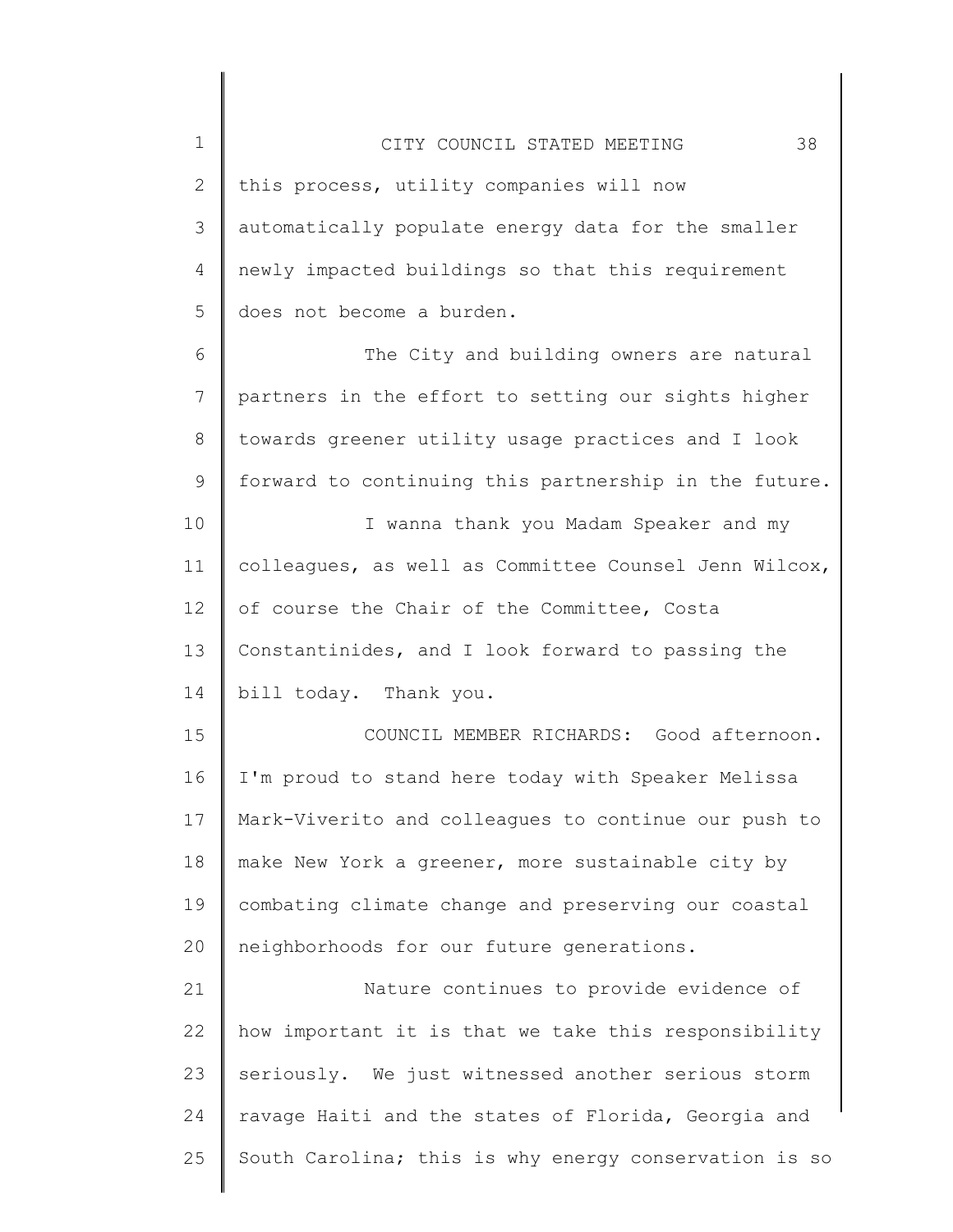| $\mathbf 1$  | 39<br>CITY COUNCIL STATED MEETING                     |
|--------------|-------------------------------------------------------|
| $\mathbf{2}$ | important today. We are too wasteful in New York, so  |
| 3            | we must cut our consumption everywhere that we can.   |
| 4            | My bill Int. 1165 will reduce the size threshold that |
| 5            | mandates lighting upgrades in buildings from 50,000   |
| 6            | square feet to 25,000 square feet. This lower         |
| 7            | threshold will include over 10,000 more buildings and |
| 8            | ensure that they are in compliance by January 1, 2025 |
| 9            | with the standards for new systems set forth in the   |
| 10           | New York City energy conservation code.               |
| 11           | In conjunction with the current mandate,              |
| 12           | buildings will be required to have interior lighting  |
| 13           | controls, light reduction controls and motion         |
| 14           | sensors; they will also be mandated to comply with    |
| 15           | the standard for tandem wiring, exit signs, interior  |
| 16           | lighting power requirements and exterior lighting.    |
| 17           | Calling for voluntary reductions will not get us      |
| 18           | sizable results; turning lights off is a simple       |
| 19           | commonsense measure and this legislation accomplishes |
| 20           | this goal while also saving business owners from      |
| 21           | unnecessarily large electricity bills. Energy         |
| 22           | efficiency is the new standard and we all have to     |
| 23           | play or part as good stewards of God's green earth.   |
| 24           | I'd like to thank Mayor de Blasio,                    |

25 Speaker Melissa Mark-Viverito, both Chairs Costa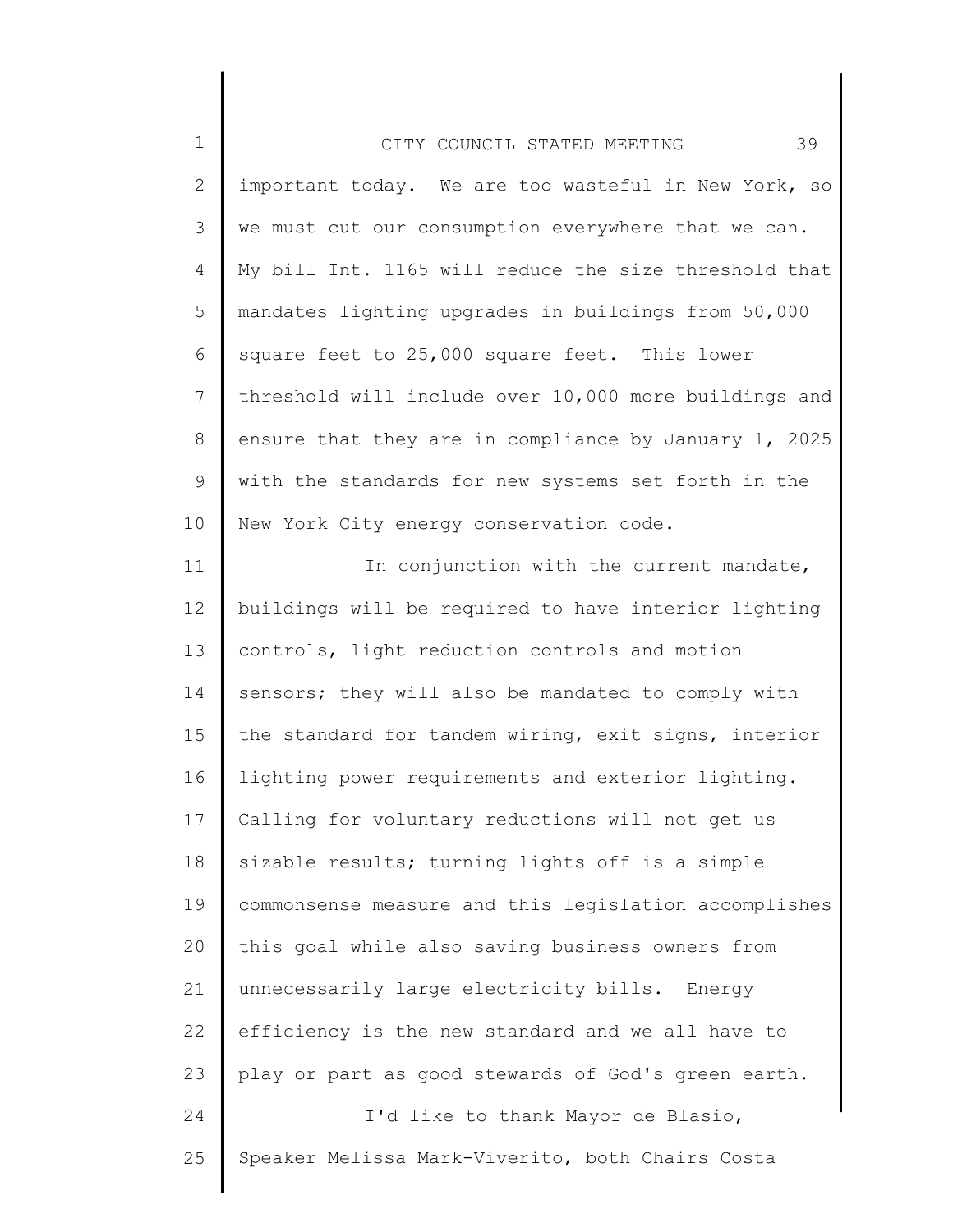1 2 3 4 5 6 7 8 9 10 11 12 13 14 15 16 17 18 19 20 21 22 23 CITY COUNCIL STATED MEETING 40 Constantinides and Jumaane Williams, Jennifer Wilcox, and Meagan Chen in our legislative division, and my Director of Legislation, Jordan Gibbons and all the advocates including Climate Works for All, who have proven their dedication to the environment time and time again. Thank you. SPEAKER MARK-VIVERITO: Thank you. Next we're gonna be voting on an addition to the Food Service Worker Retention Act, which will extend additional employment protections to food service workers in the city. Int. 1011-A, sponsored by Council Member Ydanis Rodriguez expands the Food Service Worker Retention Act to require that when an owner or operator of a venue changes food service contractors, that new contractor must retain existing workers for a period of 90 days. At the end of those 90 days workers will be evaluated and offered continued employment if their work is deemed satisfactory. I wanna thank on the staff side here -- Matt Carlin, Rob Newman, Gafar Zaaloff, Kendall Stephenson, and ask Ydanis to say a few words.

24 25 COUNCIL MEMBER RODRIGUEZ: Thank you Speaker for your strong leadership, helping us to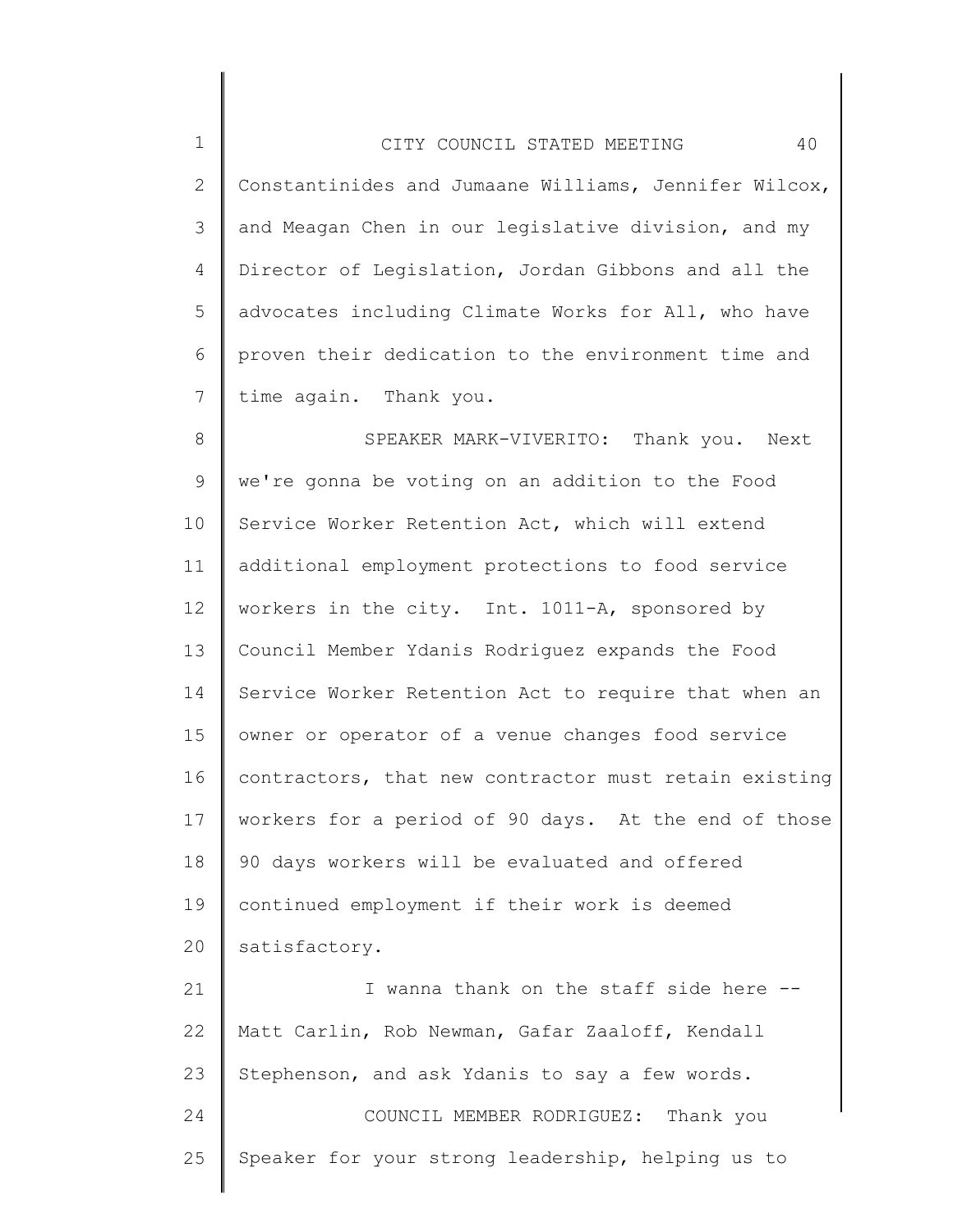| $\mathbf 1$    | 41<br>CITY COUNCIL STATED MEETING                     |
|----------------|-------------------------------------------------------|
| $\mathbf{2}$   | pass this bill and other important bills in our city. |
| 3              | With the passage of this law today, workers will be   |
| 4              | able keep their jobs when new management comes in for |
| 5              | at least 90 days, a period where they can show their  |
| 6              | worth in the job and show the new manager that they   |
| $\overline{7}$ | are the most capable person for the job. It also      |
| 8              | means that if they are not going to be retained, they |
| 9              | will have a period to find a new job while still able |
| 10             | to earn a paycheck for three months. This bill is     |
| 11             | about protecting working families, ensuring that they |
| 12             | have greater peace of mind when turnover occurs in    |
| 13             | the workplace. I am especially proud because as a     |
| 14             | city are continuing to expand these rights across     |
| 15             | multiple industries -- first, building service        |
| 16             | workers, then grocery store workers and today food    |
| 17             | service workers. The rights of workers are what       |
| 18             | hold keep a strong working class and middle class     |
| 19             | driving in New York City and I'm proud to stand with  |
| 20             | these hardworking -- with all hardworking New Yorkers |
| 21             | as we support this bill. Thank you.                   |
| 22             | SPEAKER MARK-VIVERITO: Thank you.<br>The              |
| 23             | next package of legislation is gonna increase the     |
| 24             | demographic information gathered on forms             |
| 25             | administered by several City agencies; these bills    |
|                |                                                       |

∥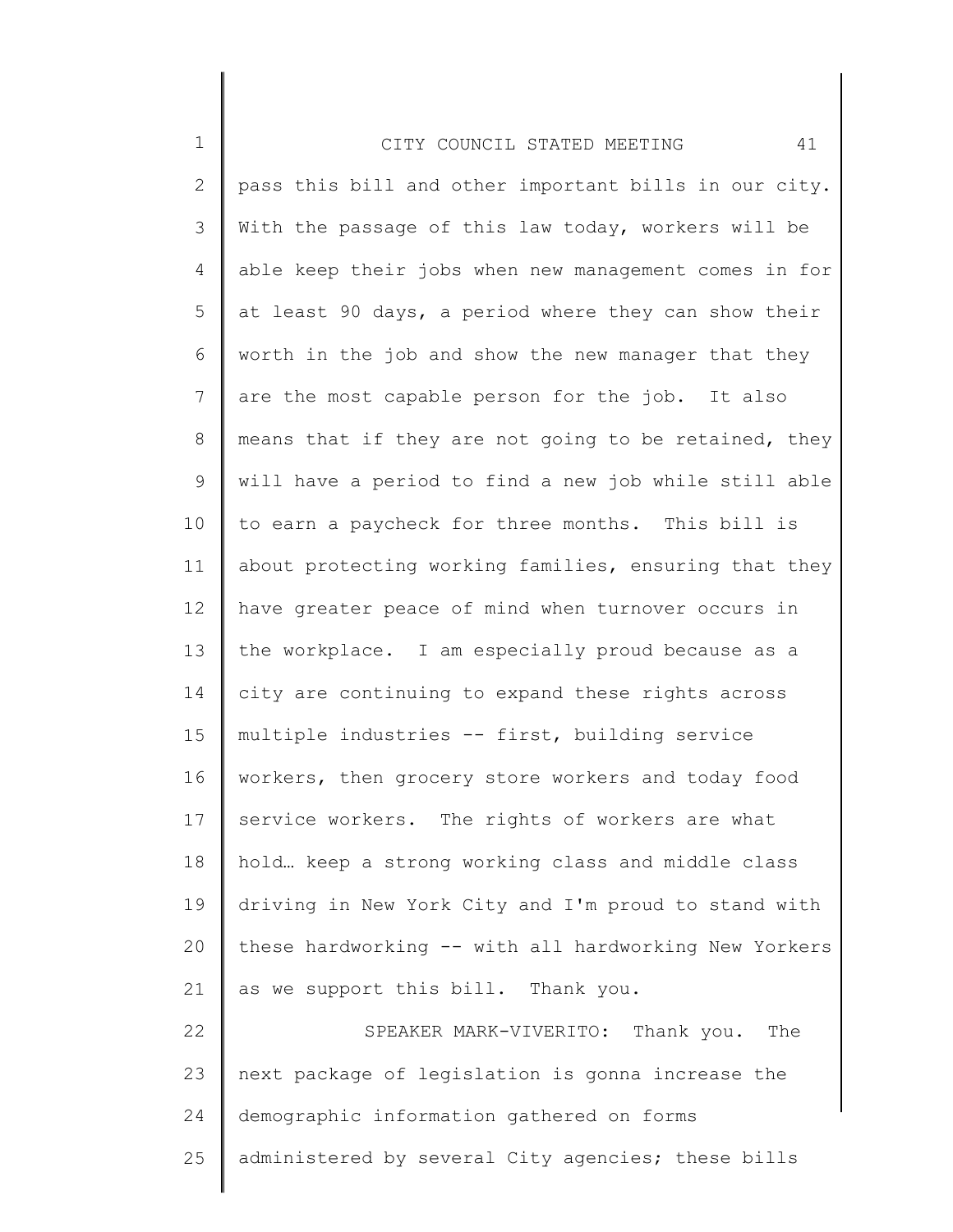| $\mathbf 1$    | 42<br>CITY COUNCIL STATED MEETING                     |
|----------------|-------------------------------------------------------|
| $\mathbf{2}$   | will better recognize the diversity of New Yorkers    |
| 3              | and allow City agencies to better serve residents.    |
| $\overline{4}$ | Int. 251-A and 552-A, sponsored by                    |
| 5              | Council Member Danny Dromm, allow for the addition of |
| 6              | questions regarding ancestry and languages spoken and |
| $\overline{7}$ | sexual orientation and gender identity, as well as    |
| 8              | the development of a manual and training program for  |
| $\mathsf 9$    | agency staff who will be administering the surveys.   |
| 10             | Int. 551-A, sponsored by Council Member               |
| 11             | Margaret Chin, will give participants the option to   |
| 12             | self-identify multiracial ancestry or ethnic origin   |
| 13             | in City forms.                                        |
| 14             | The Mayor's Office of Operations would                |
| 15             | then be required to conduct an annual review of all   |
| 16             | forms that collect demographic information completed  |
| 17             | by persons seeking the services and are within the    |
| 18             | administering agency's authority to amend. Each       |
| 19             | agency that provides a survey would also be required  |
| 20             | to evaluate its provision of services in              |
| 21             | consideration of the data collected and submit a      |
| 22             | report to the council on any new or modified services |
| 23             | developed based on the data.                          |
| 24             | I wanna thank Smita Deshmukh, Andrea                  |
| 25             | Vazquez and Brad Reid, who helped with this           |

║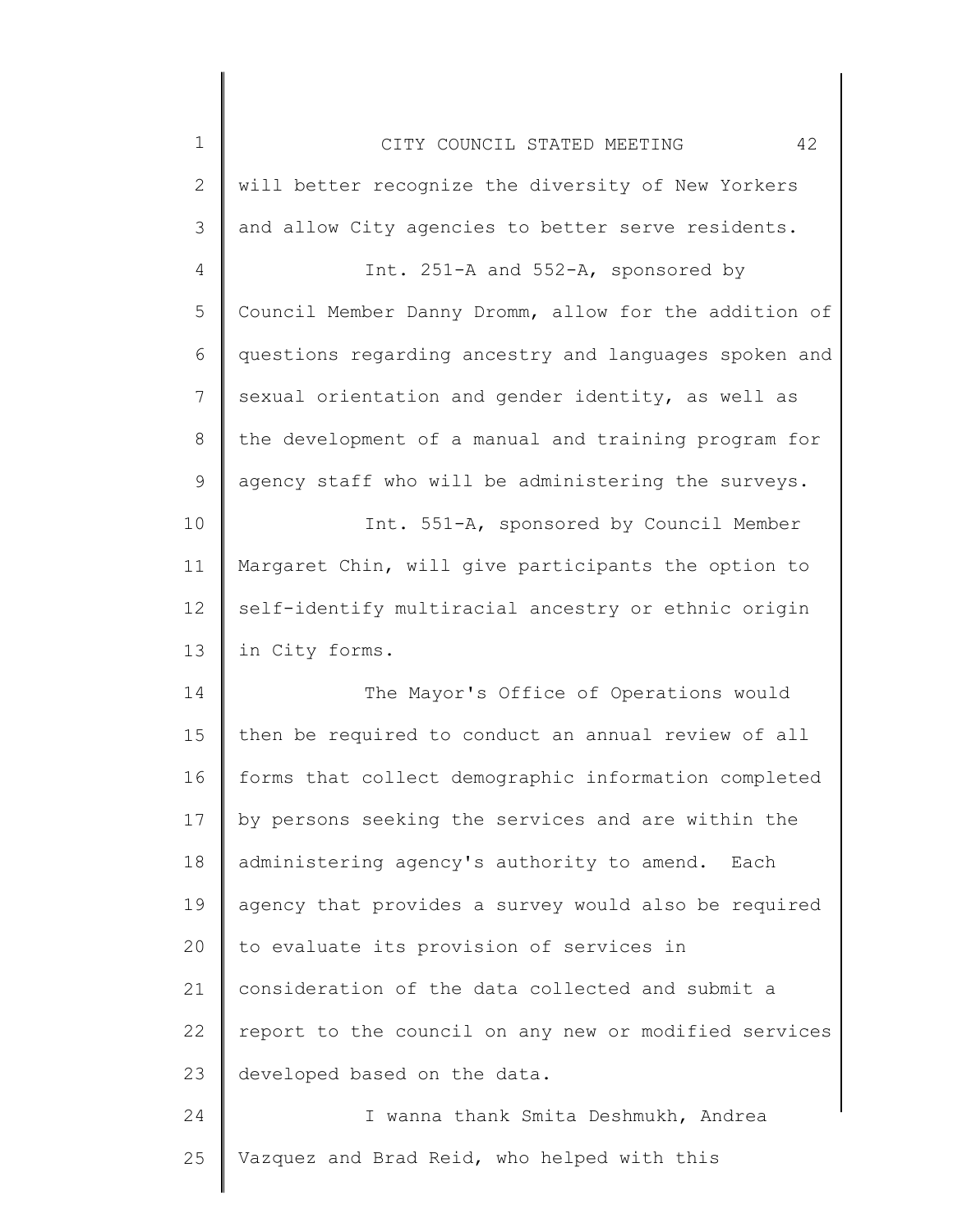1 2 3 4 5 6 CITY COUNCIL STATED MEETING 43 legislation, and I'll ask Council Member Dromm to say a few words, followed by Council Member Chin. COUNCIL MEMBER DROMM: Thank you very much Madam Speaker. Demographic data collection may not seem

7 8 9 10 11 12 13 14 15 16 like the sexiest issue, but is extremely important. In order to determine how well the City is serving our diverse populations, we need to ask whom precisely the City is serving. This is a key question for policymakers and funders alike, and without data, communities are left without a critical advocacy tool. Essentially, this package of bills will require the modernization of demographic forms to enhance the design, delivery and development of city services.

17 18 19 20 21 22 23 24 25 In particular, Int. 251-A will require that the Department of Social Services, the Administration for Children's Services, the Department of Homeless Services, the Department of Health and Mental Hygiene, Department for the Aging, Department of Youth and Community Development, and the Department of Education [background comments] collect data [background comment] on the City's top 30 ethnicities and languages. This includes the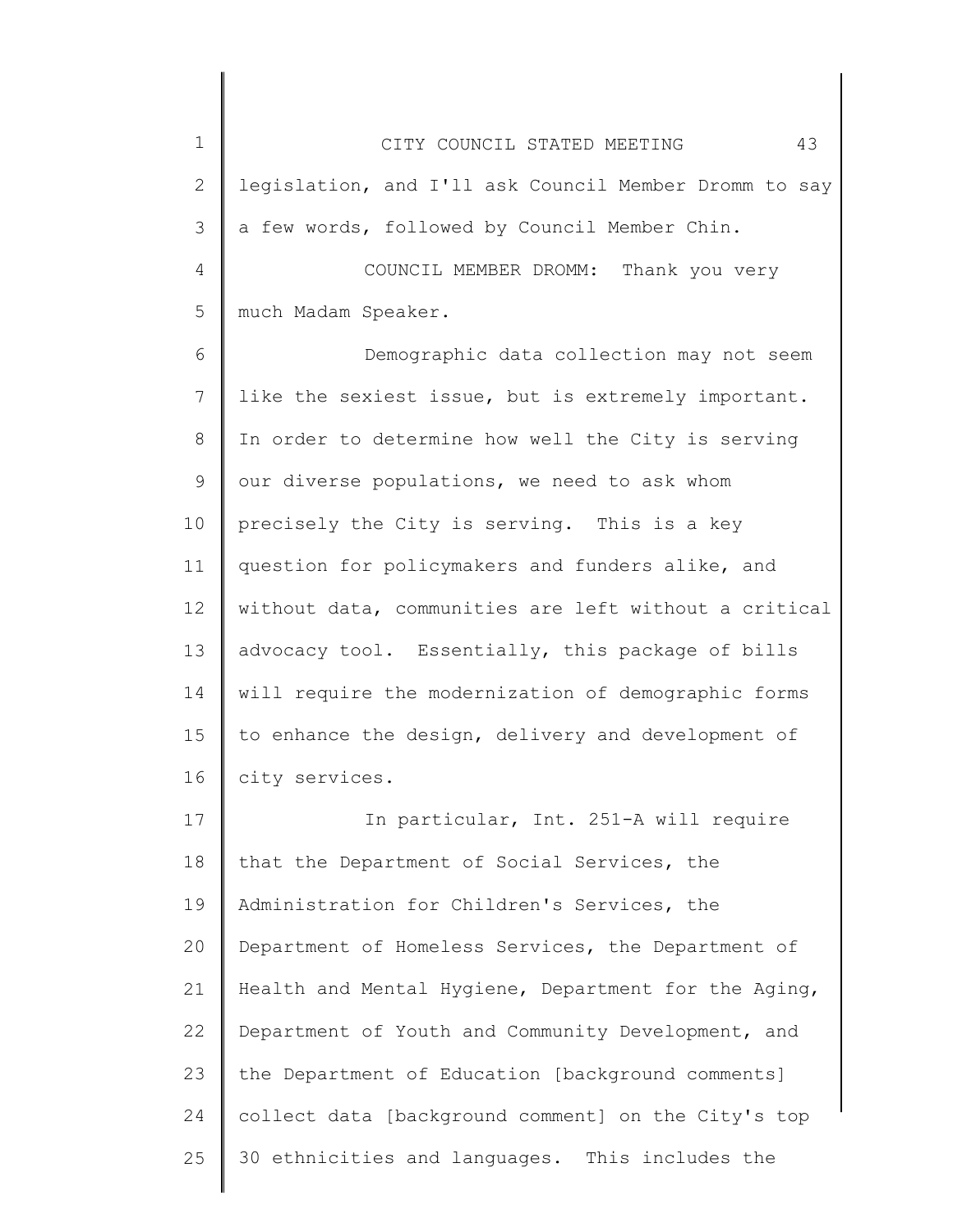| $1\,$          | 44<br>CITY COUNCIL STATED MEETING                     |
|----------------|-------------------------------------------------------|
| $\mathbf{2}$   | disaggregation of the Asian category into Chinese,    |
| 3              | Korean, Indian, Pakistani, Bangladeshi, and so on.    |
| 4              | The bill also means that Arab, Dominican and Guyanese |
| 5              | New Yorkers, among many others, will be able to       |
| 6              | identify themselves on such City forms.               |
| $\overline{7}$ | Significantly, this bill provides for a write-in      |
| $8\,$          | option to aid in the identification of emerging       |
| $\mathsf 9$    | communities.                                          |
| 10             | Int. 552-A will require the collection of             |
| 11             | data on sexual orientation and gender identity. This  |
| 12             | means that for the first time lesbian, gay, bisexual, |
| 13             | transgender, and queer and questioning New Yorkers    |
| 14             | will be able to see themselves reflected in City-     |
| 15             | collected demographic data. The legislation also      |
| 16             | provides for a valuable training component to ensure  |
| 17             | that staff interacting with individuals filling out   |
| 18             | forms will do so in a sensitive and informed way.     |
| 19             | As a 25-year veteran schoolteacher and                |
| 20             | someone who came out in a very public way during the  |
| 21             | Children of the Rainbow Curriculum Debate, I am very  |
| 22             | happy that we were able to ensure the inclusion of    |
| 23             | the Department of Education. The DOE will be          |
| 24             | tremendously helped in its efforts to combat          |
| 25             |                                                       |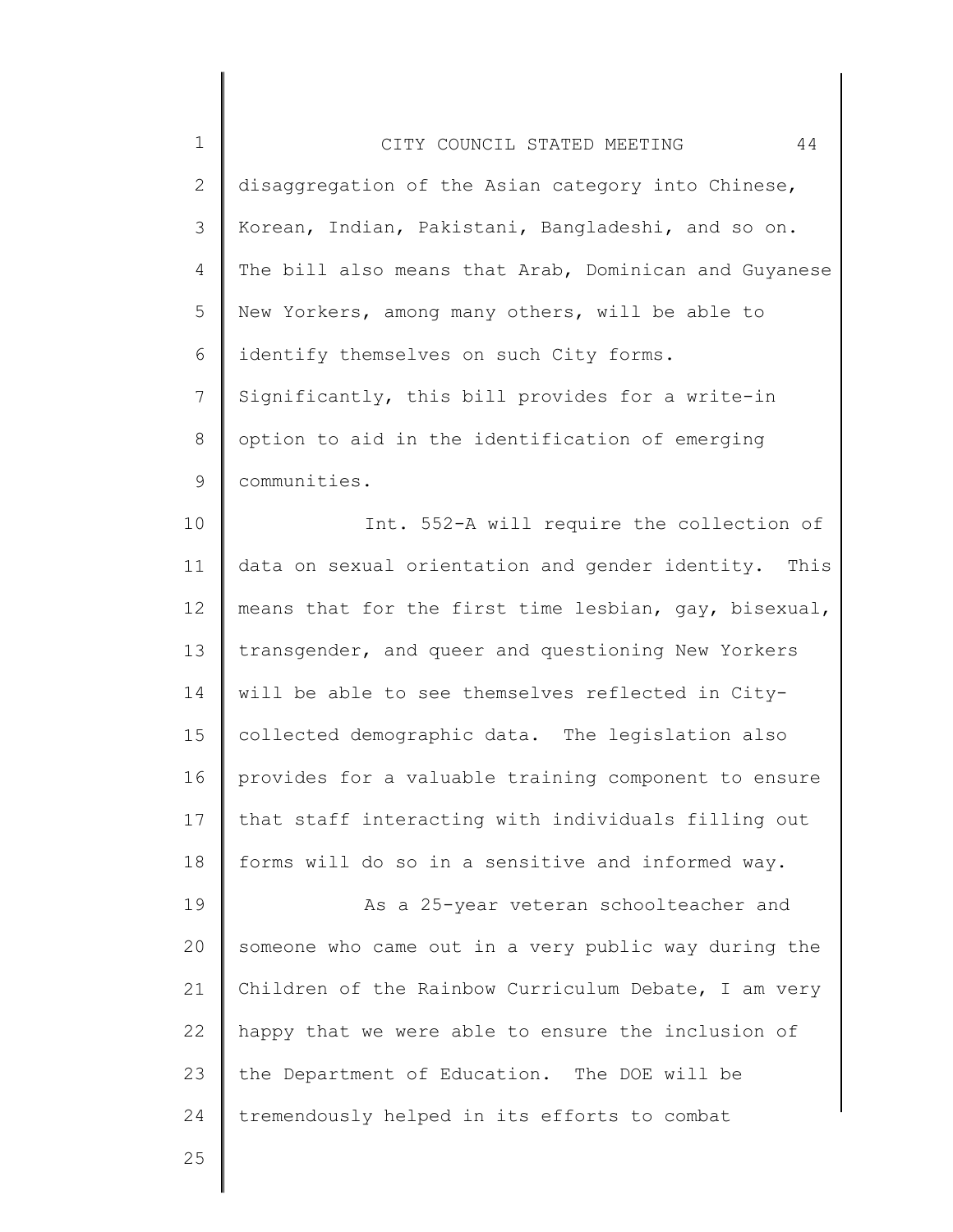| $\mathbf 1$ | 45<br>CITY COUNCIL STATED MEETING                     |
|-------------|-------------------------------------------------------|
| 2           | homophobia and transphobia and strengthen its         |
| 3           | programming to LGBTQ students and their families.     |
| 4           | Thank you Speaker Mark-Viverito,                      |
| 5           | Committee Chairs Kallos and Levin, Committee Counsel  |
| 6           | Brad Reid and Andrea Vazquez, Rachel Cordero and      |
| 7           | Laura Popa for all your work through the long process |
| 8           | of negotiating Int. 251-A and 252-A. I also wanna     |
| 9           | thank Council Member Chin, my partner, for her        |
| 10          | efforts on Int. 551-A and my Counsel, Sebastian       |
| 11          | Maquire.                                              |
| 12          | With the passage of these bills, New York             |
| 13          | City's LGBTQ and diverse ethnic communities will be   |
| 14          | able to finally say now we count. Thank you very      |
| 15          | much.                                                 |
| 16          | COUNCIL MEMBER CHIN: Thank you Madam                  |
| 17          | Speaker. Good afternoon. I'm the proud sponsor of     |
| 18          | Int. 551-A and Reso 472. This bill and resolution     |
| 19          | are part of a package of bills that I worked with     |
| 20          | Council Member Danny Dromm to modernize our City's    |
| 21          | data collection forms to allow New Yorkers to         |
| 22          | accurately identify their race, ethnicity, gender     |
| 23          | identity and sexual orientation. These bills are not  |
| 24          | just about checking off boxes on government forms;    |
| 25          | these bills are about reflecting the diversity of our |
|             |                                                       |

║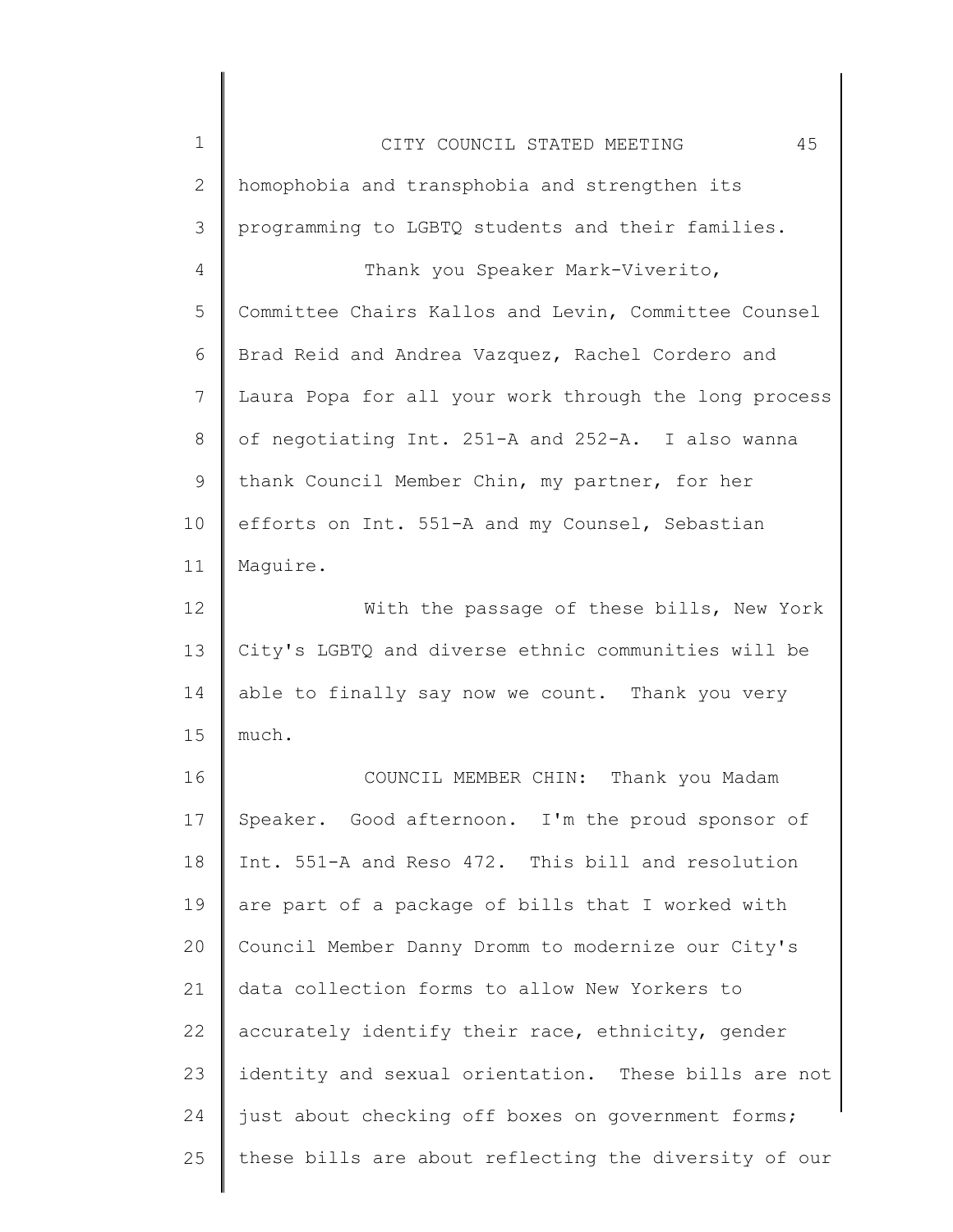| $\mathbf 1$  | 46<br>CITY COUNCIL STATED MEETING                     |
|--------------|-------------------------------------------------------|
| $\mathbf{2}$ | great city; this effort is about recognizing the      |
| 3            | people that make our city great -- people like my     |
| 4            | former Chief of Staff, Yume Kitasei -- Yume, like     |
| 5            | more than 320,000 New Yorkers is multiracial; she is  |
| 6            | proud of the rich heritage passed down by both her    |
| 7            | mother and her father, and like any other New Yorker, |
| 8            | she expects to have her full identity recognized by   |
| 9            | her city. Multiracial New Yorkers deserve to be       |
| 10           | counted and so do the dozens of Asian Americans and   |
| 11           | Pacific Islander ethnic groups living in our city.    |
| 12           | This legislation will ensure that they are also       |
| 13           | counted and recognized for who they are. This         |
| 14           | legislative package will ensure City agencies can     |
| 15           | collect data accurately; it will give us the tools to |
| 16           | make policy and deliver culturally competent City     |
| 17           | services to specific ethnic groups.                   |
| 18           | First I want to thank our Speaker,                    |
| 19           | Melissa Mark-Viverito, for her unwavering support. I  |
| 20           | also wanna thank my legislative partner, Council      |
| 21           | Member Danny Dromm, as well as Council Members Kallos |
| 22           | and Johnson. Lastly, I want to thank the staff --     |
| 23           | Andrea Vazquez, Rachel Cordero, Smita Deshmukh, and   |
| 24           | Laura Wang from the Legislative Division. I also      |
| 25           | wanna give special thanks to Yume Kitasei, as well as |

∥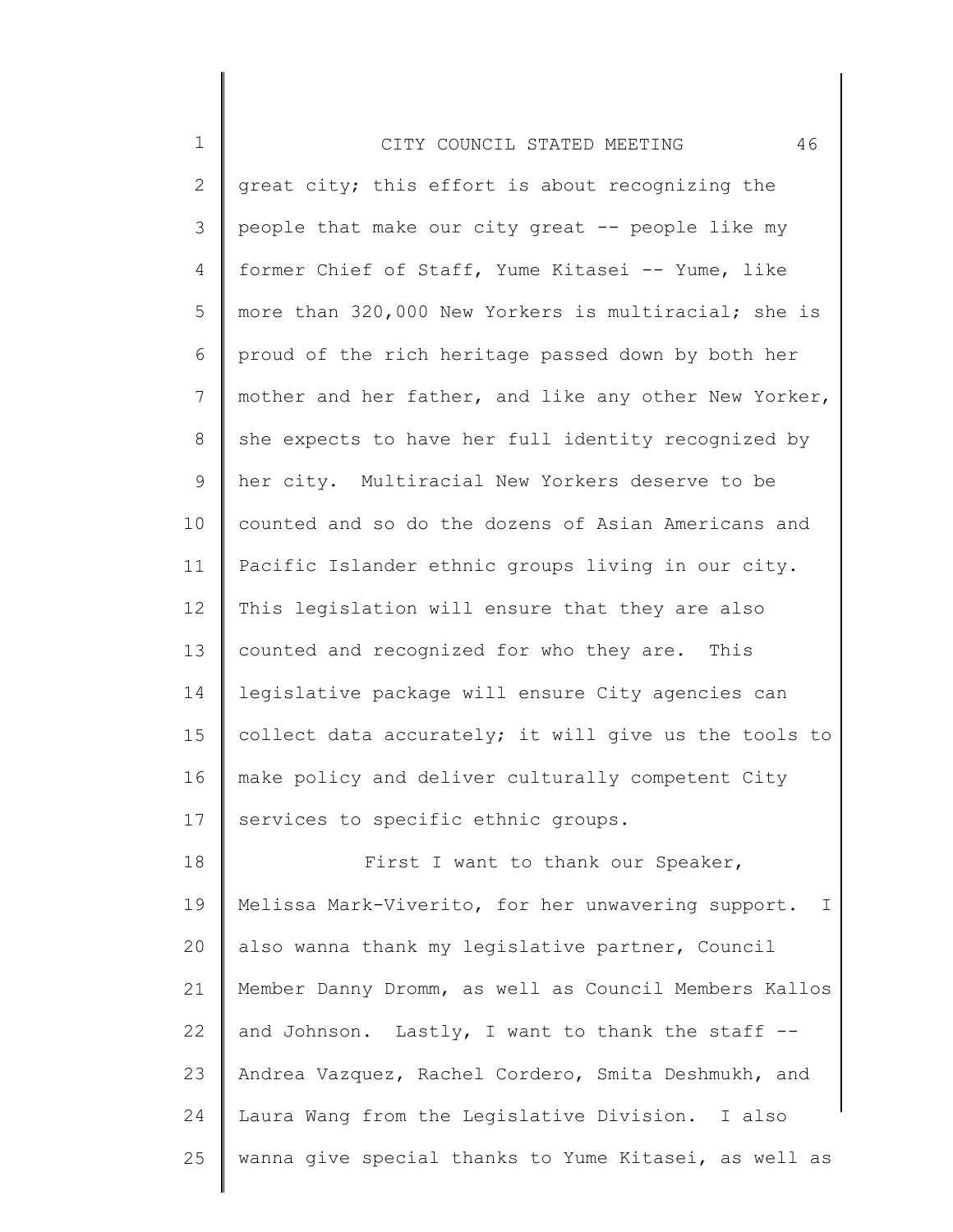| $\mathbf 1$  | 47<br>CITY COUNCIL STATED MEETING                     |
|--------------|-------------------------------------------------------|
| $\mathbf{2}$ | my Legislative and Budget Director Vincent Fang and   |
| 3            | Council Member Dromm's Legislative Director Sebastian |
| 4            | Maguire for their hard work on this legislative       |
| 5            | package and I urge my colleagues to vote in favor of  |
| 6            | this bill. Thank you.                                 |
| 7            | SPEAKER MARK-VIVERITO: Thank you.                     |
| 8            | Finally, the Council will be voting on two pieces of  |
| 9            | legislation regarding the New York City Police        |
| 10           | Department.                                           |
| 11           | Int. 728-B, sponsored by Council Member               |
| 12           | Dan Garodnick, is a major step in enhancing           |
| 13           | transparency for the NYPD. This legislation will      |
| 14           | require the NYPD to publish its Patrol Guide on its   |
| 15           | website and to post all updates to the guide within   |
| 16           | 24 hours of the effective date of any amendment.      |
| 17           | Council Member Garodnick.                             |
| 18           | COUNCIL MEMBER GARODNICK: Thank you                   |
| 19           | again Madam Speaker. I'm very pleased that the        |
| 20           | Council today is voting on Int. 728, which as you     |
| 21           | noted, will require that the NYPD publish its Patrol  |
| 22           | Guide and subsequent amendments on the department     |
| 23           | website.                                              |
| 24           | The Patrol Guide spells out all the rules             |
| 25           | that police officers must follow in carrying out      |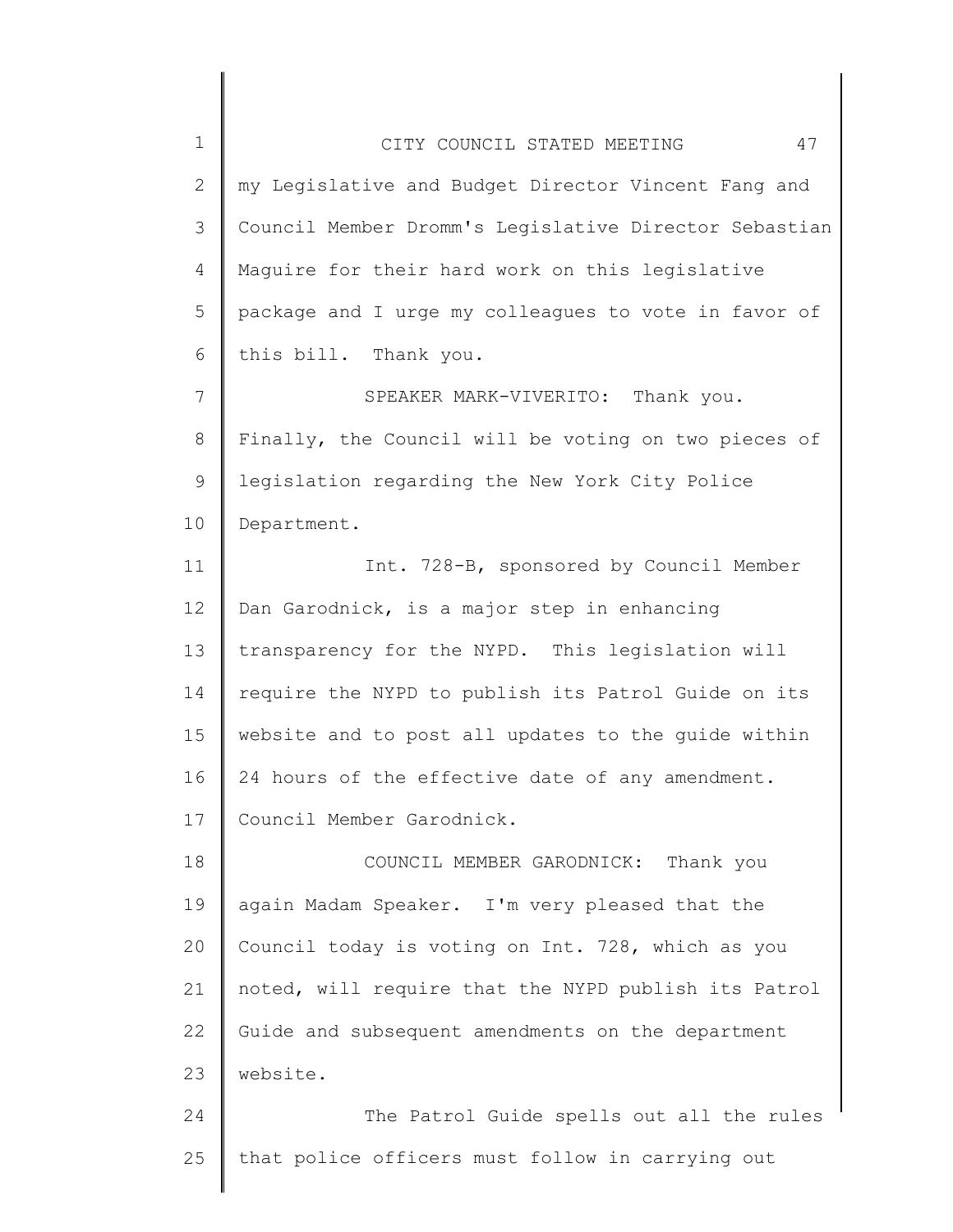| $\mathbf 1$    | 48<br>CITY COUNCIL STATED MEETING                     |
|----------------|-------------------------------------------------------|
| $\overline{2}$ | their duties. These rules cover a variety of          |
| 3              | different protocols -- for school safety agents,      |
| 4              | bicycle collisions, handcuffing students arrested     |
| 5              | within school facilities, photography in the New York |
| 6              | City transit system, and more. If the average New     |
| $7\phantom{.}$ | Yorker wanted to check the NYPD Patrol Guide, they'd  |
| 8              | have to FOIL it, they'd have to buy it for \$50 at a  |
| 9              | local private patrol store or download an unofficial  |
| 10             | and likely inaccurate or outdated copy off a third    |
| 11             | party website. None of these options is acceptable    |
| 12             | or necessary.                                         |
| 13             | During the past couple of years there                 |
| 14             | have been many well-publicized instances of           |
| 15             | supposedly routine police interactions turning        |
| 16             | harmful or even fatal, including in our own city.     |
| 17             | Thought these interactions are not representative of  |
| 18             | the NYPD as a whole, they have raised serious         |
| 19             | concerns about the relationships between Police       |
| 20             | Departments and the communities they serve,           |
| 21             | especially communities of color. This bill will       |
| 22             | bring increased transparency and accountability to    |
| 23             | NYPD policies and practices, because New Yorkers will |
| 24             | be able to know what to expect in interactions with   |
| 25             | officers and will be better equipped to speak out if  |

∥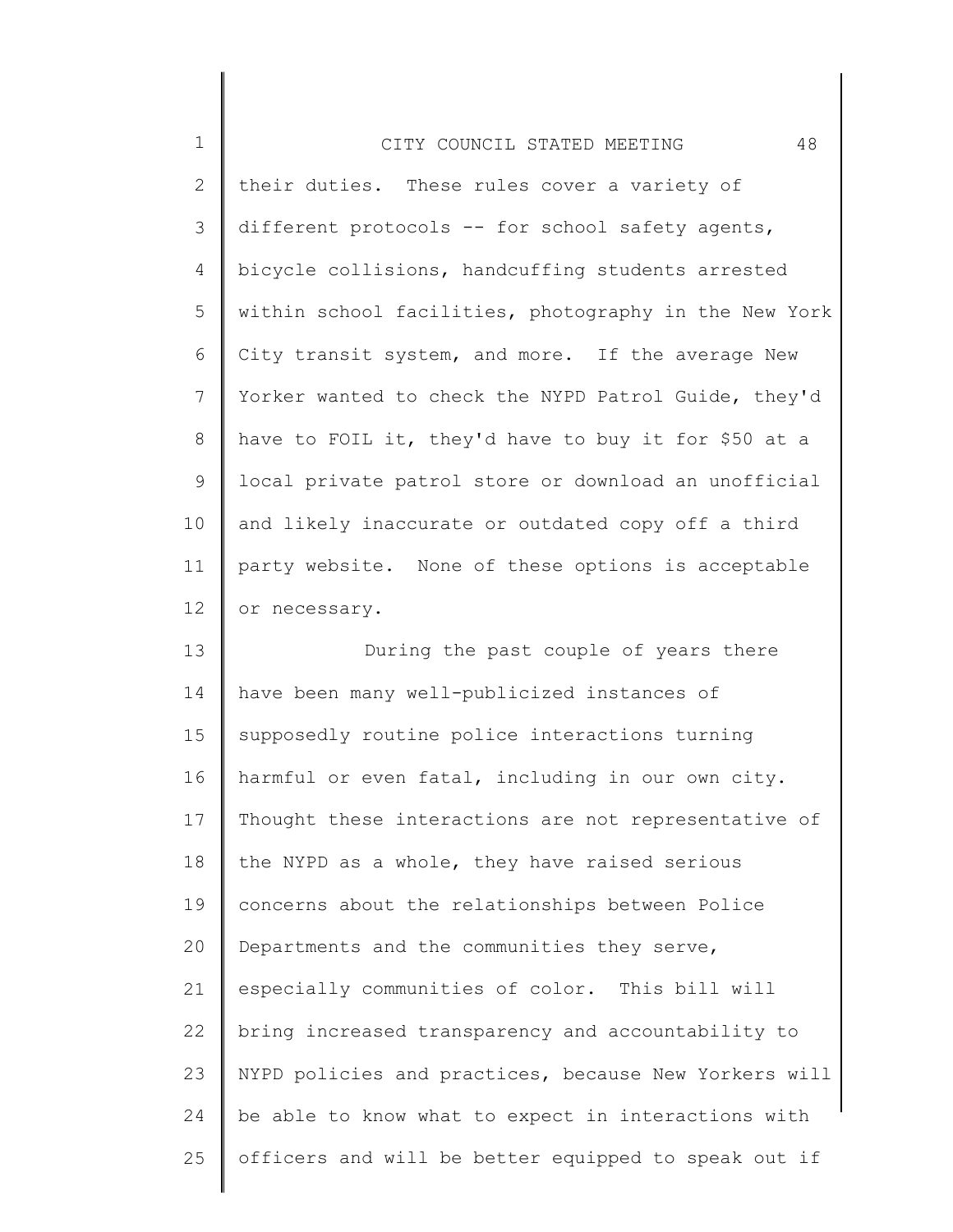| $\mathbf 1$ | 49<br>CITY COUNCIL STATED MEETING                     |
|-------------|-------------------------------------------------------|
| 2           | procedure is not followed. And for the officers       |
| 3           | themselves, they will not be unfairly criticized for  |
| 4           | doing, in many cases, what they are taught and        |
| 5           | trained to do. There is no reason for secrecy here;   |
| 6           | the rules governing our officers are extensive, they  |
| 7           | are carefully crafted, they are learned and tested    |
| 8           | and the general public should be able to access them. |
| 9           | This bill is a simple way to help build the trust     |
| 10          | that some feel is lacking between police and          |
| 11          | communities.                                          |
| 12          | So I thank you Madam Speaker, Chair                   |
| 13          | Gibson and all of my colleagues and I encourage you   |
| 14          | to vote for this bill today. Thank you.               |
| 15          | SPEAKER MARK-VIVERITO: Thank you. And                 |
| 16          | Int. 959-A, sponsored by Council Member Mark Levine,  |
| 17          | will require annual hate crime reporting from the     |
| 18          | NYPD to be disaggregated by the motivation of the     |
| 19          | assailant, including the race, nationality, sexual    |
| 20          | orientation, and any disability held by the victim,   |
| 21          | as well as the demographics of the assailant          |
| 22          | themselves. The NYPD would then be required to        |
| 23          | report that data quarterly and annually and to post   |
| 24          | the data on their website; this is sponsored by       |
| 25          | Council Member Levine. For both these bills I wanna   |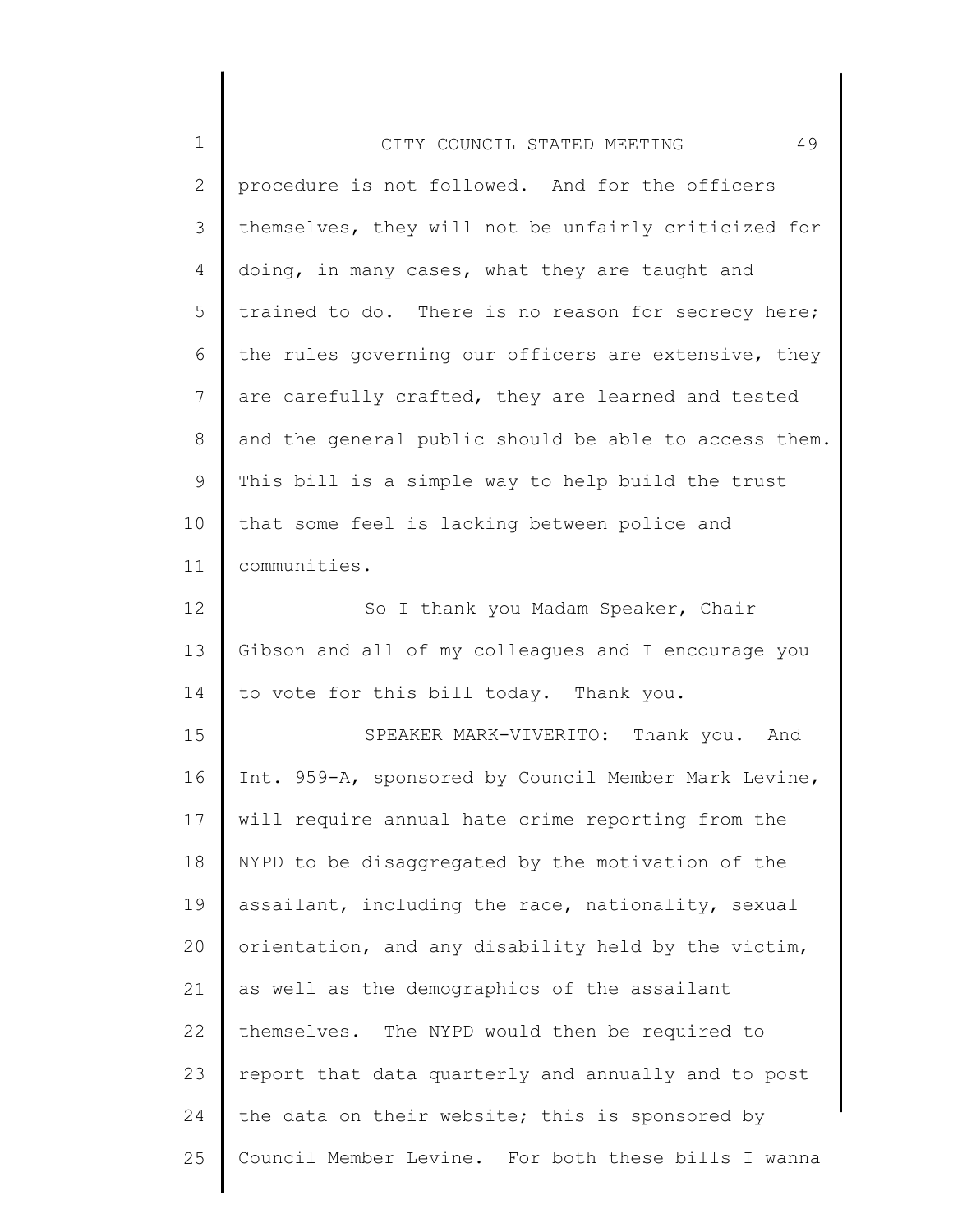1 2 3 4 5 CITY COUNCIL STATED MEETING 50 thank Deepa Ambekar and Beth Golub for their work on it, and Council Member Levine will say a few words. COUNCIL MEMBER LEVINE: Thank you Madam Speaker.

6 7 8 9 10 11 12 13 14 15 16 17 18 19 20 21 22 23 24 25 Hate crimes are not just a heinous attack on individual victims; they are an attack on the values that we share as New Yorkers, and that's why the public has an interest in seeing that we attack this scourge and that we can monitor our progress towards reaching that goal. But surprisingly, in an era of copious reporting of crime data by the NYPD through CompStat, we do not report publicly on a regular basis the incidents of hate crimes in New York City. This is particularly important because hate crimes, perhaps more than any other category of crime, fluctuates based on current events -- in the Middle East, in other parts of the United States and because of other causes -- and so we need to know on a regular basis what are the trends in hate crime and I'm pleased that our bill, Int. 959, will do that with quarterly reporting to the public on hate crimes, broken down by every category animus [sic], from race to ethnicity, immigration status, sexual orientation, gender, gender expression, religion, and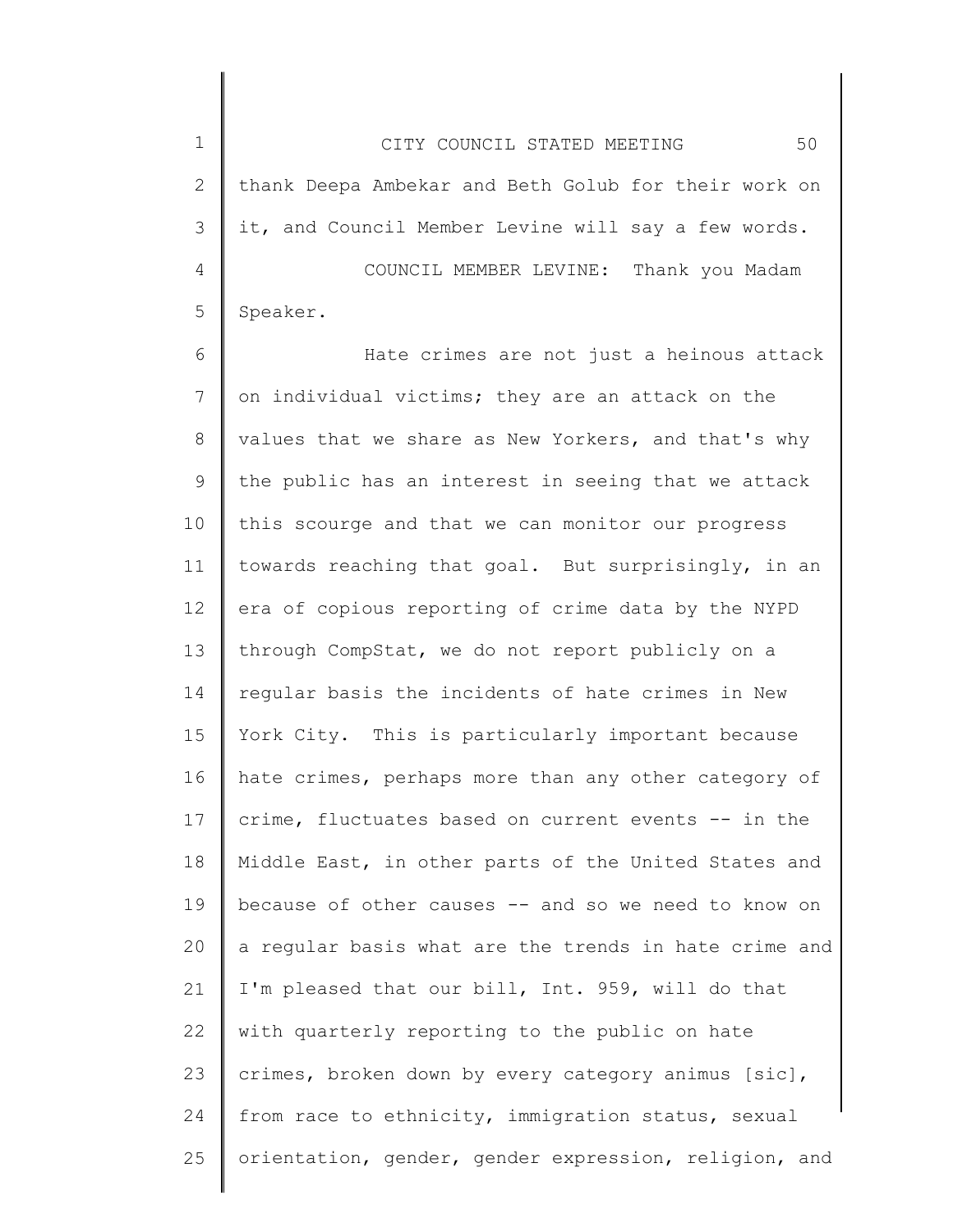| $\mathbf 1$  | 51<br>CITY COUNCIL STATED MEETING                     |
|--------------|-------------------------------------------------------|
| $\mathbf{2}$ | other categories, and for the first time it will      |
| 3            | report on the demographics of the arrestee. I'm       |
| 4            | pleased that we are bringing this bill to a vote      |
| 5            | today and I ask my colleagues to support it. Thank    |
| 6            | you. [background comments] Can I just thank very      |
| 7            | briefly your wonderful team who worked hard on this   |
| 8            | -- Deepa Ambekar, Brian Crow, the entire Legislative  |
| 9            | Division and my own Amy Slattery, for their hard work |
| 10           | on bringing this bill to fruition. Thank you.         |
| 11           | SPEAKER MARK-VIVERITO: Thank you. And                 |
| 12           | finally, as we get closer to the election and         |
| 13           | continue to see an unacceptable rise in Islamophobic  |
| 14           | rhetoric around the country, I wanna commend Council  |
| 15           | Member Daneek Miller for his resolution declaring     |
| 16           | support for Muslim communities, affirming the         |
| 17           | religious pluralism of the United States and urging   |
| 18           | all residents to stand together for peace and         |
| 19           | understanding and invite him to say a few words about |
| 20           | the resolution.                                       |
| 21           | COUNCIL MEMBER MILLER: Thank you Madam                |
| 22           | Speaker.                                              |
| 23           | Again, I'd like to thank Speaker Melissa              |
| 24           | Mark-Viverito and the 31 other members who co-        |
| 25           | sponsored Resolution 1230, declaring support for the  |
|              |                                                       |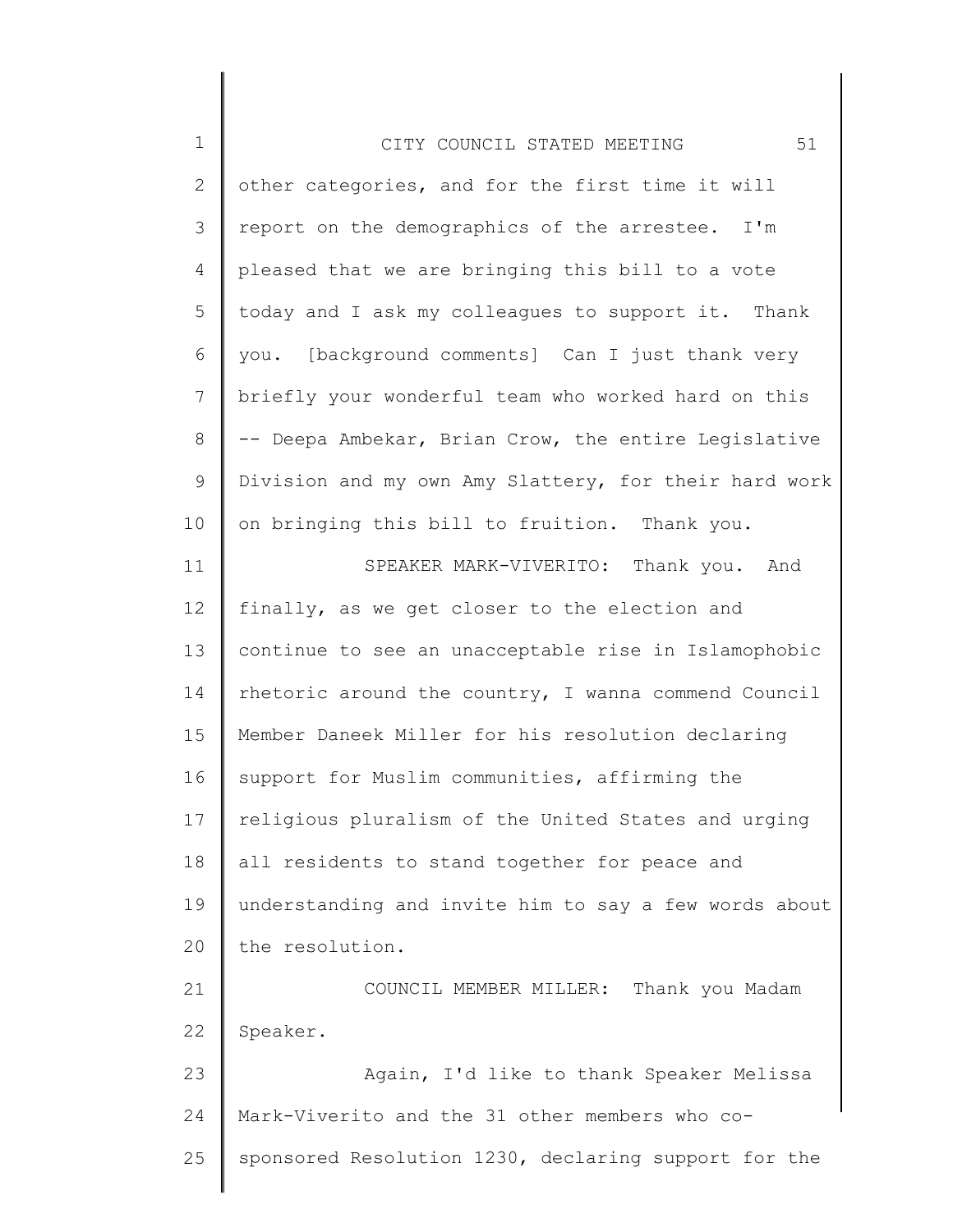2 3 4 Muslim community, affirming religious pluralism in the United States and urging all residents to stand together for peace, justice and understanding.

1

5 6 7 8 9 10 11 12 13 14 15 16 17 18 19 20 21 22 23 As the Muslim community continues to push back against the outlandish rhetoric of certain candidates, it is our duty as elected officials from the most diverse city in the world to say enough; the hate and xenophobia we have heard of in the past days, particularly has been hurtful; there has been no doubt this increased violence to Muslims has been because of this such rhetoric. And instance of Islamophobia, it has increased five times greater than the days immediately following September 11th, and in fact, the highest number of attacks on Mosques has been seen since this has been recorded. So the passage of this resolution is not an end to what we see today, but it is an affirmation by this body and by all of those advocates and all of those -- I wanna thank everybody who came out and stood with us on this resolution; it is an affirmation that we as a city stand together and that we are stronger together than we are apart.

24 25 I'd like to thank everybody; my colleagues for signing on, I'd like to thank again

CITY COUNCIL STATED MEETING 52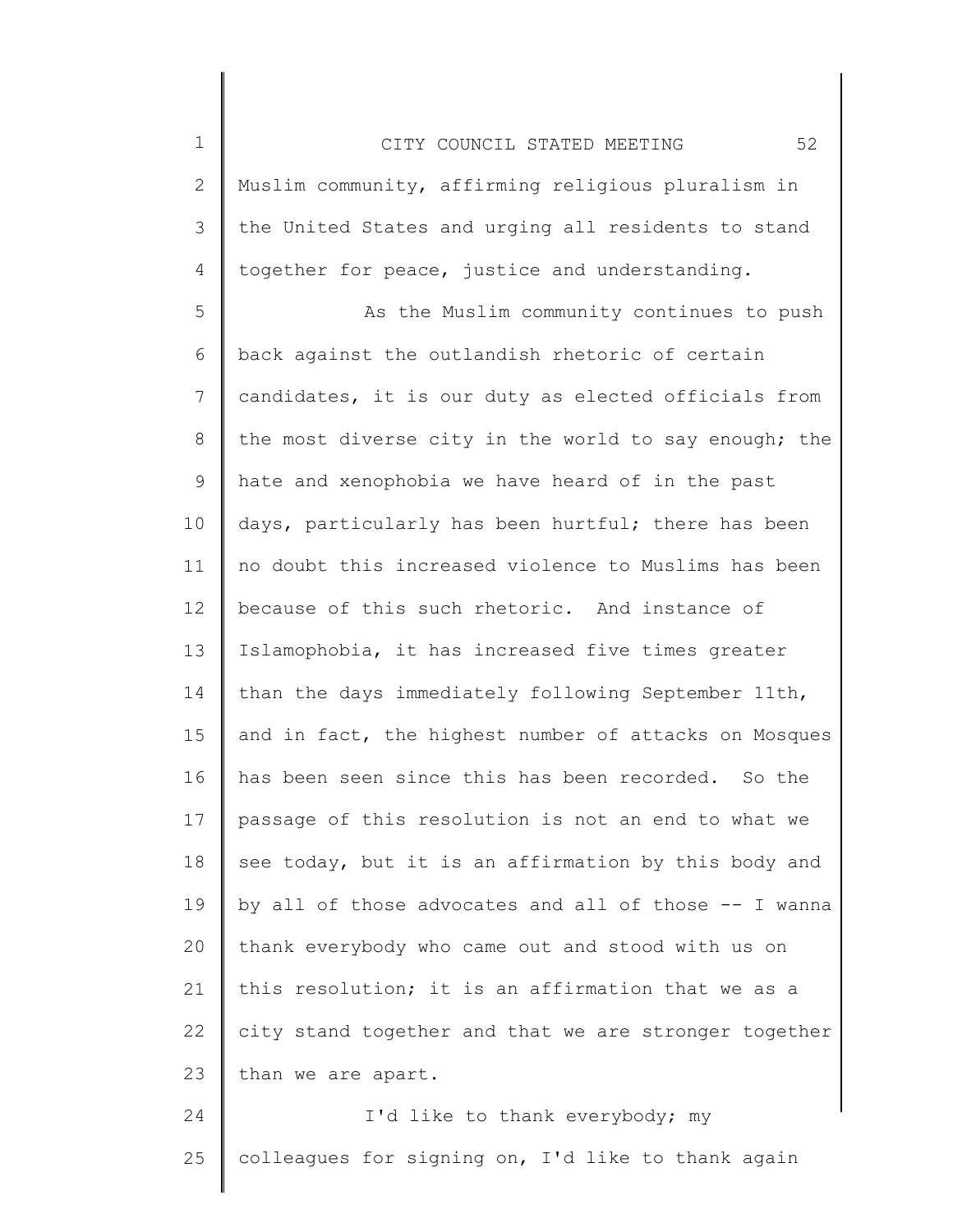2 3 4 5 the Speaker for her support and the advocates. I'd like to thank Mr. Greg Rose and the Legislative staff for putting this together and I look forward to its passage. Thank you so much.

6 7 8 9 10 11 12 13 14 15 16 17 18 19 20 21 22 23 24 SPEAKER MARK-VIVERITO: Thank you Council Member. Just two quick reminders -- tomorrow is - right? -- the deadline to register to vote, so I definitely would encourage that that information get out there. And again, to remind that we are encouraging people, staff to make contributions towards the relief efforts for Haiti and that you can have a donation automatically deducted from your paycheck. And I wanna thank Council Member Eugene for all the work he's been doing on this issue, so we're obviously encouraging support for those efforts, so that if you wanna participate, you can really do so through your employee self-service portal or by contacting the payroll off, and I know that on the Mayor's side, they're also doing the same thing, so there is a call out to City employees to be supportive of these efforts, 'cause we've just been hearing the horrific numbers of the deaths and the devastation that has resulted, so thank you to all my

25

1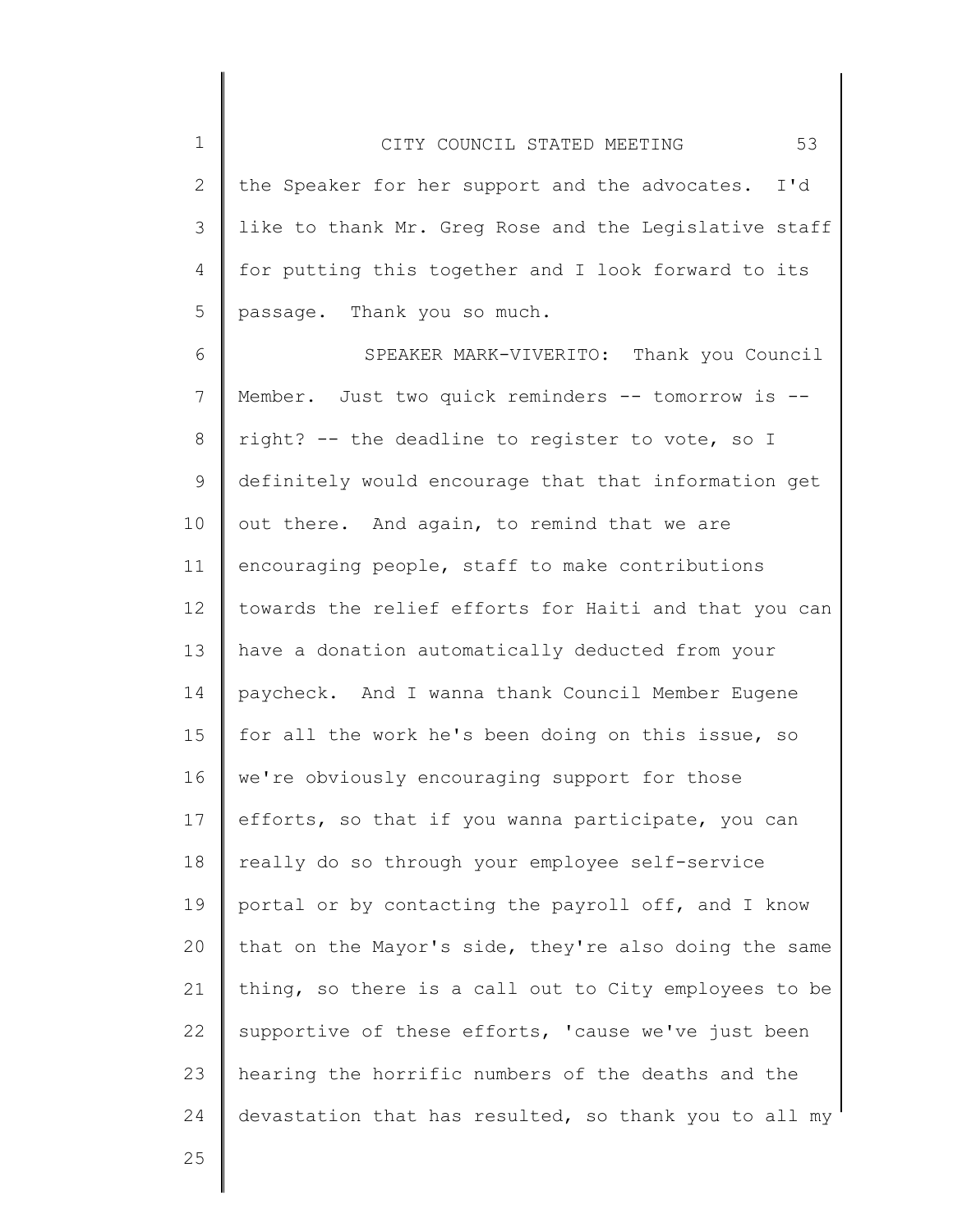1 2 3 4 5 6 7 8 9 10 11 12 13 14 15 16 17 18 19 20 21 22 23 24 25 CITY COUNCIL STATED MEETING 54 colleagues and that's it for communication from the Speaker. PUBLIC ADVOCATE JAMES: Thank you. Discussion of general orders. Seeing none. Report of special committees. COMMITTEE CLERK: None. PUBLIC ADVOCATE JAMES: Reports of standing committees. COMMITTEE CLERK: Report of the Committee on Civil Service and Labor, Int. 1011-A, food service workers. SPEAKER MARK-VIVERITO: Give me one second. Amended and coupled on general orders. COMMITTEE CLERK: Report of the Committee on Finance, Int. 1282, various business improvement districts. SPEAKER MARK-VIVERITO: Coupled on general orders. COMMITTEE CLERK: Report of the Committee on General Welfare, Int. 552-A, data regarding sexual orientation. SPEAKER MARK-VIVERITO: Amended and coupled on general orders.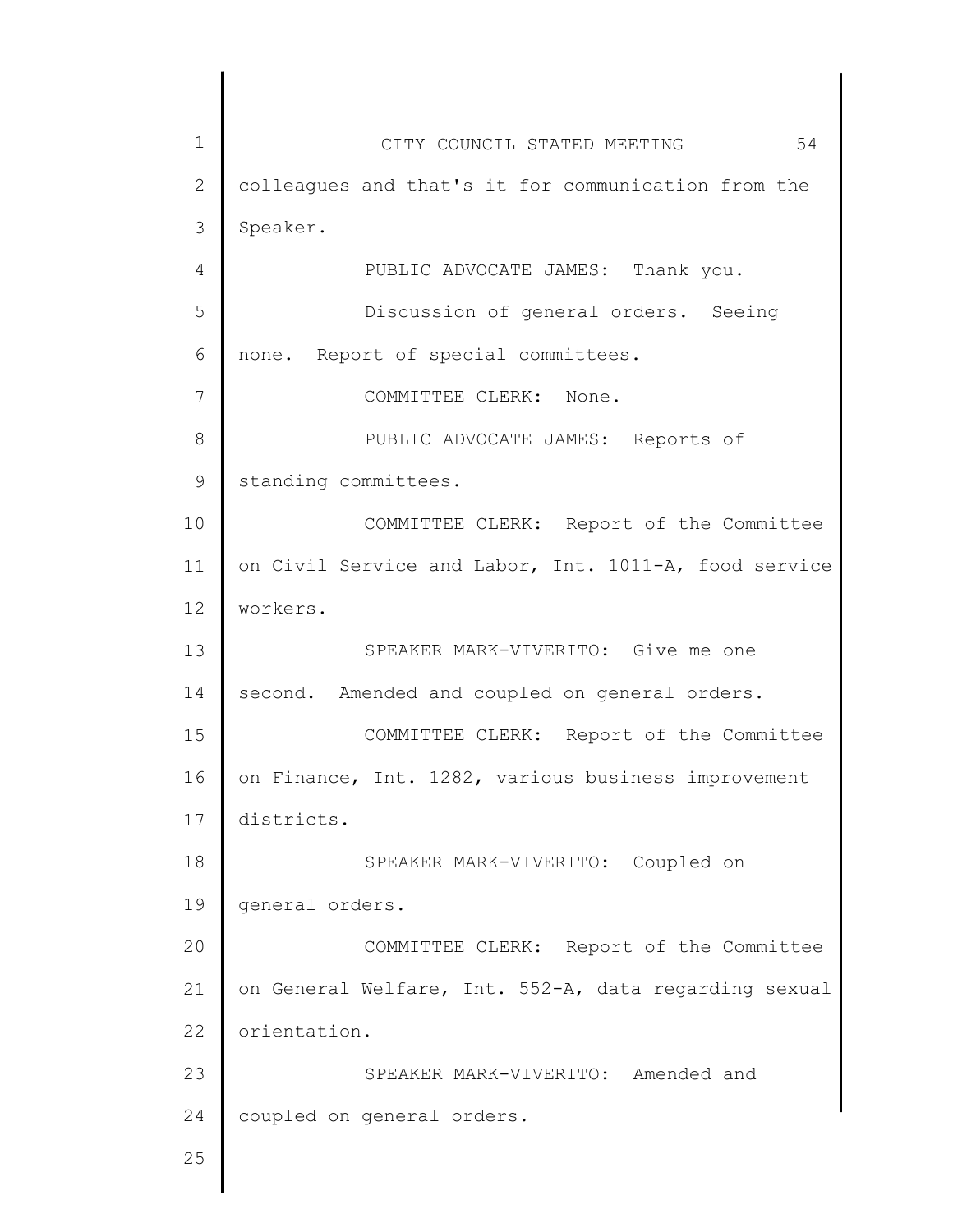| 1  | 55<br>CITY COUNCIL STATED MEETING                  |
|----|----------------------------------------------------|
| 2  | COMMITTEE CLERK: Report of the Committee           |
| 3  | on Governmental Operations, Int. 251-A, data       |
| 4  | regarding ancestry.                                |
| 5  | SPEAKER MARK-VIVERITO: Amended and                 |
| 6  | coupled on general orders.                         |
| 7  | COMMITTEE CLERK: Int. 551-A, data                  |
| 8  | regarding multiracial identification.              |
| 9  | SPEAKER MARK-VIVERITO: Amended and                 |
| 10 | coupled on general orders.                         |
| 11 | COMMITTEE CLERK: Report of the Committee           |
| 12 | on Housing and Buildings, Int. 1160, sub-meters in |
| 13 | tenant spaces.                                     |
| 14 | SPEAKER MARK-VIVERITO: Coupled on                  |
| 15 | general orders.                                    |
| 16 | Int. 1163-A, energy and<br>COMMITTEE CLERK:        |
| 17 | water efficiency in certain buildings.             |
| 18 | SPEAKER MARK-VIVERITO: Amended and                 |
| 19 | coupled on general orders.                         |
| 20 | Int. 1165, lighting<br>COMMITTEE CLERK:            |
| 21 | systems in certain buildings.                      |
| 22 | SPEAKER MARK-VIVERITO: Coupled on                  |
| 23 | general orders.                                    |
| 24 |                                                    |
| 25 |                                                    |
|    |                                                    |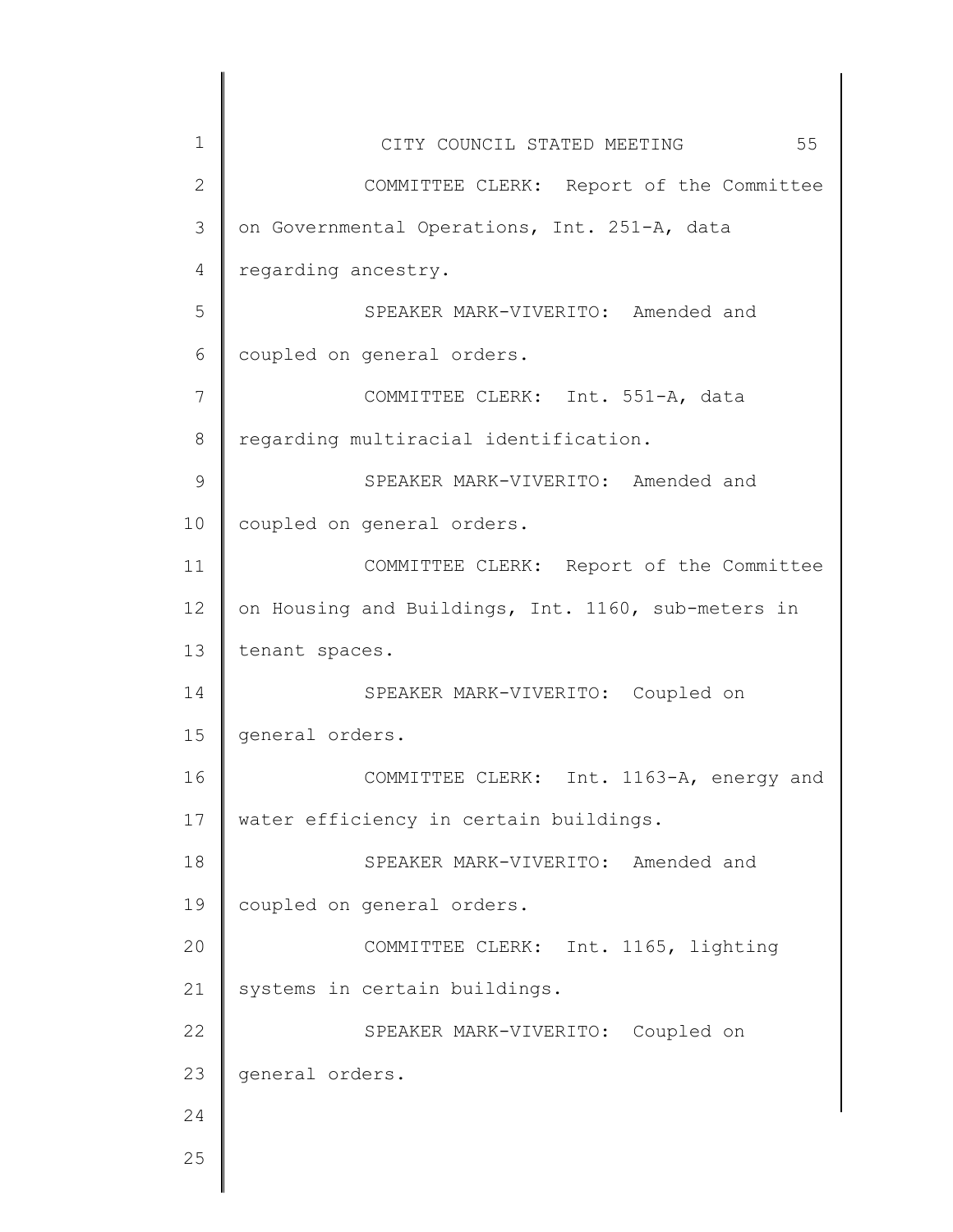| $\mathbf 1$  | 56<br>CITY COUNCIL STATED MEETING                    |
|--------------|------------------------------------------------------|
| $\mathbf{2}$ | COMMITTEE CLERK: Report of the Committee             |
| 3            | on Land Use, LU 453 and Res 1251, property tax       |
| 4            | exemption.                                           |
| 5            | SPEAKER MARK-VIVERITO: Coupled on                    |
| 6            | general orders.                                      |
| 7            | COMMITTEE CLERK: LUs 475 and 476, zoning             |
| 8            | amendments.                                          |
| 9            | SPEAKER MARK-VIVERITO: Approved with                 |
| 10           | modifications and referred to the City Planning      |
| 11           | Commission pursuant to Rule 11.70(b) of the Rules of |
| 12           | the Council and Section 197(d) of the New York City  |
| 13           | Charter.                                             |
| 14           | COMMITTEE CLERK: LU 477 and Res 1252,                |
| 15           | off-street parking garage.                           |
| 16           | SPEAKER MARK-VIVERITO: Coupled on                    |
| 17           | general orders.                                      |
| 18           | COMMITTEE CLERK: LU 478 and Res 1253,                |
| 19           | zoning amendment.                                    |
| 20           | SPEAKER MARK-VIVERITO: Coupled on                    |
| 21           | general orders.                                      |
| 22           | COMMITTEE CLERK: LU 480 and Res 1254 and             |
| 23           | LU 481 and Res 1255, Rockaway Beach Hotel.           |
| 24           | SPEAKER MARK-VIVERITO: Coupled on                    |
| 25           | general orders.                                      |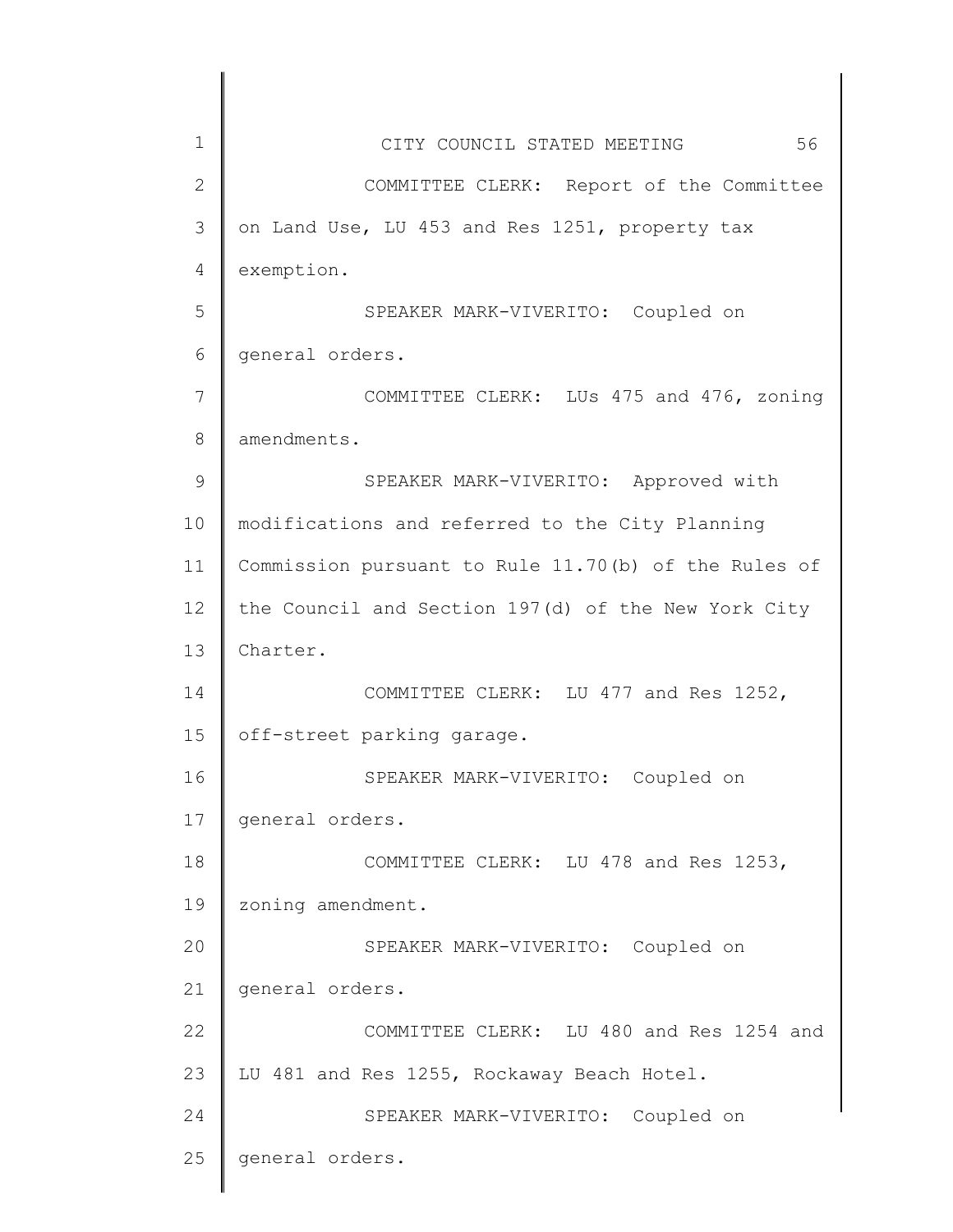| $\mathbf 1$    | 57<br>CITY COUNCIL STATED MEETING                    |
|----------------|------------------------------------------------------|
| $\overline{2}$ | COMMITTEE CLERK: LU 489, zoning                      |
| 3              | resolution amendment.                                |
| $\overline{4}$ | SPEAKER MARK-VIVERITO: Approved with                 |
| 5              | modifications and referred to the City Planning      |
| 6              | Commission pursuant to Rule 11.70(b) of the Rules of |
| 7              | the Council and Section 197(d) of the New York City  |
| 8              | Charter.                                             |
| $\mathcal{G}$  | COMMITTEE CLERK: LU 490 and Res 1256                 |
| 10             | through LU 492 and Res 1258 on Page 4 Zoning Map     |
| 11             | amendment.                                           |
| 12             | SPEAKER MARK-VIVERITO: Coupled on                    |
| 13             | general orders.                                      |
| 14             | COMMITTEE CLERK: Report of the Committee             |
| 15             | on Public Safety, Int. 728-B, NYPD Patrol Guide.     |
| 16             | SPEAKER MARK-VIVERITO: Amended and                   |
| 17             | coupled on general orders.                           |
| 18             | COMMITTEE CLERK: Int. 959-B, hate crime              |
| 19             | reporting.                                           |
| 20             | SPEAKER MARK-VIVERITO: Amended and                   |
| 21             | coupled on general orders.                           |
| 22             | COMMITTEE CLERK: On the general order                |
| 23             | calendar, resolution appointing various persons,     |
| 24             | Commissioner of Deeds.                               |
| 25             |                                                      |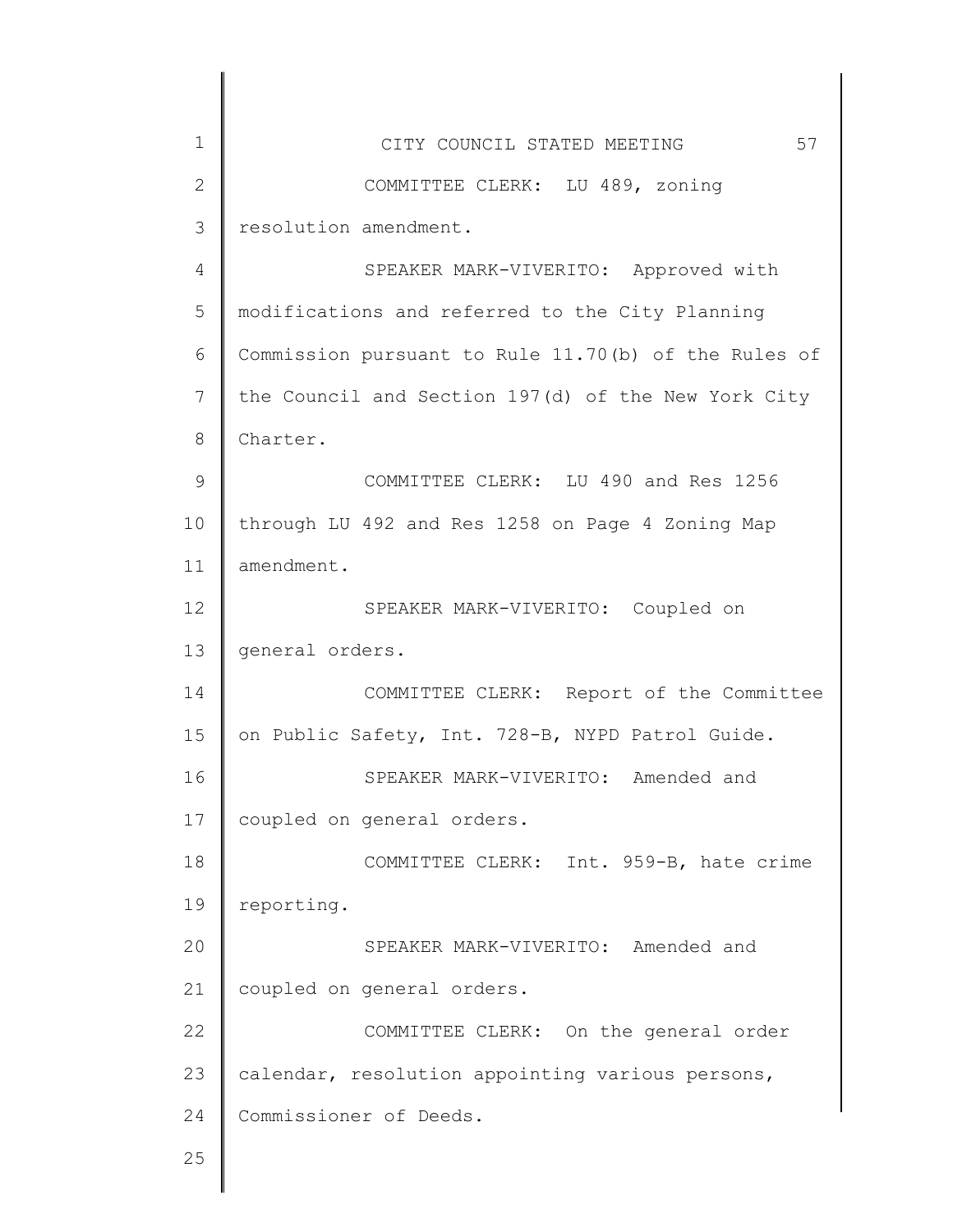| 1                 | 58<br>CITY COUNCIL STATED MEETING                     |
|-------------------|-------------------------------------------------------|
| $\overline{2}$    | SPEAKER MARK-VIVERITO: Coupled on                     |
| 3                 | general orders and at this time I ask for a roll call |
| 4                 | on all items on the coupled general order calendar.   |
| 5                 | COMMITTEE CLERK: Barron.                              |
| 6                 | COUNCIL MEMBER BARRON: I vote aye.                    |
| 7                 | COMMITTEE CLERK: Borelli.                             |
| 8                 | COUNCIL MEMBER BORELLI: Aye on all                    |
| 9                 | except 1011-A.                                        |
| 10                | COMMITTEE CLERK: Chin.                                |
| 11                | COUNCIL MEMBER CHIN: Permission to                    |
| $12 \overline{ }$ | explain my vote.                                      |
| 13                | PUBLIC ADVOCATE JAMES: Yes.                           |
| 14                | COUNCIL MEMBER CHIN: First I wanted to                |
| 15                | congratulate all my colleagues on passing important   |
| 16                | legislation today and I also wanted to specially      |
| 17                | congratulate Council Member Ydanis Rodriguez for his  |
| 18                | hard work on Int. 1011-A, also known as the Fast Food |
| 19                | Worker Retention Act. Fast food workers are among     |
| 20                | some of the most vulnerable workers in the service    |
| 21                | industry and by allowing for a 90-day retention       |
| 22                | period when there is a change in ownership as well as |
| 23                | the right of first refusal for current employees, we  |
| 24                | can ensure a more civility for food service workers,  |
| 25                | and thank you to all this hard work and thank you for |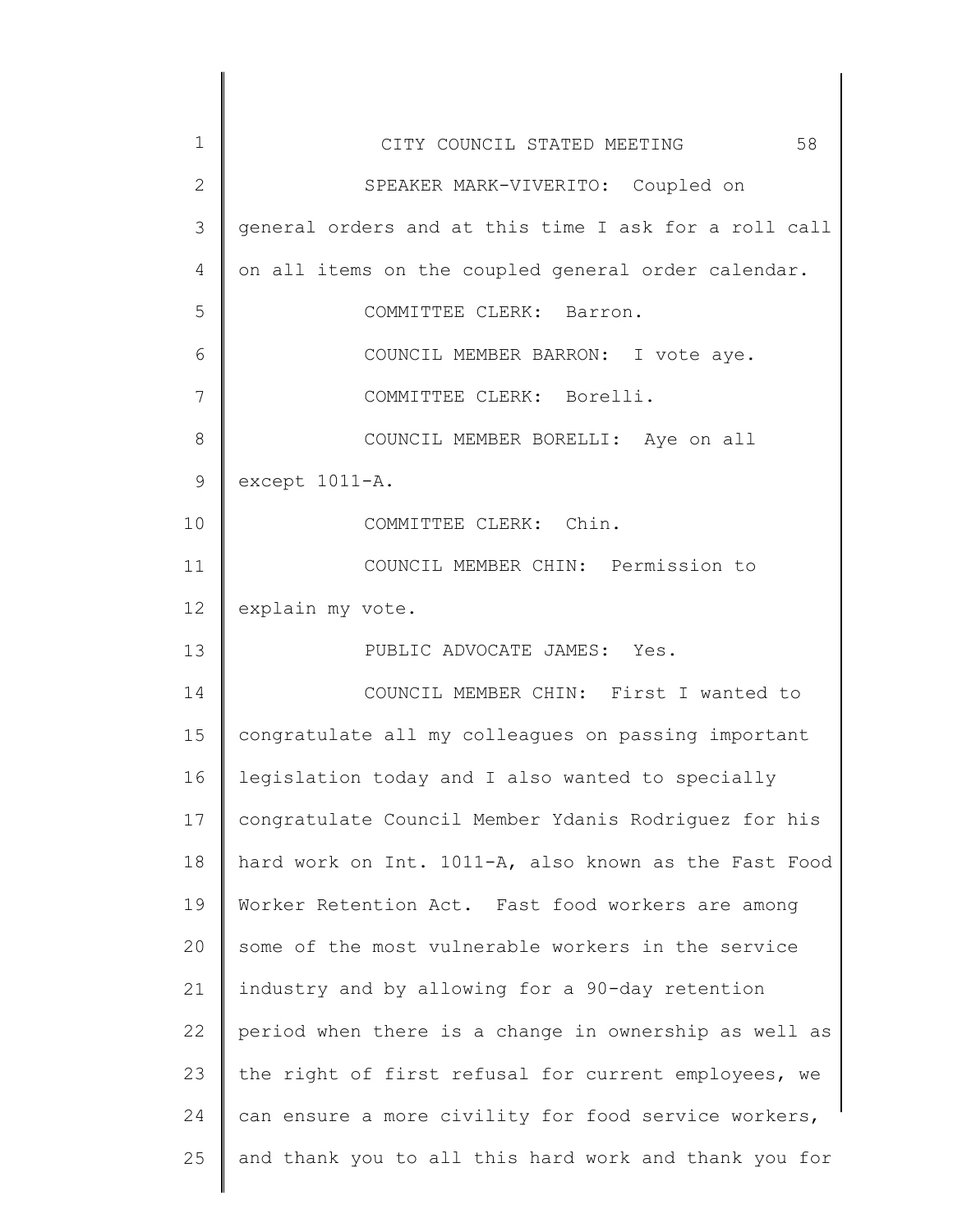| 1             | CITY COUNCIL STATED MEETING 59                   |
|---------------|--------------------------------------------------|
| 2             | all the advocates who supported this bill. And I |
| 3             | vote aye on all. Thank you.                      |
| 4             | COMMITTEE CLERK: Cohen.                          |
| 5             | COUNCIL MEMBER COHEN: Aye.                       |
| 6             | COMMITTEE CLERK: Constantinides.                 |
| 7             | COUNCIL MEMBER CONSTANTINIDES: Aye on            |
| 8             | all.                                             |
| $\mathcal{G}$ | COMMITTEE CLERK: Cornegy.                        |
| 10            | COUNCIL MEMBER CORNEGY: Aye.                     |
| 11            | COMMITTEE CLERK: Crowley.                        |
| 12            | COUNCIL MEMBER CROWLEY: I vote aye.              |
| 13            | COMMITTEE CLERK: Cumbo.                          |
| 14            | COUNCIL MEMBER CUMBO: I vote aye.                |
| 15            | COMMITTEE CLERK: Deutsch.                        |
| 16            | COUNCIL MEMBER DEUTSCH: Pass.                    |
| 17            | COMMITTEE CLERK: Dickens.                        |
| 18            | COUNCIL MEMBER DICKENS: Aye.                     |
| 19            | COMMITTEE CLERK: Dromm.                          |
| 20            | COUNCIL MEMBER DROMM: Aye.                       |
| 21            | COMMITTEE CLERK: Espinal.                        |
| 22            | COUNCIL MEMBER ESPINAL: Aye.                     |
| 23            | COMMITTEE CLERK: Eugene.                         |
| 24            | COUNCIL MEMBER EUGENE: Aye.                      |
| 25            | COMMITTEE CLERK: Ferreras-Copeland.              |
|               |                                                  |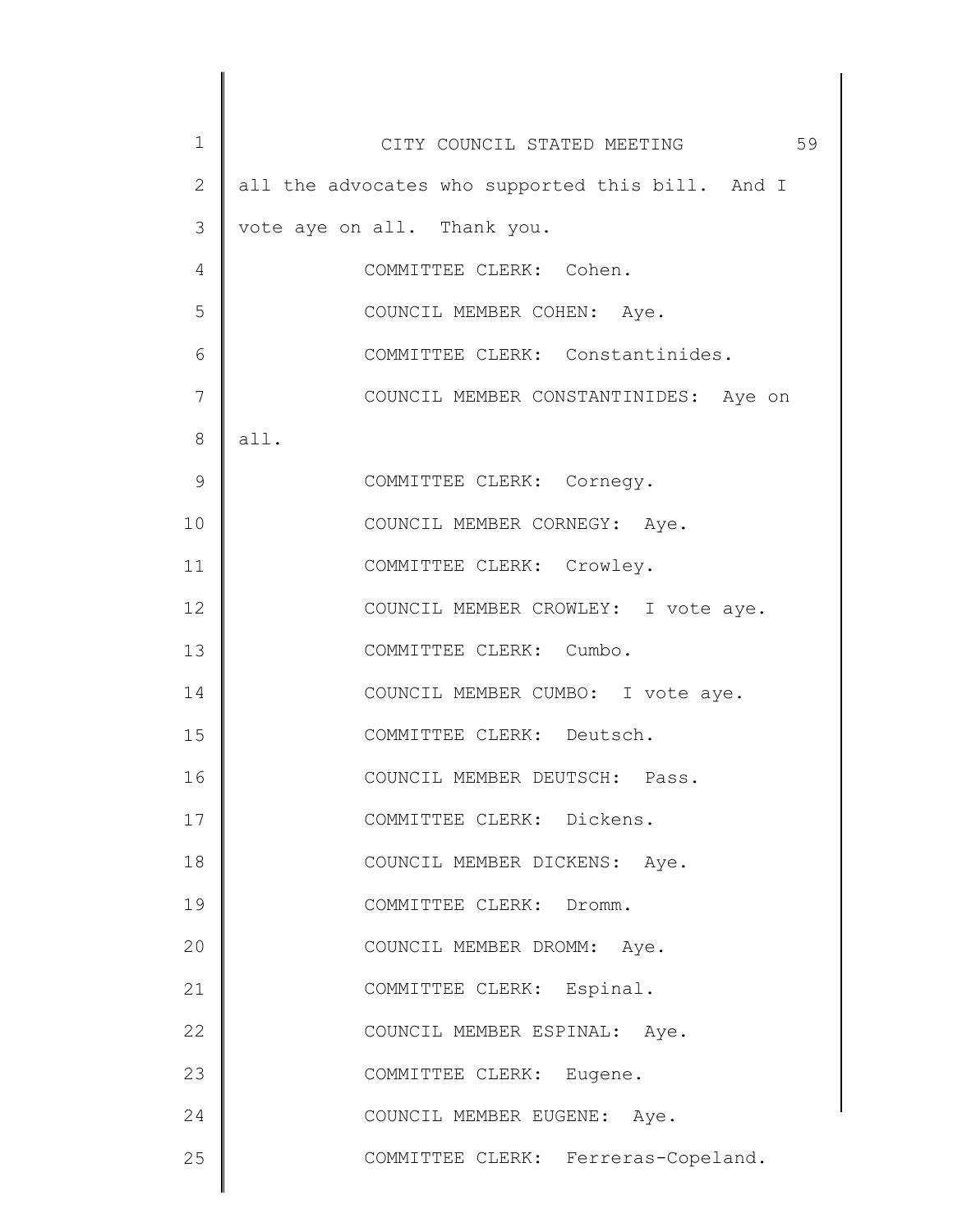1 2 3 4 5 6 7 8 9 10 11 12 13 14 15 16 17 18 19 20 21 22 23 24 25 CITY COUNCIL STATED MEETING 60 COUNCIL MEMBER FERRERAS-COPELAND: Aye. COMMITTEE CLERK: Garodnick. COUNCIL MEMBER GARODNICK: Aye. COMMITTEE CLERK: Gentile. COUNCIL MEMBER GENTILE: Aye. COMMITTEE CLERK: Greenfield. COUNCIL MEMBER GREENFIELD: Vote aye, with the exception of 1011-A, which I vote no and I congratulate my colleagues on passing their important pieces of legislation. COMMITTEE CLERK: Grodenchik. COUNCIL MEMBER GRODENCHIK: Aye. COMMITTEE CLERK: Kallos. COUNCIL MEMBER KALLOS: Aye. COMMITTEE CLERK: King. COUNCIL MEMBER KING: Aye on all. COMMITTEE CLERK: Koo. COUNCIL MEMBER KOO: Madam Public Advocate, may I explain my vote? COMMITTEE CLERK: Koslowitz. COUNCIL MEMBER KOO: Wait… [background comments, laughter] PUBLIC ADVOCATE JAMES: Council Member Koo, you have the floors.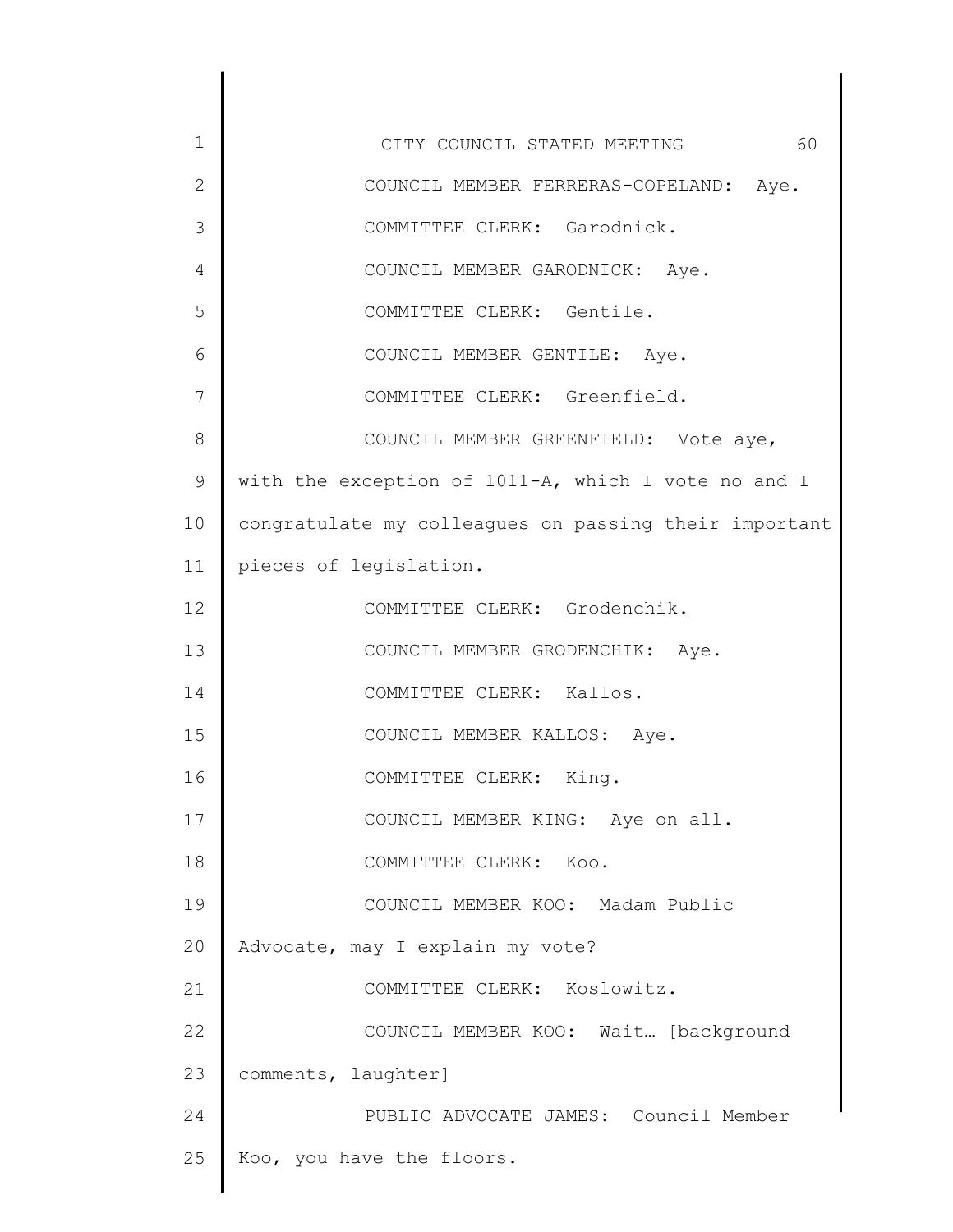| $\mathbf 1$  | 61<br>CITY COUNCIL STATED MEETING                     |
|--------------|-------------------------------------------------------|
| $\mathbf{2}$ | COUNCIL MEMBER KOO: Yeah. Thank you.                  |
| 3            | Demographic information is increasingly becoming a    |
| 4            | useful tool for our government [background comments]  |
| 5            | to shape new programs and services for different      |
| 6            | communities. We use this information to benefit the   |
| 7            | many diverse immigrant enclaves and communities that  |
| 8            | make up New York City; it helps identify the needs of |
| 9            | specific groups so the City can provide for them more |
| 10           | efficiently. By analyzing the 30 most common          |
| 11           | ancestry groups and languages used in New York City,  |
| 12           | we will be able to target services to hyperlocal      |
| 13           | communities; we will be able to recognize where gaps  |
| 14           | exist in government outreach. This will be of         |
| 15           | particular use in recognizing and reporting health    |
| 16           | disparities -- like hepatitis B and $C$ -- that is    |
| 17           | prevalent within Asian communities and also for       |
| 18           | recognizing where language access is working and      |
| 19           | where the City needs to pick up the slack. That       |
| 20           | said; my office has received many phone calls from    |
| 21           | [cheer] constituents who fear that this information   |
| 22           | will be used to pit different ethnicities against     |
| 23           | each other with regard to specialized high school     |
| 24           | exams. We must be clear that these surveys are        |
| 25           | voluntary and anonymous; you don't have to            |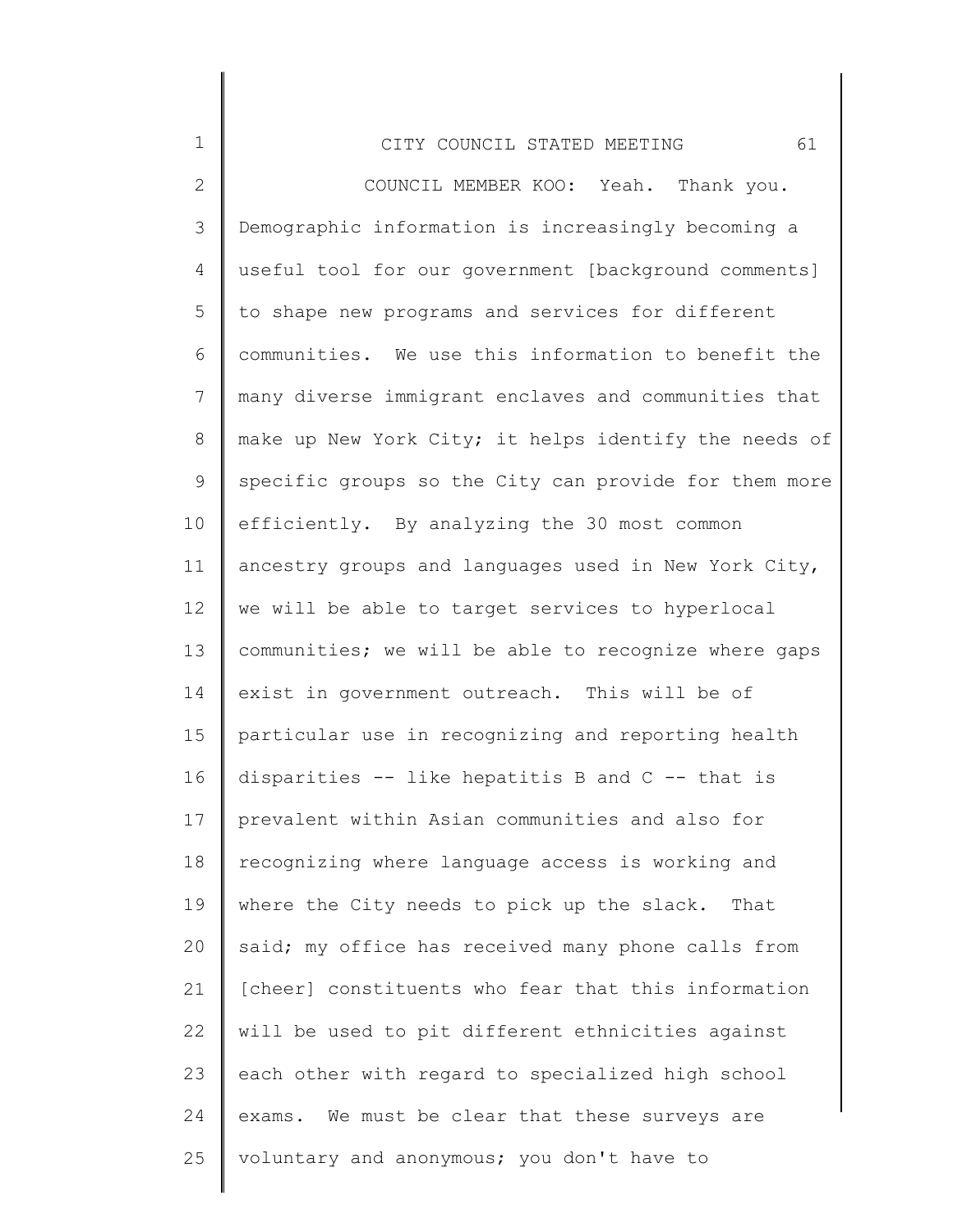| $\mathbf 1$  | 62<br>CITY COUNCIL STATED MEETING                     |
|--------------|-------------------------------------------------------|
| $\mathbf{2}$ | participate. The goal of this bill is to offer more   |
| 3            | comprehensive linguistically competent and culturally |
| 4            | sensitive services to our diverse communities.<br>So  |
| 5            | with all that said, I vote aye.                       |
| 6            | COMMITTEE CLERK: Koslowitz.                           |
| 7            | COUNCIL MEMBER KOSLOWITZ: Aye.                        |
| 8            | COMMITTEE CLERK: Lancman.                             |
| 9            | COUNCIL MEMBER LANCMAN: Aye.                          |
| 10           | COMMITTEE CLERK: Lander.                              |
| 11           | COUNCIL MEMBER LANDER: Aye.                           |
| 12           | COMMITTEE CLERK: Levin.                               |
| 13           | COUNCIL MEMBER LEVIN: Aye.                            |
| 14           | COMMITTEE CLERK: Levine.                              |
| 15           | COUNCIL MEMBER LEVINE: Aye.                           |
| 16           | COMMITTEE CLERK: Maisel.                              |
| 17           | COUNCIL MEMBER MAISEL: Aye.                           |
| 18           | COMMITTEE CLERK: Menchaca.                            |
| 19           | COUNCIL MEMBER MENCHACA: Permission to                |
| 20           | explain my vote.                                      |
| 21           | PUBLIC ADVOCATE JAMES: Yes.                           |
| 22           | COUNCIL MEMBER MENCHACA: Thank you Madam              |
| 23           | Public Advocate. And thank you to all my colleagues;  |
| 24           | the packages of legislation are pretty impressive     |
| 25           | today. I wanna just call out Council Member           |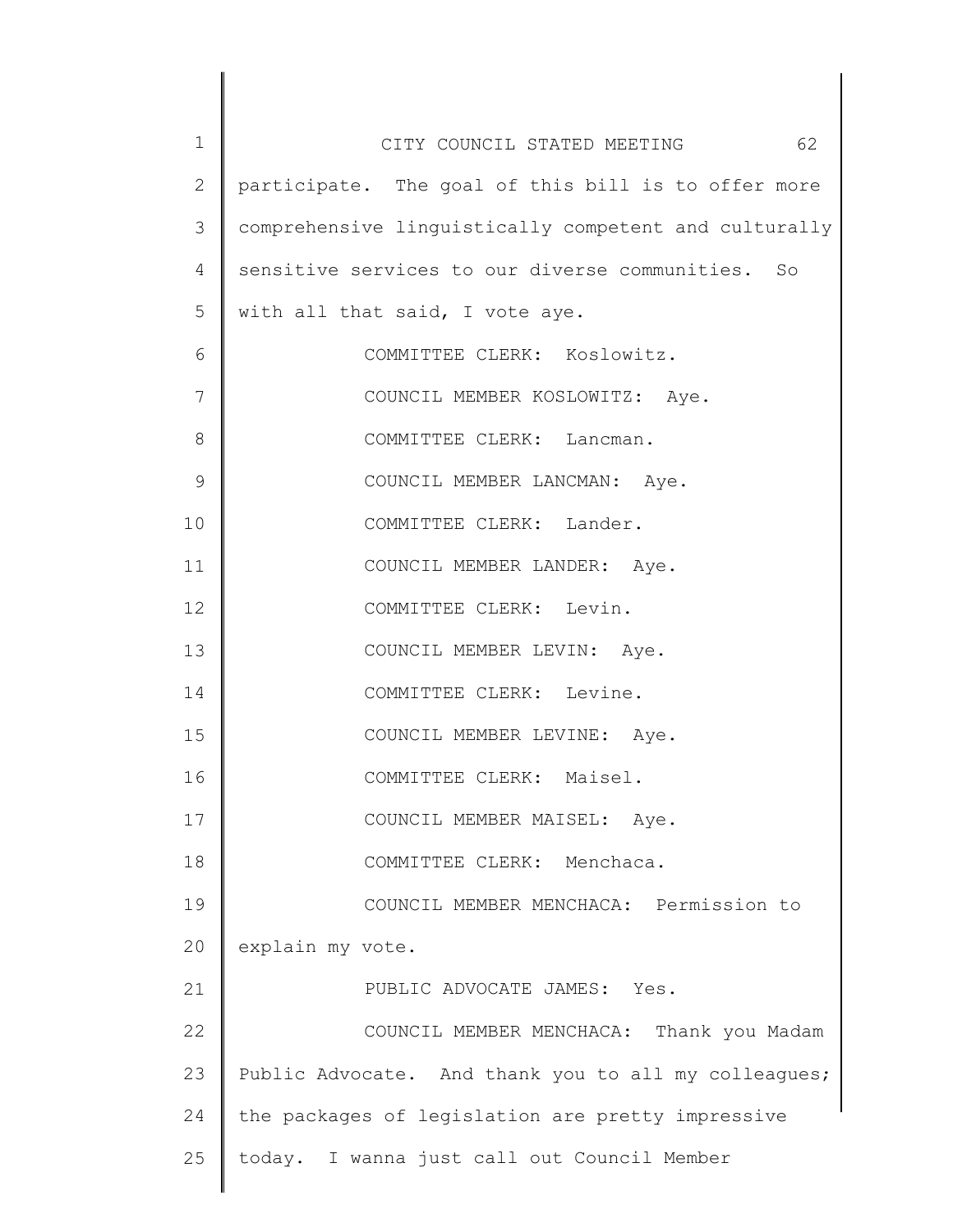| $\mathbf 1$    | 63<br>CITY COUNCIL STATED MEETING                    |
|----------------|------------------------------------------------------|
| $\mathbf{2}$   | Rodriguez and 1011-A and the fast food workers being |
| $\mathcal{S}$  | another group of folks that are both represented by  |
| $\overline{4}$ | our working families and our immigrant communities;  |
| 5              | I'm proud to be supporting this piece of legislation |
| 6              | and let's continue this momentum for other workers   |
| $\overline{7}$ | out there and so we hear you and we'll come to you   |
| 8              | very, very soon. Council Members Chin and Dromm, for |
| $\mathsf 9$    | your bills that will allow us as New Yorkers to      |
| 10             | represent ourselves through these surveys, both as   |
| 11             | LGBT and multiracial identities; this is only gonna  |
| 12             | make us stronger and better. I vote aye on all.      |
| 13             | Thank you.                                           |
| 14             | COMMITTEE CLERK: Mendez.                             |
| 15             | COUNCIL MEMBER MENDEZ: Aye on all.                   |
| 16             | COMMITTEE CLERK: Miller.                             |
| 17             | COUNCIL MEMBER MILLER: I vote aye.                   |
| 18             | COMMITTEE CLERK: Palma.                              |
| 19             | COUNCIL MEMBER PALMA: Aye.                           |
| 20             | COMMITTEE CLERK: Reynoso.                            |
| 21             | COUNCIL MEMBER REYNOSO: Aye.                         |
| 22             | COMMITTEE CLERK: Rodriquez.                          |
| 23             | PUBLIC ADVOCATE JAMES: Rodriguez.                    |
| 24             | COMMITTEE CLERK: Richards.                           |
| 25             | COUNCIL MEMBER RICHARDS: Aye.                        |
|                |                                                      |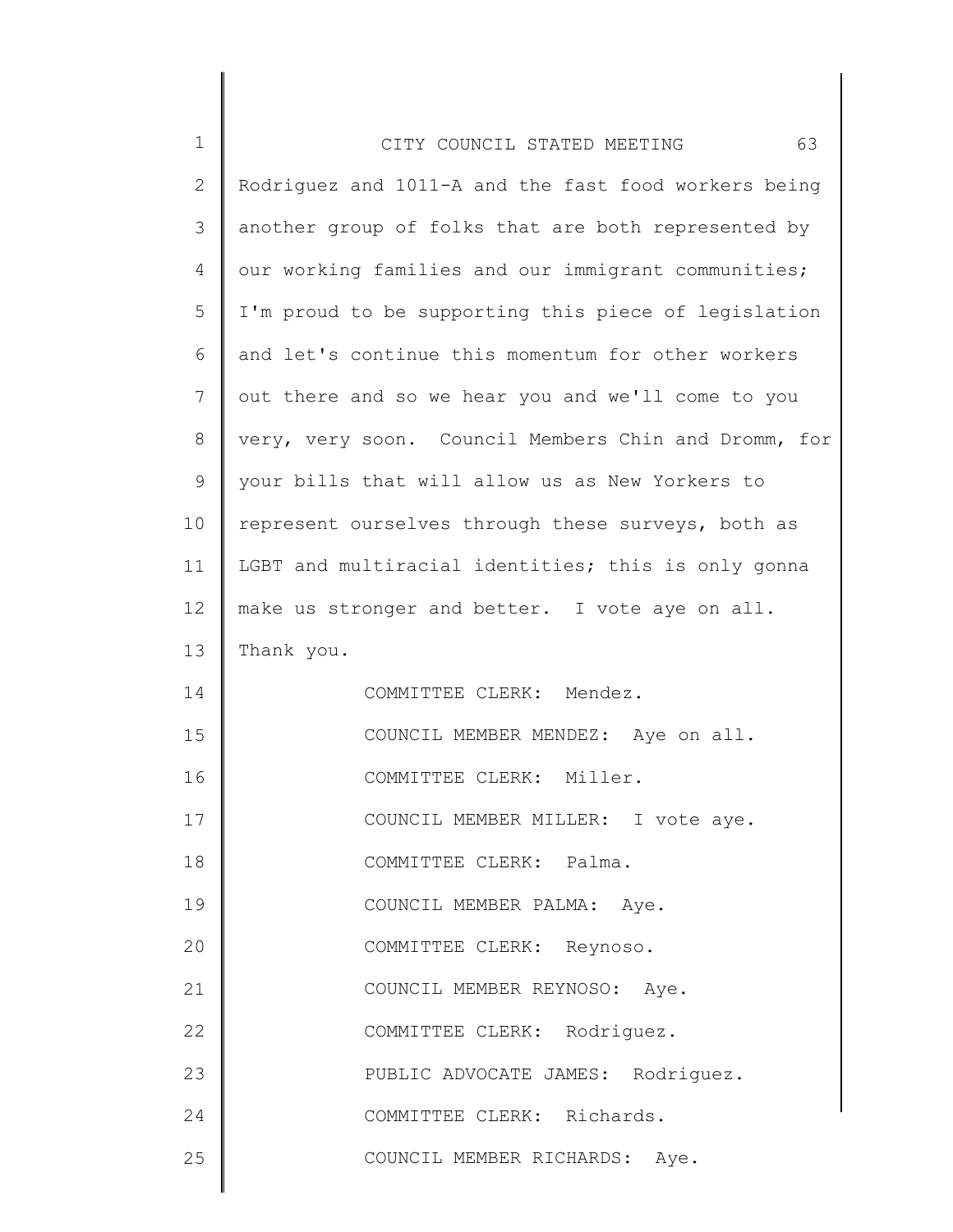1 2 3 4 5 6 7 8 9 10 11 12 13 14 15 16 17 18 19 20 21 22 23 24 25 CITY COUNCIL STATED MEETING 64 COMMITTEE CLERK: Rosenthal. COUNCIL MEMBER ROSENTHAL: Aye on all. COMMITTEE CLERK: Salamanca. COUNCIL MEMBER SALAMANCA: Aye on all. COMMITTEE CLERK: Torres. COUNCIL MEMBER TORRES: Aye on all. COMMITTEE CLERK: Treyger. COUNCIL MEMBER TREYGER: Aye. COMMITTEE CLERK: Ulrich. COUNCIL MEMBER ULRICH: Aye on all. COMMITTEE CLERK: Vallone. COUNCIL MEMBER VALLONE: Aye on all. COMMITTEE CLERK: Williams. COUNCIL MEMBER WILLIAMS: May I please explain my vote [sic]? PUBLIC ADVOCATE JAMES: Yes. COUNCIL MEMBER WILLIAMS: I vote aye on all. I wanna thank all of my colleagues for their work and congratulate them and wanna give a special shout-out to Council Member Rodriguez and 1011-A and all the people who worked on that. It's too often these type of workers can get lost in the shuffle, not realizing the huge impact it has on their families and I think this is continuing some great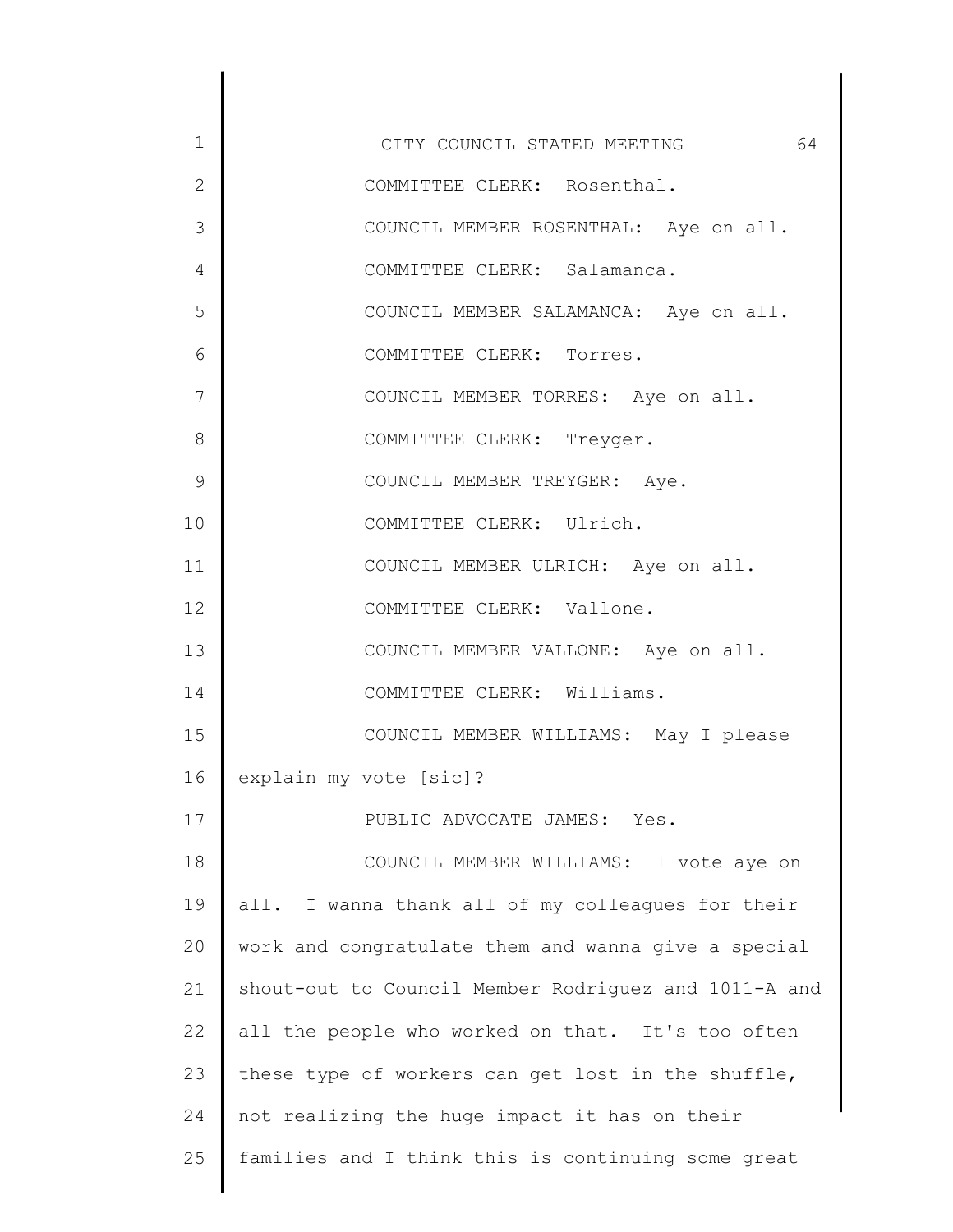| $\mathbf 1$ | 65<br>CITY COUNCIL STATED MEETING                     |
|-------------|-------------------------------------------------------|
| 2           | work that we've been doing and it strikes the right   |
| 3           | balance in trying to make sure that people aren't cut |
| 4           | off, for lack of a better word, cut off at the knees  |
| 5           | right at the time when they need funding the most,    |
| 6           | and providing new owners the ability to do what they  |
| 7           | need to do. So I vote aye on all.                     |
| 8           | COMMITTEE CLERK: Deutsch.                             |
| 9           | COUNCIL MEMBER DEUTSCH: No on 552-A and               |
| 10          | aye on the rest.                                      |
| 11          | COMMITTEE CLERK: Matteo.                              |
| 12          | COUNCIL MEMBER MATTEO: No on 1011-A, aye              |
| 13          | on the rest.                                          |
| 14          | COMMITTEE CLERK: Van Bramer.                          |
| 15          | COUNCIL MEMBER VAN BRAMER: Aye.                       |
| 16          | COMMITTEE CLERK: Speaker Mark-Viverito.               |
| 17          | SPEAKER MARK-VIVERITO: Yes. [sic]                     |
| 18          | PUBLIC ADVOCATE JAMES: As most of you                 |
| 19          | know, today I unveiled the annual Worst Landlords     |
| 20          | list; in the spirit of Worst Landlords Day I'd like   |
| 21          | to invite my colleagues to sign onto Int. 1044 and    |
| 22          | 1009 and bills being co-sponsored with Council Member |
| 23          | Jumaane Williams. As many of you've seen malicious    |
| 24          | landlords often allow unsafe conditions to persist    |
| 25          | for rent-stabilized tenants while undertaking         |
|             |                                                       |

 $\begin{array}{c} \hline \end{array}$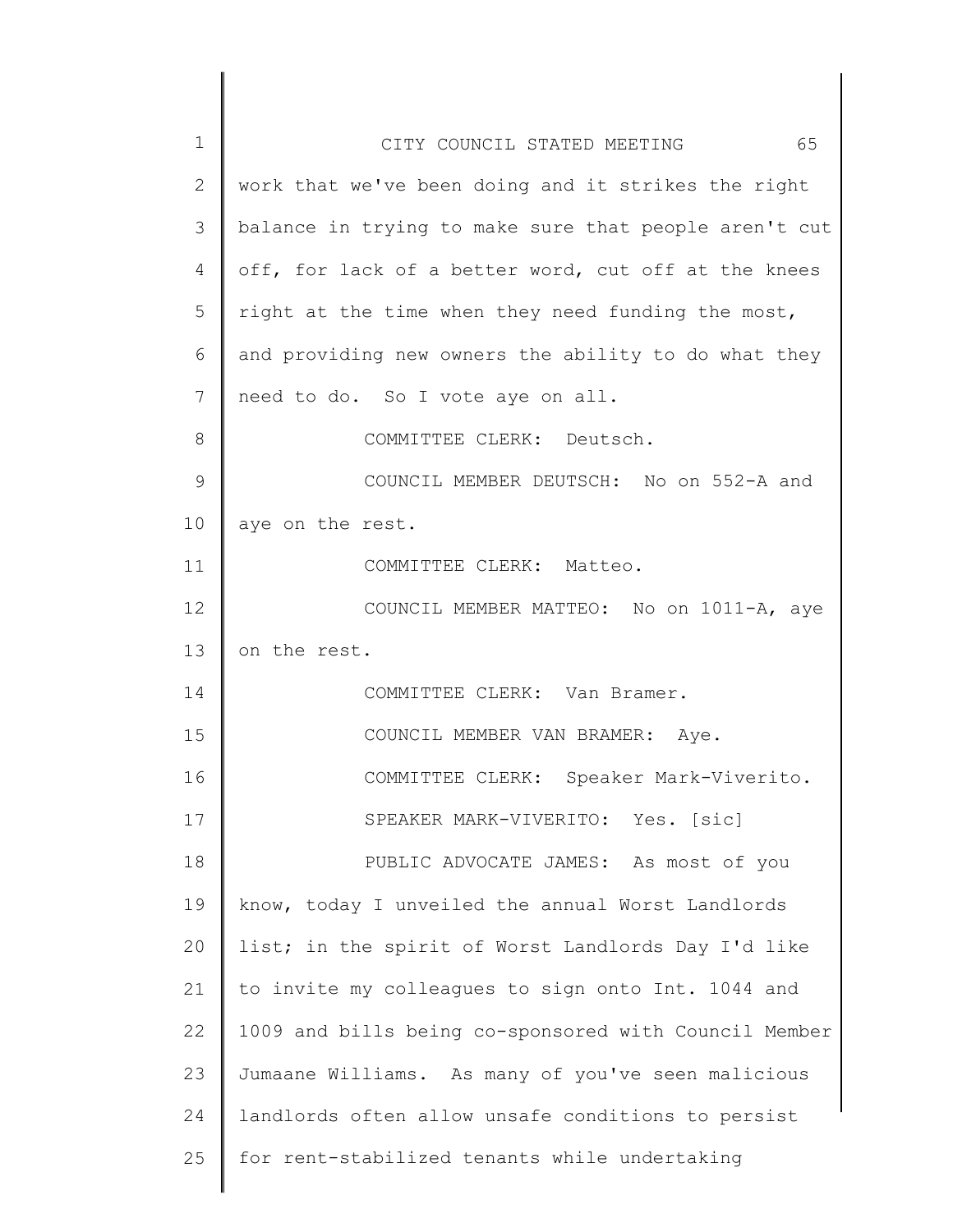| $\mathbf 1$     | 66<br>CITY COUNCIL STATED MEETING                                  |
|-----------------|--------------------------------------------------------------------|
| $\mathbf{2}$    | construction and improvements; in some circumstances               |
| 3               | these landlords use construction as a means of                     |
| 4               | charging rent-stabilized tenants higher fees; 1044                 |
| 5               | will address that and 1009 is an important companion               |
| 6               | bill that I will make this ban on permits for the                  |
| $7\phantom{.0}$ | worst landlords significantly easier to implement.<br>$\mathbb{I}$ |
| 8               | urge all of my colleagues to sign on.                              |
| $\mathsf 9$     | All items on today's general order                                 |
| 10              | calendar were adopted by a vote of 50 in the                       |
| 11              | affirmative, 0 in the negative and 0 abstentions,                  |
| 12              | with the exception of Int. 1011-A, which was adopted               |
| 13              | by a vote of 47 in the affirmative, 3 negatives and 0              |
| 14              | abstentions, and Int. 552, which was adopted by a                  |
| 15              | vote of 49 in the affirmative, 1 in the negative and               |
| 16              | 0 abstentions. And the revised Land Use Call-Ups                   |
| 17              | were adopted by a vote of 50 in the affirmative and 0              |
| 18              | negative votes. Congratulations Unite.                             |
| 19              | Introduction and reading of bills.                                 |
| 20              | SPEAKER MARK-VIVERITO: All bills                                   |
| 21              | referred to committees as indicated on the agenda.                 |
| 22              | PUBLIC ADVOCATE JAMES: And now we're                               |
| 23              | going to move to resolutions. The first resolution                 |
| 24              | is Res 472, a resolution calling on the state and                  |
| 25              | federal government to amend their official forms and               |
|                 |                                                                    |

║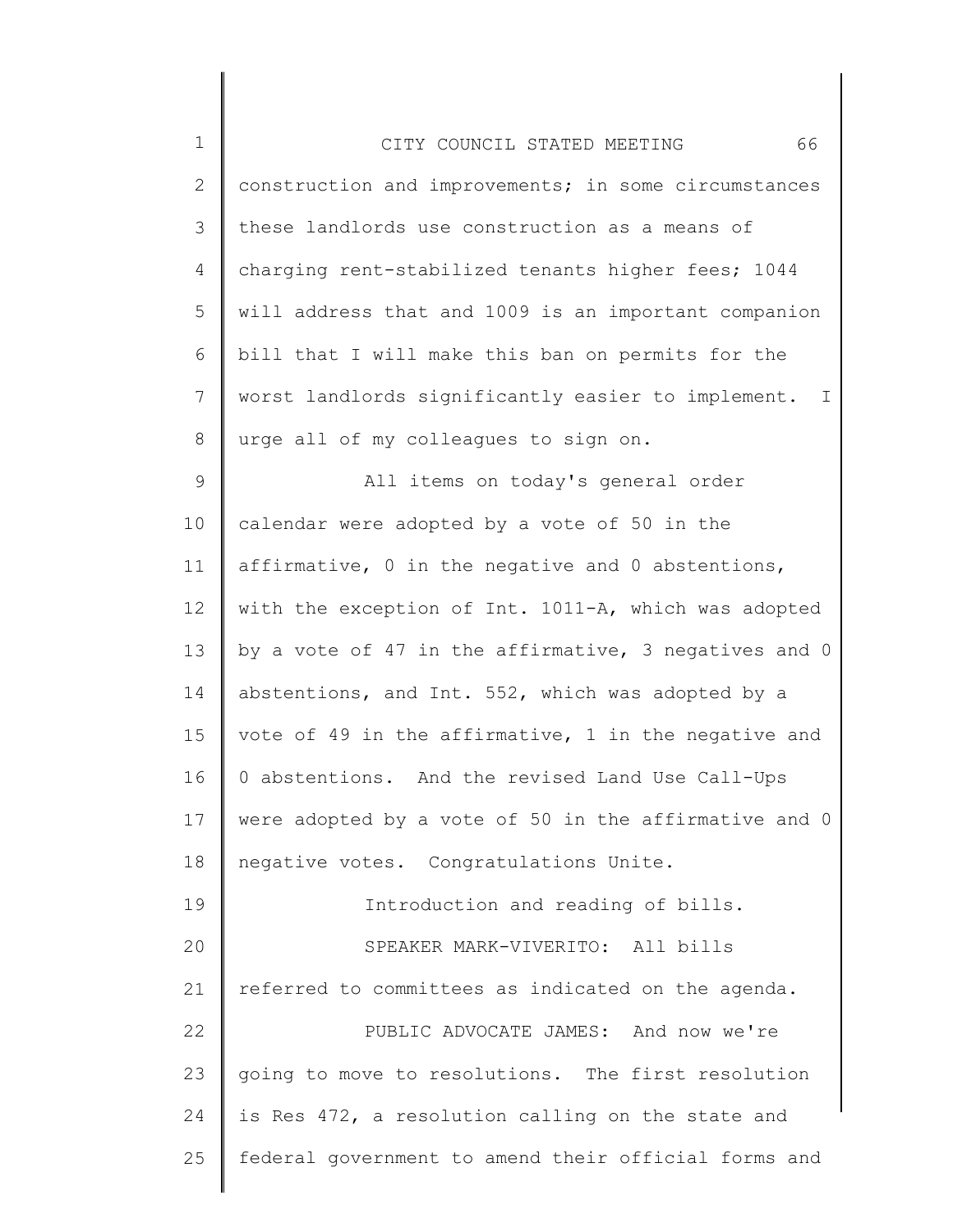| $\mathbf 1$    | 67<br>CITY COUNCIL STATED MEETING                     |
|----------------|-------------------------------------------------------|
| $\overline{2}$ | databases to accommodate multiracial identification   |
| 3              | in all instances where racial identification is       |
| $\overline{4}$ | required. All of those in favor say aye.              |
| 5              | [collective aye]                                      |
| 6              | All of those opposed. Any abstentions?                |
| 7              | The ayes have it.                                     |
| 8              | Res 1230, a resolution declaring support              |
| $\mathsf 9$    | for Muslim communities, affirming the religious       |
| 10             | pluralism of the United States and urging all         |
| 11             | residents to stand together for peace and             |
| 12             | understanding and the first speaker is Council Member |
| 13             | Menchaca.                                             |
| 14             | COUNCIL MEMBER MENCHACA: Thank you.                   |
| 15             | [background comments]                                 |
| 16             | So I rise today as an elected official                |
| 17             | from New York City representing a district diverse in |
| 18             | so many ways, including our Muslim brothers and       |
| 19             | sisters in Sunset Park, a place of religious,         |
| 20             | cultural and ethnic pluralism. I urge all Americans   |
| 21             | to stand together for peace (paz) and solidarity      |
| 22             | (solidaridad). I vow to use my position as an         |
| 23             | elected leader to stand up against Islamophobia,      |
| 24             | against xenophobia, against hatred, and against       |
| 25             | oppression. I vote to promote local laws and          |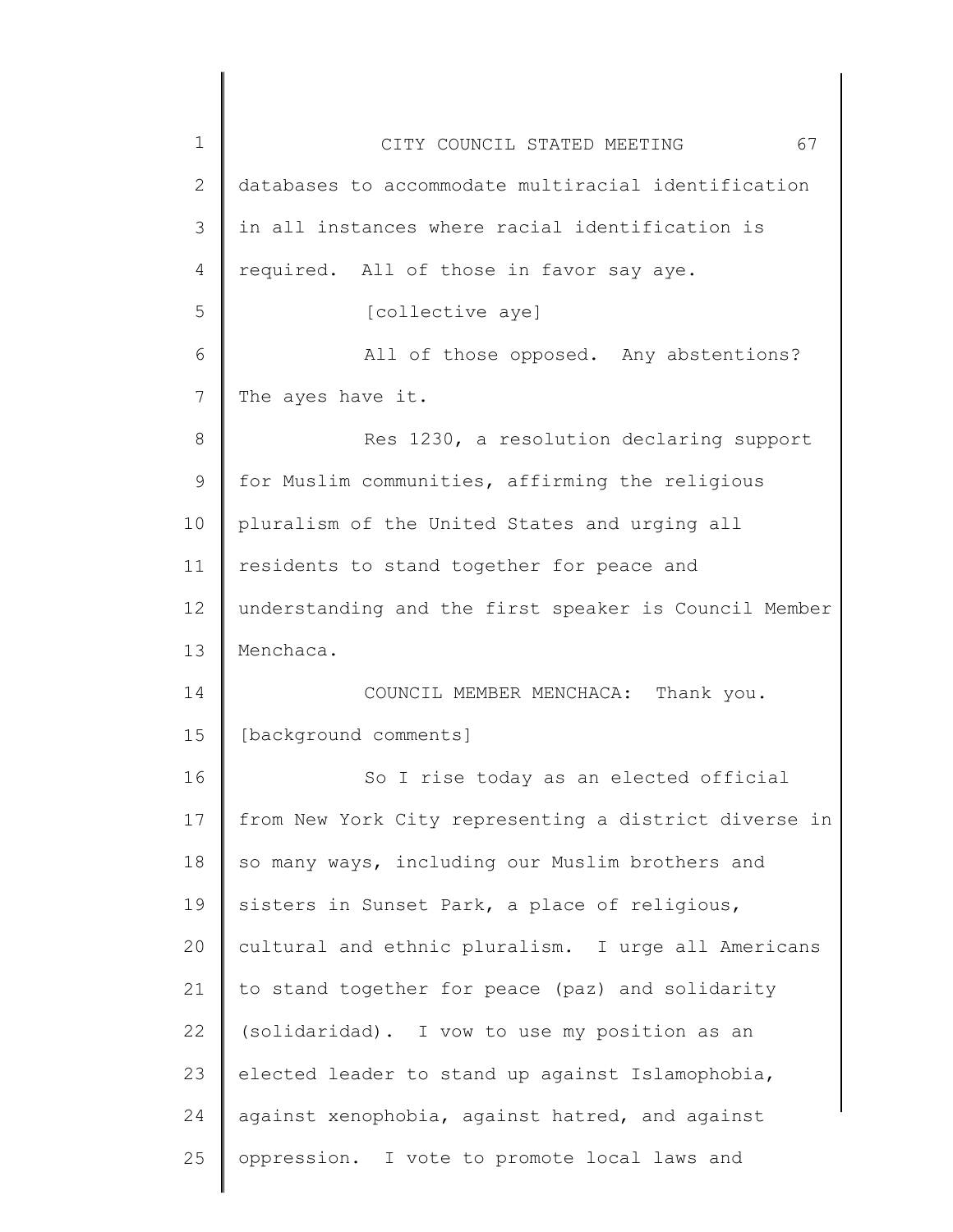| $\mathbf 1$ | 68<br>CITY COUNCIL STATED MEETING                     |
|-------------|-------------------------------------------------------|
| 2           | policies that advance the equity and valued           |
| 3           | diversity. I stand with my Muslim brothers and        |
| 4           | sisters. Thank you.                                   |
| 5           | PUBLIC ADVOCATE JAMES: Council Member                 |
| 6           | Lander.                                               |
| 7           | COUNCIL MEMBER LANDER: Thank you Madam                |
| 8           | Public Advocate. I just wanna note that in addition   |
| 9           | to this resolution we're passing here today that      |
| 10          | there is a letter that many of us have signed on that |
| 11          | 500 local elected officials all around the country    |
| 12          | have signed onto organized by Local Progress and the  |
| 13          | Young Elected Officials Network, local elected        |
| 14          | officials across the country standing up against      |
| 15          | hatred, against Islamophobia with our Muslim brothers |
| 16          | and sisters at this important time to be doing so and |
| 17          | I would urge all members in addition to voting for    |
| 18          | this resolution to sign onto that letter and make     |
| 19          | others aware of it as well. Thank you.                |
| 20          | PUBLIC ADVOCATE JAMES: Anyone else                    |
| 21          | wishing to speak on 1230? Now to vote. All of those   |
| 22          | in favor say aye.                                     |
| 23          | [collective aye]                                      |
| 24          | All of those opposed. Any abstentions?                |
| 25          | The ayes have it.                                     |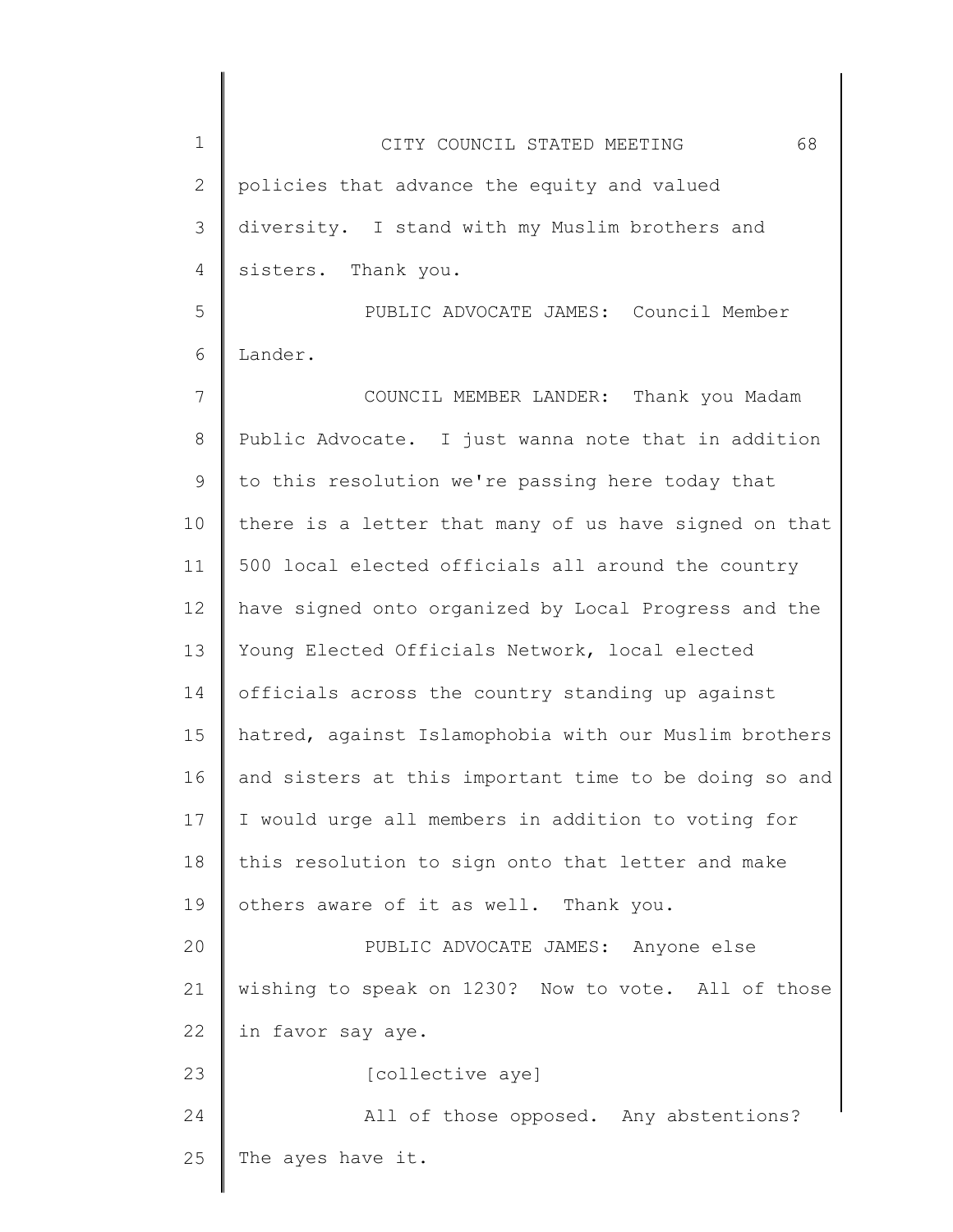| $\mathbf 1$   | 69<br>CITY COUNCIL STATED MEETING                     |
|---------------|-------------------------------------------------------|
| $\mathbf{2}$  | Now Res 1231, a resolution calling upon               |
| $\mathcal{S}$ | the United States Department of Housing and Urban     |
| 4             | Development to exclude New York City and other cities |
| 5             | with a housing vacancy rate below 5% from the         |
| 6             | proposed rule on small area fair market rates.        |
| 7             | Seeing no speakers, all of those in favor, say aye.   |
| 8             | [collective aye]                                      |
| $\mathcal{G}$ | All those opposed. [background comments]              |
| 10            | The ayes have it.                                     |
| 11            | And now to general discussion, beginning              |
| 12            | with Council Member Chaim Deutsch.                    |
| 13            | COUNCIL MEMBER DEUTSCH: Thank you Madam               |
| 14            | Public Advocate. Today I'm introducing Int. 1298,     |
| 15            | bill [background comment] that will speed up cleanup  |
| 16            | process [background comments] after inclement         |
| 17            | weather. This will be accomplished with the help of   |
| 18            | New York's strongest, our sanitation workers, without |
| 19            | interfering with the usual trash and recycling pickup |
| 20            | schedule. Heavy winds and rain can cause tree limbs   |
| 21            | to fall onto the sidewalk or the street and even snow |
| 22            | can weigh down loose branches over time. After        |
| 23            | calling 311, it can take numerous weeks for felled    |
| 24            | branches all over the city to be removed by the New   |
| 25            | York City Parks Department's Forestry Division; at    |
|               |                                                       |

 $\begin{array}{c} \hline \end{array}$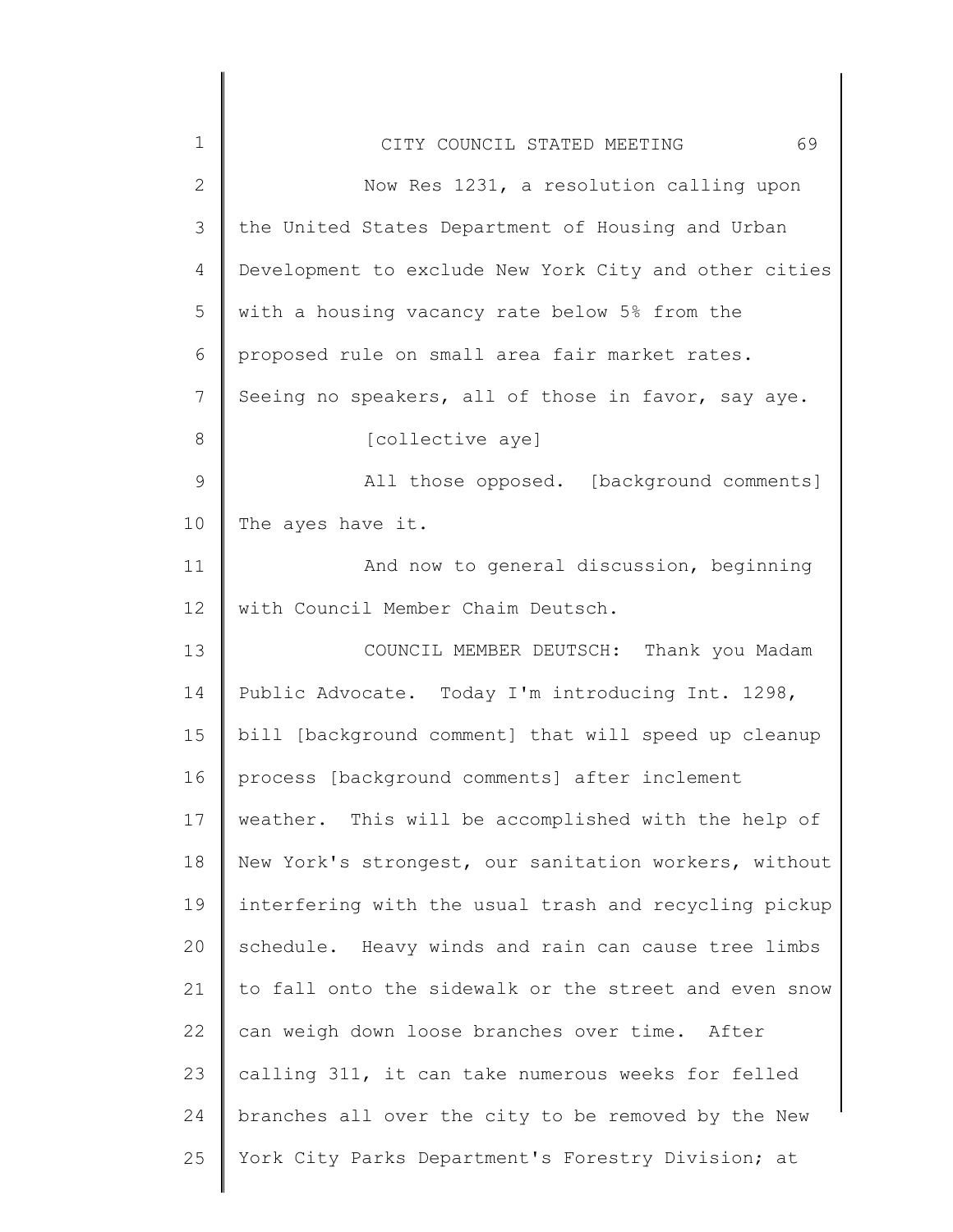1 2 3 4 5 6 7 8 9 10 11 12 13 14 15 16 17 18 19 20 21 22 23 24 CITY COUNCIL STATED MEETING 70 times these branches can be taken up much-needed parking spots as well as causing a hazard to pedestrians, motorists and bike riders. My legislation would authorize the New York City Department of Sanitation to assist in these cleanup efforts. DSNY workers are very familiar with the neighborhoods they serve, traveling the same routes several days each week; they're already equipped with the necessary equipment and have assisted with tree removal when called upon in the past, including after Hurricane Sandy. The extra assistance for the Parks Department will enable a quicker and more efficient cleanup process after a storm. Streets and parking spots with fallen limbs will be opened up faster, allowing residents of New York City to return to their daily activities with minimum interruption. Harry Nespoli, the President of Local 831, the Sanitation Workers Union, has expressed his full support for this bill, welcoming the opportunity to assist in these efforts when needed. I also want to acknowledge my colleague, Councilman Andy King for his work on the effort to streamline the tree removal process and I thank him for his support and co-

25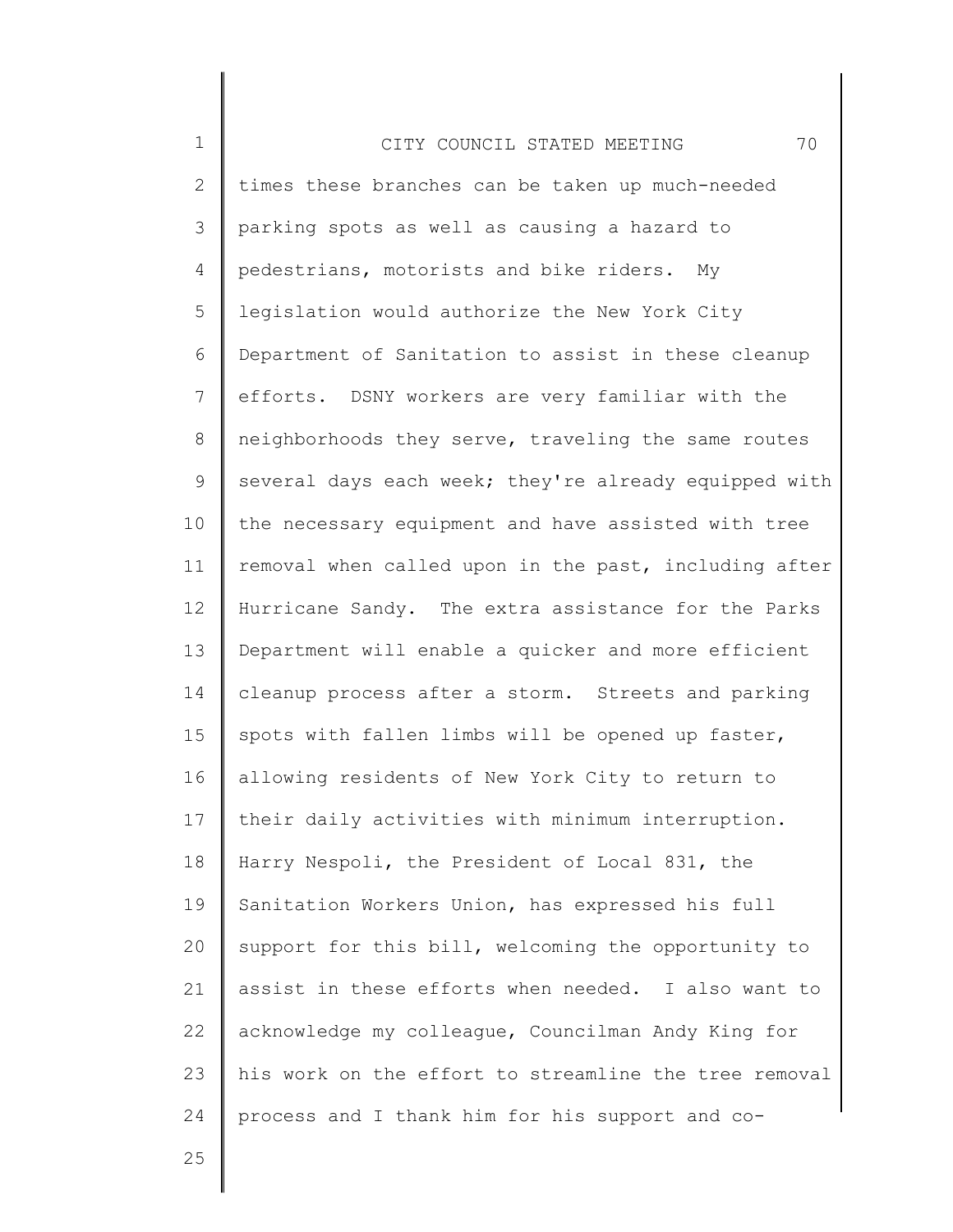| $\mathbf 1$   | 71<br>CITY COUNCIL STATED MEETING                     |
|---------------|-------------------------------------------------------|
| $\mathbf{2}$  | sponsorship of Int. 1298. I encourage my colleagues   |
| 3             | to sign on to support Int. 1298. Thank you.           |
| 4             | PUBLIC ADVOCATE JAMES: Thank you.                     |
| 5             | Council Member Garodnick.                             |
| 6             | COUNCIL MEMBER GARODNICK: Thank you very              |
| 7             | much Madam Public Advocate. I'm pleased to introduce  |
| 8             | a bill today that would require noise mitigation      |
| $\mathcal{G}$ | plans to be filed with the Department of              |
| 10            | Environmental Protection and made publicly available  |
| 11            | on their website and posted conspicuously at          |
| 12            | construction sites. All construction sites today      |
| 13            | must have a noise mitigation plan associated with     |
| 14            | their work. These plans contain information such as   |
| 15            | location, scope of work, timing of the project,       |
| 16            | construction devices used at the site, and what, if   |
| 17            | any, mitigating materials are required for the use of |
| 18            | those devices. However, these plans are not           |
| 19            | currently publicly available to neighbors of          |
| 20            | construction sites who wish to stay informed of what  |
| 21            | kind of noise that they can expect. On top of that,   |
| 22            | the plans aren't even required to be filed with the   |
| 23            | DEP, meaning that any DEP official looking to inspect |
| 24            | the plan for compliance must go to the site in person |
| 25            | and even then they may be directed to a construction  |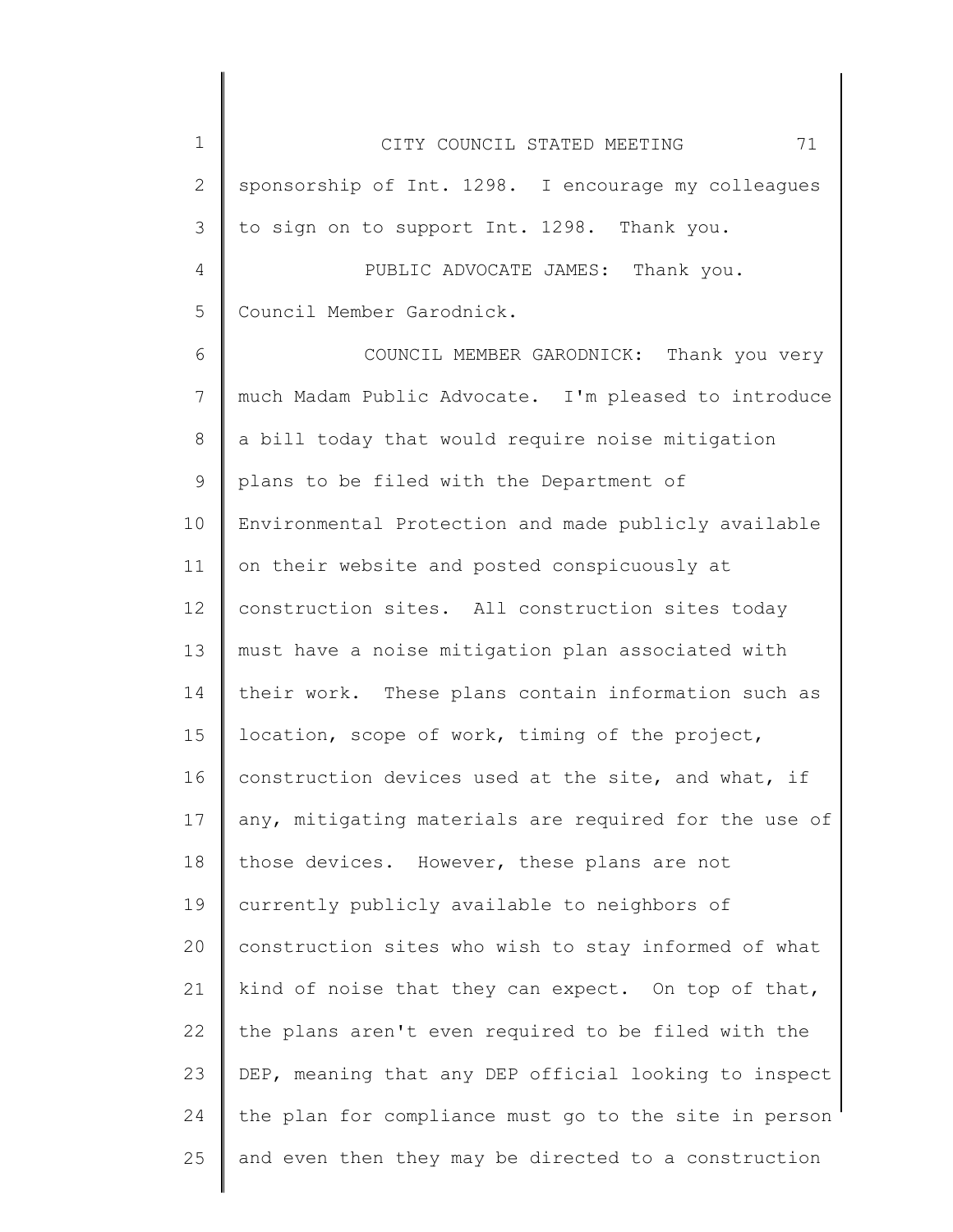| $\mathbf 1$    | 72<br>CITY COUNCIL STATED MEETING                     |
|----------------|-------------------------------------------------------|
| $\mathbf{2}$   | office if the plan is not kept at the site. This      |
| 3              | clunky system is counter to the way most departments  |
| $\overline{4}$ | throughout the City have been modernizing, making     |
| 5              | significant amounts of documentation and records      |
| 6              | available online for public perusal. I would note;    |
| $7\phantom{.}$ | it's very much like today's vote to put the Patrol    |
| 8              | Guide of the New York City Police Department online.  |
| 9              | Publishing noise mitigation plans and requiring them  |
| 10             | to be filed with DEP would accomplish several goals   |
| 11             | in one fell swoop; it would bring noise mitigation    |
| 12             | into line with the rest of the process of filing      |
| 13             | documents and publishing information for construction |
| 14             | projects; it would add transparency and               |
| 15             | accountability for people affected by construction    |
| 16             | noise; and it would allow DEP to be a more efficient  |
| 17             | enforcer when there are questions about the level of  |
| 18             | noise that is produced by a site.                     |
| 19             | So I encourage my colleagues to take a                |
| 20             | look at this bill and help me and the rest of us to   |
| 21             | bring noise mitigation into the 21st century and I    |
| 22             | thank you for your time.                              |
| 23             | PUBLIC ADVOCATE JAMES: Thank you.                     |
| 24             | Council Member King.                                  |
| 25             |                                                       |
|                |                                                       |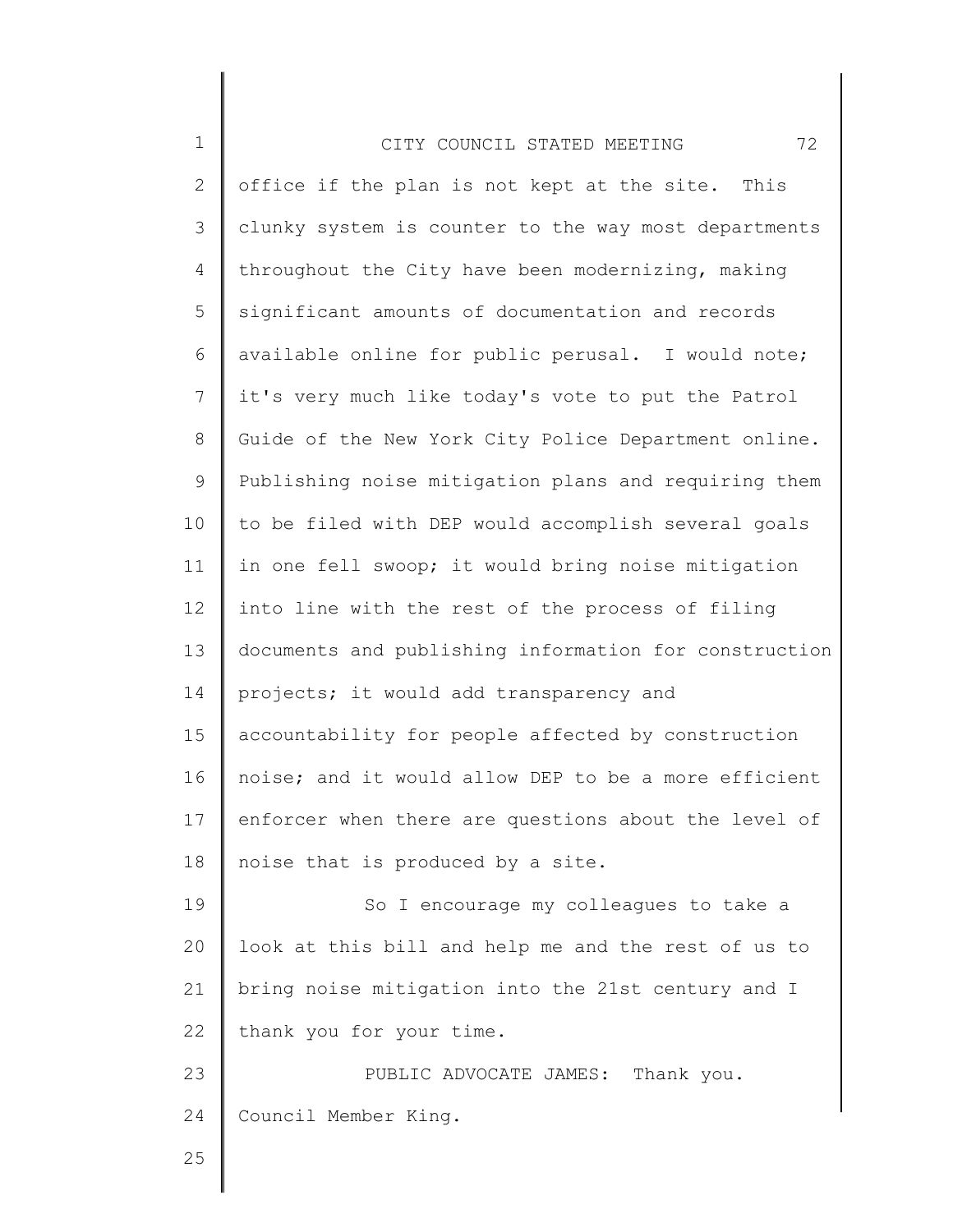| 1               | 73<br>CITY COUNCIL STATED MEETING                     |
|-----------------|-------------------------------------------------------|
| $\mathbf{2}$    | COUNCIL MEMBER KING: I rise just to say               |
| 3               | thank you to all the men today who wore the color     |
| 4               | pink; as an ambassador for the American Cancer        |
| 5               | Society Real Men Wear Pink campaign, I understand     |
| 6               | firsthand how this disease has an impact, as I lost a |
| 7               | sister-in-law and currently dealing with a family     |
| $8\,$           | member with Stage IV breast cancer. But equally, we   |
| 9               | just lost a great man in DA Ken Thompson to this ugly |
| 10              | disease, so I ask us all to continue to do all that   |
| 11              | we can to bring awareness to ourselves and our        |
| 12 <sup>°</sup> | community, make a donation any time you can to help   |
| 13              | fight cancer, and to all our brothers in here scared  |
| 14              | to wear pink, it's okay, do some pushups; you'll be   |
| 15              | alright. Thank you very much.                         |
| 16              | PUBLIC ADVOCATE JAMES: Thank you.                     |
| 17              | Strong men wear pink. Thank you. And your family      |
| 18              | member's in our prayers. Council Member Eugene.       |
| 19              | COUNCIL MEMBER EUGENE: Thank you very                 |
| 20              | much Madam Public Advocate. I would like to take      |
| 21              | this opportunity to thank the Speaker, Madam Public   |
| 22              | Advocate and the entire City Council, as well as our  |
| 23              | colleagues from the federal and state government, in  |
| 24              | addition to community leaders, religious leaders,     |
| 25              | union organizations and countless numbers of friends  |
|                 |                                                       |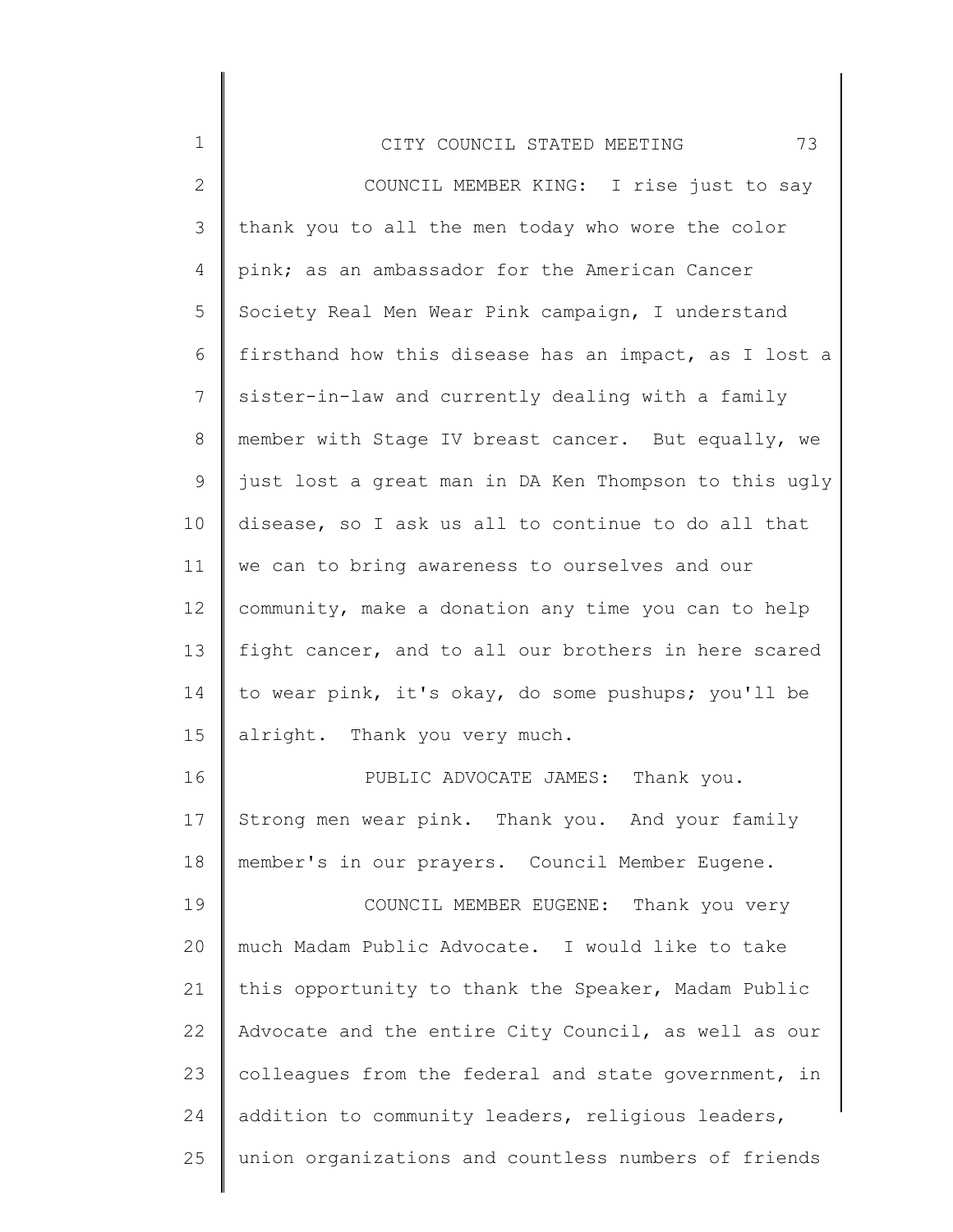| $\mathbf 1$     | 74<br>CITY COUNCIL STATED MEETING                     |
|-----------------|-------------------------------------------------------|
| $\mathbf{2}$    | and advocates who have reached out to me and my       |
| 3               | office in the aftermath of the hurricane that brought |
| 4               | devastation upon Haiti last week. I cannot thank all  |
| 5               | of you enough for your kindness and spirit of         |
| 6               | humility [sic] during this time that has resulted in  |
| $7\phantom{.0}$ | a tremendous loss of human life and tens of thousands |
| 8               | of people being left homeless.                        |
| $\mathsf 9$     | I can never forget how these very                     |
| 10              | institutions stood up behind me in 2008, when Haiti   |
| 11              | was crippled by a horrific tropical storm and also in |
| 12              | 2010, when a good portion of the country was crushed  |
| 13              | by a horrific earthquake, and I will never forget how |
| 14              | the City Council [inaudible] passed a resolution that |
| 15              | I introduced in the chamber, calling for the federal  |
| 16              | government to designate [inaudible] for Haiti. To     |
| 17              | all my current and past colleagues, I want to thank   |
| 18              | you for your support of Haiti in time of greatest     |
| 19              | need. As most of you may be aware, I'm establishing   |
| 20              | a joint task force with mission and it is to          |
| 21              | implement a vastly improved and permanent emergency   |
| 22              | response to system in Haiti. The task force would be  |
| 23              | comprised of people from government, a wide range of  |
| 24              | organizations and medical institutions and this task  |
| 25              | force will address many issues and will implement an  |

 $\parallel$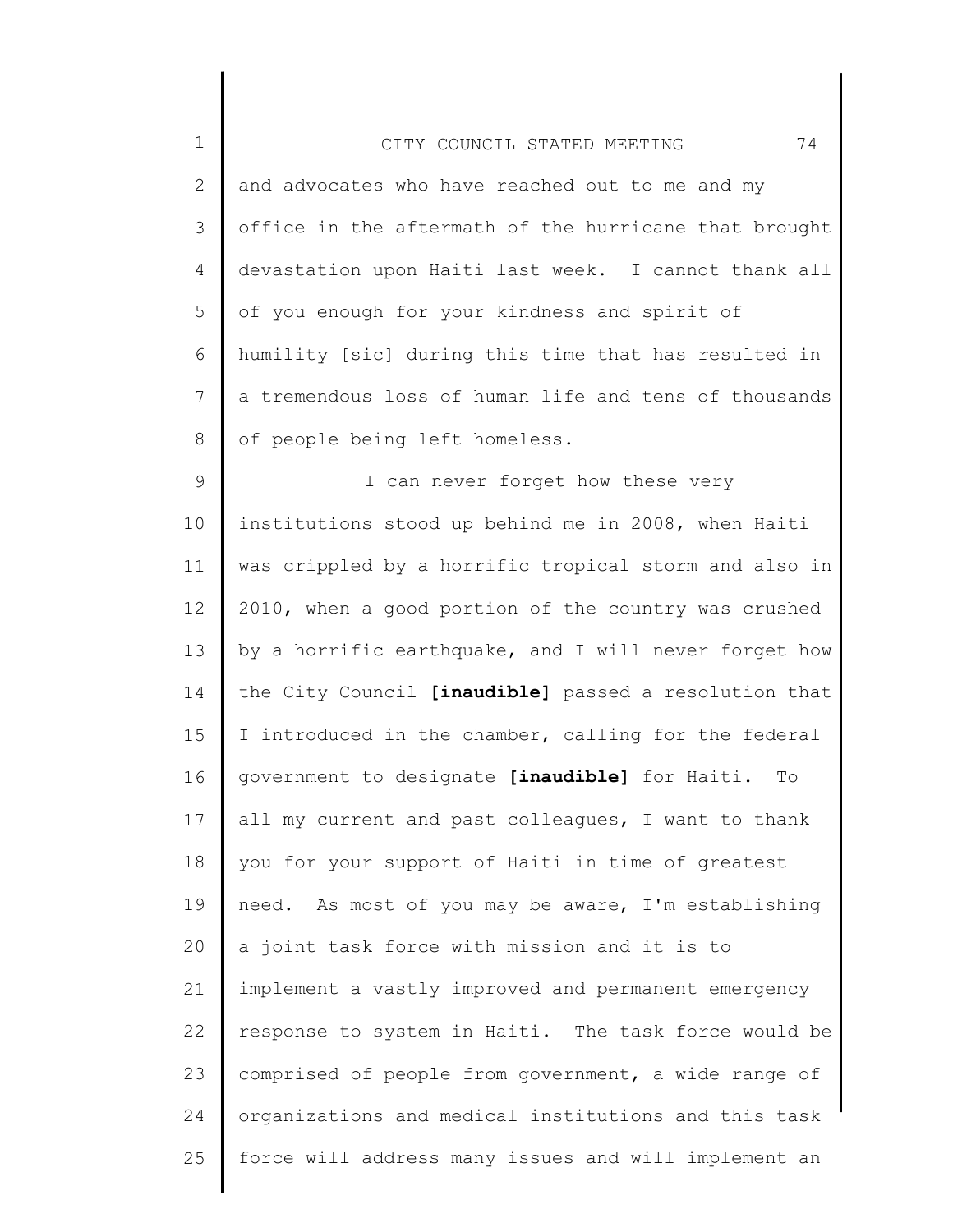| $\mathbf 1$  | 75<br>CITY COUNCIL STATED MEETING                     |
|--------------|-------------------------------------------------------|
| $\mathbf{2}$ | emergency response plan that saves lives and          |
| 3            | mitigates damage to [inaudible] [bell] and personal   |
| 4            | property. I would like also to send my thoughts and   |
| 5            | my prayers to the family members of DA Ken Thompson   |
| 6            | and also I want to ask my [interpose]                 |
| 7            | PUBLIC ADVOCATE JAMES: Council Member,                |
| 8            | please conclude your remarks.                         |
| 9            | COUNCIL MEMBER EUGENE: to ask my                      |
| 10           | colleagues to support Res 1246 to have the government |
| 11           | to send resources into Caribbean [crosstalk]          |
| 12           | PUBLIC ADVOCATE JAMES: Thank you Council              |
| 13           | Member. Thank you.                                    |
| 14           | COUNCIL MEMBER EUGENE: to fight the Zika              |
| 15           | virus.                                                |
| 16           | PUBLIC ADVOCATE JAMES: Thank you Council              |
| 17           | Member [crosstalk]                                    |
| 18           | COUNCIL MEMBER EUGENE: Thank you very                 |
| 19           | much.                                                 |
| 20           | PUBLIC ADVOCATE JAMES: Thank you.                     |
| 21           | Council Member Levine.                                |
| 22           | COUNCIL MEMBER LEVINE: Thank you Madam                |
| 23           | Public Advocate. I am excited that today; along with  |
| 24           | Speaker Mark-Viverito and eight of my colleagues,     |
| 25           | we're introducing a package of bills known            |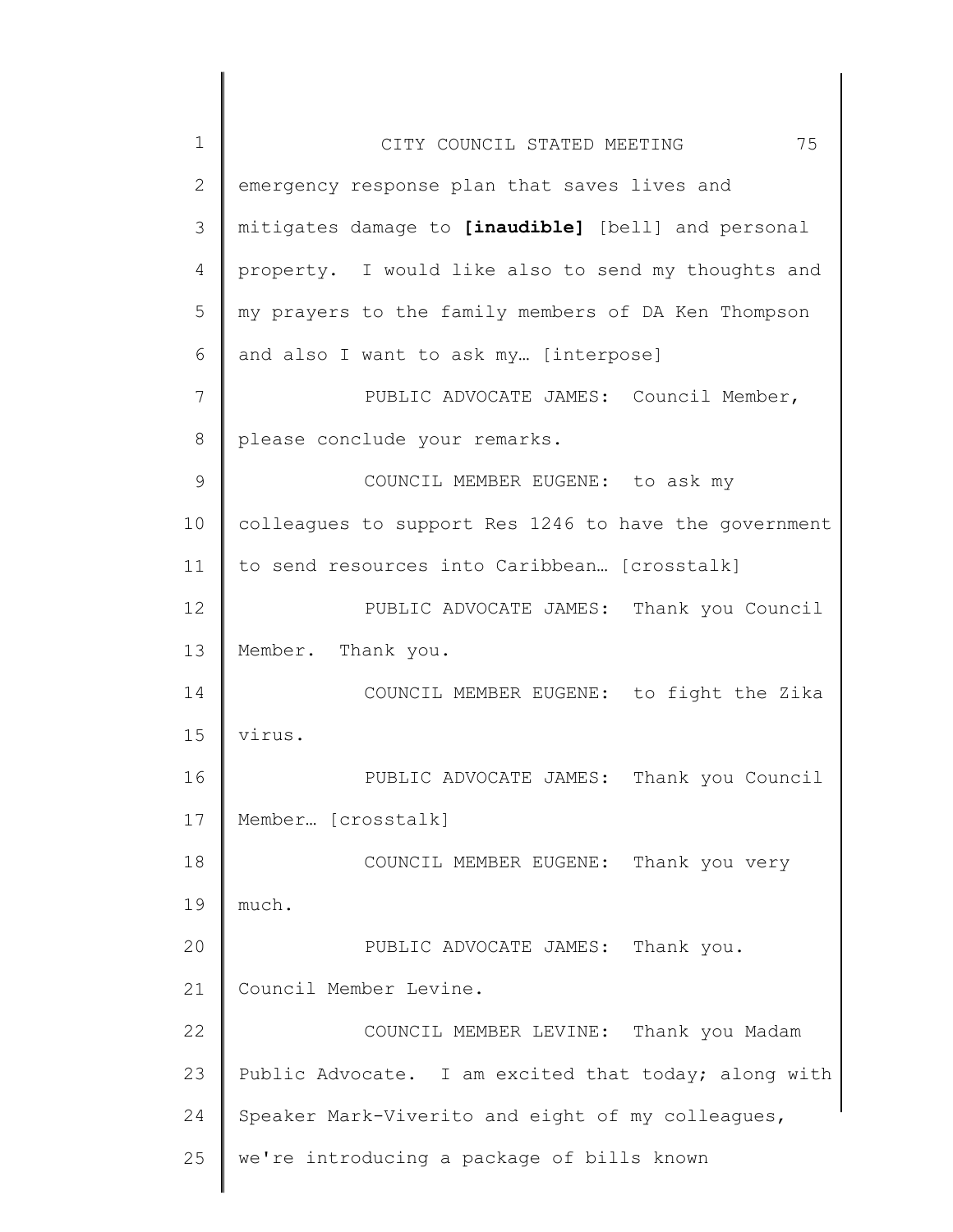| $\mathbf 1$     | 76<br>CITY COUNCIL STATED MEETING                     |
|-----------------|-------------------------------------------------------|
| 2               | collectively as the Street Vender Modernization Act.  |
| 3               | Street vendors add character and flavor and vibrancy  |
| 4               | to our neighborhoods, a line of work which is a       |
| 5               | source of livelihood for thousands of our fellow New  |
| 6               | Yorkers, especially immigrant New Yorkers; it's a     |
| $7\phantom{.0}$ | pathway to business ownership, but we haven't updated |
| 8               | the rules around street vending in any major way      |
| $\mathsf 9$     | since the 1980s, and the result is a dysfunctional    |
| 10              | system in which enforcement is inconsistent in which  |
| 11              | there's a thriving black market in vendor permits, in |
| 12              | which there is not significant or adequate health and |
| 13              | safety oversight -- we are introducing a package of   |
| 14              | bills to change this; it features the creation of the |
| 15              | first ever Street Vendor Enforcement Unit which will  |
| 16              | target hotspots in the city, particularly highly      |
| 17              | congested areas, and it will slowly seek to drain the |
| 18              | black market in permits by gradually increasing the   |
| 19              | number of vendors who can come under the legal regime |
| 20              | and be subject to health and safety inspections as    |
| 21              | permitted vendors. It's a balanced approach that      |
| 22              | works for commercial districts, that works for        |
| 23              | immigrant entrepreneurs and will keep this thriving   |
| 24              | sector alive for many years to come. Thank you.       |
|                 |                                                       |

25

Ι

 $\mathsf I$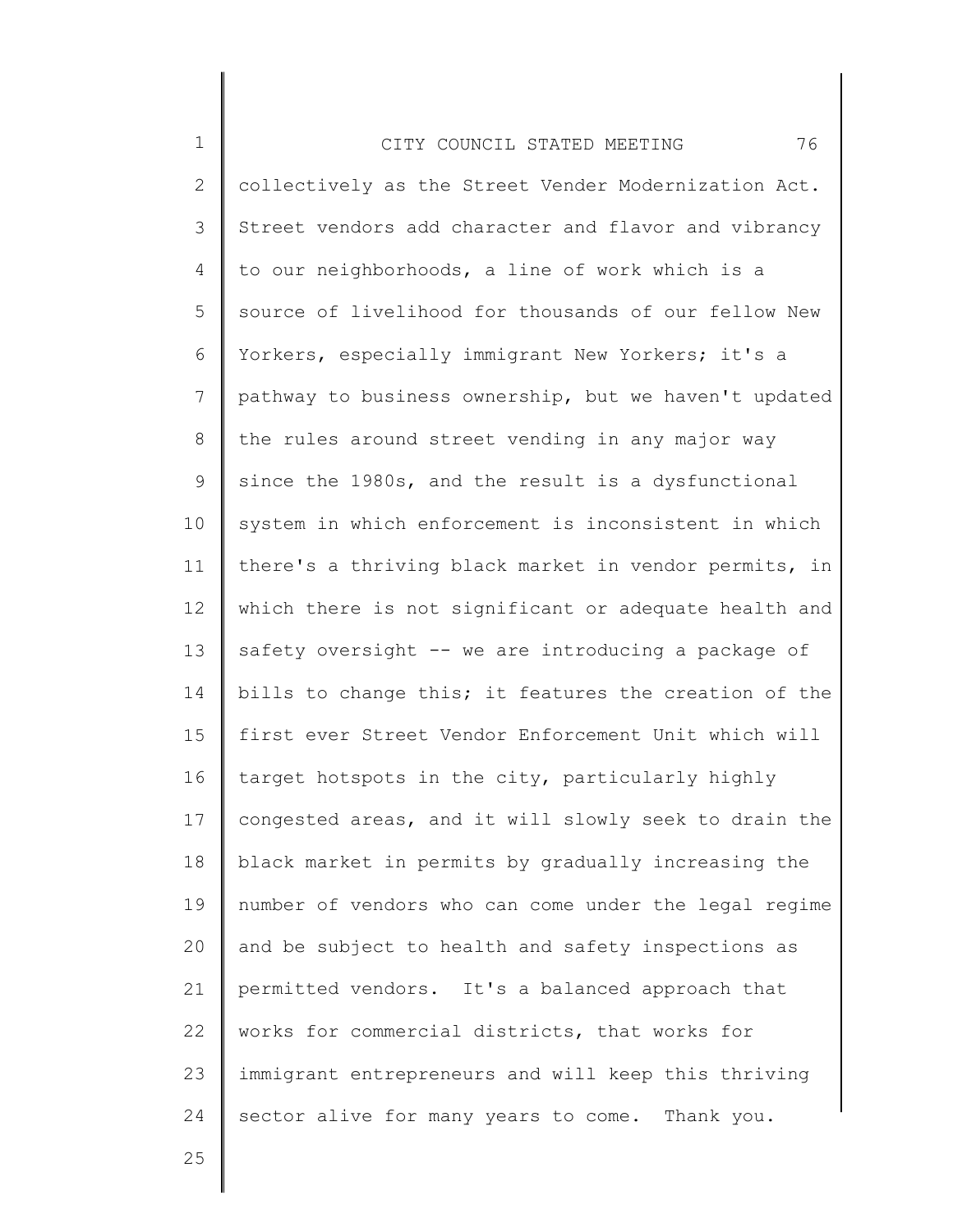| $\mathbf 1$    | 77<br>CITY COUNCIL STATED MEETING                     |
|----------------|-------------------------------------------------------|
| $\overline{2}$ | PUBLIC ADVOCATE JAMES: Thank you.                     |
| 3              | Council Member Williams.                              |
| 4              | COUNCIL MEMBER WILLIAMS: Thank you.                   |
| 5              | First, I also wanna add my voice to those offering    |
| 6              | condolences to Ken Thompson; if we look back at his   |
| 7              | entire body of work, we'll find a successful and      |
| 8              | impressive man who was committed to social justice,   |
| 9              | so my prayers are with him and his family. To my      |
| 10             | Jewish brothers and sisters who finished celebrating  |
| 11             | Yom Kippur, I hope you had an easy and meaningful     |
| 12             | fast. It was fantastic to see the display of Italian  |
| 13             | heritage on display in the parade and across the      |
| 14             | nation; my hope is one day we can celebrate that      |
| 15             | without celebrating the man who is now a nameless     |
| 16             | representative of that day. I also want to piggyback  |
| 17             | and thank Council Member Eugene for his leadership in |
| 18             | dealing with issues around Hurricane Matthew. Just    |
| 19             | wanna add that folks, please, we're collecting        |
| 20             | medical supplies, personal hygiene products and       |
| 21             | water; please do not send any clothes; no need to     |
| 22             | empty your closets, clothes are not what is the       |
| 23             | biggest need right now.                               |
| 24             | I wanna call on my colleagues to support              |
| 25             | Int. 1306; it is a bill called the Credit             |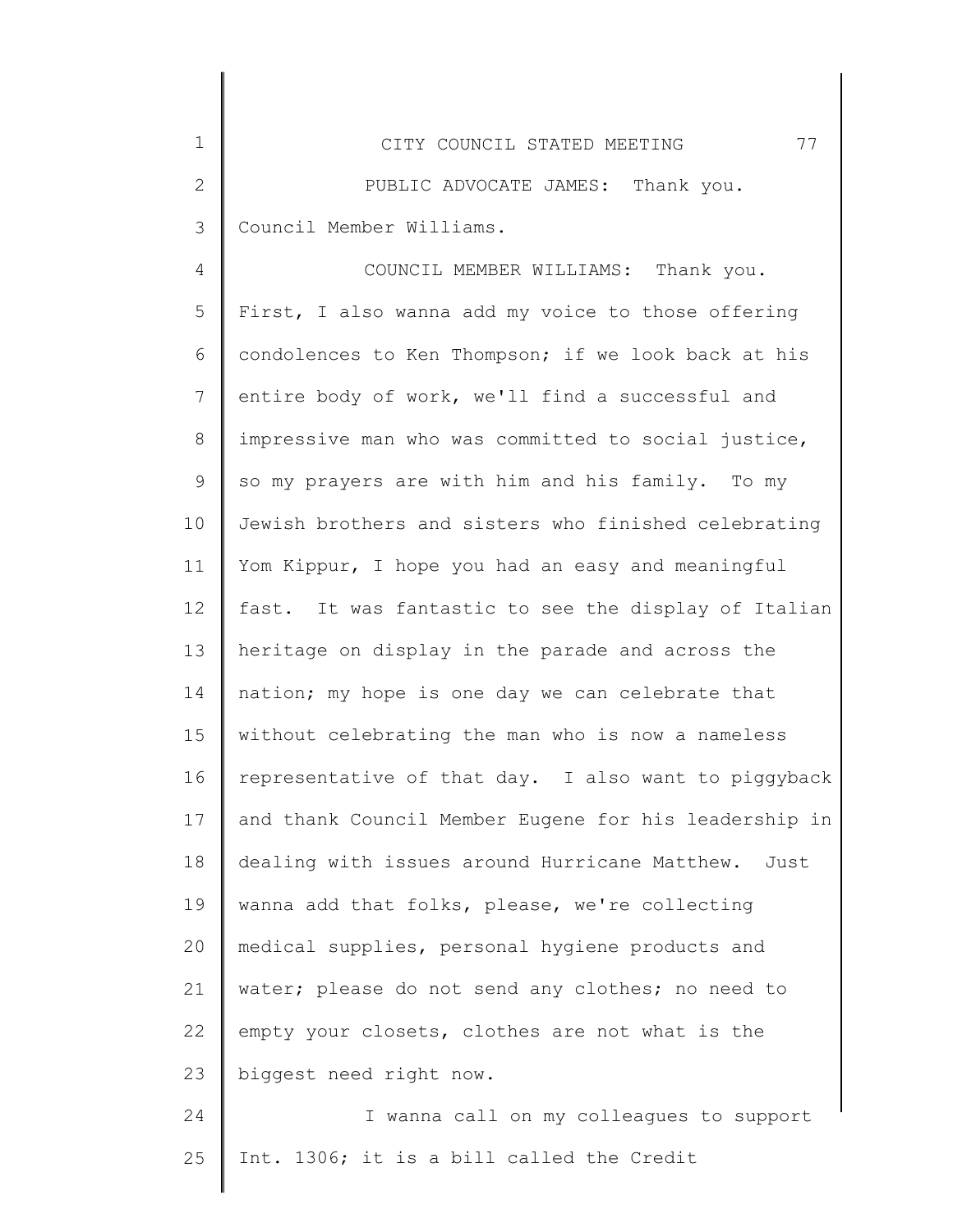| $\mathbf 1$  | 78<br>CITY COUNCIL STATED MEETING                     |
|--------------|-------------------------------------------------------|
| $\mathbf{2}$ | Nondiscrimination Act and the bill would outlaw the   |
| 3            | practice of creditors discriminating the issuance of  |
| 4            | credit based on protected classes, such as race,      |
| 5            | gender and sexual orientation; it would require       |
| 6            | creditors to disclose to applicants how their rate is |
| 7            | calculated; it would require the City's Commission on |
| 8            | Human Rights to conduct outreach regarding the right  |
| 9            | not to discriminate against, to perform credit        |
| 10           | discrimination investigations for a period of one     |
| 11           | year. It was inspired by an article shown that        |
| 12           | Honda's creditors paid a \$24 million settlement to   |
| 13           | resolve a class action alleging discrimination in the |
| 14           | issuance of credit on the basis of race. The suite    |
| 15           | alleged that black and Asian borrowers routinely were |
| 16           | overcharged interest rates.                           |
| 17           | For the last few minutes, I just want to              |
| 18           | make sure to put on the record and say thank you to   |
| 19           | the Speaker, Melissa Mark-Viverito for again sharing  |
| 20           | her personal stories and I hope she knows -- I just   |
| 21           | want her to know I know she's empowered a lot of      |
| 22           | people who are still going through some pain; she     |
| 23           | showed a lot of strength and a lot of courage and I   |
| 24           | wanna say thank you for that and we should all be     |

25

∥

║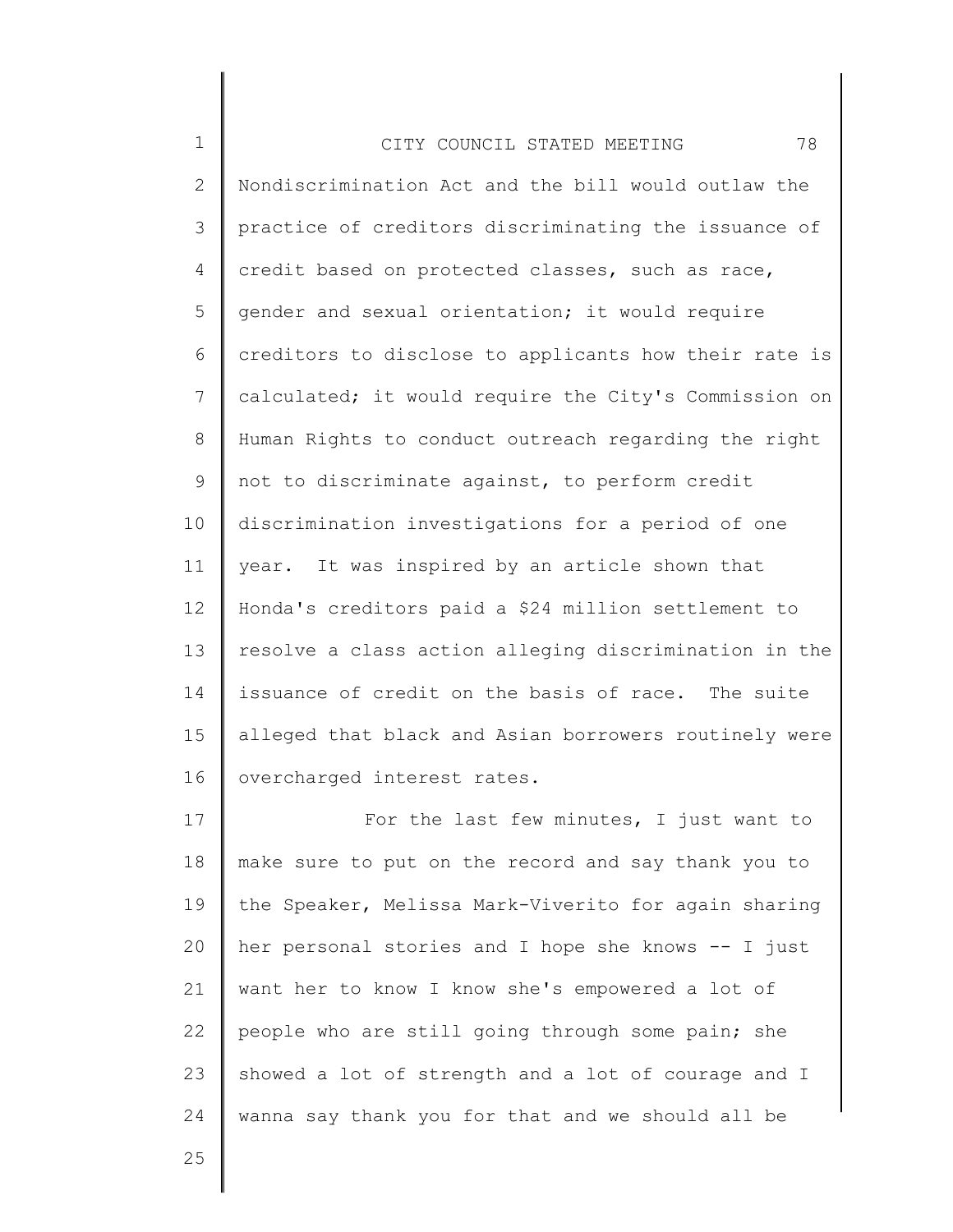| $\mathbf 1$  | 79<br>CITY COUNCIL STATED MEETING                     |
|--------------|-------------------------------------------------------|
| $\mathbf{2}$ | proud of the leadership you have shown us. Thank      |
| 3            | you.                                                  |
| 4            | PUBLIC ADVOCATE JAMES: Thank you.                     |
| 5            | Council Member Cornegy.                               |
| 6            | COUNCIL MEMBER CORNEGY: Thank you Madam               |
| 7            | Public Advocate. There is an information gap that     |
| 8            | the City of New York has to fill to protect small     |
| $\mathsf 9$  | businesses. My bill, Int. 1293, will require          |
| 10           | landlords to register commercial leases with the City |
| 11           | Department of Finance indicating specific information |
| 12           | -- the lease length, cost and assignment of           |
| 13           | responsibility for property taxes and maintenance of  |
| 14           | the leased premises. The bill will also require City  |
| 15           | Department of Finance to submit annual reports to the |
| 16           | Mayor, Speaker and Comptroller indicating common      |
| 17           | terms of commercial leases and how those terms vary   |
| 18           | citywide and between business improvement districts.  |
| 19           | As Chair of the City Committee on Small               |
| 20           | Business, my office is inundated with calls from      |
| 21           | constituents that have found it difficult to glean    |
| 22           | necessary information from landlords before they      |
| 23           | enter into a lease. As a legislator, I believe that   |
| 24           | when our city regularly loses businesses to predatory |
| 25           | landlords we should process the data necessary to     |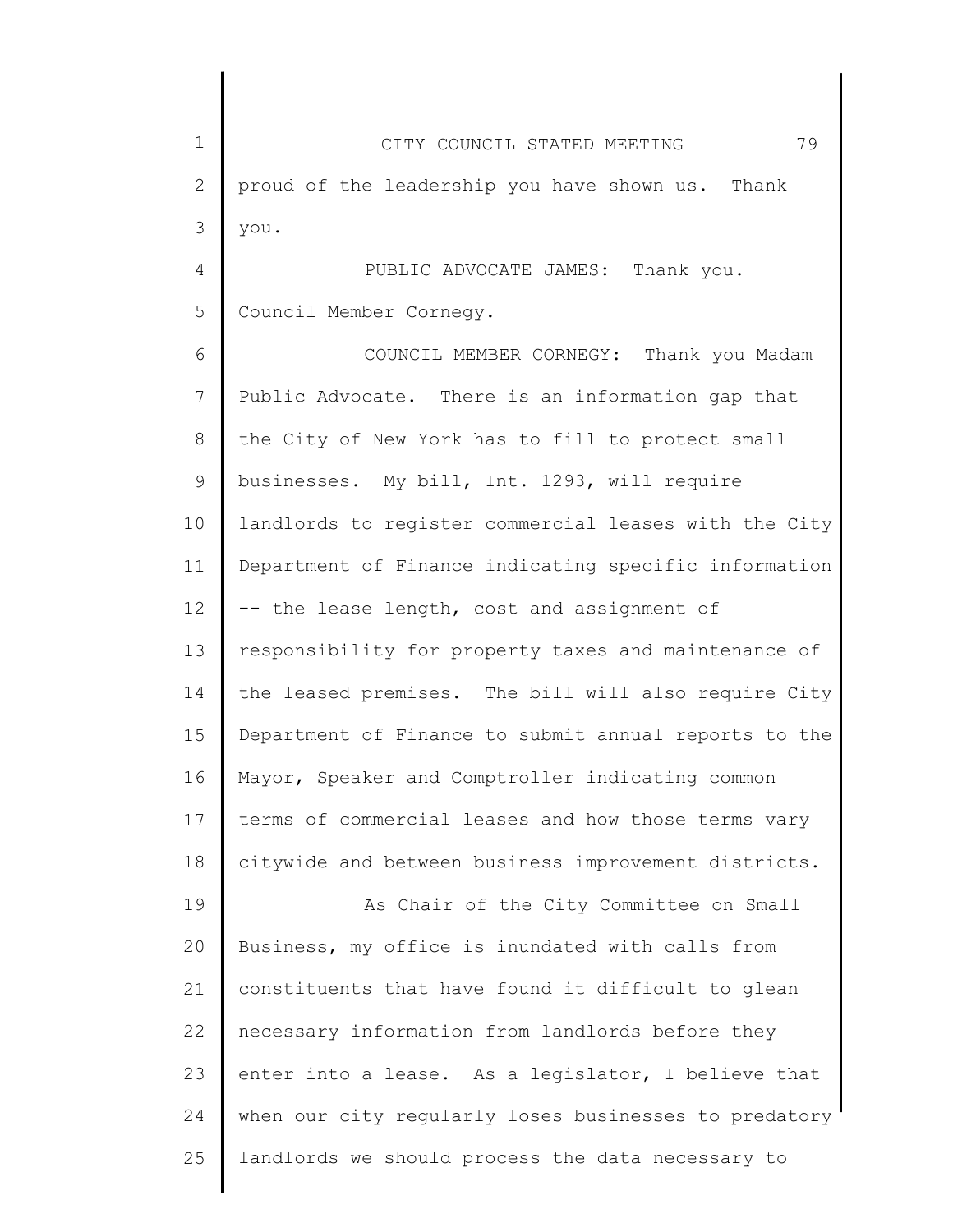| $\mathbf 1$    | 80<br>CITY COUNCIL STATED MEETING                     |
|----------------|-------------------------------------------------------|
| $\mathbf{2}$   | diagnose and enhance business improvement districts.  |
| 3              | Int. 1293 is essential because it provides            |
| 4              | transparency to an otherwise shrouded process and     |
| 5              | that transparency is necessary to protect the small   |
| 6              | businesses of New York City. I invite all of my       |
| $\overline{7}$ | colleagues to sign on to bill No. 1293 to protect     |
| 8              | small businesses. Thank you.                          |
| 9              | PUBLIC ADVOCATE JAMES: Thank you.                     |
| 10             | Council Member Cumbo.                                 |
| 11             | COUNCIL MEMBER CUMBO: Thank you. I rise               |
| 12             | today as a lifelong lover of the arts. For the past   |
| 13             | 33 years the Percent for Art program has operated     |
| 14             | successfully, creating vibrancy and public art        |
| 15             | throughout the City of New York, and while it has     |
| 16             | been operating for the last 33 years, it also has not |
| 17             | changed its budget; nor how the artwork is disbursed  |
| 18             | throughout the City of New York. So I'm calling on    |
| 19             | all of my colleagues to support a package of cultural |
| 20             | legislation that was introduced today in order to     |
| 21             | keep the New York City Department of Cultural Affairs |
| 22             | Percent for Art program going, but also to expand it  |
| 23             | so it keeps up with modern day times as well as       |
| 24             | finances.                                             |
| 25             |                                                       |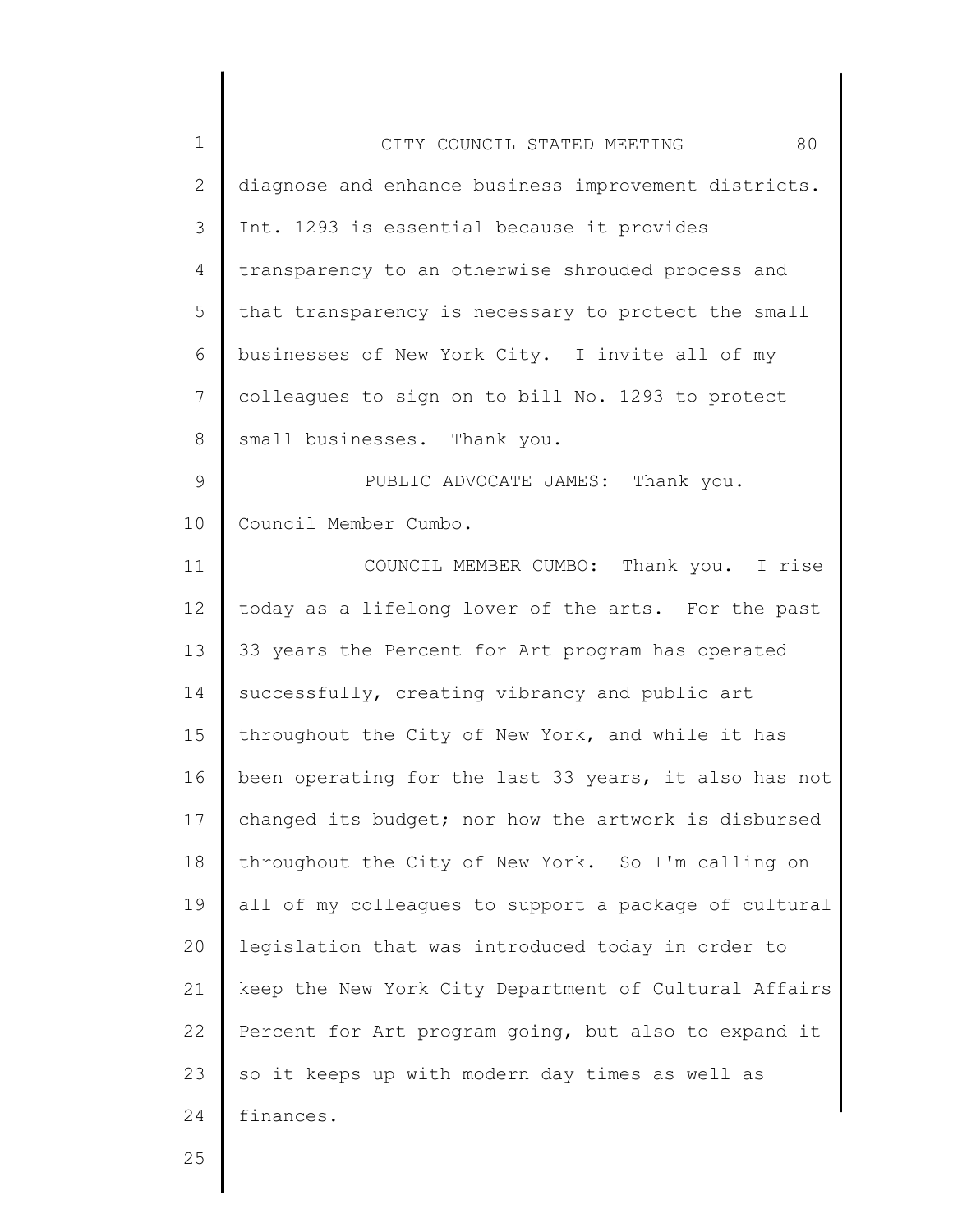| $\mathbf 1$    | 81<br>CITY COUNCIL STATED MEETING                     |
|----------------|-------------------------------------------------------|
| $\mathbf{2}$   | I also want to acknowledge today that it              |
| 3              | was announced that 21 of the Chibok girls in Nigeria  |
| 4              | were finally returned back to their families, and I   |
| 5              | just wanna say this is so exciting because after over |
| 6              | 900 days, so many people gave up and said that it was |
| $\overline{7}$ | hopeless, but for those that remained and continued   |
| $\,8\,$        | to raise their voices, it shows what we can do when   |
| $\mathsf 9$    | we work collectively, both near and far. Those young  |
| 10             | ladies are going to need a lot more assistance and we |
| 11             | feel confident and prayerful that the remaining young |
| 12             | ladies will be returned home.                         |
| 13             | I also want to bring my condolences to                |
| 14             | the family of Zymere Perkins, the 6-year-old boy who  |
| 15             | was tragically beaten to death; my district, at       |
| 16             | Church of the Open Door, led by Rev. Mark V. C.       |
| 17             | Taylor, conducted the funeral as well as all of the   |
| 18             | repass events that took place and we just wanna wish  |
| 19             | Zymere Perkins a peaceful life as he transitions on   |
| 20             | and for the rest of us, we must continue to fight for |
| 21             | accountability to make sure that there is never       |
| 22             | another Zymere Perkins.                               |
| つつ             | I also wanna thank all of those that                  |

23 24 25 I also wanna thank all of those that participated in Go Purple Day, in order to raise important information about domestic violence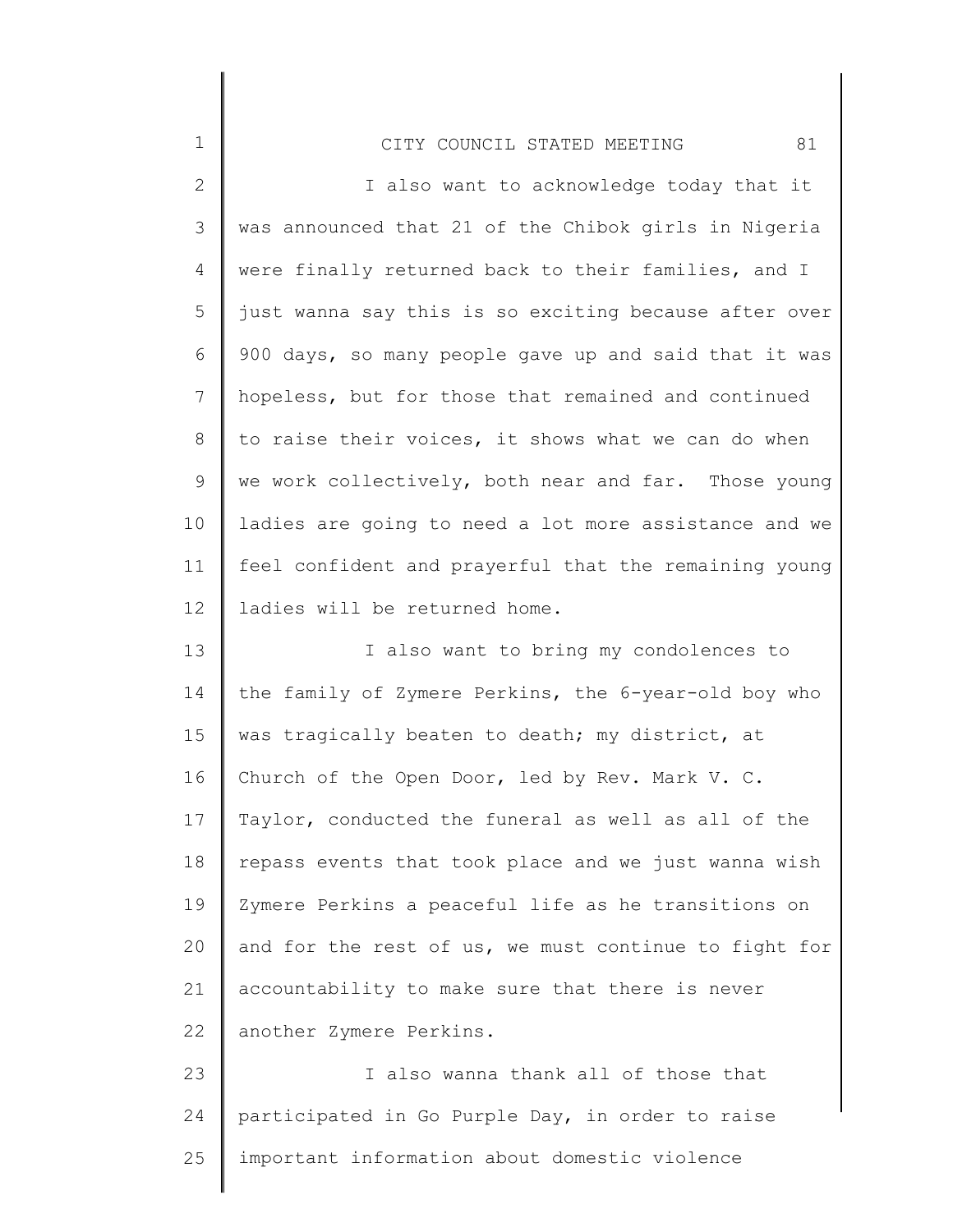| $\mathbf 1$ | 82<br>CITY COUNCIL STATED MEETING                     |
|-------------|-------------------------------------------------------|
| 2           | awareness. This is a critical issue that remains and  |
| 3           | continues to impact so many of our families and we    |
| 4           | saw that through the life of Zymere Perkins.          |
| 5           | I also wanna bring, as many have said,                |
| 6           | [bell] my condolences to almost over a thousand       |
| 7           | people that have died as a result of Hurricane        |
| 8           | Matthew [interpose]                                   |
| 9           | PUBLIC ADVOCATE JAMES: Council Member;                |
| 10          | could you bring your comments to a close?             |
| 11          | COUNCIL MEMBER CUMBO: yes, ma'am                      |
| 12          | particularly in Haiti. A thousand lives, if you can   |
| 13          | imagine that, is a tragic loss and I certainly want   |
| 14          | to share my condolences in regards to District        |
| 15          | Attorney Ken Thompson [interpose]                     |
| 16          | PUBLIC ADVOCATE JAMES: Thank you.                     |
| 17          | COUNCIL MEMBER CUMBO:<br>who was an                   |
| 18          | incredible leader and when we think about all that he |
| 19          | accomplished, it reminds all of us to be kind, for    |
| 20          | everyone you meet is fighting a hard battle           |
| 21          | [interpose]                                           |
| 22          | PUBLIC ADVOCATE JAMES: Thank you.                     |
| 23          | COUNCIL MEMBER CUMBO: my condolences to               |
| 24          | his family.                                           |
| 25          |                                                       |
|             |                                                       |

║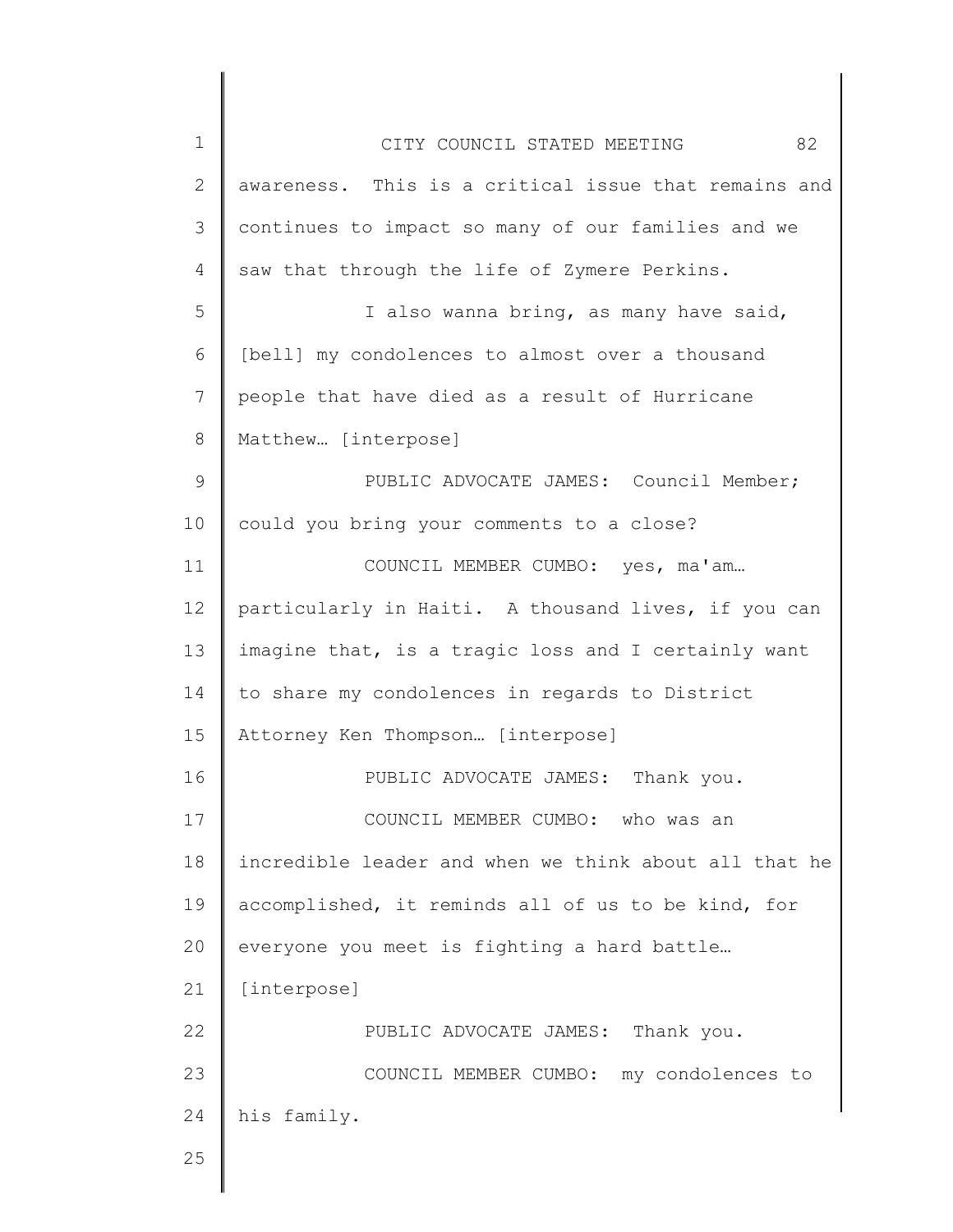1 2 3 4 5 6 7 8 9 10 11 12 13 14 15 16 17 18 19 20 21 22 23 24 25 CITY COUNCIL STATED MEETING 83 PUBLIC ADVOCATE JAMES: Council Member Vallone. COUNCIL MEMBER VALLONE: **[Italian]**, which is a thousand thank yous to everyone who helped celebrate the Italian cultural evening we had with the Speaker this week; we co-hosted that with Council Member Gentile and we had wonderful food and events and honorees, and thank you to the Council Members who marched at the Columbus Day Parade, another wonderful celebration of all the Italian Americans, and we have Res 1248, which is for the 70th anniversary of the Italian Republic, so would like to have my fellow Council Members support on that and thank you, Madame Advocate. PUBLIC ADVOCATE JAMES: Council Member Lander. COUNCIL MEMBER LANDER: Thank you Madam Public Advocate. I'd like to call my colleagues' attention to Int. 1301, which Council Member Johnson and Rodriguez and I are introducing; it would authorize and direct the City to establish a benefits fund for drivers of for-hire vehicles, which would really make New York City a pioneer in focusing on the needs of independent workers who don't have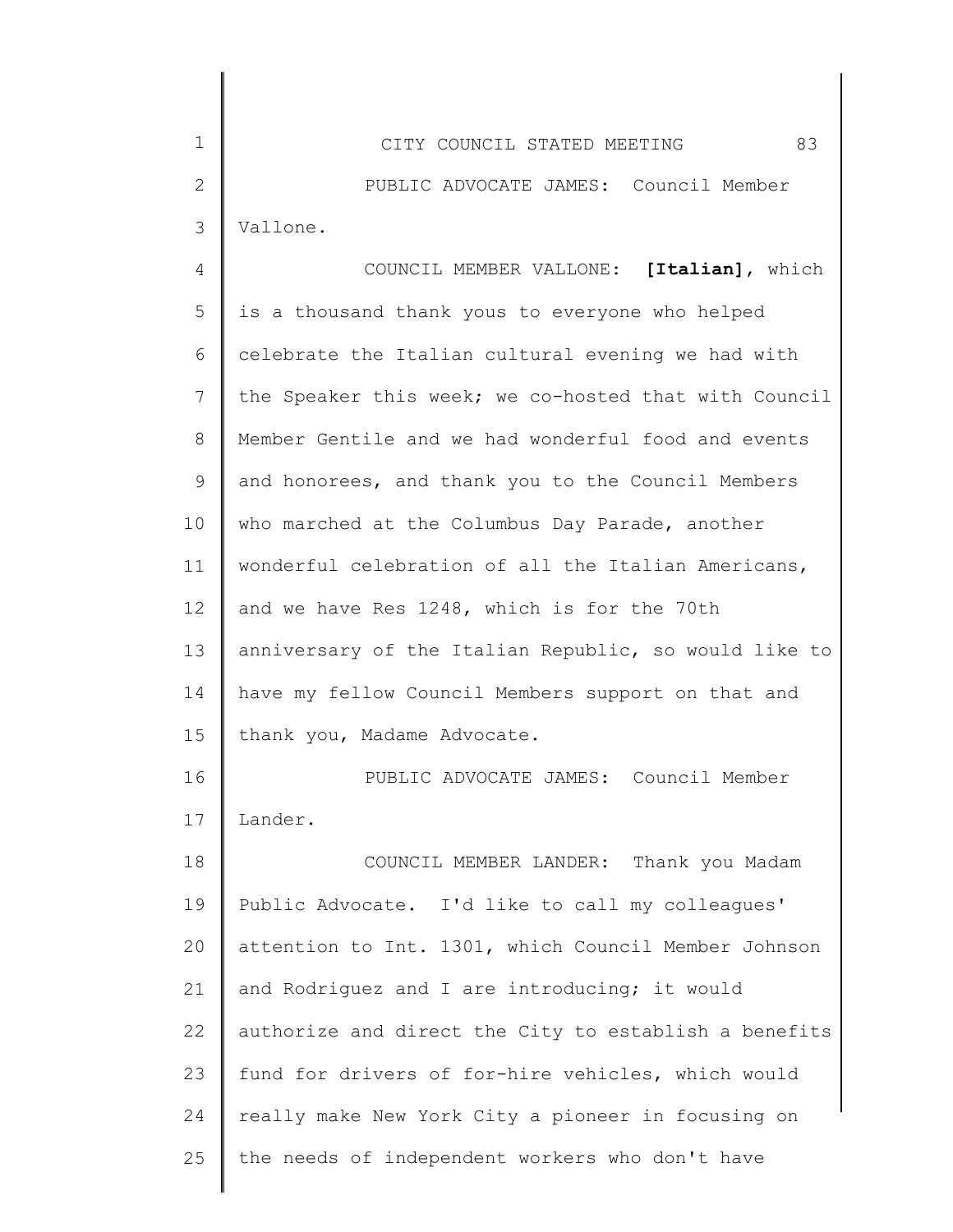1 2 3 CITY COUNCIL STATED MEETING 84 access to health care or other benefits. I encourage people to sign on.

4 5 6 7 8 9 I too wanna express my sorrow about the loss of Ken Thompson, a friend and a real visionary leader; a lot has been written on the work he was doing in criminal justice reform, but he was also working with us on street safety and reckless driver accountability and so many other things.

10 11 12 13 14 15 16 17 18 And then finally, just add my voice of solidarity and appreciation to the Speaker for her courage in speaking up; it is hard to imagine that a silver lining will come from the dark well of bile that is this campaign, but if it does, it will be because people show some courage and step up and help others feel safe to do the same, and that is really meaningful in these dark times, so thank you Madam Speaker.

19 20 PUBLIC ADVOCATE JAMES: Council Member Levin.

21 22 23 24 COUNCIL MEMBER LEVIN: Thank you Madam Public Advocate. I too want to commend and acknowledge the Speaker's bravery in speaking up and letting her experience be known.

25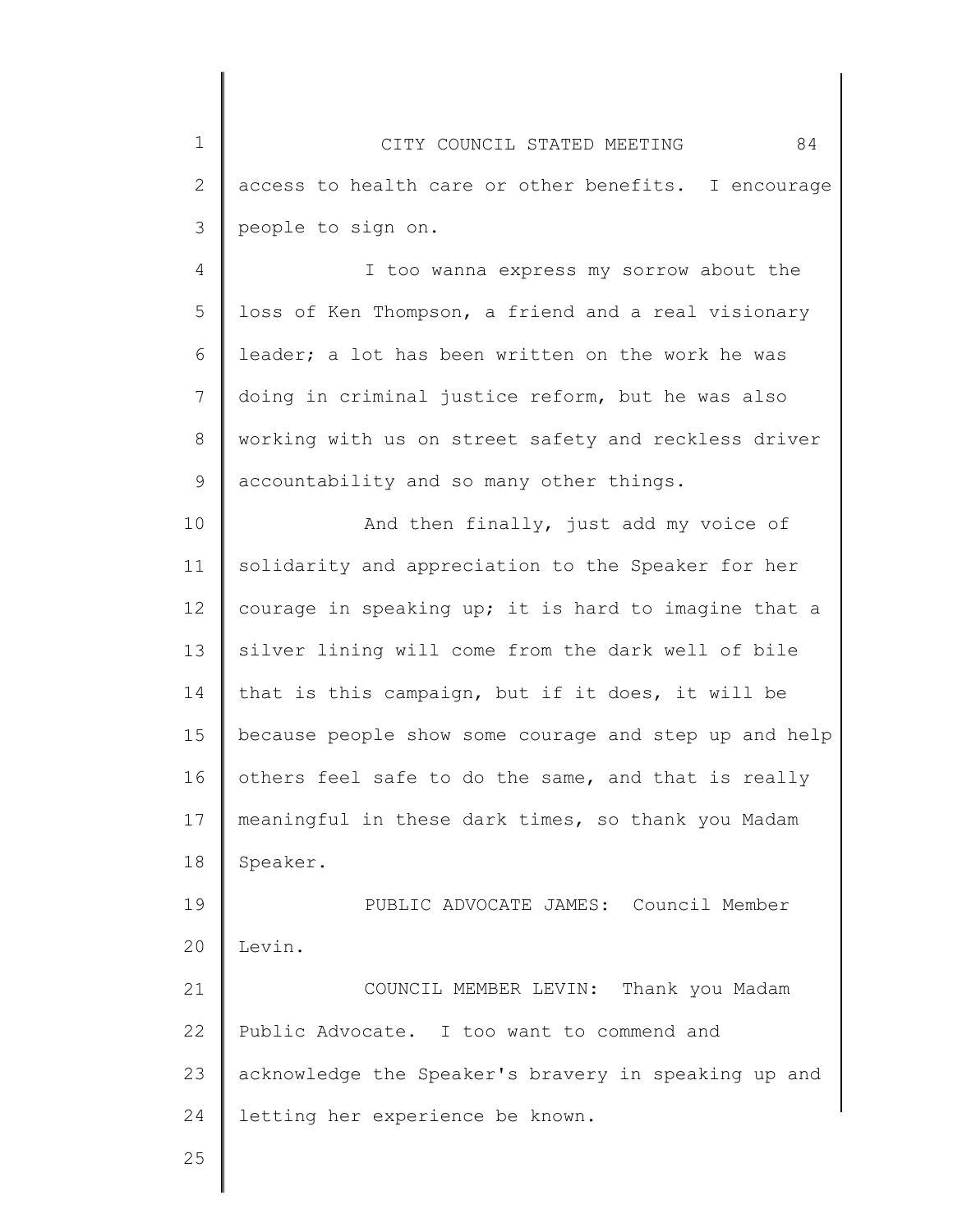2 3 4 5 6 7 8 9 10 11 12 13 14 15 16 17 18 19 20 I wanna acknowledge Council Member Mathieu Eugene and the work that he has been doing and offer my condolences and solidarity with the people of Haiti and all of the victims of Hurricane Matthew, both in Haiti and here in the United States. And then I wanna say a few words about District Attorney Ken Thompson. You know over the last couple of years DA Thompson exonerated 21 individuals who had their freedom taken from them; these individuals did not commit the crimes that they were convicted of; collectively they served over 300 years in prison; some of these people had their entire livelihoods taken from them for over 20 years. And DA Thompson showed amazing compassion and commitment to justice in taking on these cases and acknowledging that the system sometimes fails and when the system fails, we as a society suffer; when one person is robbed of their freedom everybody bears responsibility and everybody as a society suffers and

22 23 24 and determination, and that is a very moving and worthwhile legacy for somebody to have; that they gave people [bell] who had their freedom robbed from

DA Thompson took on that responsibility with gusto

25

21

1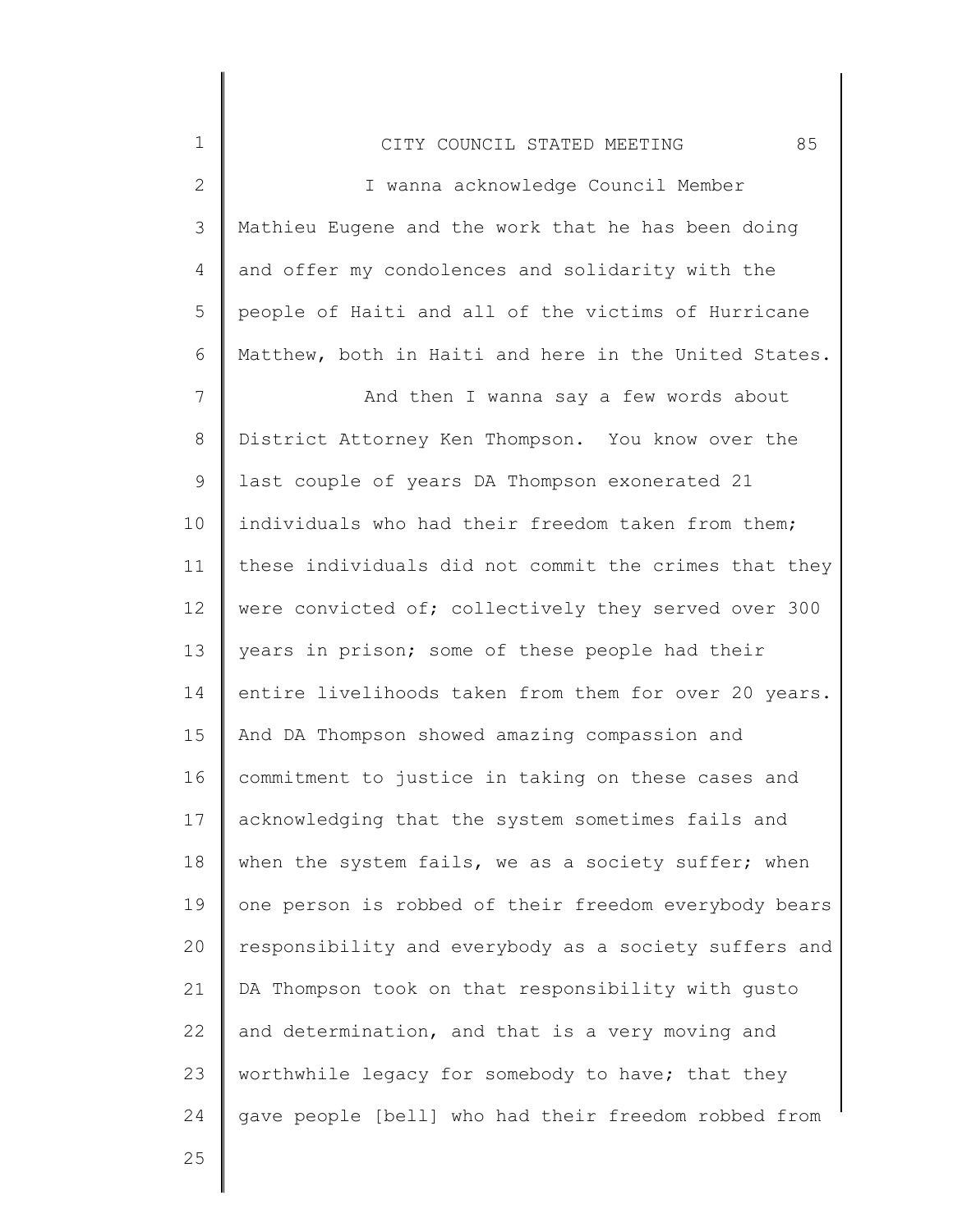| $\mathbf 1$    | 86<br>CITY COUNCIL STATED MEETING                     |
|----------------|-------------------------------------------------------|
| $\overline{2}$ | them back their freedom and we wish his family all of |
| 3              | our condolences and much love. Thank you.             |
| $\overline{4}$ | PUBLIC ADVOCATE JAMES: Thank you.                     |
| 5              | Council Member Barron.                                |
| 6              | COUNCIL MEMBER BARRON: Thank you Madam                |
| 7              | Public Advocate. I want to extend my condolences to   |
| 8              | the family of District Attorney Ken Thompson, to his  |
| 9              | family and loved ones and say we continue to lift     |
| 10             | them up in our prayers as they go through this        |
| 11             | difficult time.                                       |
| 12             | And I want to express also condolences to             |
| 13             | the victims of Hurricane Matthew, both in Haiti and   |
| 14             | here in the United States and other places where      |
| 15             | there was loss of life and encourage all of us to do  |
| 16             | what we can to support the efforts in Haiti so that   |
| 17             | they make a real difference.                          |
| 18             | And to add my voice to that of my                     |
| 19             | colleague who recognizes that yes, 21 more girls have |
| 20             | been released from the clutches of the Boko Haram and |
| 21             | that we've still got work to do to make sure that the |
| 22             | others are released and reunited with their families. |
| 23             | And finally, encourage those persons who              |
| 24             | perhaps have been subjected to sexual assault at any  |
| 25             | point to be encouraged, not be discouraged, hold your |
|                |                                                       |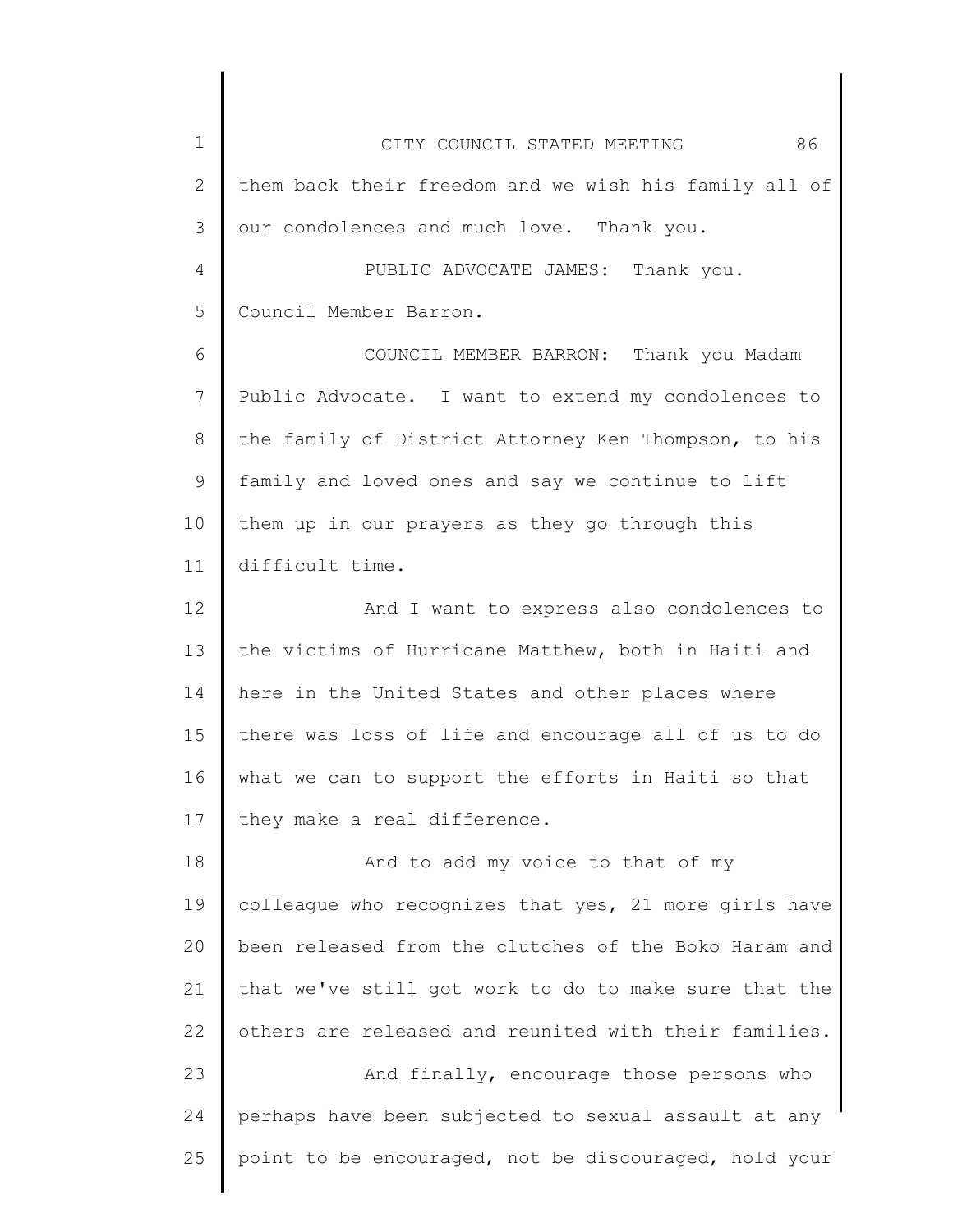| $\mathbf 1$ | 87<br>CITY COUNCIL STATED MEETING                     |
|-------------|-------------------------------------------------------|
| 2           | head up, 'cause we know that even though these        |
| 3           | incidents may have happened years or decades ago,     |
| 4           | they're still an impact and we have to be able to do  |
| 5           | what we can to support them. So thank you very much.  |
| 6           | PUBLIC ADVOCATE JAMES: And finally,                   |
| 7           | Council Member Treyger.                               |
| 8           | COUNCIL MEMBER TREYGER: Thank you Public              |
| 9           | Advocate. I also wanna begin by commending the        |
| 10          | Speaker for her courage and for really being a        |
| 11          | consistent force for basic humanity and sanity        |
| 12          | throughout this entire process.                       |
| 13          | I also want to extent our heartfelt                   |
| 14          | thoughts and prayers with all impacted by Hurricane   |
| 15          | Matthew, of course the United States and particularly |
| 16          | in Haiti and I hope that our government can do more   |
| 17          | than just send thoughts and prayers; we're in a       |
| 18          | position of incredible resources in our federal       |
| 19          | government and that we need to help a country that's  |
| 20          | in dire need.                                         |
| 21          | And I just wanna also extend my heartfelt             |
| 22          | prayers and thoughts with the family of DA Ken        |
| 23          | Thompson, his family, his friends, his staff.<br>I'11 |
| 24          | never forget the town hall meeting he held in Coney   |
| 25          | Island where he announced a unit called the           |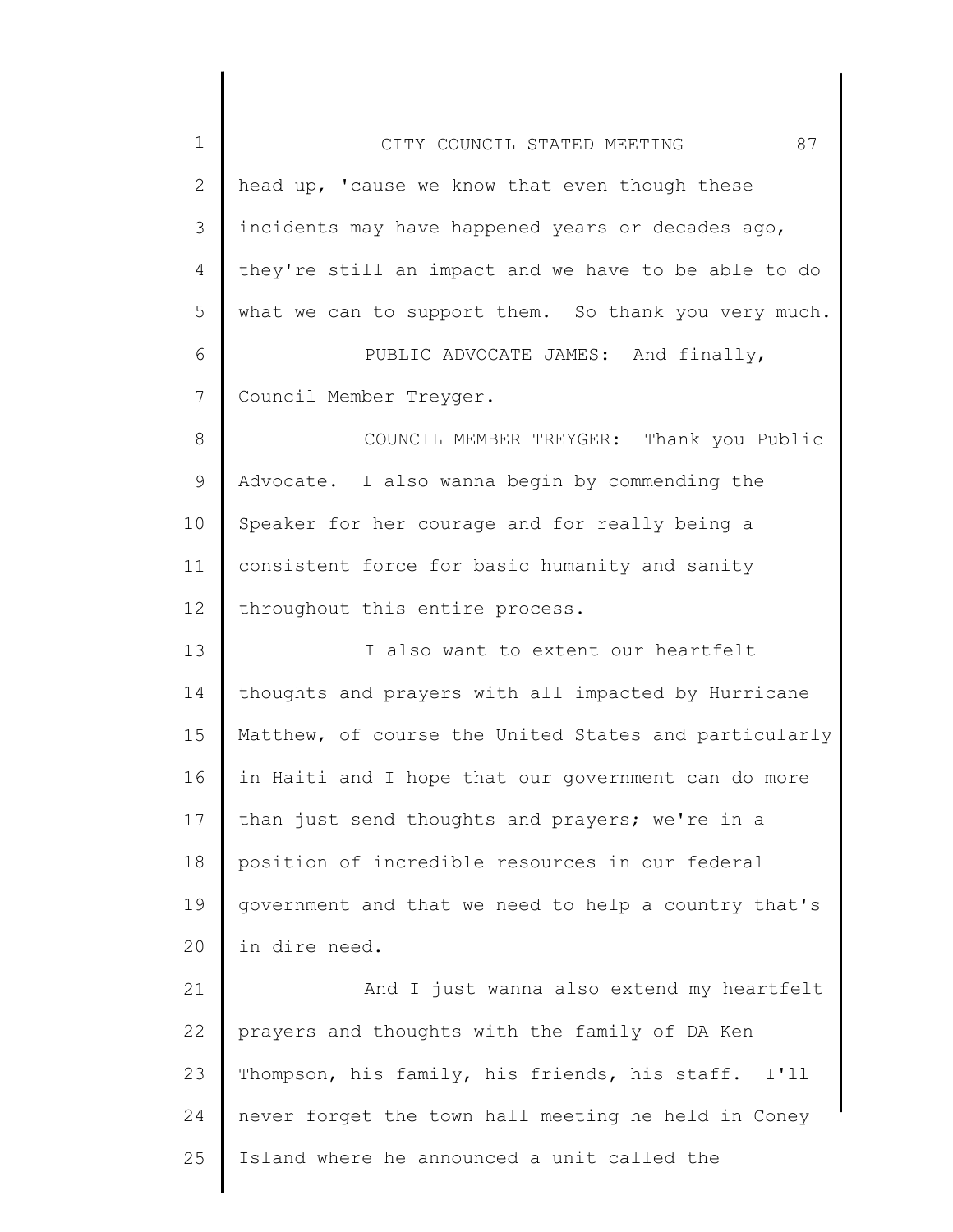| $\mathbf 1$   | 88<br>CITY COUNCIL STATED MEETING                    |
|---------------|------------------------------------------------------|
| 2             | Immigration Protection Unit, and he made it crystal  |
| $\mathcal{S}$ | clear to our diverse community that justice must     |
| 4             | reach every New Yorker regardless of what language   |
| 5             | they speak, the color of their skin, their gender,   |
| 6             | orientation, and their economic class, and those     |
| 7             | words will always be with us and again, he had a     |
| 8             | profound impact I think on the office in his short   |
| 9             | tenure and we hope that his family and his friends   |
| 10            | have strength during this very difficult time. Thank |
| 11            | you.                                                 |
| 12            | PUBLIC ADVOCATE JAMES: We too want to                |
| 13            | acknowledge and thank Speaker Melissa Mark-Viverito  |
| 14            | for her bravery; we all stand in courage, all women, |
| 15            | to the family of Zymere Perkins, to all of those who |
| 16            | lost their lives as a result of Hurricane Matthew,   |
| 17            | and of course, to my good friend, Ken Thompson, rest |
| 18            | in peace. Speaker, for final remarks.                |
| 19            | SPEAKER MARK-VIVERITO: Just wanna thank              |
| 20            | all my colleagues for the support they've been       |
| 21            | expressing in different ways; appreciate it deeply.  |
| 22            | With that, I hope everyone has a great rest of their |
| 23            | day.                                                 |
| 24            | PUBLIC ADVOCATE JAMES: We stand                      |
| 25            | adjourned.                                           |
|               |                                                      |

║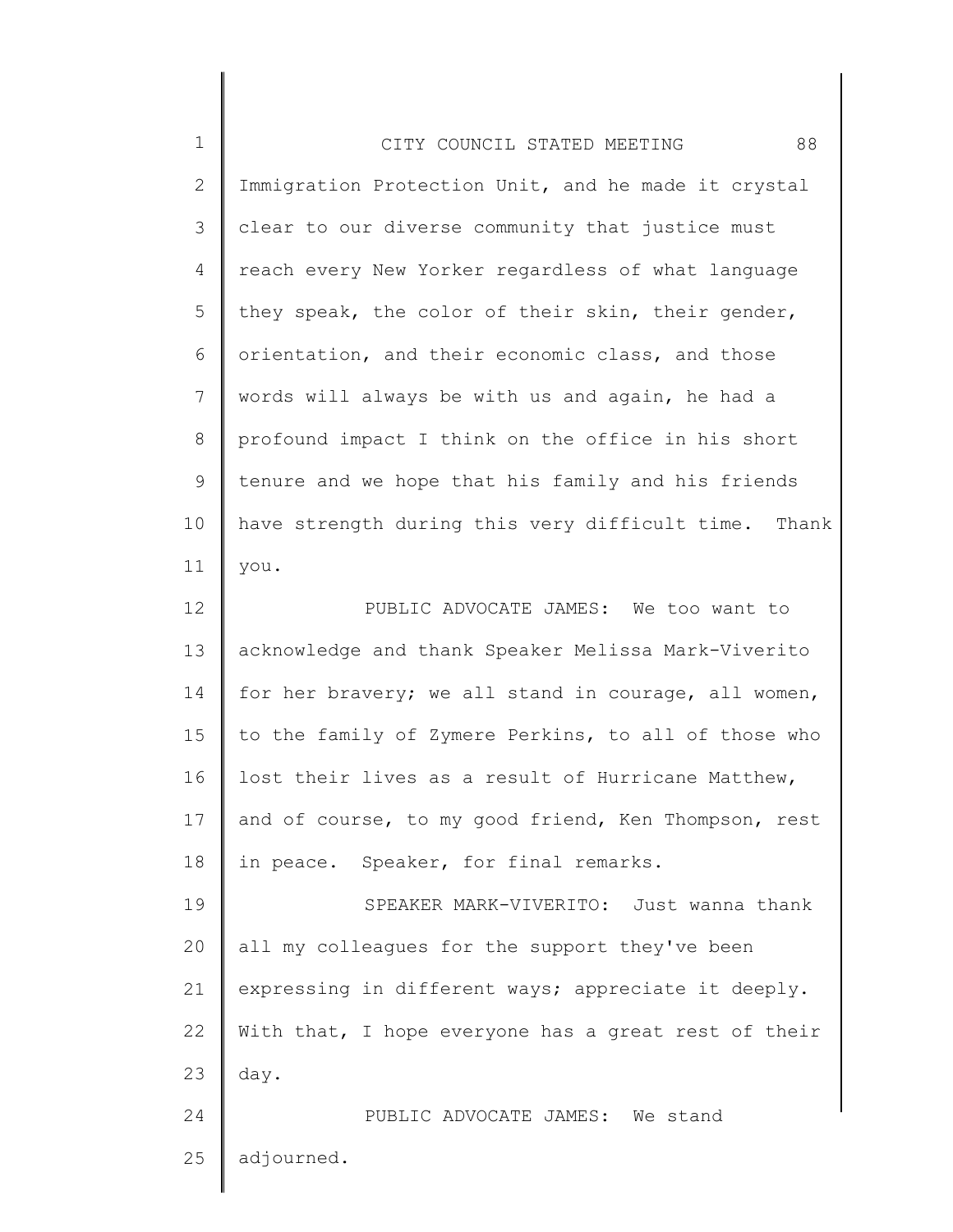| $\mathbbm{1}$    |         |  | CITY COUNCIL STATED MEETING | 89 |
|------------------|---------|--|-----------------------------|----|
| $\sqrt{2}$       | [gavel] |  |                             |    |
| $\mathfrak{Z}$   |         |  |                             |    |
| $\sqrt{4}$       |         |  |                             |    |
| 5                |         |  |                             |    |
| $\sqrt{6}$       |         |  |                             |    |
| $\boldsymbol{7}$ |         |  |                             |    |
| $\,8\,$          |         |  |                             |    |
| $\mathsf 9$      |         |  |                             |    |
| $1\,0$           |         |  |                             |    |
| $11\,$           |         |  |                             |    |
| $12\,$           |         |  |                             |    |
| $13\,$           |         |  |                             |    |
| $1\,4$           |         |  |                             |    |
| 15               |         |  |                             |    |
| 16               |         |  |                             |    |
| $17\,$           |         |  |                             |    |
| $1\,8$           |         |  |                             |    |
| 19               |         |  |                             |    |
| 20               |         |  |                             |    |
| 21               |         |  |                             |    |
| $2\sqrt{2}$      |         |  |                             |    |
| 23               |         |  |                             |    |
| $2\sqrt{4}$      |         |  |                             |    |
| 25               |         |  |                             |    |
|                  |         |  |                             |    |